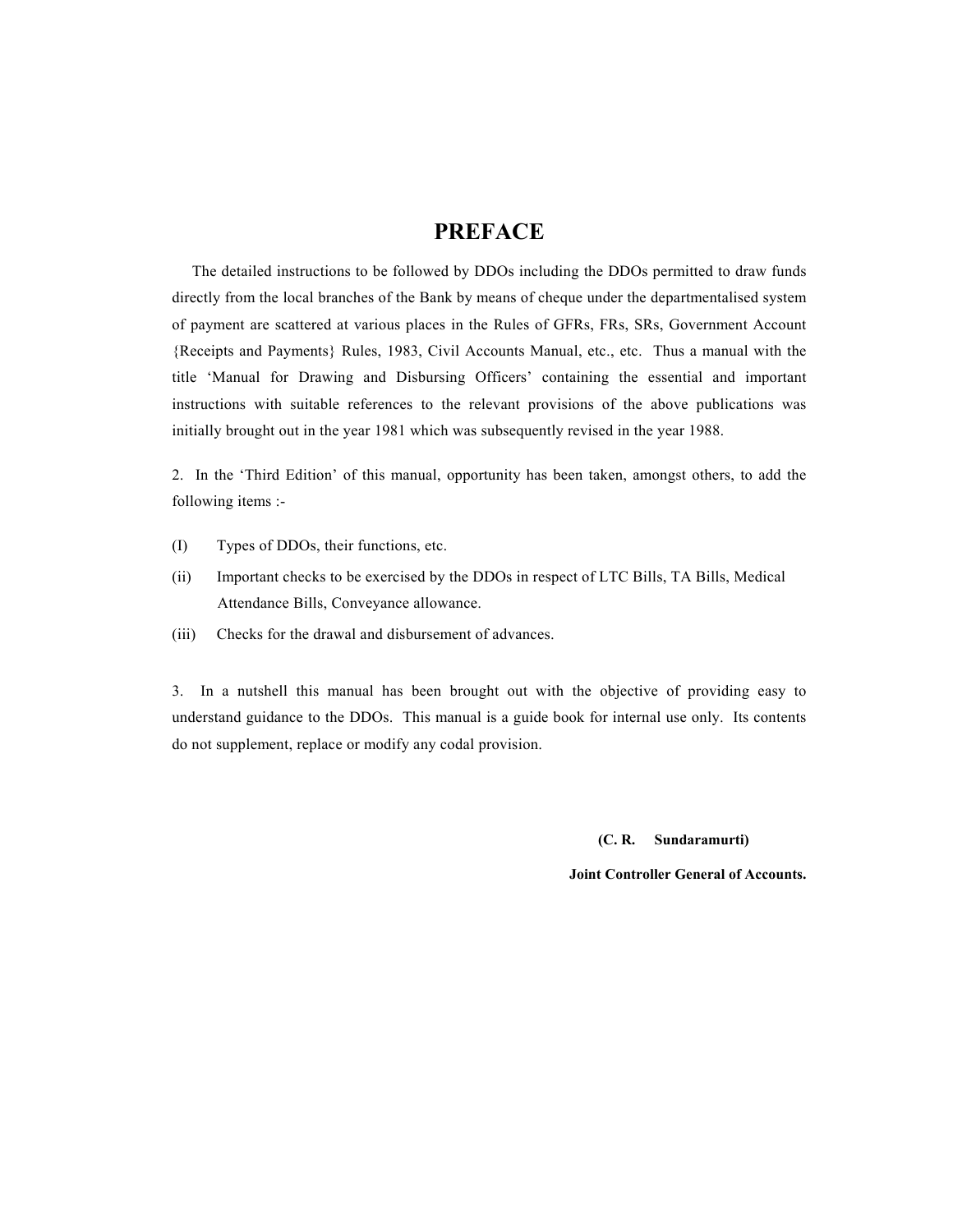### **CHAPTER 1**

#### **CASH AND ACCOUNTS**

- **General** 1.1. The instructions detailed herein describe the procedure to be followed in regard to the receipt, custody,and disbursement of money in Government Offices and maintenance of accounts connected therewith. These instructions are based on the Central Government Account (Receipts and Payments) Rules ,1983,and General Financial Rules and other relevant orders on the subject.
- **Head of Office /Drawing & Disbursing officer**  1.2 The Departments of the Central Government, Heads of Departments and Administrators have powers (vide Rule 114 of Delegation of Financial Powers Rules,1978) to declare as the Head of Office any Gazetted Officer subordinate to them. The Head of Office or any other Gazetted Officer designated as Disbursing Officer by a Department of the Central Government, a Head of Department or an Administrator [vide Rule 2 (xii) of GFRs] functions as the Drawing & Disbursing Officer for drawing bills and making payments on behalf of the Central Government and is responsible for all moneys received or disbursed in his office and the maintenance of accounts thereof. In accordance with Rule 35(2) of Central Government Account (Receipts and Payments) Rules the Head of Office may, however, authorise any Gazetted Officer serving under him to sign a bill or order for him, communicating the name and specimen signature of the officer to the PAO or chequedrawing DDO/Treasury Officer with whom he is in account. This does not however, confer on the Gazetted Officer so authorised any powers of the Head of Office nor does it relieve the Head of Office in any way of his responsibility for the accuracy of the bill or for the disposal of the money received in payment.
- **Types of DDOs** 1.3 There are three types of DDOs namely :-
	- (i) Cheque Drawing DDOs
	- (ii) Non-cheque Drawing DDOs
	- (iii) Merged DDOs

#### **(i) Cheque Drawing DDOs**  Under the departmentalised accounting system all payments are to be made by the Pay and Accounts Offices of the Ministry/Department after pre-check. However, certain Drawing and Disbursing Officers of Offices which are not located at the same station as the Pay and Accounts Office have been vested with cheque drawing powers for arranging payments of specified nature viz. Pay and Allowances (including T.A.,Wages and Medical (Para 3.1.1 of CAM).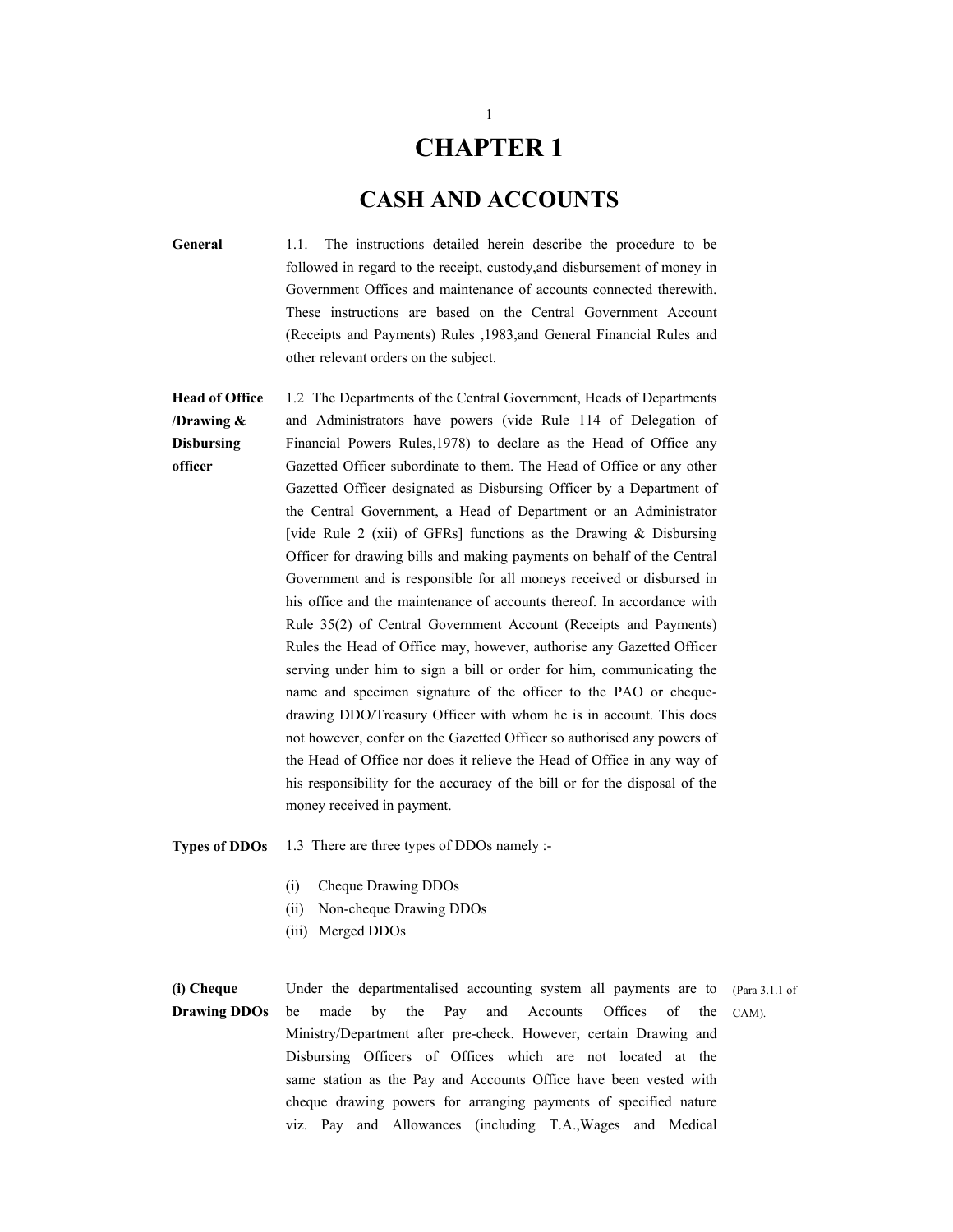Claims), Office Contingencies, Advances from Provident Funds for all categories of staff, part final withdrawal and final withdrawals of accumlations in the GPF Account of Group D Government servants, payments arising under the Deposit Linked Insurance Scheme to Group `D' Government servants, short term loans and advances to all Government servants.

Bills for all other kinds of payments like payment of long-term loans and advances and for withdrawal from provident fund (other than Group `D' staff),Pension,Gratuity etc. are to be presented by these DDOs to the PAO concerned for pre-check and payment.

In certain cases Departmental Officers who have been vested with Para 3.1.3 of cheque drawing powers have also been authorised to issue cheques in payment of certain claims in respect of other non-cheque drawing DDOs of the same Ministries/Department located at the same station or nearby stations after exercising necessary checks. CAM)

The Departments working on public works pattern have also been permitted to draw funds directly from the local branches of the Public Sector Banks accredited to the concerned Ministry/Department.

**Drawal of funds by the Departmental officers & DDO's**  The cheque drawing DDOs are placed in account with a branch of the accredited bank of the Department/Ministry. Such DDOs can draw funds from the concerned bank by issue of Govt. cheques (to be supplied by the Pr.AO) upto the extent authorised by the Pr.AO/PAO. For the purpose quarterly letters of credit/assignment based on the budget allocation of the DDO(s), after taking into account the recoveries/deductions etc. are issued by Pr.AO/PAO to such DDOs.

**(ii) Non-cheque Drawing DDOs**  The DDOs which have not been vested with cheque drawing powers are known as Non-cheque drawing DDOs. These DDOs prepare and submit their bills for payments to their accredited PAO/Cheque Drawing DDO. After obtaining the cheques from the PAO/Cheque Drawing DDO these DDOs handover the cheques to the concerned party/official or disburse the amount to the concerned officers after obtaining the cash from banks.

> **Note:- The difference between a Non-cheque Drawing DDO and Cheque Drawing DDO is that the former submits the bill to PAO/another Cheque Drawing DDO for pre-check and payment, whereas the latter draws the payment and then submits the paid vouchers to PAO for post-check.**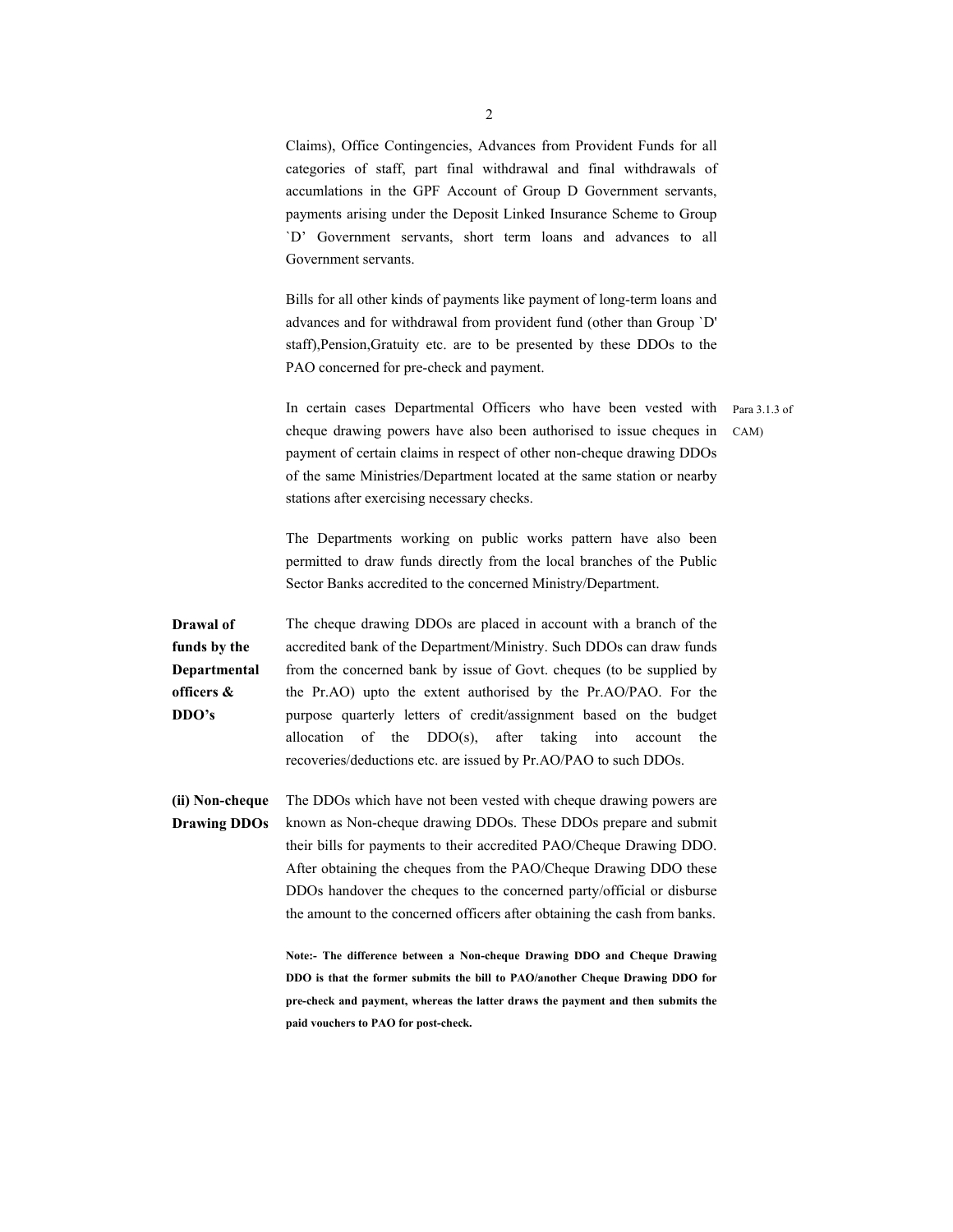#### **(iii). Merged DDOs**  In order to avoid duplicity in maintence of accounts records/subsidiary accounts books in the office of DDO and PAO, merged DDO scheme at Secretariat level was introduced with effect from 1st April,1986. Consequently, these DDOs have been placed under the control of Chief Controller of Accounts/Controller of Accounts/Dy.Controller of Accounts, as the case may be, under the overall charge of the Financial Adviser of the Ministry/Department concerned. Under this scheme the maintenance of various broadsheet of long-term advances, short term advance and GPF ledgers etc. were done away with. The Bill Register maintained by merged D.D.O. forms the basic record for all type of transactions in respect of personal claims. As such, schedules for provident fund, long-term advances,etc. need not be prepared and attached with the bills by these DDOs. However, schedules for licence fees or other deductions for which the credits have to be passed on for adjustment in other accounting circles will continue to be attached with the Pay Bill for taking necessary action in Pay and Accounts Offices. These DDOs will also be responsibile for watching the recoveries of Leave Salary and Pension Contribution in respect of persons lent on foreign service. The merged DDOs will also be responsible for expenditure control in regard to heads of account operated by them.

Under the scheme of merged DDO an Examiner from the Office of PAO is to scrutinise the bills in the office of DDO and prepare the cheques thereof which are signed by the Pay  $&$  Accounts Officer.

**Duties as regards maintenance & rendition of Accounts**  1.4 The Drawing & Disbursing Officer is personally responsible for the correct maintenance and timely rendition of accounts or returns in respect of public funds or stores handled in his office. [Rule 8 of GFRs] **Specimen signatures of DDO signing cheques etc.**  1.5 Every Government Officer who is authorised to (i) sign or [ Rule 51 of CGA countersign bills (ii) draw cheques shall send specimen of his signatures to his Accounts Officer/branch bank concerned duly attested by the relieving officer or through some superior officer whose specimen signature is already available with the Accounts Officer/ Bank concerned. (R&P) Rule] **Security**  1.6 The Drawing & Disbursing Officer shall see that, subject to the [GFR270]

**Deposits by govt. servants handling cash/stores**  provision of Rule 271 and 272 of GFRs, every Government servant, whether gazzetted or non-gazzetted, who is entrusted with the custody of cash or stores, is required to furnish security, for such amount as may be prescribed and to execute a security bond setting forth the conditions under which Government will hold the security and may ultimately refund or appropriate it.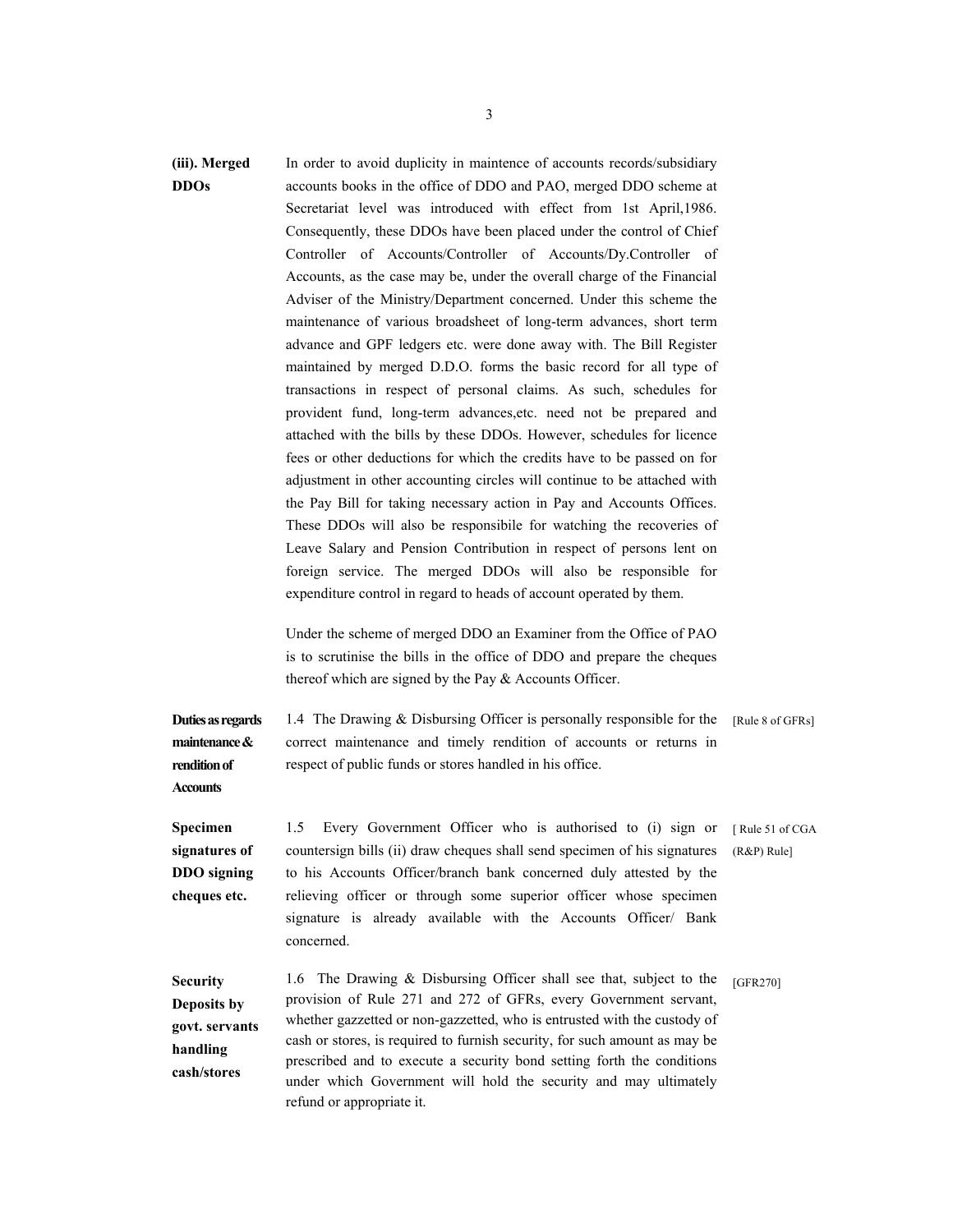|                                                   | NOTE 1 - The security to be taken from a Government servant should be in the form of<br>cash or promissory notes or post office cash certificates or Ten Years Social Security<br>Certificates or in other forms as mentioned in Rule 274 of GFRs.<br>NOTE 2 - To safeguard fully the interests of Government the security deposit taken from a<br>Government servant should be retained for at least six months after the date when he<br>vacates his post, but a security bond should be retained permanently or until it is certain that<br>there is no further necessity for its retention.           | [GFR 278]                                                                       |
|---------------------------------------------------|-----------------------------------------------------------------------------------------------------------------------------------------------------------------------------------------------------------------------------------------------------------------------------------------------------------------------------------------------------------------------------------------------------------------------------------------------------------------------------------------------------------------------------------------------------------------------------------------------------------|---------------------------------------------------------------------------------|
|                                                   | NOTE 3 - Post Office saving bank pass books, deposit receipts of banks, fidelity bonds and<br>security bonds or agreements should be kept in the safe custody of the departmental<br>authority authorised to accept security under Rule 275 of GFRs.                                                                                                                                                                                                                                                                                                                                                      | [GFR 277]                                                                       |
| <b>Instruction for</b><br>handling cash<br>by DDO | 1.7 The Drawing & Disbursing Officer shall ensure that, except where<br>otherwise specifically authorised, Government money is kept in strong<br>treasure chests secured by two locks of different patterns, and the keys of<br>one lock shall be kept apart from the keys of the other and in the custody<br>of a different person wherever practicable. The chest shall not be opened<br>unless both the custodians of the keys of the two locks are present. (It<br>would, however be proper that the cash chests are embedded in an inner<br>wall of the room occupied by the DDO or by the Cashier). | [Note 4 below Rule]<br>13 of CGA(R&P)<br>Rules                                  |
|                                                   | NOTE- Duplicate keys of the departmental treasure chest, and promissory notes, savings<br>certificates etc. received as securities can be kept for safe custody in the accredited Public<br>Sector Bank free of charge, subject to the availability of adequate strong room facilities at<br>the branch concerned and the observance of the usual banking procedure. Where these<br>cannot be lodged in the relevant branch of the accredited bank, then they may be pledged<br>with officers of higher rank than the custodies of the chest.                                                             | [Note 4 below Rule]<br>13 of CGA (R&P)<br>Rules]                                |
| <b>Maintenance</b><br><b>Cash Book</b>            | 1.8 The DDO will ensure that all monetary transactions in his office are<br>entered in a cash book in the prescribed form. The other important<br>instructions mentioned in the ensuing paragraphs should be observed in<br>this regard.                                                                                                                                                                                                                                                                                                                                                                  |                                                                                 |
|                                                   | 1.9 The cash book should be maintained in form GAR 3/TR 4. It should<br>be bound and its pages machine-numbered. Before bringing a cash book<br>into use, the DDO should count the number of pages and record a<br>certificate of count on the first page of the cash book.                                                                                                                                                                                                                                                                                                                               | [ $Rule13(i)$ and<br>Note 2 below Rule<br>13 of CGA (R&P)<br>Rules].            |
|                                                   | 1.10 All monetary transactions should be entered in the cash book as<br>soon as they occur and be attested by the DDO in token of such check.                                                                                                                                                                                                                                                                                                                                                                                                                                                             | [Rule $13(ii)$ of<br>CGA (R&P) Rules]                                           |
|                                                   | NOTE - "Account payee cheques" issued by the PAOs/Cheque-Drawing DDOs in favour<br>of Government servants and third parties, being payable only to the parties, need not be<br>entered in the cash book. The delivery and acknowledgements of such cheques should,<br>however, be watched through a separate register.                                                                                                                                                                                                                                                                                    | $\left[Exception(a)\right]$<br>below Rule $13(ii)$<br>of CGA $(R\&P)$<br>Rules] |
|                                                   | 1.11 The cash book should be closed regularly and completely checked.<br>The DDO should verify the totalling of the cash book or have this done                                                                                                                                                                                                                                                                                                                                                                                                                                                           | [Rule $13(iii)$ of<br>CGA Rule (R&P)                                            |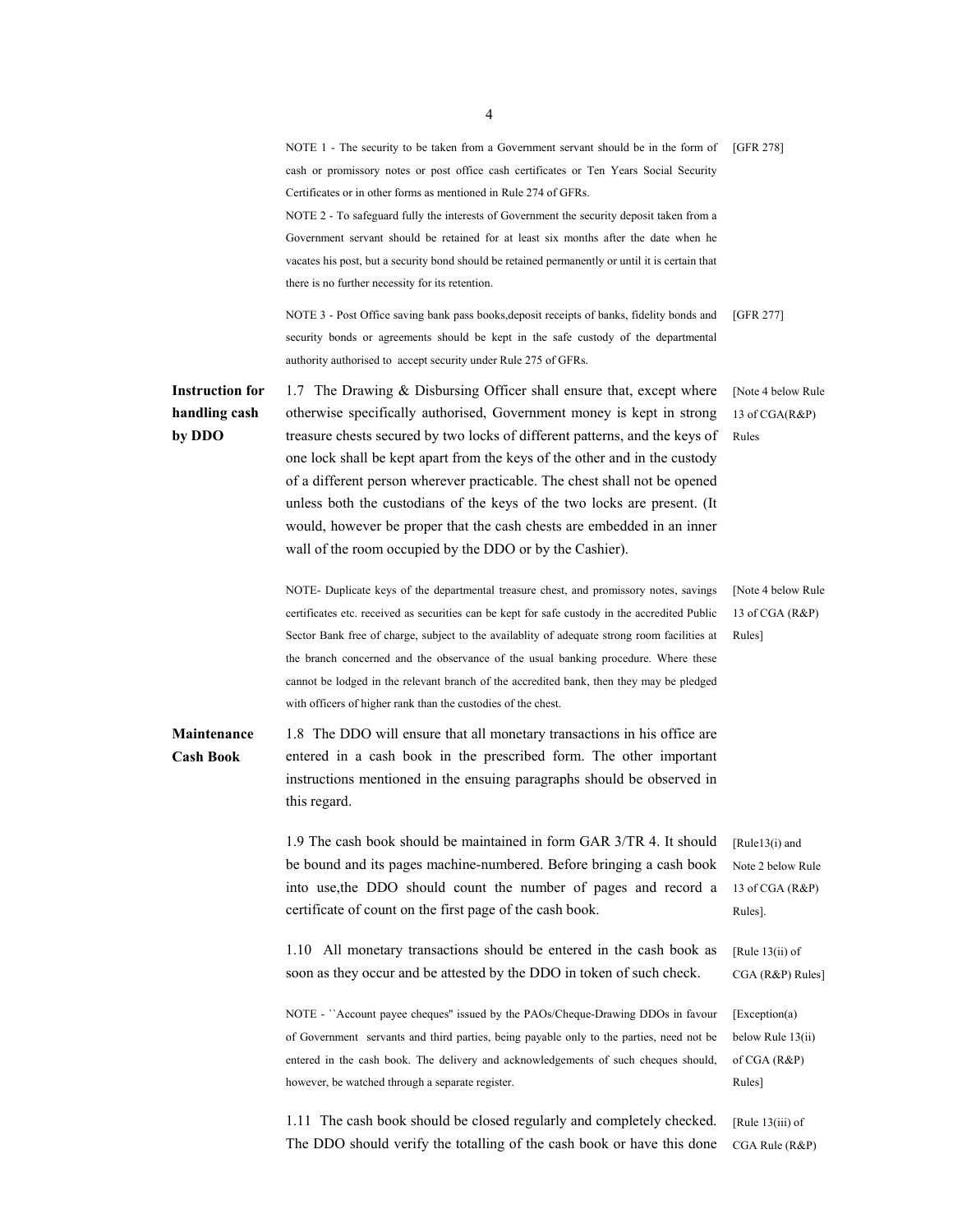by some responsible subordinate other than the writer of the cash book and initial it as correct. Rules]

1.12 At the end of each month, the DDO should verify the cash balance in the cash book and record a signed and dated certificate to that effect. In case, such verification of the balance is not possible on the last working day due to disbursement of salary, the cash verification may be done on the first working day of the next month before any transaction arises on that day.  $[Rule 13(iv) of$ CGA(R&P) Rules]

NOTE - The monthly verification of cash should be supplemented by a surprise check of cash by some responsible official to be nominted by the Head of Office.

1.13 When Government moneys in the custody of a Government Officer are paid into Government account in the accredited bank, the DDO making such payments should compare the Bank's receipt on the payingin-slip/challan with the entry in the Cash Book before attesting it, and satisfy himself that the amount has been actually credited into the bank. [Rule  $13(v)$  of CGA(R&P)Rules]

1.14 An erasure or overwriting of an entry once made in the Cash Book is strictly prohibited. If a mistake is discovered,it should be corrected by drawing the pen through the incorrect entry and inserting the correct one in red ink between the lines. The DDO should initial every such correction and date his initials invariably. [Rule 13(vi) of CGA(R&P) Rules]

1.15 A Government Officer who handles Government money should not, except with the special sanction of the Head of the office, be allowed to handle also in his official capacity, money which does not belong to the Government. Where under any special sanction, a Government Officer deals with both Government and non-Government money in his official capacity, the Government money should be kept in a cash box separate from the non-Government money and the transactions relating to the latter should be accounted for in a separate set of books and be kept entirely out of the Government account.

NOTE 1: The duties under paras 1.9 to 1.13 required to be performed by the Head of Office [Note 1 below Rule] himself may be entrusted to a subordinate Gazetted Officer nominated by the Head of 13 of (R&P) Rules] Office for the purpose.

NOTE 2: In the case of large receipts,a register of valuable as prescribed in Note 3 below Rule 13 of GCA (R&P) Rules may be maintained.

1.16 The employment of peons to fetch or carry cash should be discouraged. Where it is absolutely necessary to employ one for this purpose, a person of some length of service and proved trustworthiness [Rule 13 (viii) of CGA (R&P) Rules]

[Rule 13(vii) of CGA (R&P) Rules]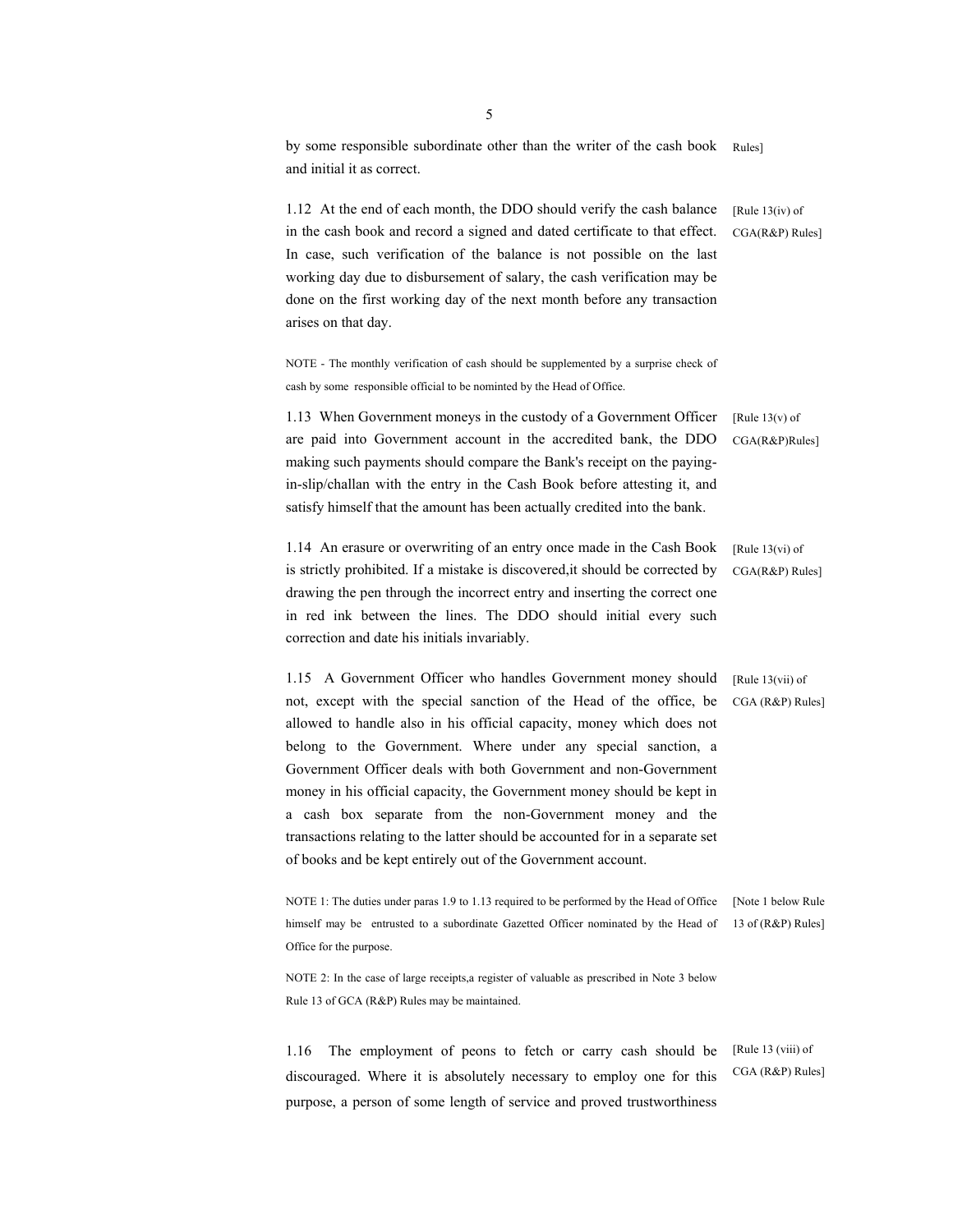should only be selected.

**Drawal and Disbursement of Pay & Allowances**  1.17 The Head of Office is personally responsible for the amount drawn on a bill, signed by him or on his behalf until he has paid it to the person(s) entitled to receive it and has obtained a legally valid acquittance. [Rule 92(I) of CGA(R&P) Rules] 1.18 In a case where a Government servant is physically unable to sign the acquittance,the payment should be made to the person who has been nominated by the Government servant to receive his Provident Fund dues. [Rule 92(I) of CGA(R&P) Rules] 1.19 If for any reason, payment cannot be made within the course of the month, the amount drawn should be refunded by short drawal in the next bill and when the occasion for making the payment arises, the amount may be drawn afresh under Rule 89 of CGA (R&P) Rules. [Rule 92(2) of CGA(R&P) Rules] NOTE :- The amount of undisbursed pay and allowances may,at the option of the Head of the Office, be retained for any period not exceeding three months,provided that proper arrangements are made for the safe custody of the sums retained. [Rule 92(2) of CGA(R&P) Rules] 1.20 Pay and allowances can be drawn for the day of the Government Servant's death irrespective of time of death. `Day', for this purpose means the calendar day beginning and ending at midnight. [Rule 94 of CGA(R&P) Rules] 1.21 Dues in respect of pay and allowances of all kinds claimed on behalf of a deceased Government servant upto and including the day of death may be paid without the production of usual legal authority,if the Head of Office is satisfied about the right of claimant. If the gross amount of the claim exceeds Rs.10,000/- payment may be made by Head of Office only on the execution of an idemnity bond in form GAR 26 duly stamped for the gross amount due for payment and after obtaining two sureties. [Rule 95 of CGA(R&P) Rules] **Attachment of Salary**  1.22 It is the duty of the officer[Head of Office/DDO] receiving the attachment order from the Court of Law that proper deduction is made in satisfaction of such order from the pay of the Government Servant concerned and to keep a record of such deductions in form GAR 22. [Rule 74 of CGA (R&P) Rules] **Recoveries on account of Professional Tax & dues of Coop. Socities etc.:-**  1.23 Recoveries from the salaries of Government servants on account of profession tax levied under an Act of a State Government and dues of Co-operative Societies registered under the various Co-operative Societies Acts, where such Acts impose a statutory obligation on the Government to effect such recoveries, shall be made by the drawing and disbursing officer in accordance with such procedure as may be laid down by Government from time to time. [Rule 79 of CGA(R&P) Rules]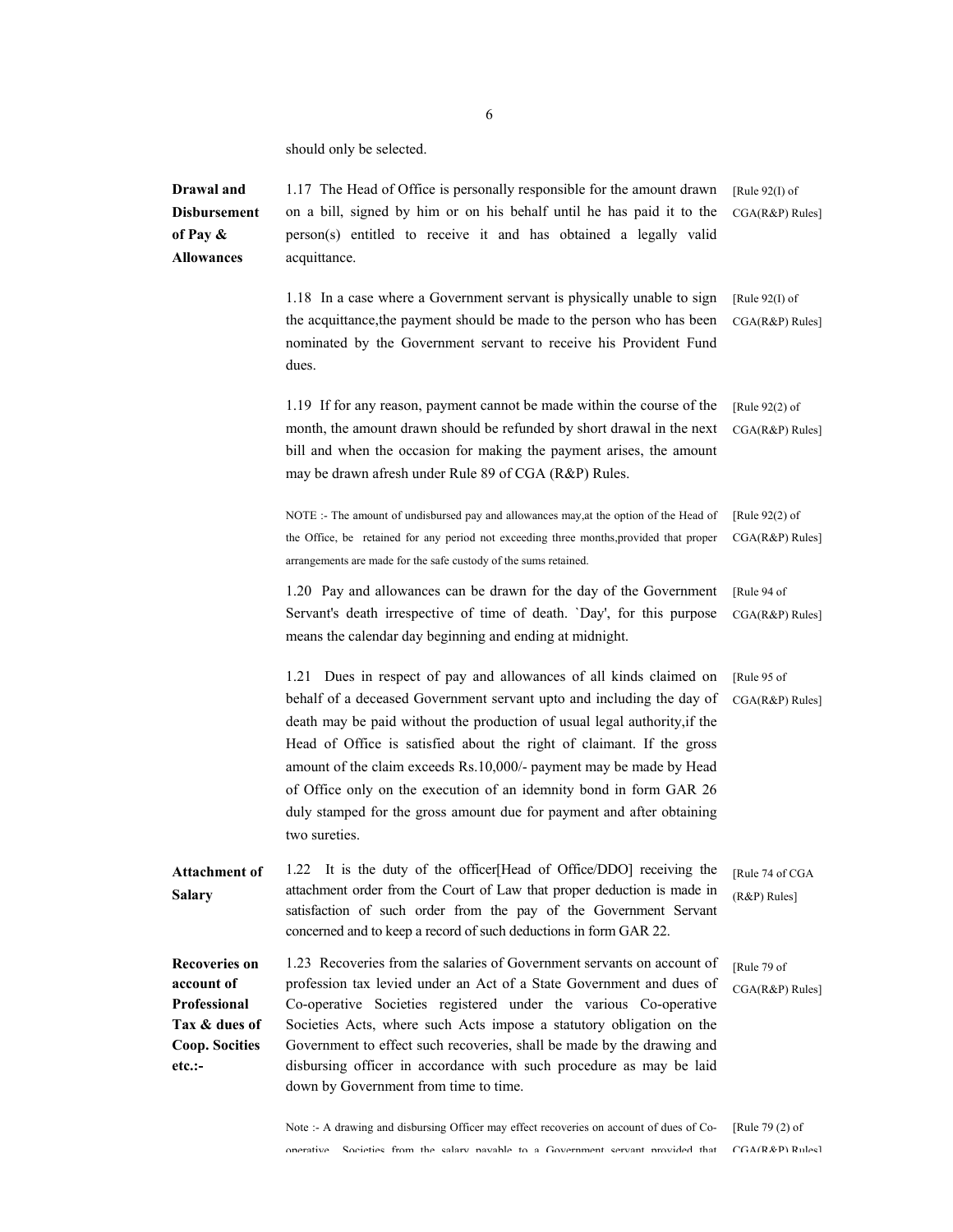operative Societies from the salary payable to a Government servant provided that Government servant authorises the Disbursing Officer in writing CGA(R&P) Rules]

**Accounts of the undisbursed amounts**  1.24 An account of undisbursed pay and allowances should be kept in a Register in Form GAR 25/TR 71. Entries of the total and particular amount of undisbursed pay and allowances may be made against each bill serially and subsequent payments thereof entered in the appropriate columns of the Register and the Cash book, each such entry being attested by a Gazetted Officer. From this Register, an abstract of amounts remaining undisbursed for three months should be prepared in order to ensure their refund either in cash or by short drawal from the next bill. [NOTE 2 below Rule 92(3) of CGA(R&P) Rules] **Maintenance of Bill Register**  1.25 A bill register in Form GAR 9/TR 28-A should be maintained by DDOs. The register should be reviewed monthly and the result of the review recorded thereon. [Note 1 below Rule 34 of CGA(R&P) Rules] **Procedure for Receipts against the amounts received & rendition of accounts**  1.26 The Head of Office receiving moneys on behalf of the Government must give the payer a receipt (GAR 6/TR 5) duly signed by him or by any subordinate officer authorisied by him after satisfying himself that the amount has been properly entered in the cash book. [Rule 21 &22 of CGA (R&P) Rules] NOTE :- The procedure in regard to the grant of receipt to be followed in respect of cheques, bank drafts, postal orders tendered in payment of Government dues, the form and custody of receipt books and issue of duplicates or copies of receipts etc. is laid down in Rule 19 to 23 of CGA (R&P) Rules or in other departmental regulations. NOTE 2 :- The head of account to which the receipt is creditable should be clearly indicated in the challan form. 1.27 All moneys received by or on behalf of Government either as dues of Government or for deposit, remittance or otherwise should be immediately brought to account by the DDO in the cash book and remitted into the Bank. [Rule 3&4 of GFR] Note :- These receipts should not be utilised to meet departmental expenditure except in certain cases by Deptt. of Posts, Deptt. of Telecommunication, Railways, Public Works Deptt. etc. [Rule 6 of CGA (R&P) Rule] **Departmental Officers other than Cheque Drawing DDO's**  1.28 Departmental Officers (other than cheque drawing DDOs) located at the same station as the PAO should remit the collections received in cash or by local cheques/demand drafts into the bank in which the PAO holds an account duly supported by a paying in slip (challans). [Note 2 below Rule 18 of CGA (R&P) Rules]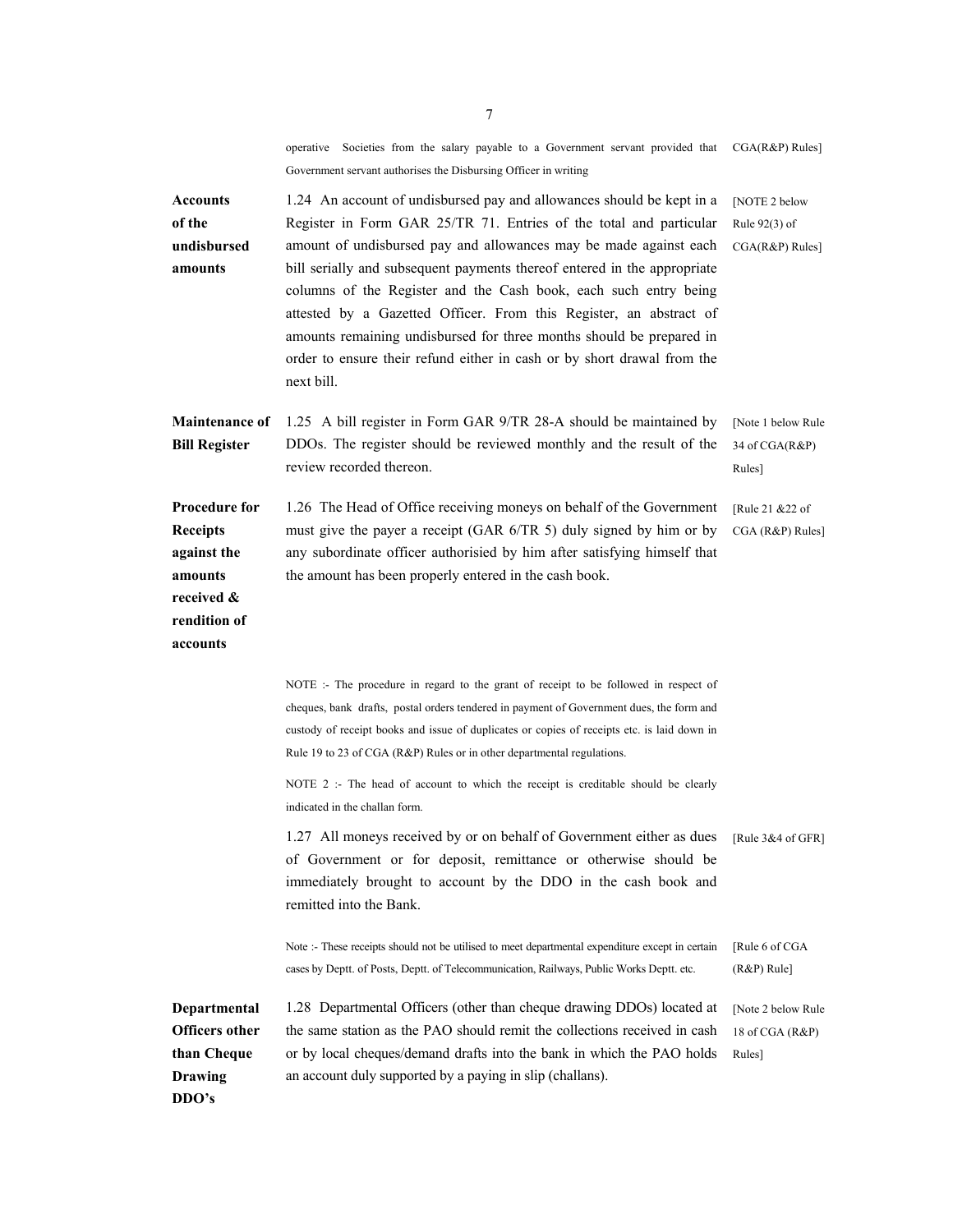|                                                             | 1.29 They should send to the PAO a weekly list of remittances into the<br>bank to enable the latter to verify the corresponding credits in the Bank<br>Scroll received by him from the Bank.                                                                                                                                                                                                                                                                                                                                                                                                                                                                                                                     | [Para 1.16.4 of<br>Civil Accounts<br>Manual]                                           |
|-------------------------------------------------------------|------------------------------------------------------------------------------------------------------------------------------------------------------------------------------------------------------------------------------------------------------------------------------------------------------------------------------------------------------------------------------------------------------------------------------------------------------------------------------------------------------------------------------------------------------------------------------------------------------------------------------------------------------------------------------------------------------------------|----------------------------------------------------------------------------------------|
|                                                             | 1.30 Departmental Officers located at a station other than that of the<br>PAO should accept receipts either by Bank Draft drawn in favour of the<br>PAO concerned or in cash which should be converted into a demand<br>draft drawn in favour of the Pay and Accounts Officer. They should then<br>remit these demand drafts to the PAO for credit to Government Account.                                                                                                                                                                                                                                                                                                                                        | [Note 2 below Rule<br>18 of CGA (R&P)<br>Rules]                                        |
| Cheque<br><b>Drawing</b><br>Departmental<br><b>Officers</b> | The receipt accepted by the cheque drawing officer should be<br>1.31<br>remitted into the branch of the Bank accredited to that officer on<br>prescribed paying in slips (challans).                                                                                                                                                                                                                                                                                                                                                                                                                                                                                                                             | [Rule $6(1)$ of<br>$CGA(R&P)$ Rules<br>and para 1.16.2 of<br>Civil Accounts<br>Manual] |
|                                                             | 1.32 Based on the paying in slips (challans) received by him the cheque<br>drawing officer shall prepare a weekly statement of receipts, indicating<br>the No. and date of the paying in slip (challan), name of the depositor,<br>and the amount deposited and check the entries with the Bank Scroll<br>received by him. He should also reconcile discrepancies, if any, between<br>his figures and those in the Bank Scrolls and send a monthly bank<br>reconciliation statement in the prescribed form to the PAO concerned.                                                                                                                                                                                 | [Para 3.4.4 read]<br>with Para 1.16.2 of<br>Civil Accounts<br>Manual]                  |
|                                                             | NOTE :- In the case of revenue earning departments like CBEC,CBDT, etc. the detailed<br>procedure for crediting revenues into the banks and their reconciliation etc. as laid down in<br>the departmental manuals will be followed.                                                                                                                                                                                                                                                                                                                                                                                                                                                                              | [Rule 24 of<br>CGA(R&P) Rules]                                                         |
| <b>Refunds</b> of<br>Revenue                                | 1.33 The procedure for payment of refund of revenue as laid down in<br>Rules 139 to 145 of CGA (R&P) Rules should be observed except that the<br>bill for refund of revenue should be presented to the PAOs to whom the<br>departmental officers are attached. The PAO will, before making payment,<br>verify the original credit from his records.                                                                                                                                                                                                                                                                                                                                                              |                                                                                        |
|                                                             | 1.34 In the case of refunds of revenue which were originally deposited<br>before the date of departmentalisation of accounts and accounted for by<br>the Treasuries, the departmental officers will first send the bill to the<br>treasury officers concerned for verifying the original credit with<br>reference to the details in columns 4 and 5 of the refund bill GAR 33/TR<br>41 and for affixing their (TOs) signature in column 6 in token of having<br>done so. The bills after due certification by the Treasury Officer should<br>be presented by the departmental officers to the PAOs concerned for<br>making payment. The PAOs will ensure that the above requirements<br>have been compiled with. | [Rule 142 of CGA<br>$(R&P)$ Rules]                                                     |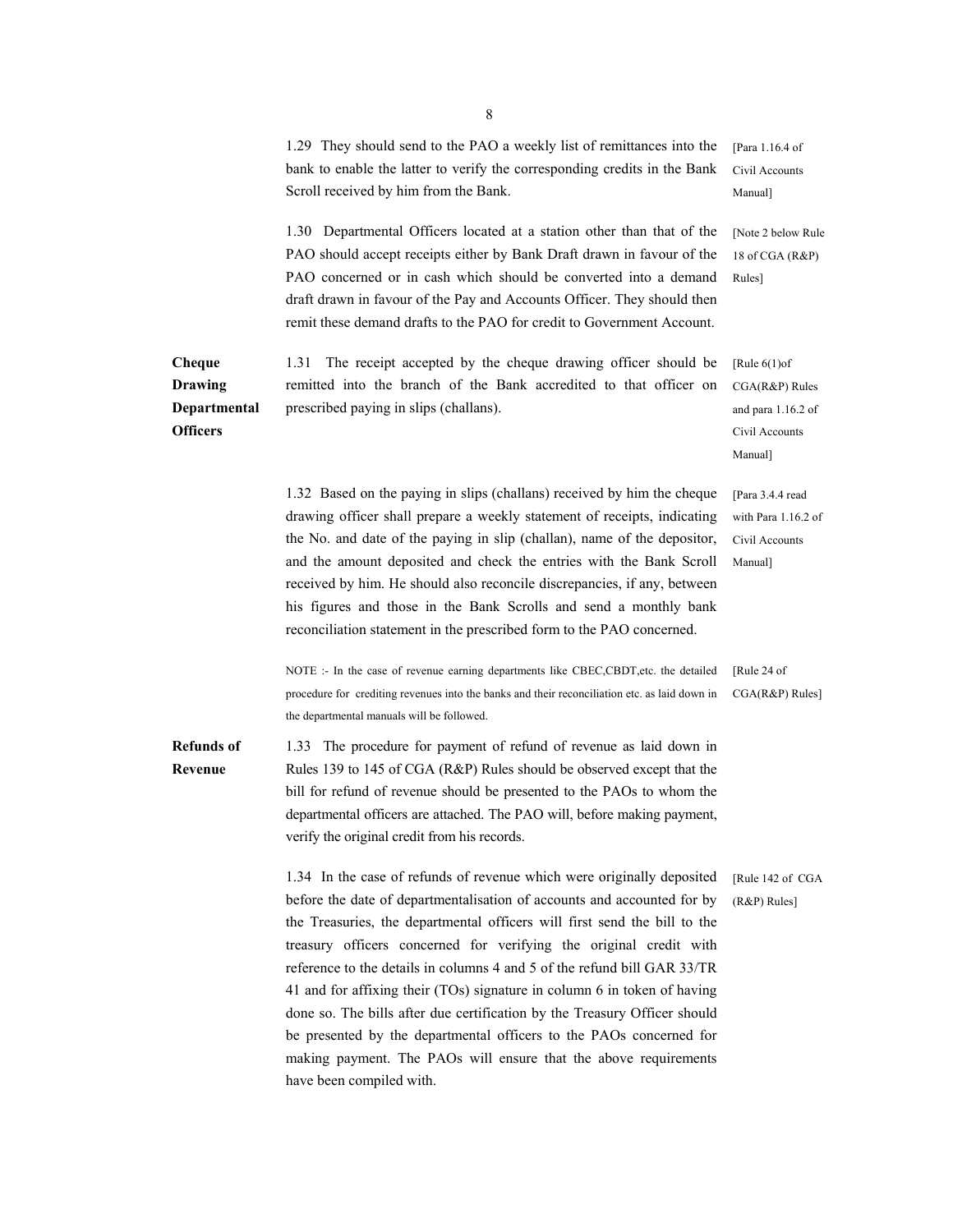**Defalcations & Losses**  1.35 Except where otherwise specifically provided, any loss or shortage of public money, departmental revenue or receipts, stamps, stores or other properties held by or on behalf of Government, cannot by defalcation or otherwise including losses and shortages noticed as a result of physical verification, should be reported immediately by the subordinate authority concerned to the next higher authority. (GFR 16).

> 1.36 The subordinate authority should also report the losses and shortages (other than petty losses and shortages not exceeding Rs.2,000 in each case) to the Principal Accounts Officer of the Ministry/Department and the Statutory Audit Officer, even when such loss has been made good by the party responsible.

[Government of India Decision (1) below GFR 16 ]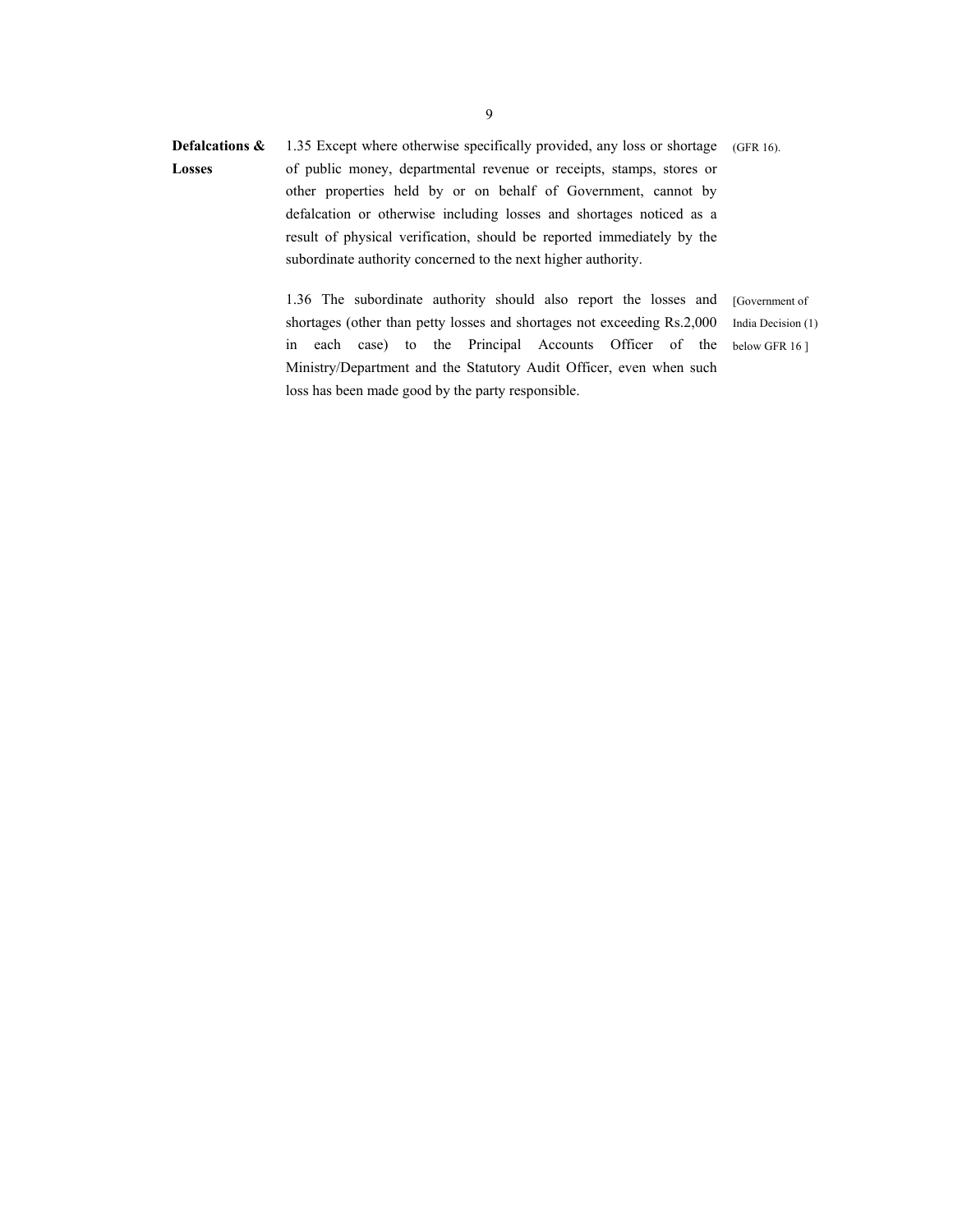# **CHAPTER 2**

## **WITHDRAWAL FROM THE GOVERNMENT ACCOUNT**

| Mode of<br>Withdrawal                                         | 2.1 Before any money is withdrawn from Government account by means<br>of cheques, a bill in the prescribed form is to be prepared. A bill is a<br>statement of claims against the Government, containing specification of<br>the nature and amount of the claims, either in gross or by items, and<br>includes such a statement presented in the form of a simple receipt.<br>2.2 The bill forms on which claims for pay, allowances, contingencies<br>etc. are to be prepared and the detailed procedure to be observed in the<br>preparation and presentation of such claims is to be regulated by the<br>relevant provisions in the Central Government Account (Receipts and<br>Payments) Rules. Some important points to be kept in view in preparing<br>bills are enumerated in the ensuing paragraphs. | [Rule 28 of<br>CGA(R&P) Rules]   |                                       |
|---------------------------------------------------------------|--------------------------------------------------------------------------------------------------------------------------------------------------------------------------------------------------------------------------------------------------------------------------------------------------------------------------------------------------------------------------------------------------------------------------------------------------------------------------------------------------------------------------------------------------------------------------------------------------------------------------------------------------------------------------------------------------------------------------------------------------------------------------------------------------------------|----------------------------------|---------------------------------------|
| <b>Form of Bills</b>                                          | 2.3 Bills should be prepared in the prescribed forms e.g.                                                                                                                                                                                                                                                                                                                                                                                                                                                                                                                                                                                                                                                                                                                                                    |                                  |                                       |
|                                                               | Pay Bill                                                                                                                                                                                                                                                                                                                                                                                                                                                                                                                                                                                                                                                                                                                                                                                                     | GAR 13,13 A & 15 (TR 33)         |                                       |
|                                                               | TA Bill                                                                                                                                                                                                                                                                                                                                                                                                                                                                                                                                                                                                                                                                                                                                                                                                      | GAR 14,14A,14B,14C and 16(TR 25) |                                       |
|                                                               | <b>Contingent Bills</b>                                                                                                                                                                                                                                                                                                                                                                                                                                                                                                                                                                                                                                                                                                                                                                                      | GAR 29,30,31,32(TR 30,31,32,33)  |                                       |
|                                                               | Sub-Vouchers for petty contingent expenditure                                                                                                                                                                                                                                                                                                                                                                                                                                                                                                                                                                                                                                                                                                                                                                | GAR 28(TR 30 A)                  |                                       |
|                                                               |                                                                                                                                                                                                                                                                                                                                                                                                                                                                                                                                                                                                                                                                                                                                                                                                              |                                  |                                       |
| <b>Rounding off</b><br>of Transactions                        | 2.4 The provisions contained in Rule 17 of CGA (R&P) Rules regarding<br>rounding off of transactions in Government Accounts should be<br>observed while preparing and passing bills.                                                                                                                                                                                                                                                                                                                                                                                                                                                                                                                                                                                                                         |                                  |                                       |
| <b>Accounts</b><br>classification<br>on bills                 | 2.5 Charges relating to two or more major heads should not be included<br>in one bill. The full accounts classification must be recorded on each bill<br>by the drawing officer. The classification should also show whether the<br>expenditure is voted or charged and Plan or Non-plan. Its allocation<br>between departments or between Central Government and State<br>Governments wherever necessary should also be indicated on the bill.                                                                                                                                                                                                                                                                                                                                                              |                                  | Rule 33 (V) (VI) of<br>CGA (R&P) Rule |
| <b>Instruction's</b><br>for<br><b>Preparation of</b><br>bills | 2.6 Corrections and alterations in the money columns and the total of a<br>bill whether made in words or figures should be neatly made by scoring<br>out the incorrect entry and making a fresh one. These corrections should<br>be attested by the dated signatures of the drawing officer as many times<br>as such corrections and alterations occur. Erasures and over-writing are<br>prohibited.                                                                                                                                                                                                                                                                                                                                                                                                         |                                  | [Rule $33(iv)$ of<br>CGA (R&P) Rules] |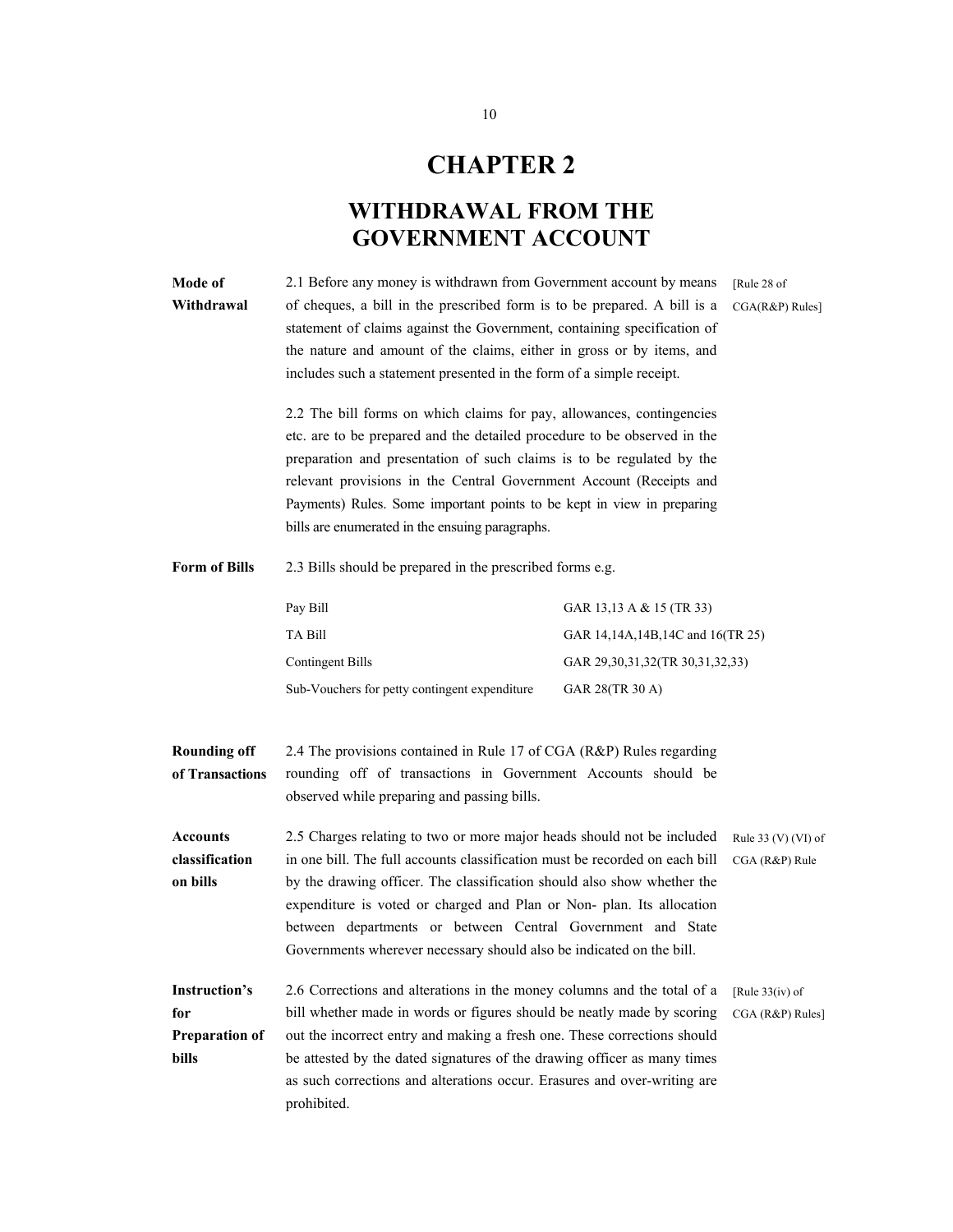|                                                                                           | legible.                                               | 2.7 All bills must be filled in and signed in ink, entries and signature<br>with ball point pens are also permissible provided they are clear and                                                                                                                                                                                                                        | [Rule $33(iii)$ of<br>CGA(R&P) Rules]      |
|-------------------------------------------------------------------------------------------|--------------------------------------------------------|--------------------------------------------------------------------------------------------------------------------------------------------------------------------------------------------------------------------------------------------------------------------------------------------------------------------------------------------------------------------------|--------------------------------------------|
|                                                                                           | ink as being below a specified amount in whole rupees. | 2.8 The total amount of each bill should, as far as whole rupees are<br>concerned, be written in words as well as in figures, care being taken to<br>leave no space for interpollation. The total should also be expressed in red                                                                                                                                        | [Rule $33(iii)$ of<br>CGA (R&P) Rules]     |
|                                                                                           | the bill.                                              | 2.9 When bills are presented/drawn on account of charges incurred under<br>any special orders, an attested copy of the sanction must be attached to                                                                                                                                                                                                                      | [Rule $33(vii)$ of<br>CGA (R&P) Rules]     |
|                                                                                           | of such sanctions :-                                   | 2.10 In the following cases, copies of sanction orders should also be<br>attached to the bill in which the amount is drawn / claimed in pursuance                                                                                                                                                                                                                        |                                            |
|                                                                                           | a)<br>Attendance/HBA Rules.                            | Orders relating to loans/advances granted to Government<br>servants in pursuance of the provisions of GFRs, Medical                                                                                                                                                                                                                                                      | [Rule $33(vii)$ of<br>CGA (R&P)<br>Rules]. |
|                                                                                           | (b)<br>GPF Rules.                                      | Orders relating to advances/withdrawals/final payments under                                                                                                                                                                                                                                                                                                             |                                            |
|                                                                                           | (c)<br>servants.                                       | Orders relating to promotion/appointment of Government                                                                                                                                                                                                                                                                                                                   |                                            |
|                                                                                           | (d)<br>Orders of pay fixation, E.B. crossing etc.      |                                                                                                                                                                                                                                                                                                                                                                          |                                            |
| Specimen<br><b>Signatures of</b><br><b>DDO</b>                                            | drawing DDO.                                           | 2.11 Every drawing officer should send a specimen of his signature to<br>the PAO or Cheque-drawing DDO as the case may be, through some<br>superior officer whose specimen signature is already with PAO/Cheque-                                                                                                                                                         | [Rule 51 of CGA<br>(R&P) Rules]            |
| <b>Essential</b><br><b>Conditions</b><br>governing<br>expenditure<br>from public<br>funds | in this behalf.                                        | 2.12 No Drawing Officer should incur any expenditure or enter into<br>liability involving expenditure or transfer of moneys for investment or<br>deposit from Government account unless such expenditure or transfer, as<br>the case may be, has been sanctioned by general or special orders of<br>Government or by any authority to whom power has been duly delegated | [Rule 6 of GFRs]                           |
|                                                                                           | of another year.                                       | 2.13 All charges actually incurred must be paid and drawn at once, and<br>under no circumstance be allowed to spill over to be paid from the grant                                                                                                                                                                                                                       | [Rule $100(1)$ of<br>CGA (R&P) Rules]      |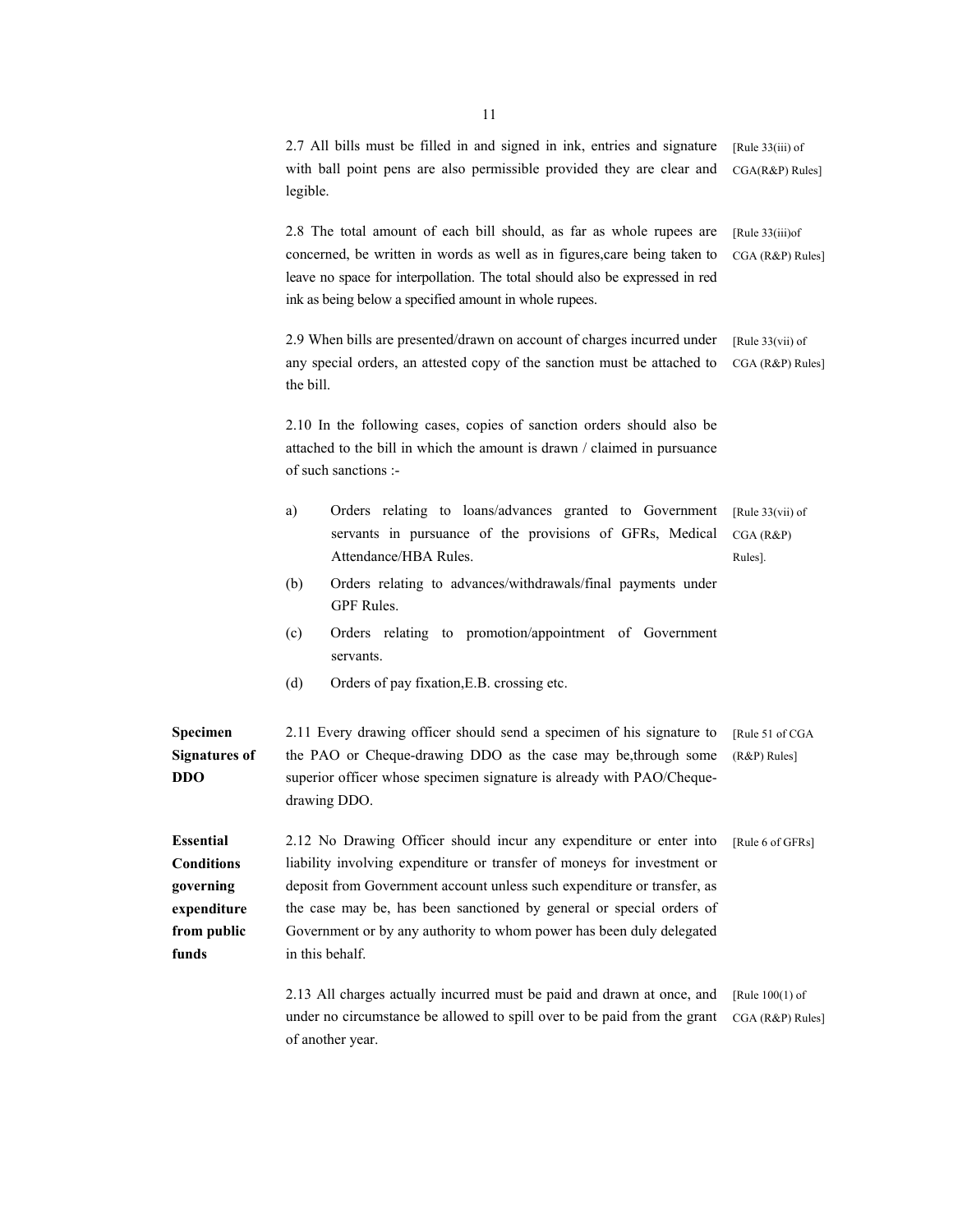|                                                                       | 2.14 No money should be drawn from the PAO/Cheque-drawing DDO<br>unless it is required for immediate disbursement. It is not permissible to<br>draw money in anticiaption of demands or to prevent lapse of budget<br>grant.                                                                                                                                                                                                                                                                                                                                                                                                                                                                                                                | [Rule $100(2)$ of<br>CGA(R&P Rules]                  |
|-----------------------------------------------------------------------|---------------------------------------------------------------------------------------------------------------------------------------------------------------------------------------------------------------------------------------------------------------------------------------------------------------------------------------------------------------------------------------------------------------------------------------------------------------------------------------------------------------------------------------------------------------------------------------------------------------------------------------------------------------------------------------------------------------------------------------------|------------------------------------------------------|
|                                                                       | 2.15 The drawing officer entrusted with payment of money should<br>obtain a voucher setting forth full and clear particulars of the claim,<br>every voucher must have attached an acknowledgement of the payment<br>signed by the person by whom or on whose behalf the claim is put<br>forward.                                                                                                                                                                                                                                                                                                                                                                                                                                            | [Rule 56 of<br>CGA(R&P) Rules]                       |
| Procedure for<br><b>Budgetary</b><br>control by<br>DD <sub>o</sub> 's | 2.16 The drawing officer should ensure that no amount is drawn in<br>excess of the budget allotment. In order to exercise an effective check in<br>this regard, an Expenditure Control Register in Form GFR 9 should be<br>maintained showing the appropriation by sub-heads and units of<br>appropriation. At the time of signing each bill, it should be ensured that<br>the amount of the bill under signature is covered by the budget allotment.<br>A Liability Register (Form GFR 6) should also be maintained.                                                                                                                                                                                                                       | [Govt. of India<br>Decision 2 and 5<br>below GFR 66] |
| <b>Procedure for</b><br>drawal of pay<br>& other fixed<br>allowances  | 2.17 A separate pay bill should be prepared for<br>(i)<br>establishments whose charges are debitable to different heads of<br>accounts;<br>(ii)<br>personnel to whom salary is payable individually by cheques;<br>and<br>Group 'D' employees.<br>(iii)<br>2.18 Each of the bills may be prepared by including both permanent and<br>temporary establishments and indicating the description of each section<br>prominently along with the sanctioned number of posts included therein.<br>The detailed instructions in Rule $66(2)$ of CGA(R&P) Rules should be kept<br>in view while preparing the pay bills.                                                                                                                             | [Rule $66(2)$ of<br>CGA(R&P) Rules]                  |
|                                                                       | 2.19 The rate of pay claimed should always be noted and when pay is<br>drawn for a portion of a month, the actual period for which these<br>payments are claimed should be stated against the name of the<br>Government servant in the body of the bill. The other instructions<br>printed on the form of the bill should also be followed carefully.<br>2.20 Separate bills may be presented for pay and allowances or leave<br>salary due for part of a month which may be paid before the end of the<br>month in respect of cases mentioned, in Rule 65 of CGA(R&P) Rules.<br>2.21 A suitable register should be maintained by every disbursing officer<br>recording<br>all<br>amounts<br>disallowed<br>the<br>PAO<br>for<br>by<br>under | [Rule $66(2)$ of<br>CGA(R&P) Rules]                  |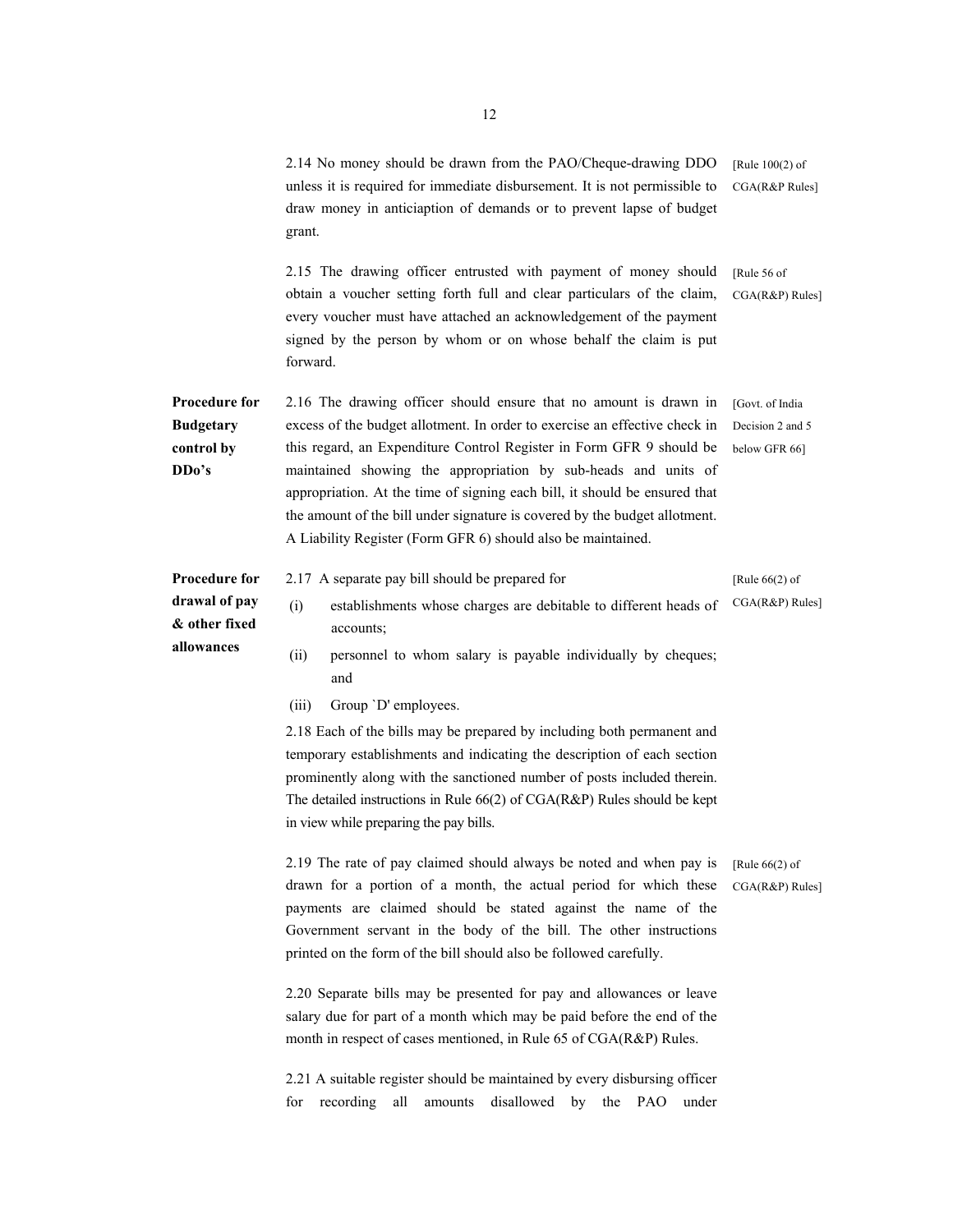|                                                                                          | Rule 73 of CGA (R&P) Rules. Separate columns may be provided to<br>show the name and office of the person from whom the recovery is to be<br>effected, the nature and amount of the over-payment and the method by<br>which it has been adjusted.                                                                                                                                                                       |                                           |
|------------------------------------------------------------------------------------------|-------------------------------------------------------------------------------------------------------------------------------------------------------------------------------------------------------------------------------------------------------------------------------------------------------------------------------------------------------------------------------------------------------------------------|-------------------------------------------|
|                                                                                          | 2.22 The DDO should attend promptly to all objections and orders<br>communicated to him by PAO.                                                                                                                                                                                                                                                                                                                         | [Rule $62(1)$ of<br>CGA(R&P) Rules]       |
|                                                                                          | 2.23 When the PAO disallows a payment as unauthorised, the DDO is<br>bound not only to recover the amount disallowed without heeding any<br>objection or protest, but to decline to pay it in future till the PAO<br>authorises the resumption of the payment.                                                                                                                                                          | [Rule $62(2)$ of<br>CGA(R&P) Rules]       |
| <b>Procedure for</b><br>drawal of<br><b>Travelling</b><br>allowances of<br>govt servants | 2.24 The bills should be prepared in Form GAR 14 (alongwith claims in<br>Form GAR 14 A, 14B or 14 C as the case may be), the instructions<br>printed on the form being strictly observed. When a journey has been<br>performed by a circuitous route, the reasons for doing so must invariably<br>be stated in the bill.                                                                                                | [Rule $90(1)(i)$ of<br>CGA (R&P) Rules]   |
|                                                                                          | 2.25 When actual expenses are drawn on account of carriage of horses or<br>conveyances details of horses or conveyances transported should be<br>furnished in the bill. Necessary Certificate regarding the number and<br>relationship of the members of family should also be furnished whenever<br>allowance in respect of family is claimed by a Government servant.                                                 | [Rule $90(1)(ii)$ of<br>CGA(R&P) Rules]   |
| <b>Certificate of</b><br>drawing officer                                                 | 2.26 A. All bills should bear a certificate of the drawing officer in the<br>following form :-                                                                                                                                                                                                                                                                                                                          | [Rule $90(1)$ (iii) of<br>CGA(R&P) Rules] |
| on TA Bill                                                                               | "Certified that I have satisfied myself that the amounts included<br>in the bills drawn one/two/three months previous to this date, with the<br>exception of those detailed below(total amount of which has been<br>refunded by deduction from the bill) have been disbursed to the<br>Government servants named therein and their receipts taken on the office<br>copy of the bill or in a separate acquittance roll". |                                           |
| Countersig-<br>nature of Bill<br>by controlling<br>officer                               | 2.26 B. No bill requiring previous countersignature of a controlling<br>authority should be presented before such countersignature has been<br>obtained.                                                                                                                                                                                                                                                                | [Rule $90(2)$ of<br>CGA(R&P) Rules]       |
|                                                                                          | 2.27<br>Some of the important checks to be kept in mind by the<br>DDOs before submission of T.A. bills (both tour or transfer) to                                                                                                                                                                                                                                                                                       |                                           |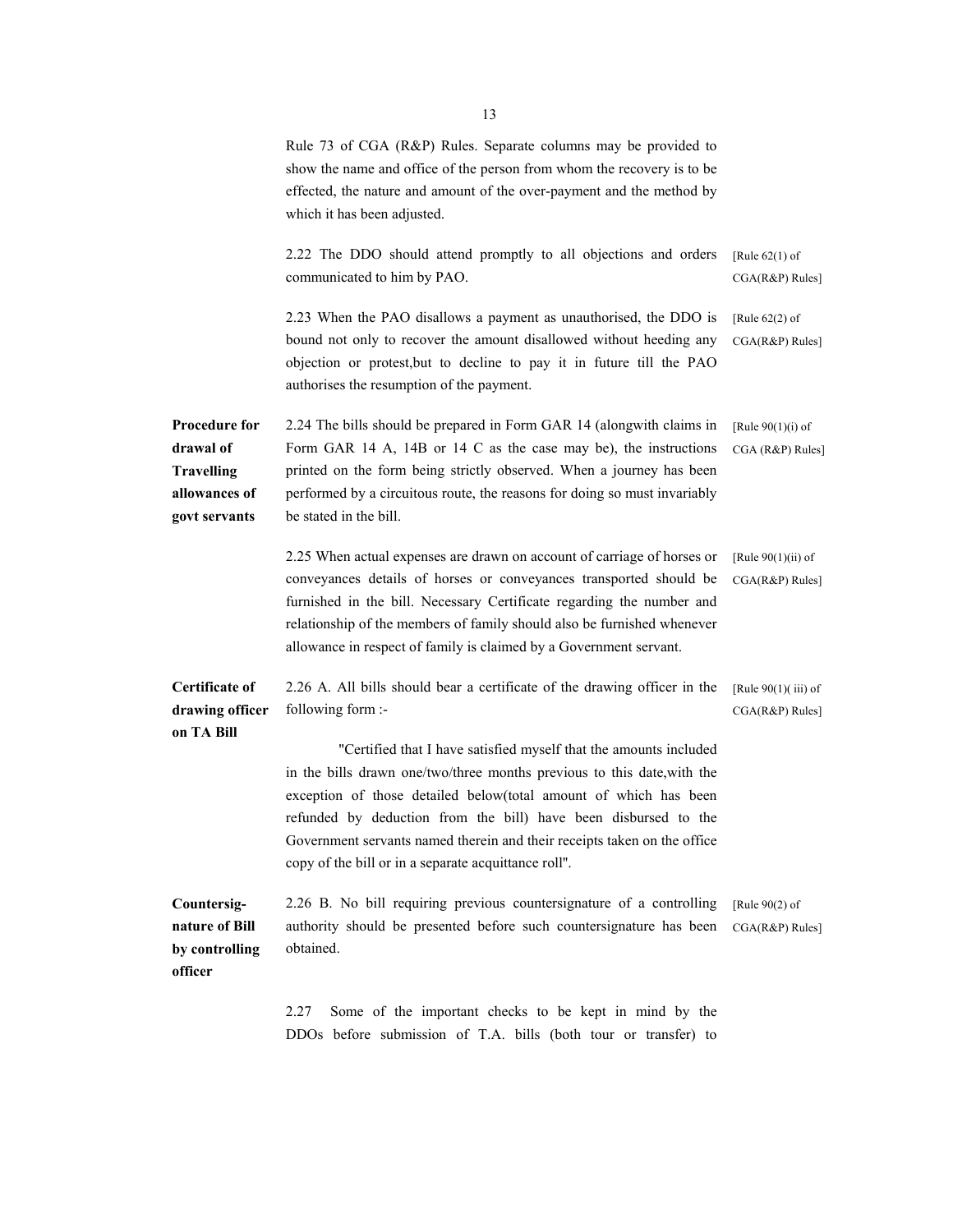P&AO are given below:-

- (i) TA bills have been prepared in duplicate (one for payment and the other for office copy).
- (ii) A copy of tour programme duly approved by the competent authority has been attached with the bill. In absence of the tour programme it should be ensured that the bill has been countersigned by the competent authority.
- (iii) The official has performed the journey according to his entitlement. The claim should be restricted to the entitled class unless travel by higher class has been allowed by the competent authority
- (iv) That the travel by air to non-entitled officers has been approved by the competent authority.
- (v) That in case of travel by road between places connected by rail, the road mileage is linked to rail mileage by entitled class.
- (vi) If the offical has stayed in a hotel while on tour, the claim for hotel rate of DA has been supported by vouchers for payment of lodging charges.
- (vii) The DA for the total period of absence from Headquarters should be worked out as per SR 51.
- (viii) If the bill is in order, the DDO before preferring the claim to P&AO he should calculate the total amount payable. The advance, if any, taken shall be adjusted in full or surplus got refunded from the employee.
- (ix) In case of TA bill on transfer, whether the claim for transfer grant, packing allowances, personnal effects, transportation of conveyance etc. has been prepared in terms of provisions of S.R. 116.
- (x) In case of TA on retirement whether the claim has been prepared and preferred in terms of S.R. 147.

**Time limit for submission of TA claim on Tour** 

2.28 The bills of Government servants proceeding on tour should be presented at convenient intervals during the period of their tour or immediately on return to the headquarters and, as far as practicable, before 31st day of March if the tour has been completed before that date.

[Rule 90(3) of CGA(R&P) Rules]

2.29 T.A. claims not preferred by a Government servant within one year from the date on which it became due, should be dealt with in accordance with the provisions of SR 194 A and the Government of India orders thereunder.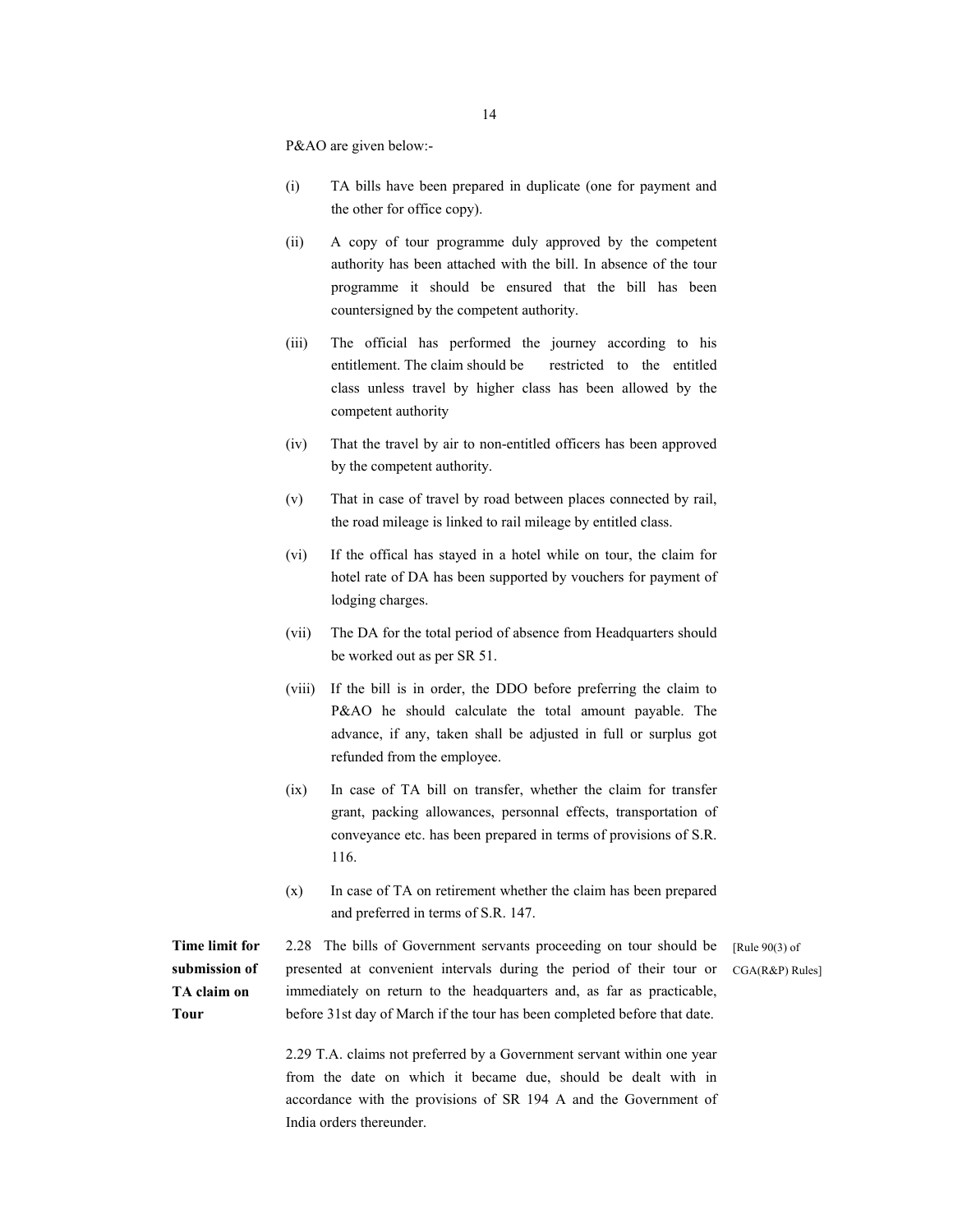**Important checks for drawal of L.T.C claims**  2.30 Leave Travel Concession was introduced in the year 1956. The rules and procedure for claiming LTC have been laid down in CCS (Leave Travel Concession Rules) 1988, as amended from time to time. Some important checks to be exercised by the DDOs before preferring these bills to the PAO/Cheque drawing DDOs are given below:-

- (i) L.T.C. Bill should be prepared in duplicate in form GAR-14 C (one for payment and other as office copy) and the claim should be passed keeping in view of the provisions of L.T.C. Rules.
- (ii) The D.D.O. should examine whether the Govt. servant has completed one year of continuous service on the date of journey.
- (iii) Whether the claim has been preferred within one month/three months of the date of completion of the return journey.
- (iv) Whether the claim is for the journey performed within India.
- (v) If the journey was performed by road transport or steamer service in conjuction with the railway, whether such services are recognised.
- (vi) Whether the home town is the permanent home town recorded in the service book,or as declared by the officer for this purpose.
- (vii) The DDO is also to examine the relationship of the members of the family and their age as has been mentioned in the claim by the government servant with reference to the official records.
- (viii) Whether the official is entitled to the class of accommodation by which he has travelled.
- (ix) Whether the claim is by the shortest route.
- (x) Whether the government servant has intimated to the Head of Office about availing of L.T.C.
- (xi) Check serial numbers of railway tickets/cash receipts/bus tickets.
- (xii) He is to examine whether a note of journey has been recorded in the service book.
- (xiii) Whether the concession has been availed only once during a block of two or four calender years, or during its grace period.
- (xiv) Whether any advance taken has been adjusted in full or surplus refunded.

**Meaning of term Contingent charges**  2.31 The term "contingent charges'' or "contingencies'' means and includes all incidental other expenses (including on stores) which are incurred for the management of an office as an office or for the working of technical establishment such as laboratory, workshop, industrial installation, store depot and the like but other than expenditure which [Rule 96 of

CGA(R&P) Rules]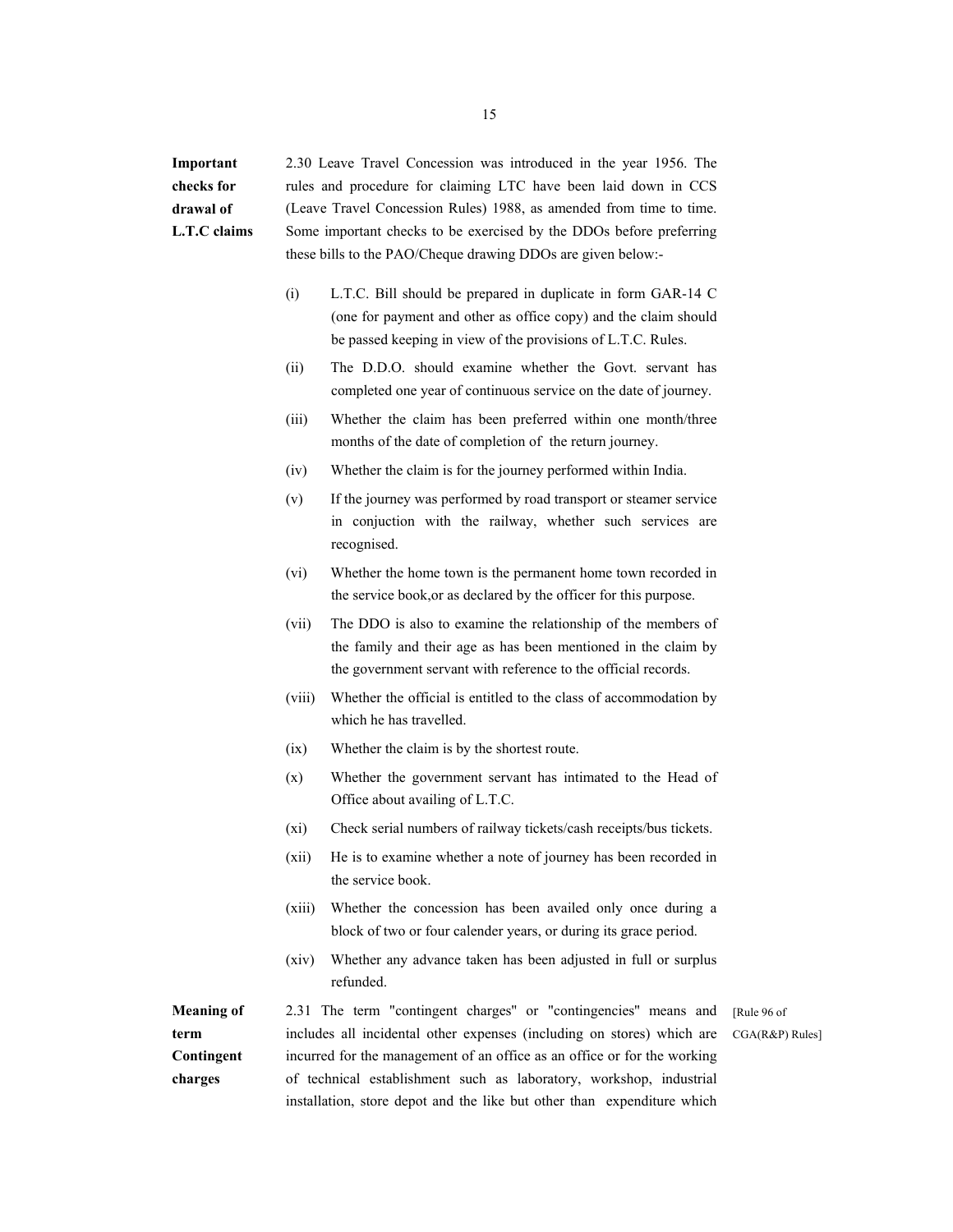has been specifically classified as following under some other head of expenditure e.g.,`work',`tools and plant'.

| <b>Types of</b>                                                                             | 2.32 The five types of contingent charges are as follows:-                                                                                                                                                                                                        | [(Rule 98 of                        |
|---------------------------------------------------------------------------------------------|-------------------------------------------------------------------------------------------------------------------------------------------------------------------------------------------------------------------------------------------------------------------|-------------------------------------|
| Contingent                                                                                  |                                                                                                                                                                                                                                                                   | CGA(R&P) Rules]                     |
| charges                                                                                     | (i)<br>Contract Contingencies - those for which a lump sum is placed<br>annually at the disposal of Disbursing Officer for expenditure<br>without further sanction of any kind. They generally consist of<br>average annual charges but with reasonable accuracy. |                                     |
|                                                                                             | Scale regulated Contingencies - This comprise such contingent<br>(ii)<br>charges as may be regulated by scales laid down by competent<br>authority such as rewards for destruction of wild animals.                                                               |                                     |
|                                                                                             | Special contingencies - This include such contingent charges<br>(iii)<br>whether recurring or non-recurring but not without the previous<br>sanction of superior authority.                                                                                       |                                     |
|                                                                                             | Countersigned contingencies - This include such contingent<br>(iv)<br>charges that require the approval of some controlling authority in<br>the form of countersignature after payment on detailed bill<br>submitted to Pay & Accounts Officer.                   |                                     |
|                                                                                             | Fully vouched Contingencies - This comprise contingent charges<br>(v)<br>incurred by the Head of Office on his own authority and does not<br>require approval of higher authorities.                                                                              |                                     |
| <b>Responsibility</b><br>of the drawing<br>officer for<br>pending<br>Contingent<br>expenses | 2.33 Every Government Officer shall exercise the same vigilance in<br>respect of petty contingent expenses as a person of ordinary prudence<br>may be expected to exercise in spending his own money.                                                             | [Rule 107 of<br>$CGA(R&P) Rules$ ]. |
|                                                                                             | 2.34 The drawing officer is responsible for seeing that the rules<br>regarding the preparation of bills are observed, and that the money is<br>either required for immediate disbursement or has already been paid<br>from the permanent advance.                 | [Rule 107 of<br>CGA(R&P) Rules].    |
|                                                                                             | 2.35 The expenditure should be kept within the available appropriation<br>and all steps taken to obtain additional appropriation if the original one<br>has either been exceeded or is likely to be exceeded.                                                     | [Rule 107 of<br>CGA(R&P) Rules].    |
|                                                                                             | 2.36 In the case of contract contingencies the proposed expenditure<br>should not cause any excess over the contract grant.                                                                                                                                       | [Rule 107 of<br>$CGA(R&P) Rules$ ]. |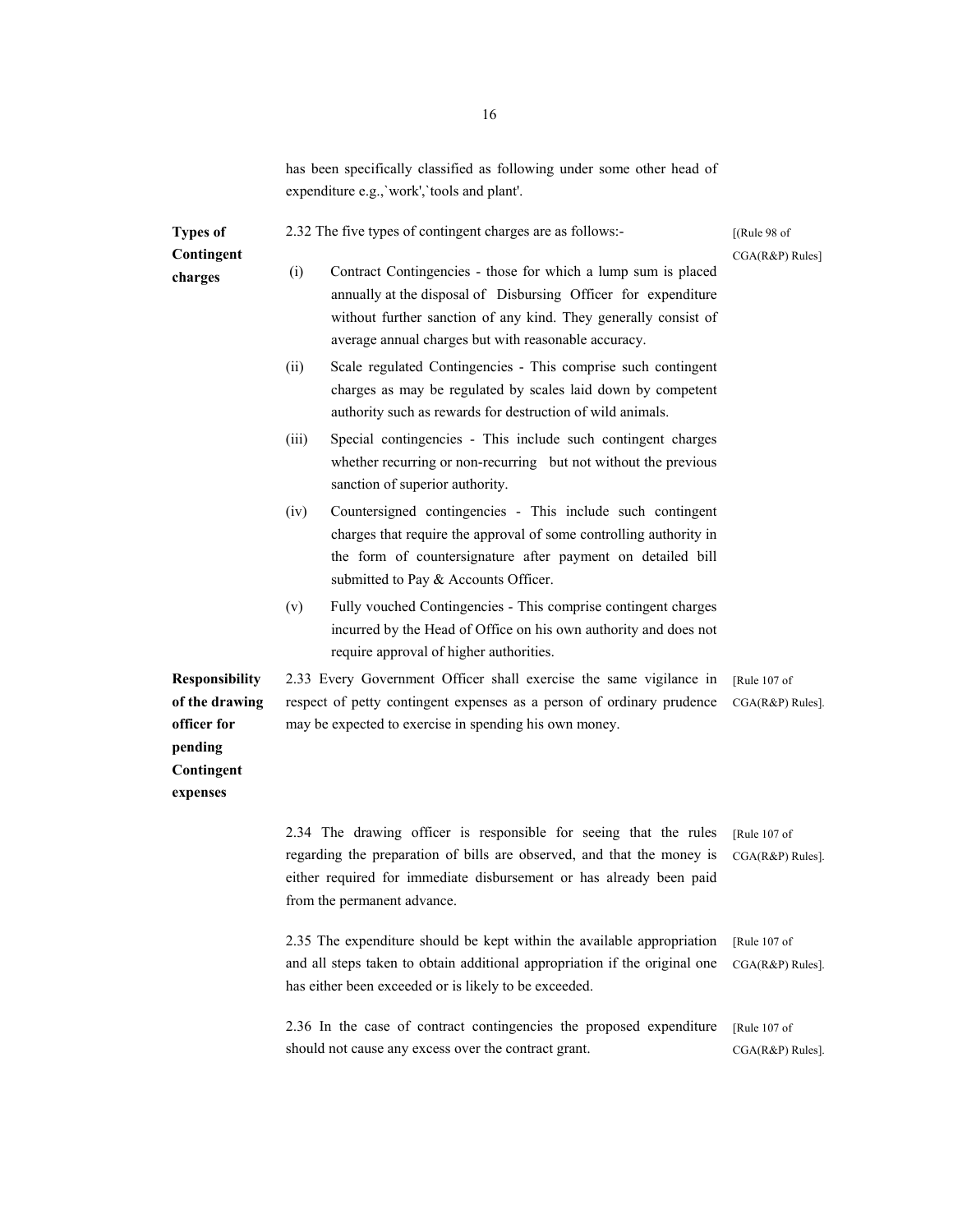**Instructions relating to affixing pay orders, & manner of cancellation of vouchers etc.**  2.37 Every voucher must bear a pay order signed or initialled by the responsible disbursing officer, specifying the amount payable both in words and figures. All pay orders must be signed by hand and in ink. [Rule 59(1) of CGA(R&P) Rules]. 2.38 All paid vouchers must be stamped 'paid' or so cancelled that they cannot be used a second time. Stamps affixed to vouchers must also be cancelled so that they may not be used again. [Rule 59(2) of CGA(R&P) Rules]. 2.39 All vouchers to bills which are not required to be sent to PAO in terms of Rule 109(iii) of CGA (R&P) Rules must be cancelled in such a manner that they cannot be used subsequently for presenting fraudulent claims or other fraudulent purposes. [Rule 59(3) of CGA(R&P) Rules]. **Safe custody of vouchers etc. not submitted to PAOs**  2.40 Vouchers and acquittances which are not required to be submitted to the Pay & Accounts Office should be filed and retained carefully in the office concerned as important documents till they are destroyed under the orders of competent authority. [Rule 60(1) of CGA (R&P) Rule] **General Limitation for payments out of contingent expenditure Certificates with contigent bills.**  2.41 No pay of any kind and no additions to pay may be drawn on bills for contingent expenditure except in the case of hot weather establishment, mazdoors engaged on manual labour and paid daily or monthly wages, sweepers and other establishment mentioned in Rule 100(3) and (4) of CGA(R&P) Rules. 2.42 Contingent bills for wages of mazdoors engaged on manual labour and paid at daily or monthly rates, rents, electricity and other connected charges incurred on the hire of private building, bills which include charges on account of purchase of goods on which sales tax has been charged, expenditure on light refreshment at formal meetings should be supported by certificates prescribed in Rules  $101(1)$ , (2), 104, 105 and 106 of CGA (R&P) Rules. **Cancellation & destruction of sub-vouchers**  2.43 The following rules for the prevention of fraudulent use of subvouchers should be observed in the matter of cancellation and destruction of sub-vouchers:- (i) Unless, in any case, it is distinctly povided otherwise by any rule or order, no sub-voucher may be destroyed until after a lapse of three years. [Rule 109 of CGA(R&P) Rules].

(ii) Every sub-voucher which is not required under the rules to be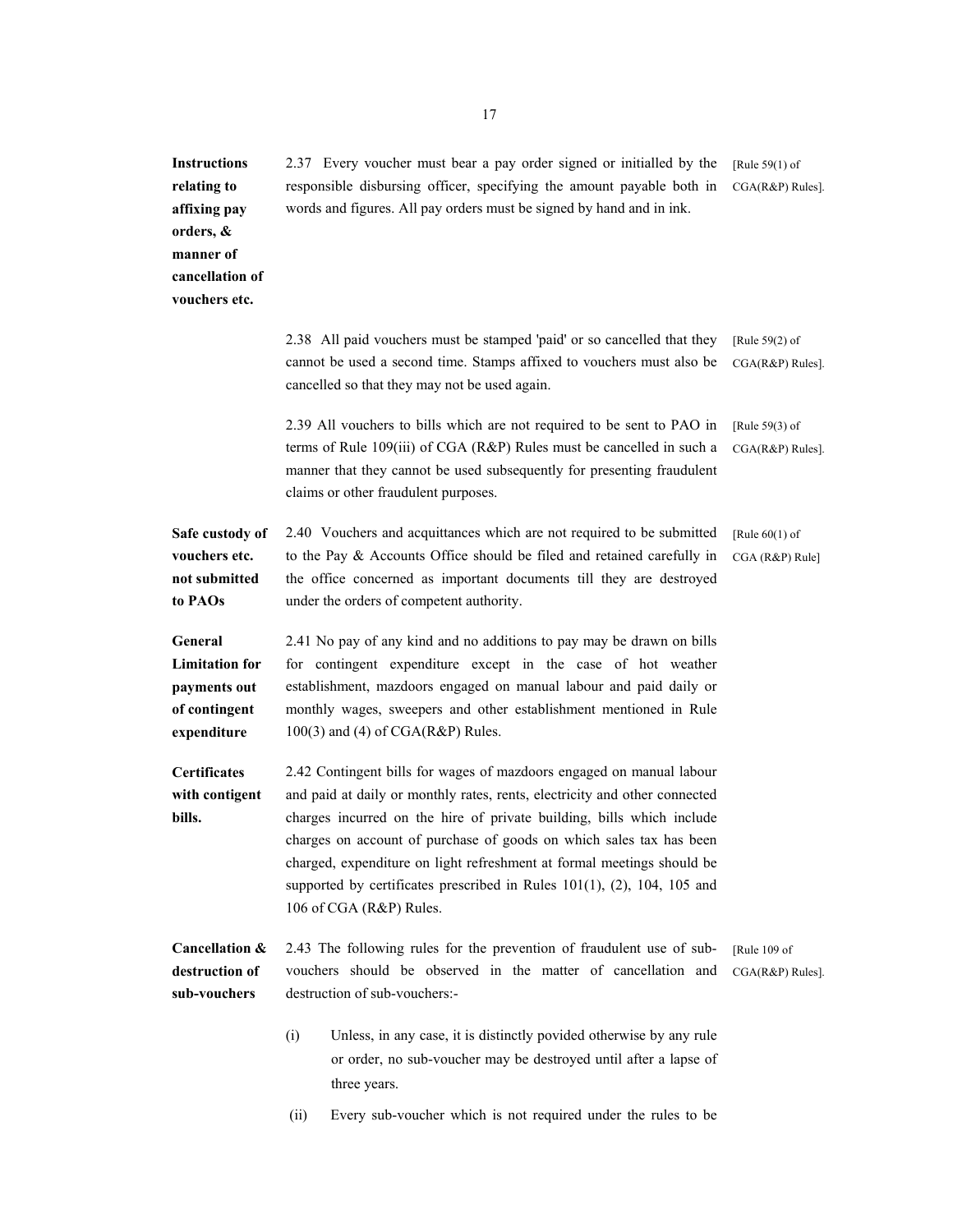forwarded either to the PAO or to a Controlling Officer alongwith the bills but is recorded in the office to which the expenditure relates, must be duly cancelled by means of a rubber stamp or by an endorsement in red ink across the voucher. The cancellation should be made at the time when the contingent bill in which the sub-vouchers are included is actually signed. If the amount of a sub-voucher exceeds the permanent advance, the cancellation should be made immediately the payment is made and entered in the contingent register.

 (iii) In all cases in which sub-vouchers are not required to be submitted to the Pay and Accounts Office or to the Controlling Officer, the Drawing officers should certify in the bill that subvouchers other than those attached to the bill have been so defaced or mutilated that they cannot be used again. A similar certificate should be furnished by the controlling authority in respect of sub-vouchers submitted to him by Drawing Officers but which he is not required to submit to the Pay & Accounts Office.

NOTE - Sub-vouchers which are required to be sent to the PAO should not be cancelled either by the Drawing Officer or by Controlling Officer, as the duty of cancelling these subvouchers and keeping them in proper custody to prevent their fraudulent use devolves on the PAO .

**Record of Contingent Expenditure**  2.44 A register of contingent expenditure should be maintained in Form GAR 27/TR 29 in each office and the initials of the head of office or of a G.O. to whom this duty has been delegated by him should be entered against the date of payment of each item. [Rule 110 of CGA(R&P) Rules]

> 2.45 As each payment is made, entries must be made in the contingent register of the date of payment, the name of payee and the number of sub-vouchers in the three columns to the left and the amount in the proper column. [Rule 110(4) of CGA(R&P) Rules].

> 2.46 A progressive total of all the columns must be made immediately after the monthly total so as to include all payments under each head to enable the DDO to watch the progress of expenditure. [Rule 110(5) of CGA(R&P) Rules]

**Bills for Contingent Charges**  2.47 Where it is necessary to draw money for contingent expenses, or in any case at the end of each month, a red ink line should be drawn across the page of the register(s), the several columns added up and several totals posted in separate bills for each class of contingent expenditure . The head of the office or the officer to whom this duty has been delegated should carefully scrutinise entries in the register(s) with the sub-vouchers, initial them and sign the bill which will then be dated and [Rule 111(1) of CGA (R&P) Rules)]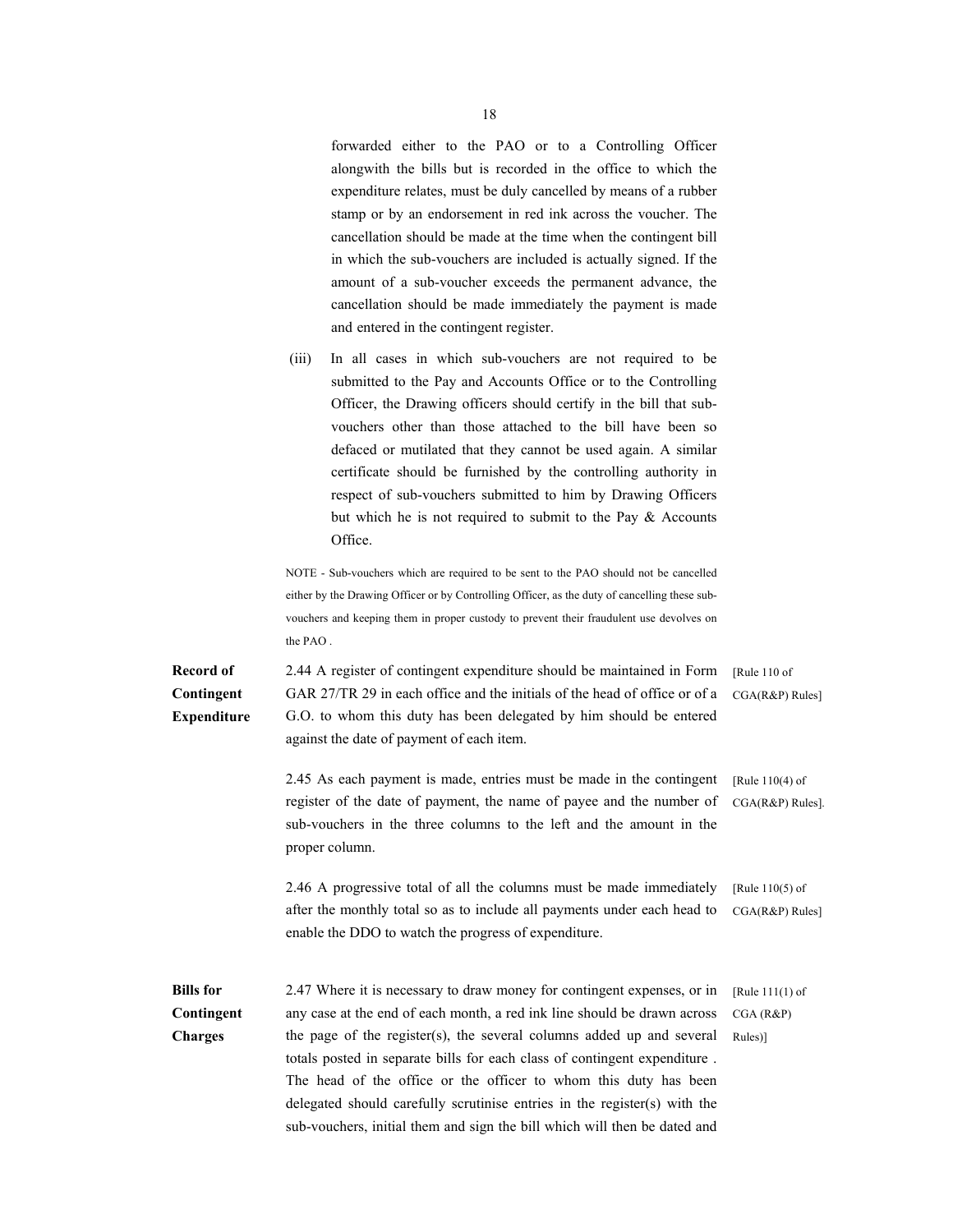|                                                               | numbered and presented for payment to the Pay & Account<br>Office/Cheque Drawing DDO.                                                                                                                                                                                                                                                                                                                                                                                                                                                          |                                                      |
|---------------------------------------------------------------|------------------------------------------------------------------------------------------------------------------------------------------------------------------------------------------------------------------------------------------------------------------------------------------------------------------------------------------------------------------------------------------------------------------------------------------------------------------------------------------------------------------------------------------------|------------------------------------------------------|
| <b>Fully Vouched</b><br>Contingent<br>Charges                 | 2.48 Officers whose contingent bills do not require counter-signature<br>and who do not embody in their bills, charges of any officer dealing<br>separately with the PAO need not submit monthly bills. They should<br>draw money from the PAO by bills in form GAR 29/TR 30 showing full<br>details of the charges.                                                                                                                                                                                                                           | [Rule 114 of<br>$CGA(R&P) Rules$ ].                  |
| <b>Scalus related</b><br>charges &<br>special<br>contigencies | 2.49 Moneys required for meeting contingent charges should not be<br>drawn in advance in Abstract bills except in the following cases and that<br>too on the fulfilment of the conditions mentioned therein.                                                                                                                                                                                                                                                                                                                                   |                                                      |
|                                                               | (i)<br>Charges regulated by scales and special contingencies which<br>require the previous sanction of a superior authority before they<br>can be incurred, should be drawn in the Abstract bill Form GAR<br>30/TR 31 but full description of the charges should be furnished<br>in the Abstract bill. In the case of special contingencies the<br>orders of the sanctioning authority must also be quoted.                                                                                                                                    | [Rule $115(1)$ & (2)<br>and 117 of<br>CGA(R&P Rules] |
|                                                               | When expenditure for which a lumpsum is granted under a single<br>(ii)<br>special sanction, is continued over more than one month, the<br>second and subsequent month's bills should bear a note of how<br>much has been spent up to date under the sanction.                                                                                                                                                                                                                                                                                  | [Rule $115(2)$ of<br>CGA(R&P) Rules]                 |
| Abstract<br>contingent bill                                   | (iii)<br>A certificate should be attached to every abstract bill to the effect<br>that the detailed contingent bills have been submitted to the<br>controlling officer in respect of abstract contingent bills drawn<br>during the month previous to that in which the bill in question is<br>presented for payment. On no account may an abstract contingent<br>bill be cashed without this certificate.                                                                                                                                      | [Rule 118 of<br>CGA(R&P) Rules]                      |
| Counter-signed<br>Contingencies                               | 2.50 In the case of bills requiring counter-signature after payment, the<br>contingent charges should be drawn in the abstract bill and the numbers<br>assigned to the sub-vouchers pertaining to each entry in the abstract bill<br>should be detailed against the entry concerned, the amount being given<br>only in those cases where a sub-voucher is for more than Rs. 50. In other<br>words abstract bills should be drawn only after the supporting sub-<br>vouchers have been received, but only payment is yet to be made on<br>them. | [Rule 117 & 118 of<br>CGA(R&P) Rules]                |
|                                                               | 2.51 The detailed bills in Form GAR 31/TR 33 should be presented to<br>the controlling officer promptly for countersignature and transmission to<br>the PAO.                                                                                                                                                                                                                                                                                                                                                                                   | [Rule 119 of<br>CGA(R&P) Rules]                      |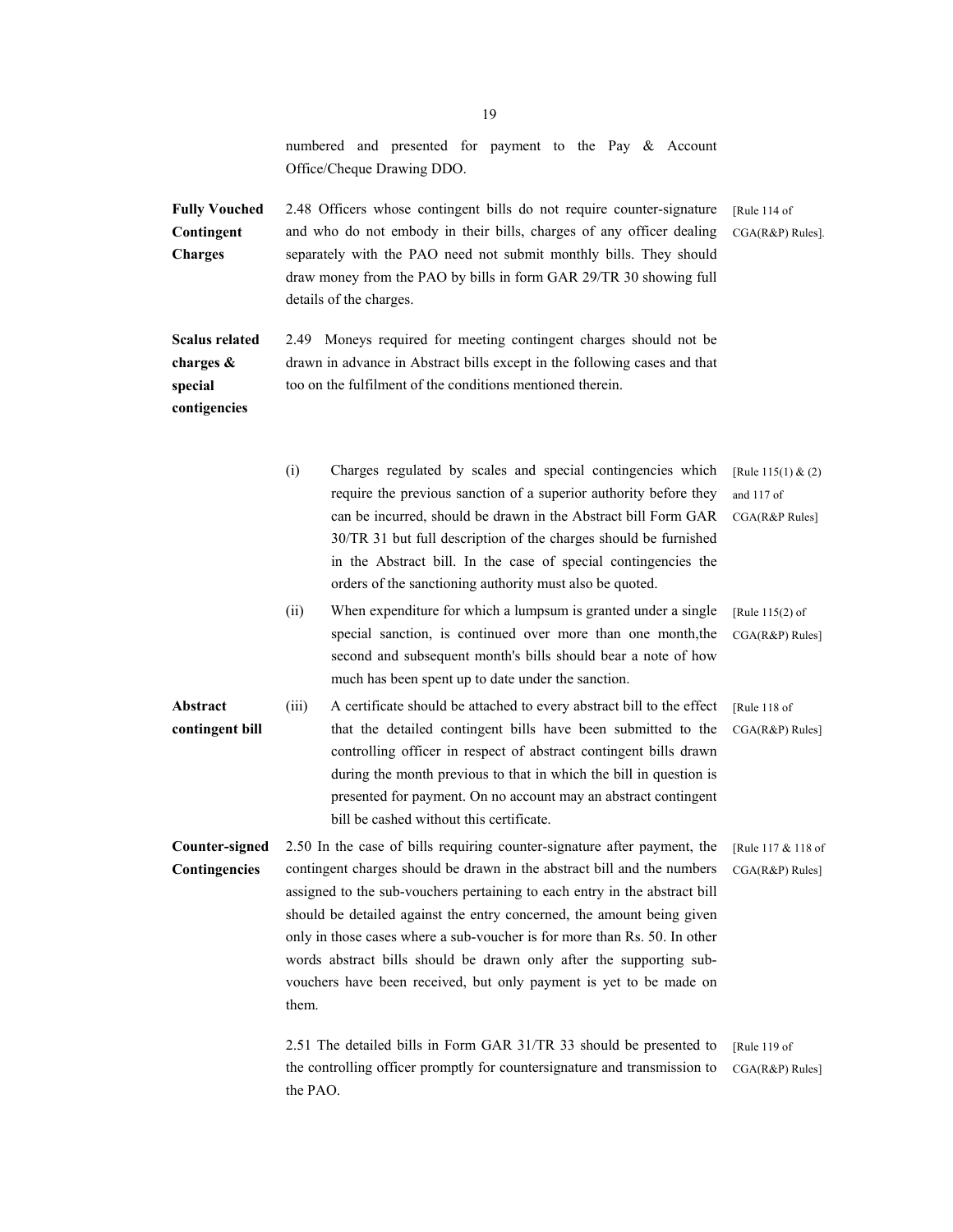**Medical Attendance Bills** 2.52 The DDOs are advised to bear in mind the following checks for examining the medical claims/bills.

- 1. The bill for medical reimbursement should be orepared in form GAR-23
- 2. The amounts drawn in the bills must be supported by proper receipts and vouchers in all cases, submitted by the govt. servant alongwith essentially certificates in Form `A' or `B'
- 3. DDO is to examine as to whether the fees charged by the Authorised Medical Attendant is in accordance with the prescribed rates.
- 4. He is to examine that all the sub-vouchers for purchase of medicines or pertaining to various tests etc. are duly countersigned by the medical officer and by the competent authority accepting the claim of medical reimbusement.
- 5. Special case is to be taken in regard to the diet charges because these are normally included in the hospital bills submitted by the govt. servants, as these charges are not reimbursable except in case of group `D' employees who are to undergo treatment of T.B./mental diseases or leprosy etc.
- 6. Details in regard to dependants of the govt. servants and residential addresses must be obtained from the government servants for keeping the same in the relevant records.
- 7. Individual-wise ledger of medical claims should be kept by the DDO so as to check the unduly heavy medical claims.

**Conveyance Allowance**  2.53 The rates and conditions governing the grant of Conveyance Allowances are contained in GIO(i) below SR 25. Before admiting the claims the following checks may be examined by the DDOs:-

- (i) The DDO is to examine that the conveyance allowance is not claimed by the officials during joining time,leave or any period of temporary transfer.
- (ii) The daily allowance or mileage allowance should not be allowed for journeys within 8 km. radius.
- (iii) The conveyance allowance should be allowed to those officials who pay on an average (computed for 3 months) minimum 20 visits outside their normal duty hours in a month.
- (iv) If the average number of visits is less than 20 in a month but not below 6, proportionate reduction in conveyance allowance should be done by the DDO.
- (v) If the average visit of an official falls below 6 in a month, the conveyance allowance be not allowed to him by the DDO.
- (vi) If the conveyance is not maintained or not used for official journeys/hospital visits for more than 15 days at a time in a month the proportionate reduction in conveyance allowance should be done by the DDO.
- (vii) A certificate is to be obtained from those officers who draw at the minimum rates of conveyance allowance or who do not use their own conveyance, to the effect that the transport expenditure incurred in connection with official duty/visit, is not less than the amount claimed. It is required to be furnished by the DDO alongwith monthly pay bill.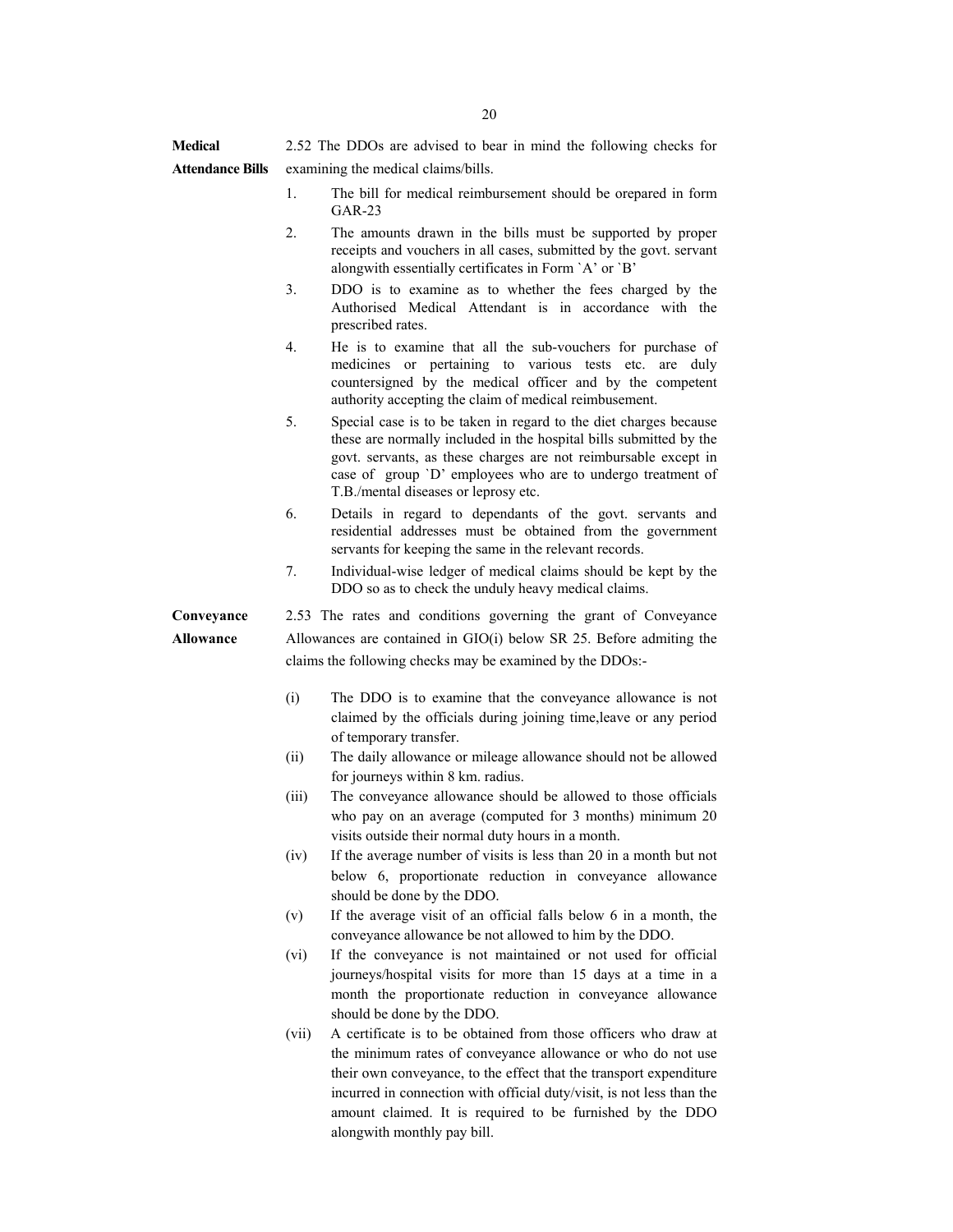### **CHAPTER 3**

### **PROCEDURE TO BE FOLLOWED BY DDOs AUTHORISED TO DRAW CHEQUES**

**Cheque-Drawing DDOs**  3.1 As a general rule, in the departmentalised system of payment all payments are to be made only by the Pay & Accounts Offices of the Ministry/Department after proper pre-check. However, as a partial exception to this rule, the drawing and disbursing officers of offices which are not located at the same station as the Pay  $\&$  Accounts Office, may be permitted to draw funds directly from the local branches of the bank accredited to the Ministry/Department concerned by means of cheques, for payment of pay and allowances (including travelling allowances and medical claims-both advances and final bills) and office contingencies. Bills for other kinds of payments will be presented to the Pay and Accounts Office concerned for pre-check and payment by bank drafts. Such bills shall in no case be paid directly by the DDO. [CAM Para 1.6.1, 1.6.2 and 3.1.1] NOTE 1 :- The term `Office Contingencies' referred to above should be interpreted in a restricted way so as to cover only those items which would fall within the sanctioning power of the DDO as well as certain periodical payments like rent, rates and taxes, electricity, water and telephone charges and the other day-to-day office expenses. [Note 2 below CAM Para 3.1.1] NOTE 2 :- In the case of some departments, claims of other specified nature may also be authorised to be paid direct by DDO in consultation with the Controller General of **Accounts** [CAM para 3.1.3]. **Letters of credit to Cheque Drawing DDOs**  3.2 Each of these Drawing & Disbursing Officer, hereinafter referred to as Cheque-Drawing DDO, will be placed in account with the local branch of the Reserve Bank of India/State Bank of India or its subsidiary/Public Sector Bank accredited to the Ministry/Department concerned by means of a quarterly letter of credit opened in his favour by the Pay & Accounts Officer concerned. The Cheque-Drawing DDO will draw cheques only on the branch/branches of the RBI/SBI or its subsidiary or the public sector bank, with which he is placed in account and the bank will make payment of cheques upto the limit prescribed in [Rule 50 of CGA(R&P) Rules].

> NOTE 1 :- The fresh letter of credit/assignment issued after the expiry of the period prescribed in the earlier letter of credits/assignment within the same financial year will be treated as an addition to the unspent balance of the previous letter of credit/assignment. The Pay & Accounts Officer while communicating the letter of credit/assignment for the second

the letter of credit. The DDO should keep a close watch over the drawals and should take prompt action for the renewal of the letter of credit by

assignment of additional funds by PAO,when needed.

[Rule 50 of CGA (R&P) Rules].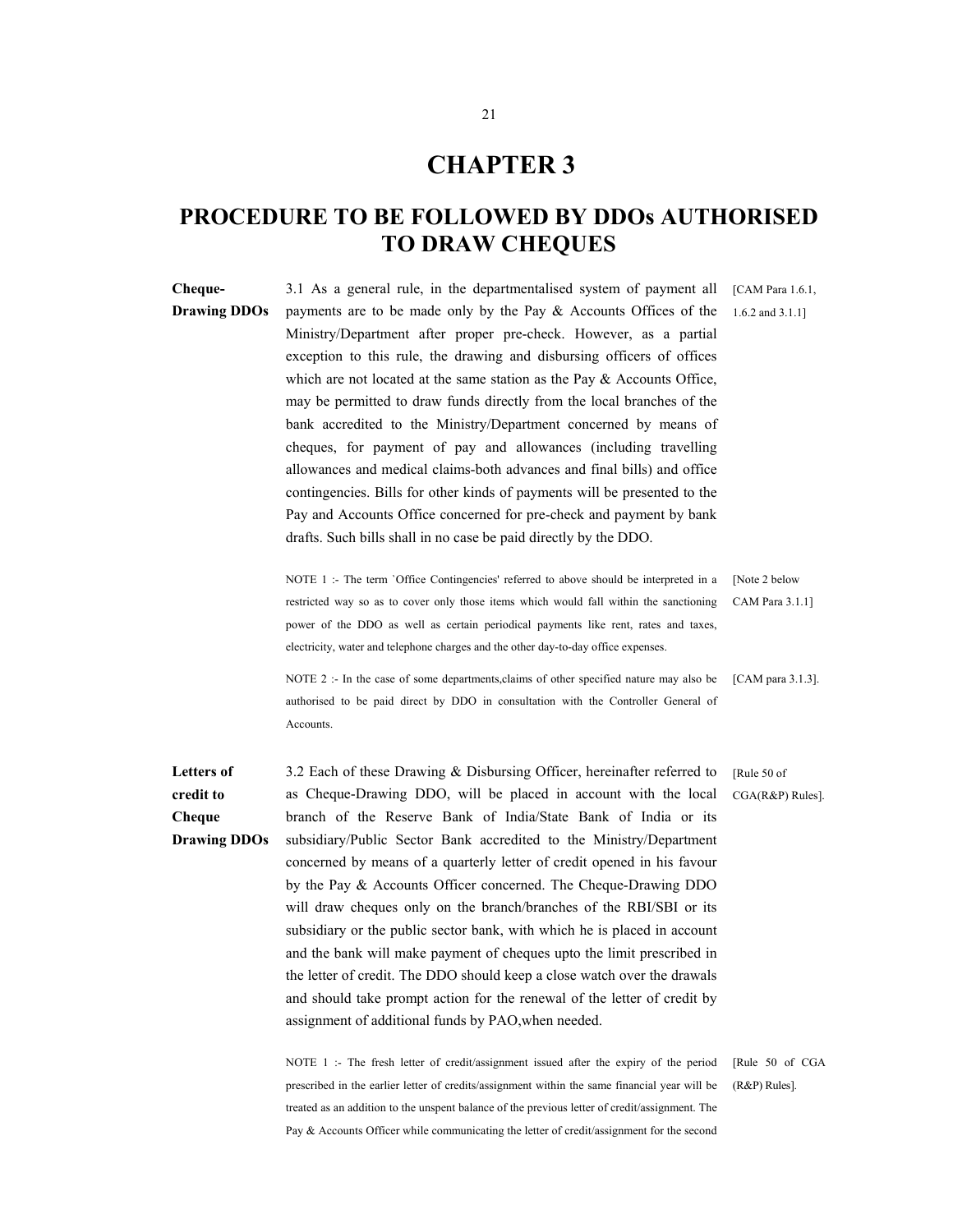and subsequent quarters would indicate not only the amount assigned for that quarter, but also the progressive total of letter of credit/assignment upto the end of the quarter so that the bank is enable to ensure that the total cumulative drawals from the beginning of the year do not exceed the total progressive amount of letter of credit/assignment.

NOTE 2 :- A letter of credit or assignment shall lapse at the close of the financial year and shall not be carried forward to the first quarter of the next year. The cheques actually issued during the last quarter but presented for payment during the next quarter,(within the period of validity) will be taken by the bank against the assignment of the year to which they were drawn and not against the assignment of the year in which they are paid. [Rule 50 of CGA(R&P) Rules].

NOTE 3 :- A drawing officer in whose favour a letter of credit or assignment has been issued is not permitted to draw the whole amount and place it in a separate drawing account of the bank or in a private account. [Rule 50(2) of CGA(R&P) Rules].

NOTE 4 :- It is not also permissible to draw cheques and deposit the amount in the department's cash chest at the end of the year for avoiding a lapse of grant. [Note below Rule 50(2) of

CGA(R&P) Rules].

**Payments on behalf of one or more offices by Cheque Drawing DDOs**  3.3 In some cases, the Cheque-Drawing DDO at a station may also be permitted to make payments on account of pay and allowances etc. and office contingencies of one or more offices, in addition to his own, situated in the same station or near about. The heads of such offices will present the bills on account of pay and allowances and office contingencies to the designated cheque drawing DDO for payment. [CAM para 3.1.3].

**Payments other than pay & Contingencies by DDOs** 

3.4 In addition to pay and allowances and office contingencies,as referred to in para 3.1 above, Cheque-Drawing DDOs are also authorised to make payments by cheques, of the claims of the following categories after sanction of the competent authority to the same is obtained, a copy of which should be sent to the Pay & Accounts Office :- [CAM para 3.1.1].

- (a) Final payment of GPF moneys to and withdrawals of moneys from GPF for Group `D' Government servants.
- (b) All short-term loans and advances to Government servants (i.e. those recoverable in less than 60 instalments).

NOTE 1 :- Cheque-Drawing DDOs are not authorised to issue cheques for drawal of advances (in respect of Government servants other than Group 'D') in terms of Rule 34(3)(v) of GPF(CS) Rules. Bills for the purpose, duly supported by formal sanction of the competent authority, should be forwarded to the Pay & Accounts Office for payment after precheck. [Note 3 below CAM para 3.3.1].

NOTE 2 :- The amount of quarterly assignments against which DDOs are authorised to issue cheques will take into account the anticipated drawals on account of the advances mentioned above. [CAM para 3.1.2]

NOTE 3 :- Bills for payment of long-term loans and advances and for withdrawals from provident fund, (in respect of Government servants other than Group 'D') under Rules 15 [CAM para 3.1.1].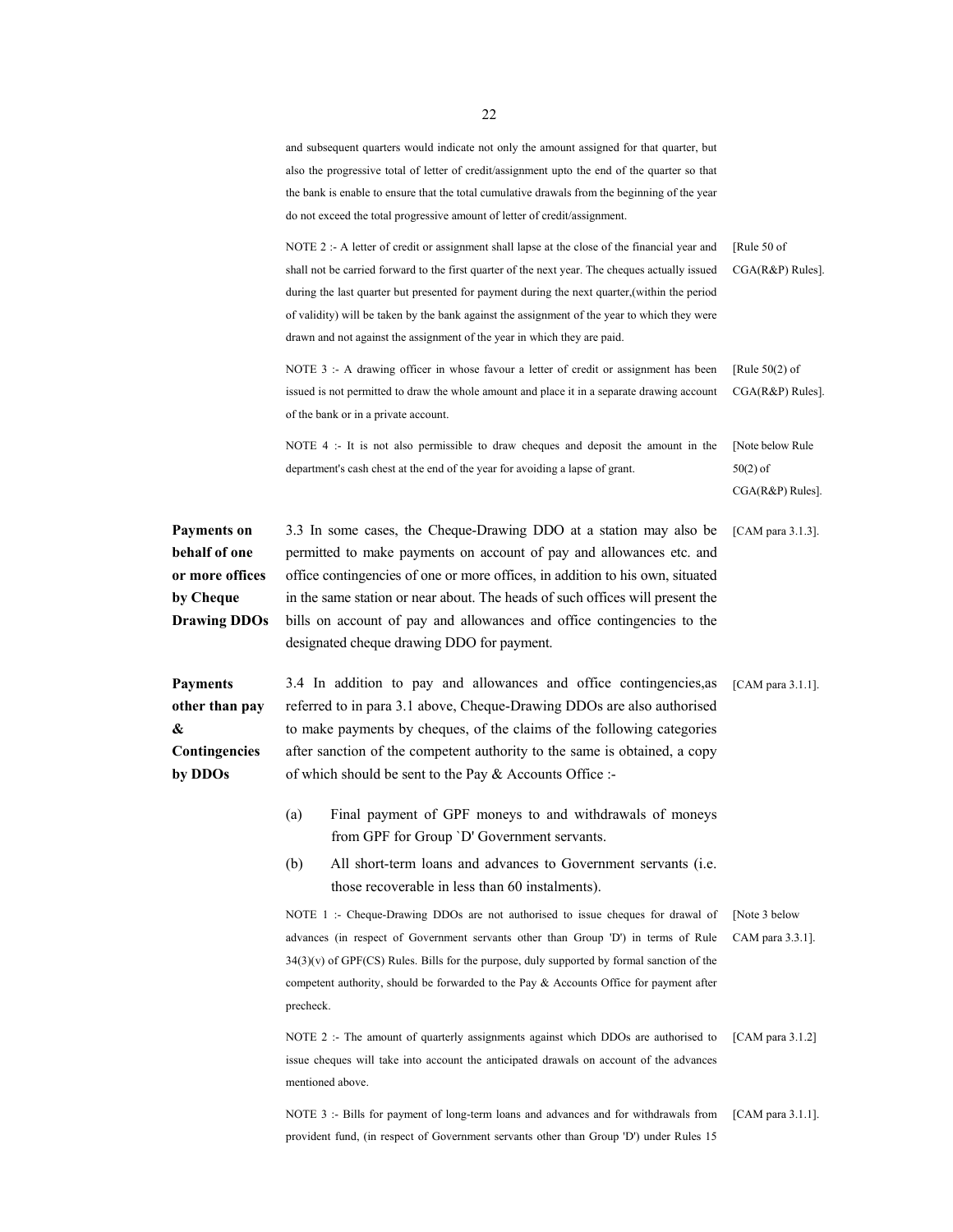and 16 of General Provident Fund (Central Services) Rules 1960 or corresponding provisions of other provident fund rules, shall be paid only by the Pay & Accounts Office on the basis of the sanction of the competent authority. Such payments should, in no case be made by the DDOs by issue of cheques against their assignment.

3.5 In the case of Provident Fund advances paid by the Drawing & Disbursing Officer, a statement of the amounts paid and the particulars of the sanction, names of subscribers, their account numbers, etc. should be forwarded to the PAO every month, to enable the latter to ensure that the debit vouchers are received and posted in the accounts of the subscribers and that the debits adjustable by Accounts Officers of other Departments/Governments are passed on to them without fail.

[Note 4 below CAM para 3.1.1].

**Procedure for payment**  3.6 The bills relating to the above mentioned classes of payments will be [CAM para 3.3.1] prepared in accordance with the rules and procedures prescribed in CGA (R&P) Rules/GFRs etc. (See Chapter 2) and presented to the chequedrawing DDO for check and payment. In so far as the bills of his own office are concerned, the Cheque-Drawing DDO will ensure that, to the extent possible, the bills are got checked independently by a person other than the one responsible for the preparation of the bills.

> 3.7 The bills received for payment (including those pertaining to his own [CAM para 3.3.2]. office) will be checked by the Cheque-Drawing DDO to ensure that they relate only to classes of payments which he is empowered to make by issue of cheques as mentioned in para 3.1 to 3.4 above. Bills which do not fall under these categories, if received, will be returned to the office concerned for transmission to the Pay & Accounts Office for pre-check and payment. After this preliminary verification the bills will be entered in the ` 'Register of Bills received' in form CAM 18 (Appendix I).

> 3.8 The bills will then be subjected to usual prescribed checks enumerated in the CGA (R&P) Rules and para 3.3.2 of CAM. Inter alia, the bills shall be arithmetically checked and examined with a view to seeing that the claim is admissible, the authority good, the signature and counter-signature where necessary are genuine and in order, and corrections, if any, have been duly attested. After satisfying himself in all respects, the cheque-drawing officer will sign the pay order on the bill showing the amount for which the bill is passed in words and figures and deface the Pay order. It should also be ensured that the quarterly assignments as intimated by Pay & Accounts Office in respect of each office are not exceeded. The cheque will then be prepared for the net amount of the bills. [CAM para 3.3.2]

[The provisions contained in Rule 42 ibid should be observed while writing cheques]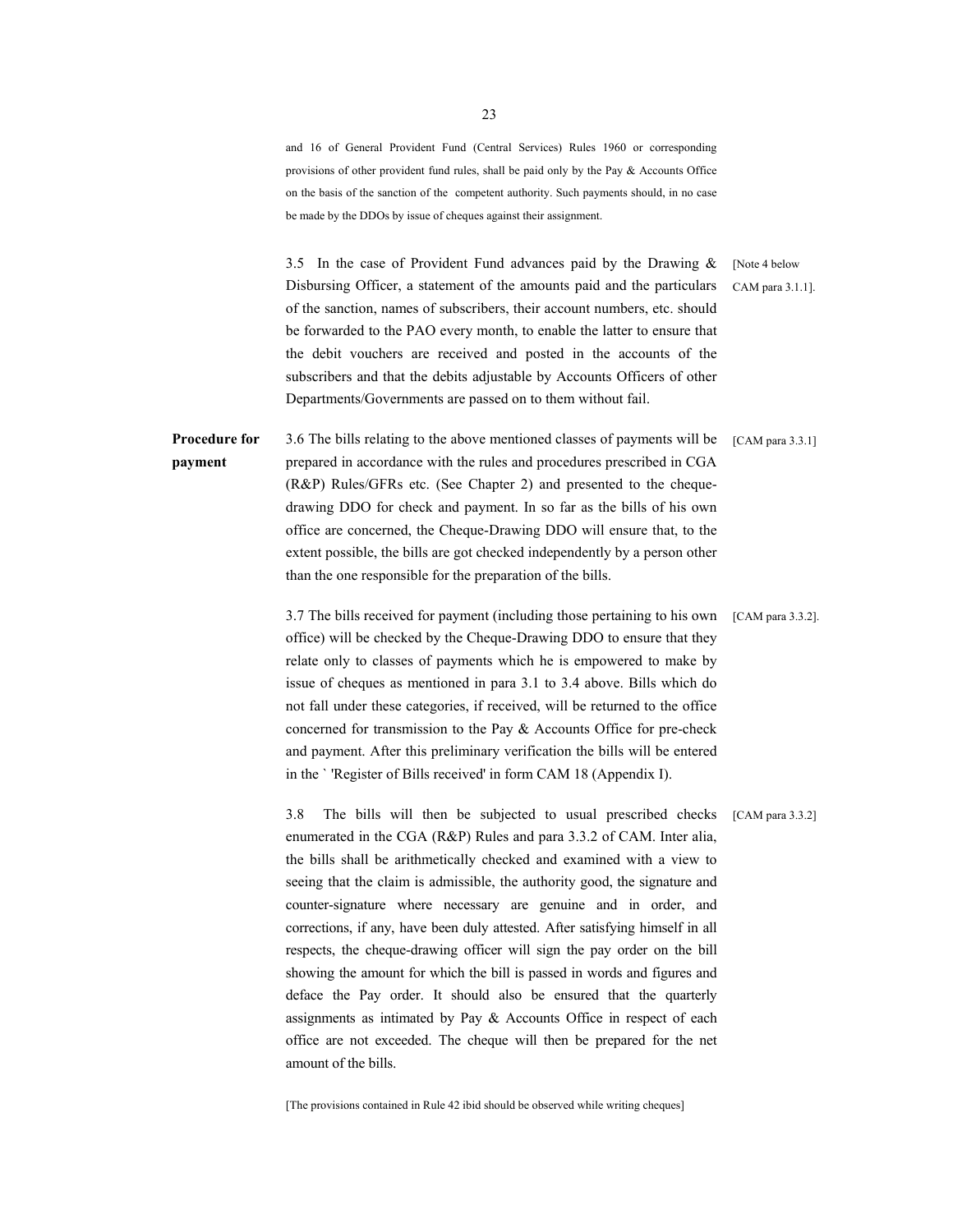|                                                               | The number and date of the cheque issued and particulars of<br>3.9<br>bills, etc. will be noted in the 'Register of cheques issued' in form CAM<br>19 (Appendix 2) and the entries will be attested by the Cheque Drawing<br>DDO at the time of signing each cheque. The date of encashment of each<br>cheque should also be entered in this register and the entries attested by<br>the Cheque-Drawing DDO. All the entries in this register should also be<br>subjected to independent check by another officer (preferably a Gazetted<br>Officer) against the relevant passed documents/vouchers. The register<br>should be closed for each day either on the same day or on the<br>commencement of the following day. |                                                                                                                                                                                                                                 |                     |  |
|---------------------------------------------------------------|---------------------------------------------------------------------------------------------------------------------------------------------------------------------------------------------------------------------------------------------------------------------------------------------------------------------------------------------------------------------------------------------------------------------------------------------------------------------------------------------------------------------------------------------------------------------------------------------------------------------------------------------------------------------------------------------------------------------------|---------------------------------------------------------------------------------------------------------------------------------------------------------------------------------------------------------------------------------|---------------------|--|
| <b>Submission of</b><br>List of<br>Payments by<br><b>DDOs</b> | 3.10<br>Cheque-Drawing DDOs shall prepare a list of payments in<br>triplicate in the prescribed form CAM 21 (Appendix 3) at the end of<br>every week. Two copies of the list of payments accompanied by the paid<br>vouchers, schedules etc. should be sent to the Pay & Accounts Office on<br>the due dates as mentioned below:-                                                                                                                                                                                                                                                                                                                                                                                         |                                                                                                                                                                                                                                 | [CAM para $3.4.3$ ] |  |
|                                                               | 1st to 7th<br>8th to 14th<br>15th to 21st<br>22nd to the end of the month                                                                                                                                                                                                                                                                                                                                                                                                                                                                                                                                                                                                                                                 | by the 9th of the month<br>by the 16th of the month<br>by the 23rd of the month<br>by the 3rd of the following month                                                                                                            |                     |  |
| <b>Bank</b><br>reconciliation<br>statement                    | Accounts Officer.                                                                                                                                                                                                                                                                                                                                                                                                                                                                                                                                                                                                                                                                                                         | 3.11The Cheque-Drawing DDOs should prepare a bank reconciliation<br>statement every month vide para 3.14 infra and send it to the Pay $\&$<br>NOTE - Sub vouchers upto Rs. 100 in value shall be retained by the cheque drawing |                     |  |
|                                                               | officers in their offices vide Rule $111(3)$ of CGA (R&P) Rules and these would be<br>examined at time of internal/local audit of their initial records.<br>A certificate shall be recorded by him on each contingency bill, to the<br>effect that sub-vouchers of value upto Rs. 100 numbering from sub-<br>the office.                                                                                                                                                                                                                                                                                                                                                                                                  |                                                                                                                                                                                                                                 |                     |  |

**Due date of submission of accounts by DDOs working on Public Works/Forest System**  3.12 In the case of officers rendering accounts on the Public [CAM para 3.4.5]. Works/Forest system, the dates for submission of compiled accounts to the Pay and Accounts Office shall be the 7th of the succeeding month. **Submission of scrolls by the**  3.13 The paying branch of the bank will prepare daily scrolls of [CAM para 3.4.1]. payments DDO-wise but as the number of cheques drawn by the cheque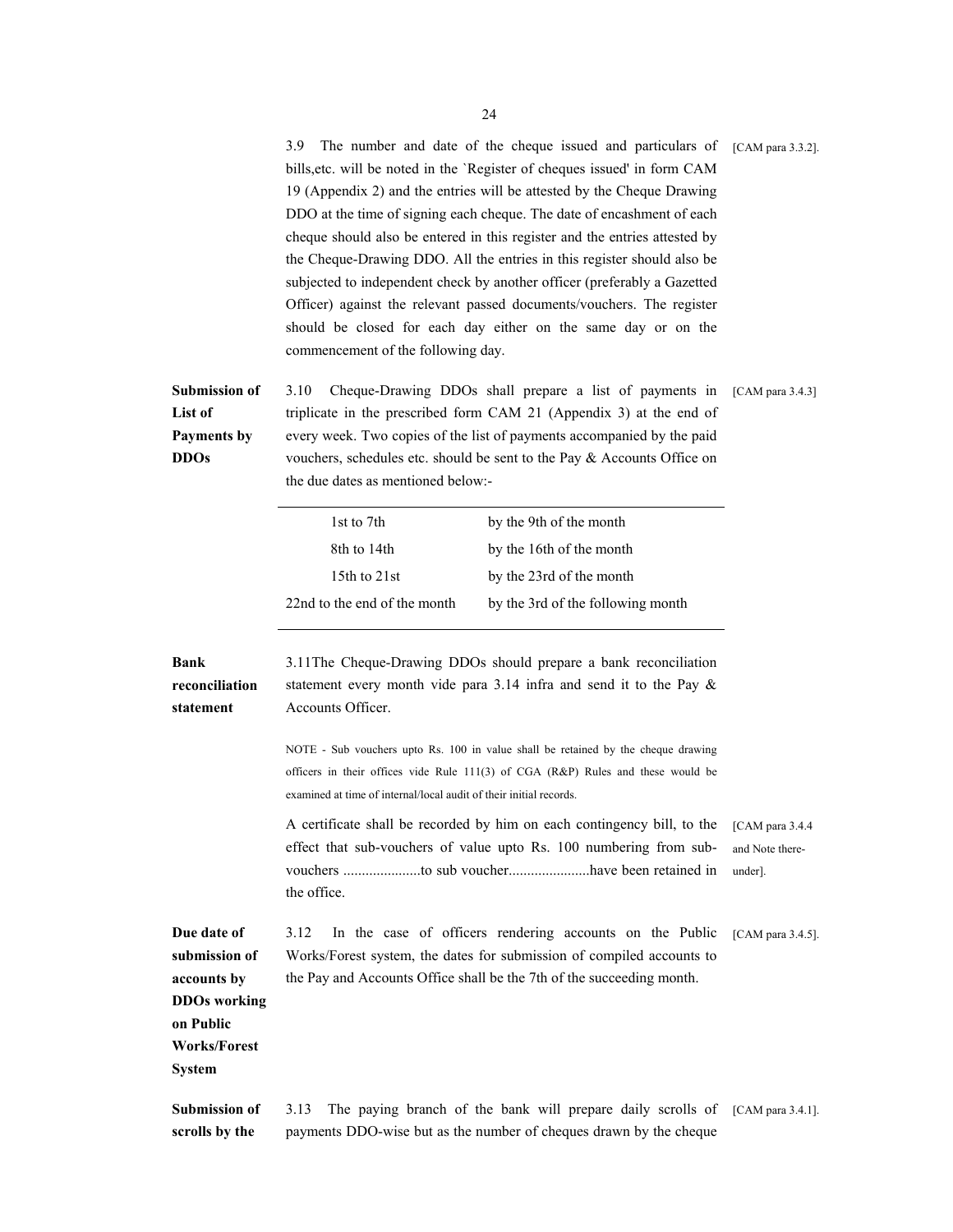**paying branch of bank**  drawing DDOs will be few, the payment scrolls will be transmitted weekly i.e.on every Saturday, in duplicate, by the paying branch, covering the transactions from Monday to Saturday along with paid cheques to the concerned Pay & Accounts Office, and a copy of the scroll (without paid cheques) simultaneously to the Cheque-Drawing DDO concerned.

**Bank Reconciliation statement by DDOs**  3.14 The scrolls received from the Bank should be checked with reference to the Register of Cheques issued in respect of the name of the payee and the amount of cheque paid. Date of encashment should be noted in the relevant column of the Register of Bills and the Register of Cheques. A bank reconciliation statement (CAM 20) should be drawn up every month explaining the difference between total payments made as per the Bank's scroll and the total payments during the month as per the Register of Cheques, indicating the details of the cheques issued during the month but not encashed and cheque issued in earlier months cashed during the month. Discrepancies, if any, noticed in the scrolls should be taken up with the Bank immediately. [CAM's para 3.4.2].

**Forms of Cheques and Cheque Books**  3.15 All cheques shall be drawn by the Cheque-Drawing DDOs on forms in cheque books to be supplied to them by the Pay  $\&$  Accounts Offices concerned. The instructions contained in CGA (R&P) Rules in regard to cheques and cheque books etc. should be carefully observed by the cheque-drawing officers. Some of the important instructions are indicated in the ensuing paragraphs. [CAM para 3.6.1]

> 3.16 Cheque books shall, on receipt, be carefully examined by the drawing officer who should count the number of forms contained in each and record a certificate of count on the flyleaf. [Rule 40(1) of CGA(R&P) Rules]

**Report of loss of cheque forms/Books**  3.17 The loss of cheque books or a blank cheque form shall be notified promptly to the branch of the bank with whom the disbursing officer concerned has a drawing account. [Rule 41 of CGA(R&P) Rules]

**Issue of Accounts Payee & open cheques**  3.18 All cheques towards payment of personal claims of Government servants, contractors, suppliers and public sector companies and corporations shall be drawn as payable to an order of the payee. Such cheques shall be crossed with the subscription "Account Payee only'' whenever the amount exceeds Rs. 1000/- in regard to salary cheque or wherever the amount exceeds Rs.500/- in respect of non-salary [Rule 44(3) of CGA(R&P) Rules].

> cheques. Such non-salary cheque for an amount not exceeding Rs. 1000/- may however, be issued as open cheques if so desired by the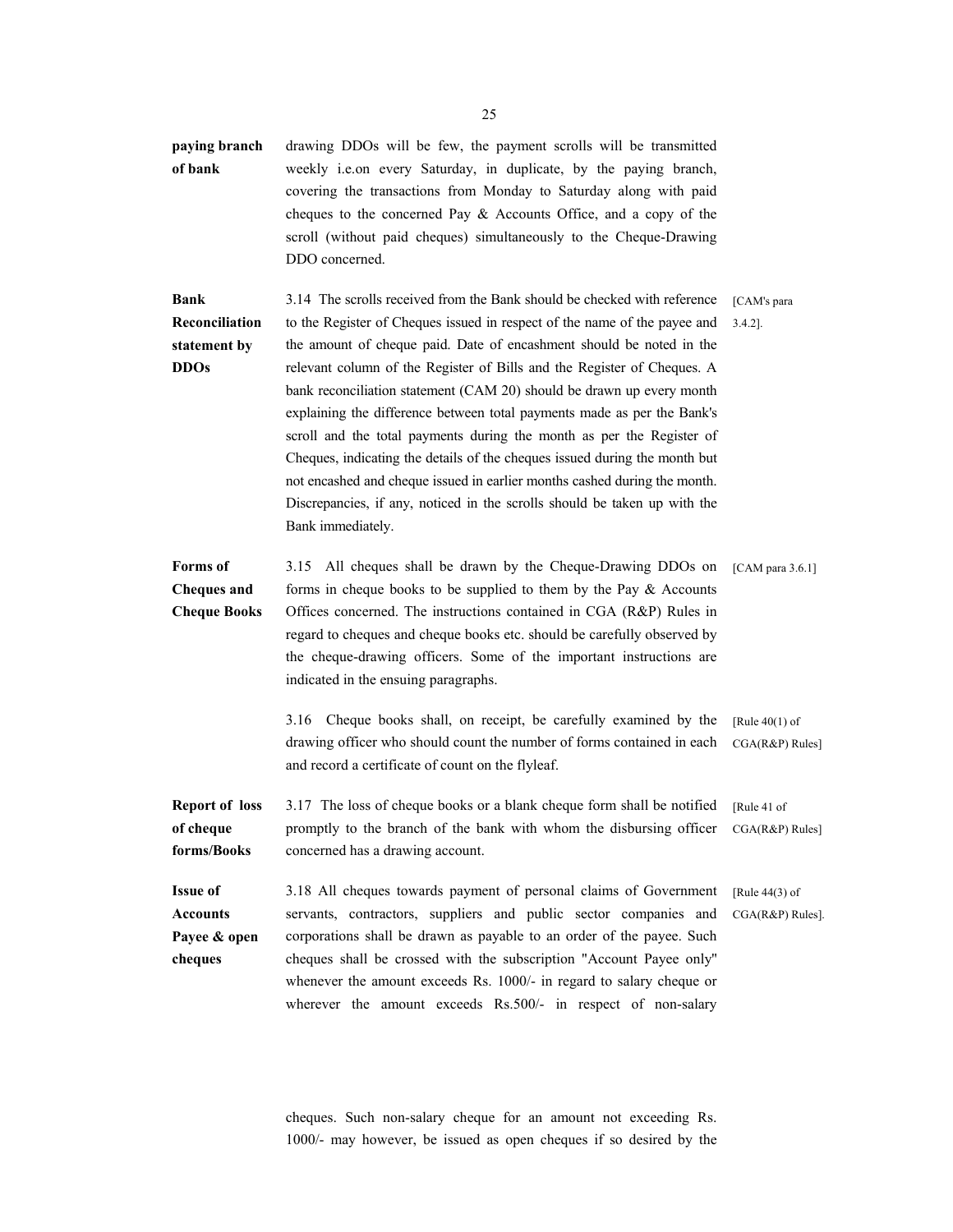payee but only as order cheque.

It should be ensured that no payee makes it a practice to get an uncrossed cheque in his favour as a matter of course.

**Lowest limit of the amount of cheque drawn**  3.19 There is no ban on cheques being drawn for less than Rs. 10/-. However, in the case of the postal transactions, the lowest sum for which the cheque may be issued is Rs. 100/- [Note 3 below Rule 42 of CGA(R&P) Rules].

**Correction in a cheque**  3.20 All corrections and alterations in a cheque shall be attested by the drawing officer by his full signature. [Rule 43 of CGA(R&P)Rules].

**Currency of a cheque**  3.21 Cheques shall be payable at any time within three months after the month of issue; thus, a cheque bearing any date in January is payable at any time upto 30th April. Should the currency of a cheque expire owing to its not being presented at the Bank within the period specified above, it may be received by the drawer who should then destroy it and issue a new cheque in lieu thereof. In the event of non-return of the time-barred cheque to the drawer, the drawer should, on the expiry of the prescribed period of three months after the month of issue of the cheque, require the payee either to return the cheque or explain the causes for its non return. If, as a result of this enquiry the cheque is reported as lost, the bank drawn on should be requested to stop payment and issue an advice in accordance with the procedure laid down in Paras 3.23 to 3.25 infra. [Rule 45 & 46(2) of CGA(R&P) Rules]

**Cancellation of a cheque**  3.22 When it is necessary to cancel a cheque, the cancellation must be recorded on the counterfoil, and the cheque, if in the drawer's possession, must be destroyed. If the cheque is not in the drawer's possession, after satisfying himself with reference to his records (namely payment and error scrolls and register of cheques delivered) that it has not been paid, he should promptly send an intimation, by registered post (AD) to the branch bank on which it is drawn to stop its payment. In case of Cheque-Drawing DDO's the PAO should also be informed. A cheque remaining unpaid for any cause for six months after the month of its issue should be cancelled and, after the Accounts Officer/Cheque-Drawing DDO has satisfied himself of its non-payment, the amount should also be written back in the account. [Rule 47 of CGA(R&P) Rules]

**Loss of Cheques**  3.23 When a Cheque-Drawing DDO report to the paying branch of the bank about a cheque having been lost, the latter shall record a `Stop' against the cheque and issue an acknowledgement in the following [Rule 48(3) of

CGA(R&P) Rules]

form :-

**Non-payment certificate of**  "We acknowledge receipt of your letter No...................................... dated.........................and advice having noted to stop payment of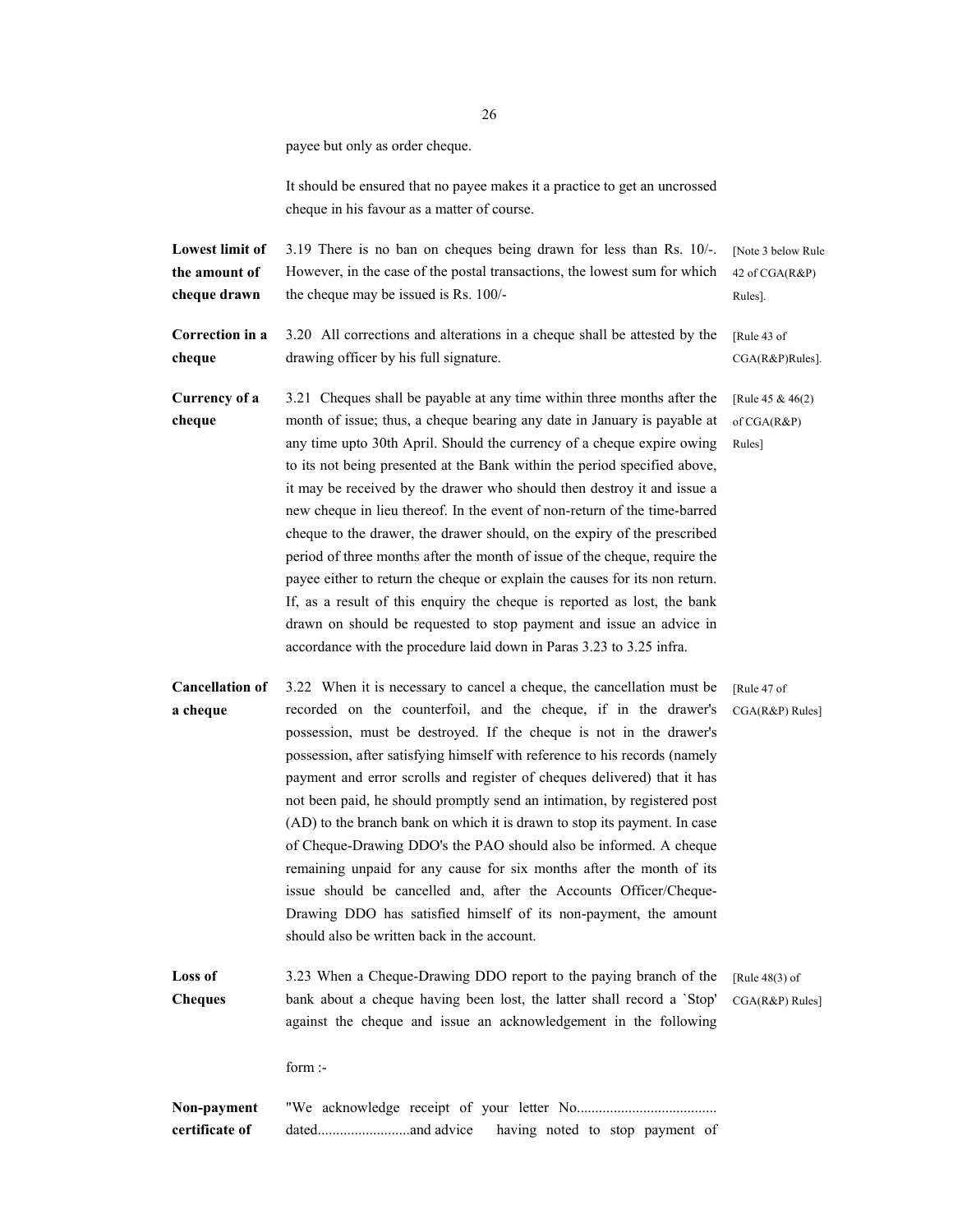| lost cheque by |  |                                |  |
|----------------|--|--------------------------------|--|
| bank.          |  |                                |  |
|                |  |                                |  |
|                |  |                                |  |
|                |  |                                |  |
|                |  |                                |  |
|                |  | paid if presented thereafter". |  |

A copy of this acknowledgement should be sent by the Cheque drawing DDO to the PAO concerned to enable him to issue a non-payment certificate to the DDO in the following form :-

|  | favour of |  |
|--|-----------|--|
|  |           |  |

#### **Issue of fresh cheque in lieu of lost cheque**

3.24 The Cheque-Drawing DDOs should note particulars of the nonpayment certificate received by him against the relevant entry in the office copy of the list of payments, on the counterfoil of that cheque and office copy of the relevant paid voucher before issuing a fresh cheque in lieu thereof. The party requesting the issuance of a fresh cheque in lieu of the lost one, should execute an Indemnity bond in Form GAR 12 (Appendix 4). However in the case of a Government Department, Public Undertakings wholly owned by Government or a bank, the execution of such an indemnity bond is not necessary but a fresh cheque should, in these cases, be issued only on receipt of a certificate that the cheque alleged to have been lost, and further that it will be returned to the cheque-drawing DDO, if found afterwards. The number and date of the fresh cheque will also be noted on the list of payments, paid vouchers and counterfoil of the old and cancelled cheque.

[Rule 48(2) & (3) of CGA(R&P) Rules].

3.25 If the original cheque is found to have been paid afterwards, the DDO should report the matter immediately to the paying branch and inform the PAO accordingly by a telegram for further action. [Rule 48(4) of CGA(R&P) Rules].

**Specimen signature and the use of new cheque book by**  3.26 Every Cheque-Drawing DDO who is authorised to draw cheques on a bank shall send specimen of his signature to the bank (and also to the Accounts Officer) through some superior officer or predecessor whose specimen signature is already with the Bank. When such an [Rule 51(1) of CGA(R&P) Rules]

**the chequedrawing DDOs.** officer makes over charge of his office to another, he shall likewise send a specimen of the signature of the relieving officer to the Bank and Accounts Officer concerned.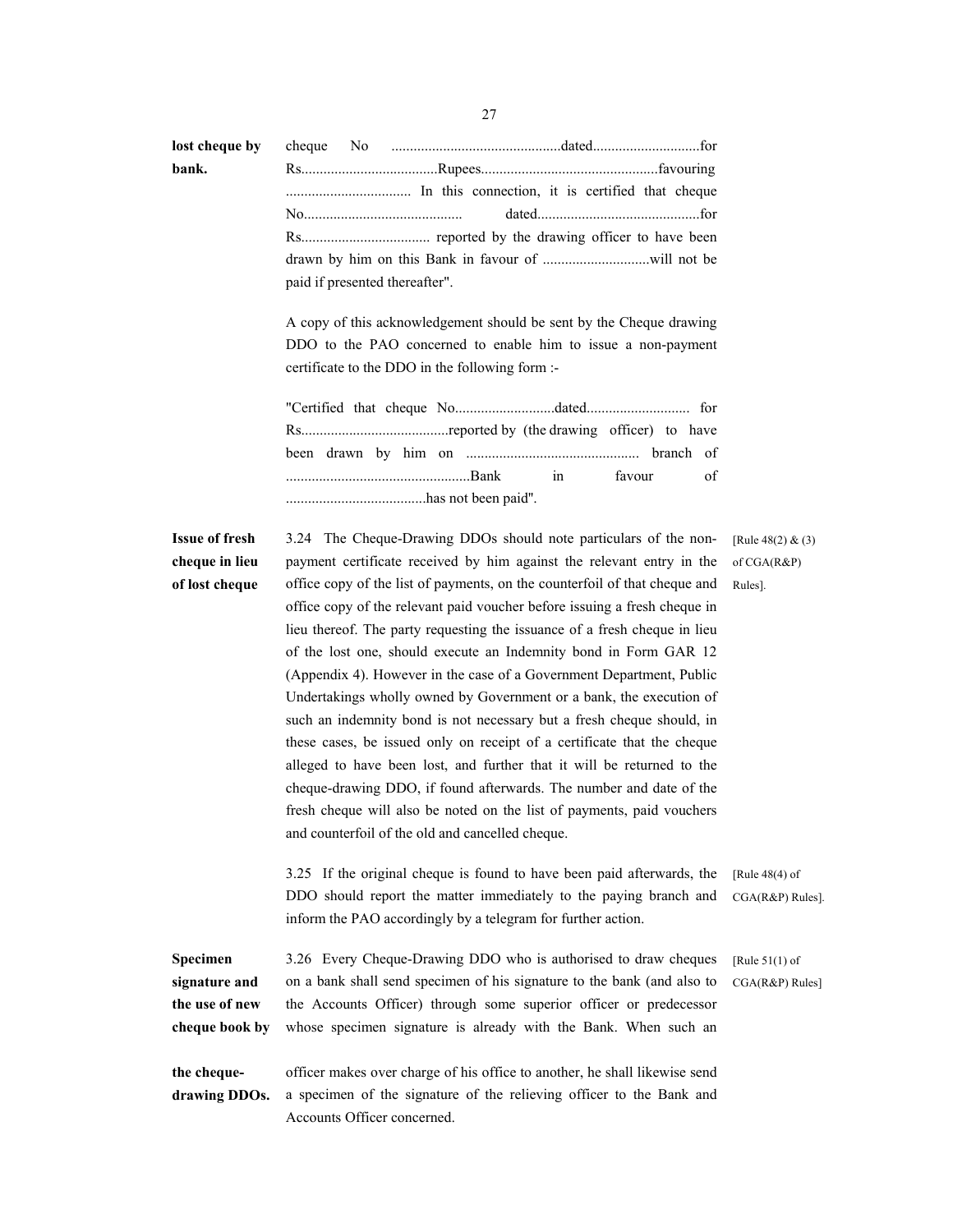3.27 Specimen signature when forwarded on a sheet of paper other than the forwarding letter itself, must be duly attested by the officer signing the forwarding letter. [Rule 51(2) of CGA(R&P) Rules].

3.28 The Cheque-Drawing DDO shall notify to the bank branch upon which be draws,the number of each cheque book which,from time to time, he brings into use and the number of cheques it contains. [Rule 39(1) of CGA(R&P) Rules].

3.29 The Cheque should contain the name of Ministry/Department of the Government of India and the code number assigned by the bank for easy identification. The name of the station/name of the office/branch of the bank and the designation of the officer signing the cheque should either be printed or affixed by means of a rubber stamp, on the cheque itself. [CAM para 1.7.6]

**Indenting & Custody of Cheque Books**  3.30 Cheque-Drawing DDOs will requisition their requirement of cheque-books from the Pay & Accounts Office concerned. The latter will supply to the Cheque-Drawing DDO the minimum number of cheque books, sufficient for his requirement for three months. The cheque books will remain in joint custody of the cheque-cashier and the Cheque -Drawing DDO. The stock of blank cheque books should be stored in a steel almirah in double lock of which one key should be kept by the Cheque-Drawing DDO and the other by the cheque-cashier. The duplicate set of keys should be kept in an envelope sealed by the Cheque-Drawing DDO and the cheque cashier in the custody of the Head of Office/Principal Accounts Office.

> NOTE 1 :- If the double lock system for custody of cheque books is not feasible in any office owing to the smallness of the establishment or lack of facilities, the cheque books should be in the custody of the Head of the Office under lock and key. The Head of the Office will be responsible for their safe-custody and issue, to the cashier as and when required, of the required number of cheque books.

[Note below Para 6 of Annexure 'C' to Chapter 1 of CAM].

NOTE 2 :- In cases where the power of drawal of funds by cheques is withdrawn from any Cheque-Drawing DDO, all the unused forms from partly used cheque books with that officer should be defaced by writing the word "Cancelled'' prominently across each cheque form and its counterfoil (but without the signature of the Drawing Officer) and returned to the PAO concerned. All unused cheque books should however, be returned by the Drawing Officer to the PAO without any cancellation.

**Stock Register of Cheque Books**  3.31 A Stock register of cheque-books/forms should be maintained in form CAM-1 (Appendix 5) to keep an account of the receipts, issues and balance of cheque-books/forms. Each morning, the cheque-cashier should take such cheque books from the Cheque-Drawing DDO as are likely to be used during the course of the day, and should remain responsible for their use and returns of the balance at the close of the day. An account of cheque forms and daily should be maintained by the

[Para 6 & 8 of Annexure 'C' referred to in CAM para 1.7.3].

Chapter 1 of CAM].

[Para 8 of Annexure 'C' to

[Para 7,9 and 10 of Annexure C to Chapter 1 of CAM].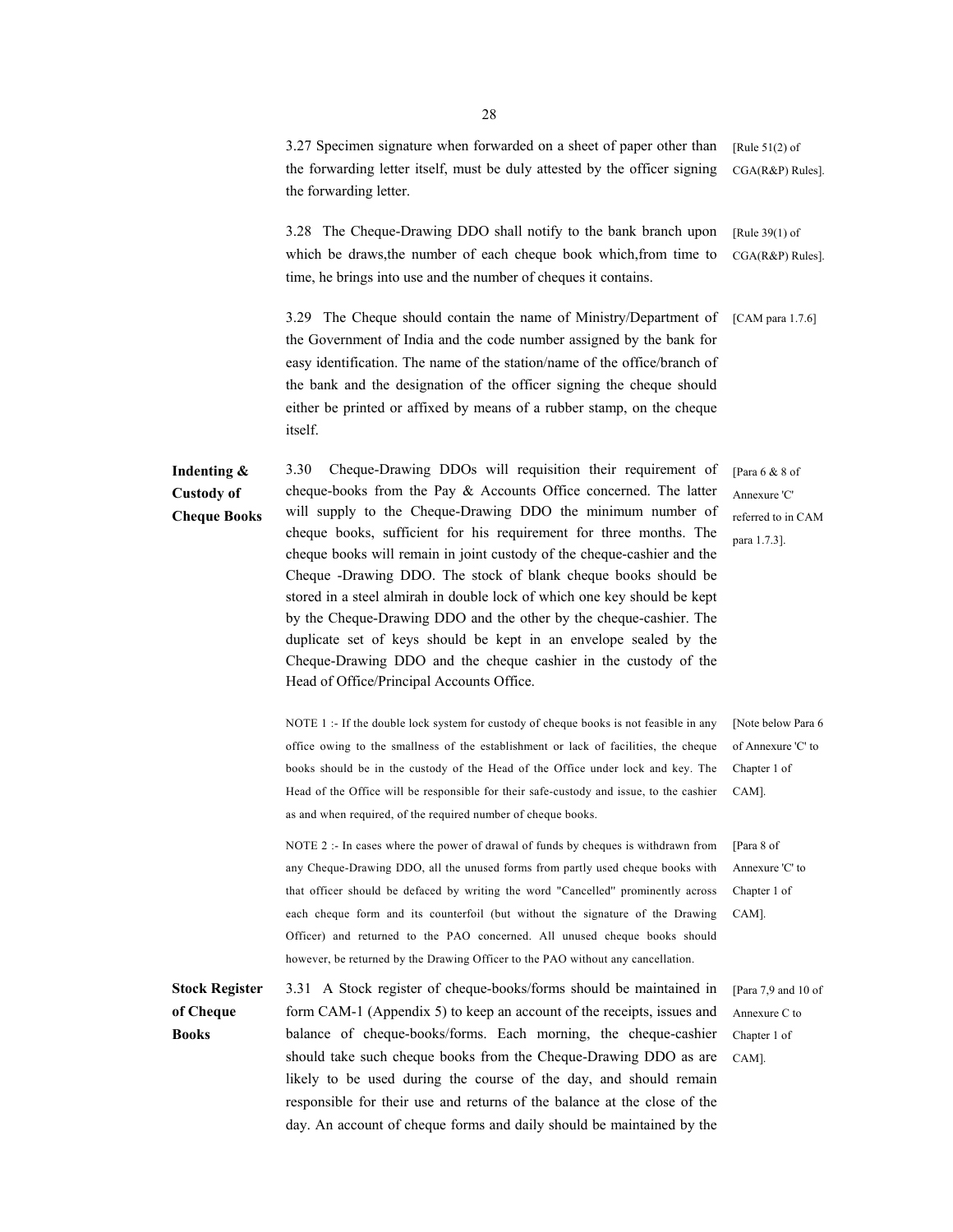Cashier in Form CAM 2 (Appendix 5) and submitted to the Cheque-Drawing DDO at the time of closing of the accounts daily. In this register, the cheque numbers used during the day should also be noted.

**Periodical stock-taking and also at the change of the Officer-in-Charge.**

3.32 Every six months, in April and October, stock taking of the cheque books should be done by an officer other than the Cheque-Drawing DDO and a certificate of physical count recorded by him in the stock register. This stock-taking should also be done whenever there is a change of the Cheque-Drawing DDO and the relieving officer should initial the entry in respect of each of the cheque book noted in form CAM 2 (Appendix 6) and sign a certificate in the stock register in the following form:-

[Para 11 of Appendix `C' to Chapter 1 of CAM]

"Received the current cheque books as indicated by my initials in the register of account of cheque forms and the unused cheque books from ................ to.............. as entered in the Stock Register''.

Physical verification can be entrusted either to the Inspecting Officer of the Internal Inspection Party conducting the normal inspection of his office or by any gazetted officer of his Department who vistits that office in any other official work.

**Categories of Cheques**  3.33 The cheques to be used by Cheque-Drawing DDOs will be of three kinds:-

> (i) Negotiable:- For payments of personal claims of Government servants, pensioners, contractors suppliers and public sector companies and corporations. These will be drawn as payable to or order of the payee. As a safeguard against fraudulent payments all non-salary cheques in excess of Rs. 250 and salary cheques in excess of Rs. 1,000 will be crossed and marked "Account Payee only''. A distinct format for this type of cheque bearing the words "Pay to ................. or order'' on its body has been approved by the Controller General of Accounts for use by cheque-drawing DDOs.

NOTE :- It is permissible to pay the salaries and allowances etc.,of the Government servants by cheque,if the Government Servant so opts. The option in this regard will however, be exerciseable in March every year for the ensuing financial years. Payments other than of salary will also be made by the same mode of payment as of salary.

[Rule 44(3)(b)of CGA(R&P) Rules and Notes 1 & 2 thereunder]

However, in cases where salary is paid in cash, other payments like house building advance, etc. may be made by cheques if these are large and are specifically required in writing to be made by cheque.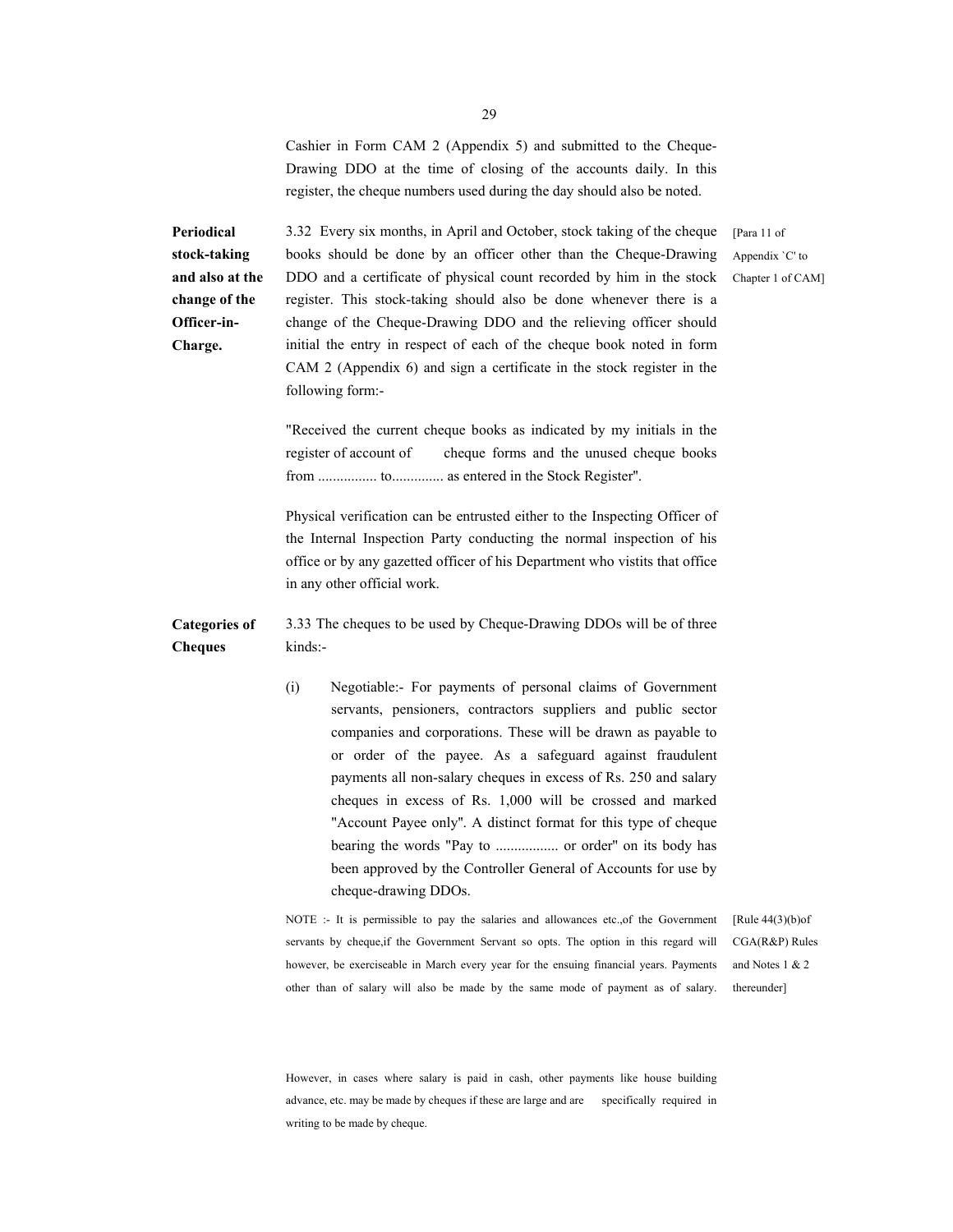(ii) Not Transferable :- These cheques are to be drawn in favour of Government officers responsible for disbursement of salaries etc. of office establishment and payments on account of office contingencies. These cheques should, therefore, be drawn in favour of the Payee by his official designation and should contain the superscription 'Not Transferable' on the top and should be drawn as payable to the Payee only and not 'to Order'. These cheques are not negotiable and payments will be made only to the payee or to his messenger holding a letter of authority on proper identification. [Rule 44(2) of CGA(R&P) Rules and Notes thereunder].

 A distinct format of this type of cheque with the superscription "Not Transferable'' has been approved by the Controller General of Accounts for use by the Cheque-Drawing DDO's.

(iii) Not negotiable and not payable in Cash-Creditable to Government account only:- Cheque drawn in favour of Government offices or Departments or payments on account of inter-departmental or inter-Governmental dues e.g. telephone bills etc., shall be crossed and the words "For credit to Government account and not payable in Cash'' written between the lines.

[Rule 44(1) of CGA(R&P) Rules and note thereunder].

The distinct format for this type of cheques, bearing the superscription "Government Account'' has been approved by the Controller General of Accounts for use by the Cheque-Drawing DDOs. These special cheques forms, therefore, do not require to be crossed.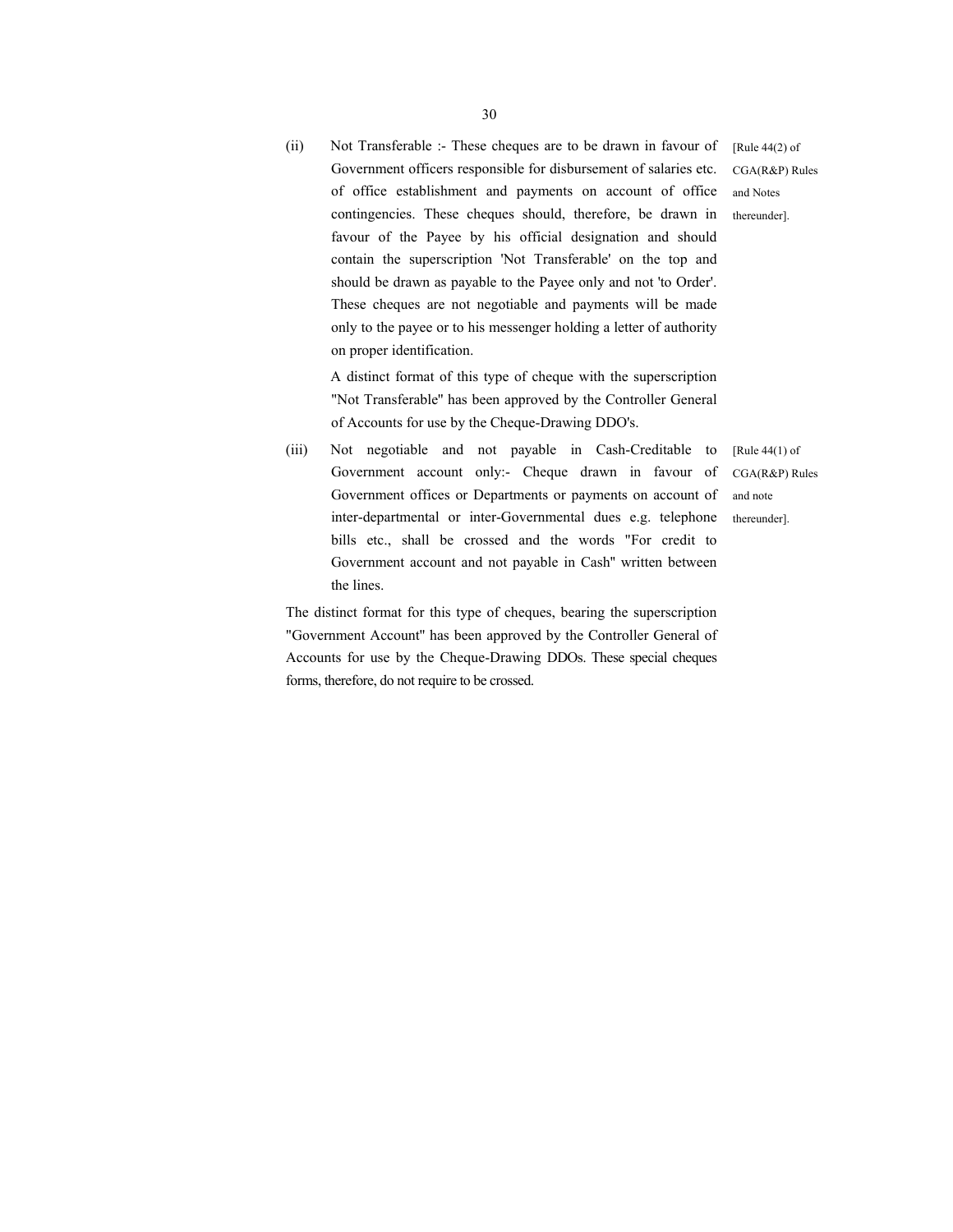# **CHAPTER 4**

## **SERVICE BOOKS**

| <b>Maintenance of</b><br><b>Service Books</b>                      | 4.1 The rules governing the maintenance of service books in respect of<br>Government servants are contained in the FRs&SRs and the GFRs.<br>Some important provisions of rules which should be kept in view while<br>maintaining service books are mentioned in the ensuing paragraphs.                                                                                                                                                                                                                                                                                                                                                                                                                                                                                                                        |                                                                                                                                   |
|--------------------------------------------------------------------|----------------------------------------------------------------------------------------------------------------------------------------------------------------------------------------------------------------------------------------------------------------------------------------------------------------------------------------------------------------------------------------------------------------------------------------------------------------------------------------------------------------------------------------------------------------------------------------------------------------------------------------------------------------------------------------------------------------------------------------------------------------------------------------------------------------|-----------------------------------------------------------------------------------------------------------------------------------|
|                                                                    | 4.2 A Service Book should be maintained by the Head of Office for<br>every Government Servant (Gazetted and Non-Gazetted) holding a<br>substantive post on a permanent establishment or officiating in a post or<br>holding a temporary post likely to last for more than one year.                                                                                                                                                                                                                                                                                                                                                                                                                                                                                                                            | [SR 197].                                                                                                                         |
| <b>Custody of</b><br><b>Service Books</b>                          | 4.3 A service book shall be maintained for a Government servant from<br>the date of his first appointment to Government service. It must be kept<br>in the custody of the Head of the Office in which he is serving and<br>transferred with him from office to office.                                                                                                                                                                                                                                                                                                                                                                                                                                                                                                                                         | [SR 198].                                                                                                                         |
| <b>Attestation of</b><br><b>Entries</b> in<br><b>Service Books</b> | 4.4 The Head of Office can delegate, to a subordinate gazetted officer<br>under him, powers to attest entries in the service books of all gazetted<br>officers (except his own) for the maintenance of which he is responsible.<br>The Head of Office should however scrutinize at least ten per cent of<br>these documents every year and initial the same in token of having done<br>SO.                                                                                                                                                                                                                                                                                                                                                                                                                     | [Government of<br>India decision (1)<br>below SR 199 in<br>the Swamy's<br>Compilation of<br>FRs & S Rs, Part 1<br>(7th Edition)]. |
| <b>Entries of</b><br>Foreign<br>Service in<br><b>Service Books</b> | 4.5 If a Government servant is transferred to foreign service, the Head of<br>his Office or Department must send his service book to the Pay $\&$<br>Accounts Officer who will return it after noting in it, under his signature,<br>the order sanctioning the transfer, the effect of the transfer in regard to<br>leave admissible during foreign service etc. On the Government servant's<br>re-transfer to Government service his service book must again be sent to<br>the Pay $\&$ Accounts Officer who will then note in it the fact of recovery of<br>leave salary and pension contributions. No entry relating to the period<br>spent on foreign service should be attested by any authority other than the<br>PAO. This fact is , however to be recorded by DDO in case of the merged<br>DDO Scheme. | $[SR 203]$ .                                                                                                                      |
| <b>Leave Account</b>                                               | 4.6 A leave account shall be maintained for each Government servant<br>(Gazetted or Non-Gazetted) by the Head of Office. Entries regarding<br>leave in the leave account and the service book should be made distinctly<br>and attested.                                                                                                                                                                                                                                                                                                                                                                                                                                                                                                                                                                       | [Rule 15 of CCS]<br>(Leave) Rules].                                                                                               |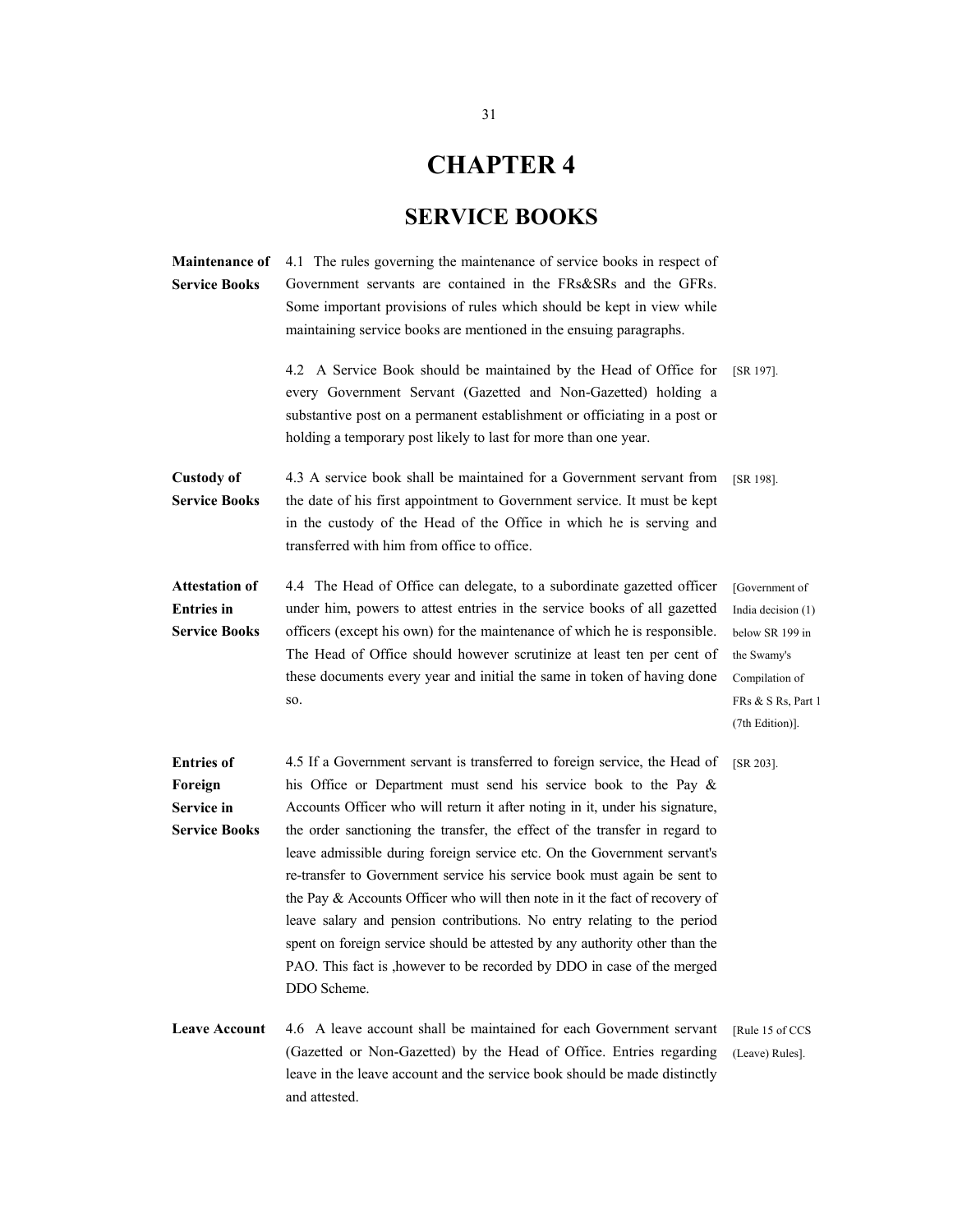| Nature of<br><b>Entries</b> in<br><b>Service Books</b>                                                    | 4.7 Every step in a Government servant's offical life should be recorded in<br>his service book and each entry must be attested by the Head of Office or if<br>he himself is the Head of Office, by his immediate superior. The Head of<br>Office must see that all entries are duly made and attested and that the<br>service book contain no erasure or over-writing, all corrections being<br>neatly made and properly attested. | [SR 199].                                                                                                                        |
|-----------------------------------------------------------------------------------------------------------|-------------------------------------------------------------------------------------------------------------------------------------------------------------------------------------------------------------------------------------------------------------------------------------------------------------------------------------------------------------------------------------------------------------------------------------|----------------------------------------------------------------------------------------------------------------------------------|
|                                                                                                           | 4.8 The entries regarding increments, and fixation of pay should be<br>based on the Increment Certificates, and Pay fixation statements. The<br>declaration of the Government servant electing the new scale of Pay and<br>the statement showing the fixation of his initial pay in the relevant scale<br>in support of the entry in the service book should be pasted in the service<br>book.                                      | [Government of<br>India Orders(1)<br>below SR 199 of the<br>"Swamy's<br>Compilation of FRs<br>& SRs (Part 1) (7th<br>Edition)"]. |
|                                                                                                           | 4.9<br>The declaration of Home-Town for purpose of Leave Travel<br>Concession duly accepted by the competent authority should be pasted in<br>the service book.                                                                                                                                                                                                                                                                     | [Rule 4 of the LTC<br>Rules].                                                                                                    |
|                                                                                                           | 4.10 Every period of suspension from employment and every other<br>interruption in service must be noted promptly with full details of its<br>duration and be properly attested.                                                                                                                                                                                                                                                    | $(SR 200)$ .                                                                                                                     |
| Periodical<br><b>Inspection of</b><br><b>Service Books</b><br>by the Govt.<br><b>Servant</b><br>Concerned | 4.11<br>The Head of Office should show the service book to each<br>Government servant under his administrative control every year, and<br>obtain his signature therein in token of his having inspected the service<br>book. A certificate to the effect that he has done so in repect of the<br>preceding financial year should be submitted by him to his next superior<br>by the end of every September.                         | $[SR 202]$ .                                                                                                                     |
| <b>Entries</b><br>regarding Date<br>of Birth                                                              | 4.12 The provisions of Rules 79 and 80 of GFRs should be observed<br>with regard to the entry of the date of birth in the service book.                                                                                                                                                                                                                                                                                             |                                                                                                                                  |
|                                                                                                           | 4.13 No alteration in the date of birth of a Government servant should be<br>made except with the sanction of the Ministry/Department concerned of<br>the Central Government, under which the Government servant is serving,<br>provided:                                                                                                                                                                                           | [Note 5 below FR<br>56].                                                                                                         |
|                                                                                                           | A request in this regard is made within five years of his entry into<br>(a)<br>Government service.                                                                                                                                                                                                                                                                                                                                  |                                                                                                                                  |
|                                                                                                           | it is clearly established that a genuine bonafide mistake has<br>(b)<br>occured; and                                                                                                                                                                                                                                                                                                                                                |                                                                                                                                  |
|                                                                                                           | (c)<br>the date of birth so altered would not make him ineligible to appear<br>in any School or University or UPSC examination in which he had                                                                                                                                                                                                                                                                                      |                                                                                                                                  |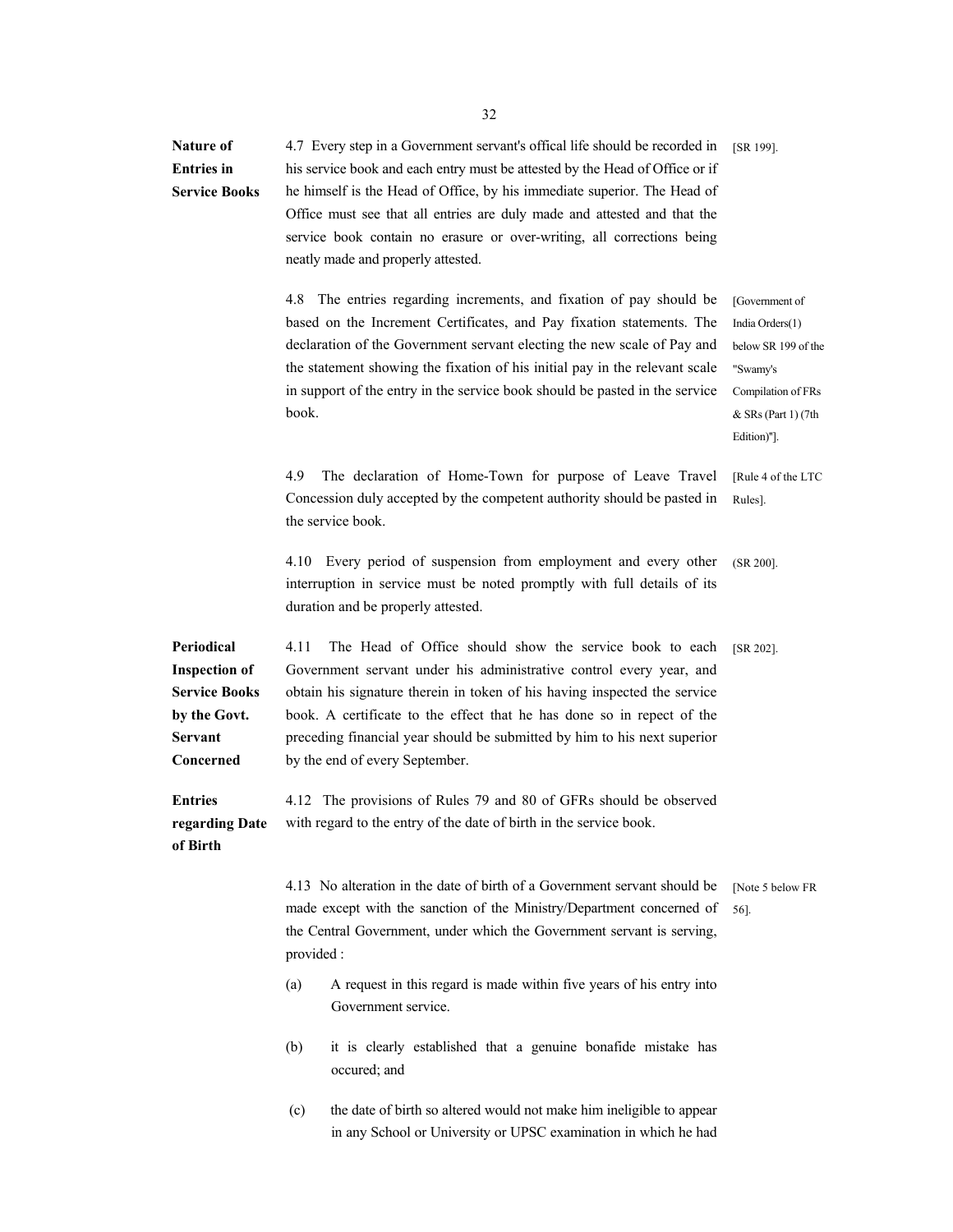appeared, or for entry into Government service on the date on which he first appeared at such examination or on the date on which he entered Government service.

**Entries regarding verfication of service**  4.14 (i) In the beginning of each year all the service books should be taken up for verification of service by the Head of Office in terms of Rule 81 of GFRs and a certificate in the following manner recorded therein over his signature :- "Service verified upto (date) from ........................the record from which the verification is made''. (GFR 81). (ii) If any portion of service cannot be verified from office records, the Head of Office should state distinctly that for the excepted periods (naming them) a statement in writing by the Government servant as well [Government of India Decision No.(1) below GFR

> service book. 4.15 In case of transfer of Government servant, the Head of Office under whom he was originally employed should record the verification of service in respect of the whole period during which the Government servant was employed under him before forwarding the service book to below GFR81].

as a record of the evidence of his contemporaries ,is attached to the

[Government of India decision(3)

81].

**Providing certified copy of Service Book**  4.16 A certified copy of service book may be supplied on payment of a copying fee Rs. 5/- to a Government servant who asks for it on quitting Government service, by retirement, discharge or resignation. [Government of India decision No.(5) below GFR

the office where his services are transferred.

4.17 A clear note should be made in the service book regarding the receipt of nomination for DCR Gratuity and Family Pension and related notices from the Government servant and where they have been lodged for safe custody.

[Government of India Decision No. 1 below Rule 53 of CCS (Pension)

Rules,1972].

81].

**& other important to entries** 

**Note regarding receipts of nominations for pension/ DCRG** 

> 4.18 The orders of the competent authority regarding the counting or otherwise of periods of extraordinary leave,or periods preceding breaks in service or qualifying service for pension should be obtained invariably at the very time the occasion arises and not later. Such orders should be noted in the service book.

[Government of India Decision(7) below GFR 81].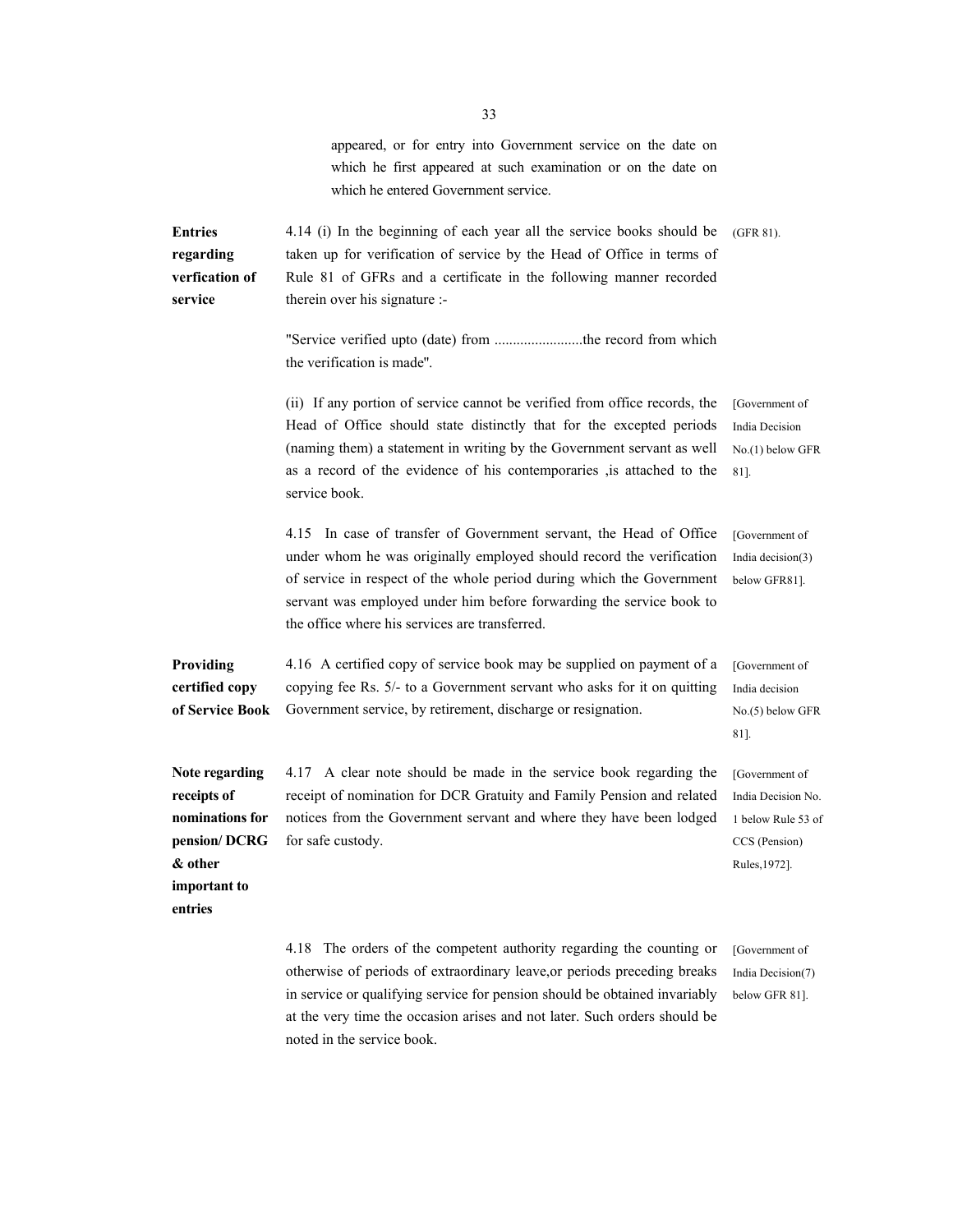4.19 General Provident Fund Account No. allotted to a Government servant (including any subsequent changes in the Account No.) should be entered on the right hand top of page 1 of his service book by means of a rubber stamp.

[Government of India Order No. (5) below SR 199 in Swamy's Compilation of FRs,Part 1 (7th Edition)].

4.20 The Head of Office should ensure that necessary note of the membership of CGEGI Scheme has been made in respect of Government Servants who were in service on 1st November,1980 and who did not exercise the option to opt out of the scheme and those who joined the Government Service later.

[Para 4.2 of M/F OM No.F.15(3)/78 WIP dated 30-10- 80,read with OM No..F.15(3)/78 WIP,dated 20-2- 82].

4.21 The Head of Office should obtain from every Government servant who is a member of C.G.E.G.I. Scheme a nomination in Form 7/Form 8 as the case may be, countersign it and paste it in the Service Book. Whenever the nomination is revised by the Government servant, the fresh nomination should be similarly counter-signed and pasted.

[Para 9 of the M/F O.M. No. F. 15(3)/78 WIP, dated 31-12-80].

4.22 The photograph of the Government servant should be pasted on the right side of page 1 of the service book.

4.23 Proper entries regarding medical examination of the Government servant at the time of appointment and attestation forms verifying antecedents and character etc. should be made at the appropriate place of the service book.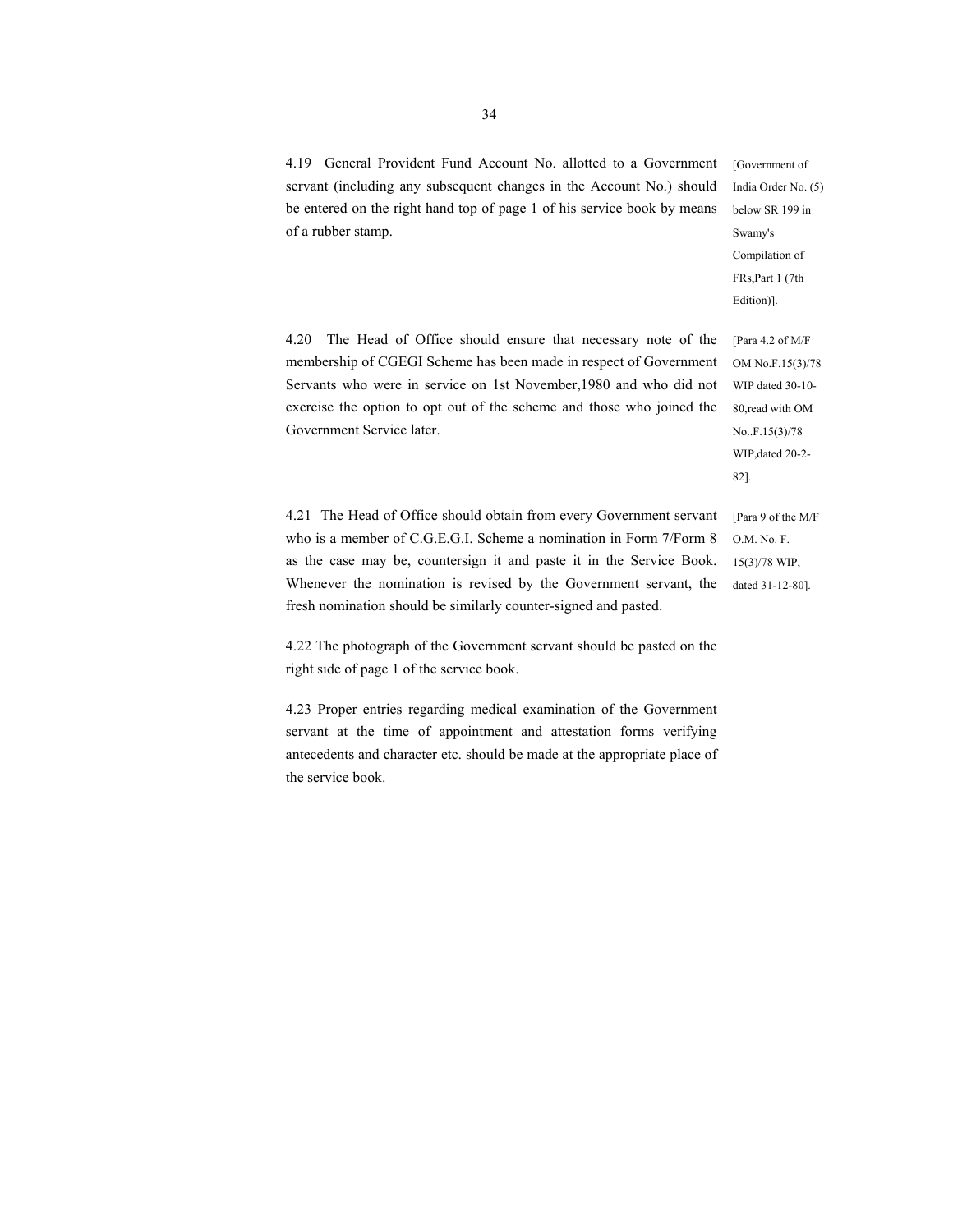### **CHAPTER 5**

### **CENTRAL GOVERNMENT EMPLOYEES' GROUP INSURANCE SCHEME, 1980.**

5.1 The Scheme, Central Government Employees' Group Insurance Scheme (CGEGIS) came into force from 1st January,1982. This scheme provides for the Central Govt. employees the two fold benefit viz. (1) insurance cover to help their families and (2) lump sum payment to augment their resources on retirement.

5.2 The scheme has two funds namely (1) Insurance Fund and (2) Savings Fund. A portion of the subscription is credited to Insurance Fund and the other portion to the Savings Fund in the ratio of 3:7. The Savings Fund will earn interest at the prescribed rate to be compounded quarterly.

5.3 All these employees' who had entered Central Government Service after 1st November,1980 will be compulsorily covered under the scheme from the date it came into force i.e. from 1st January,1982. The employees will be enrolled as members of the scheme only from 1st January every year. If an employee enters service on or after 2nd January in any year, he will be enrolled as a member only from 1st January of the next year. However, he will be entitled to insurance cover from the actual date of entry of service till the end of that calender year by paying monthly subscription of Rs. 5/- p.m. as premium for every Rs. 15,000/ of the insurance cover.

Similarly, on regular promotion of a member of a lower Group to a higher Group after 1st January in a year, his subscription will be raised from the 1st January of the next year.

Note :- If an employee once admitted to a higher Group is subsequently reverted to the lower Group for one reason or the other, he will continue to subscribe at the same rate as that of higher Group.

5.4 Contract employees, persons on deputation from State Government Public Sector Undertakings, or other autonomous organisations locally recruited staff in the Missions abroad, casual labourer, part-time and adhoc employees will not be covered by the scheme. It will also not apply to persons recruited in the Central Government after attaining the age of 50 years.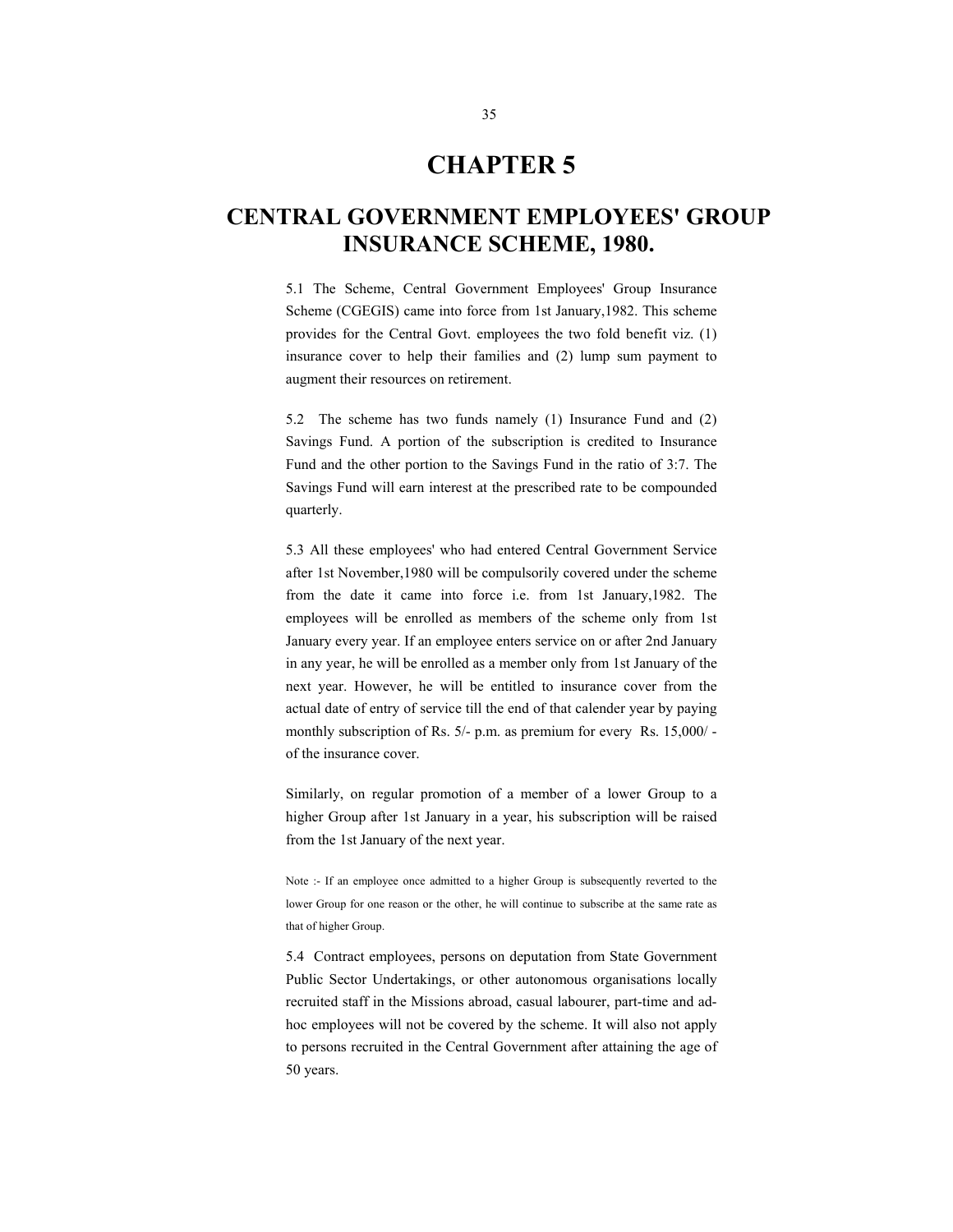5.5 Re-employed Defence personnel availing of the extended insurance cover under the Group Insurance Scheme applicable to the members of Armed Forces shall not be eligible to become members of this Scheme until expiry of the extended insurance cover.

5.6 Subscription at the appropriate rate should be recovered by the DDO from each member every month irrespective of whether the member is on duty, leave or under suspension. In the case of absence on Extra Ordinary leave, subscription due should be recovered in arrears in not more than 3 instalments after the member rejoins duty, alongwith appropriate interest thereon. In the event of death of a member during Extra-ordinary leave, the DDO should recover arrears in subscription alongwith interest, from the payment to the nominee admissible under the scheme.

Note:- Subscription is payable till the end of service including the month in which an employee retires, dies or is removed from service. If an employee dies during a month before recovery of subscription for that month, his dues will be paid after deducting the subscription.

5.7 In the case of members proceeding on foreign service, the recovery of subscription would be watched by the PAO concerned in the same manner as recovery of leave salary and pension contributions is watched.

5.8 The Head of Office should obtain Nomination(s) in Form 7 or Form 8, as the case may be, from all members without delay, and after counter signature, have them pasted in their service books.

5.9 The Head of Office should ensure that Group-wise register of members is maintained in Form 9 and kept up-to-date. This register shall be sent to the DDO concerned once a year to verify whether appropriate subscription are being recovered from all employees who have joined the Insurance Fund or both the Insurance Fund and the Savings Fund under the Scheme and to record a certificate to this effect.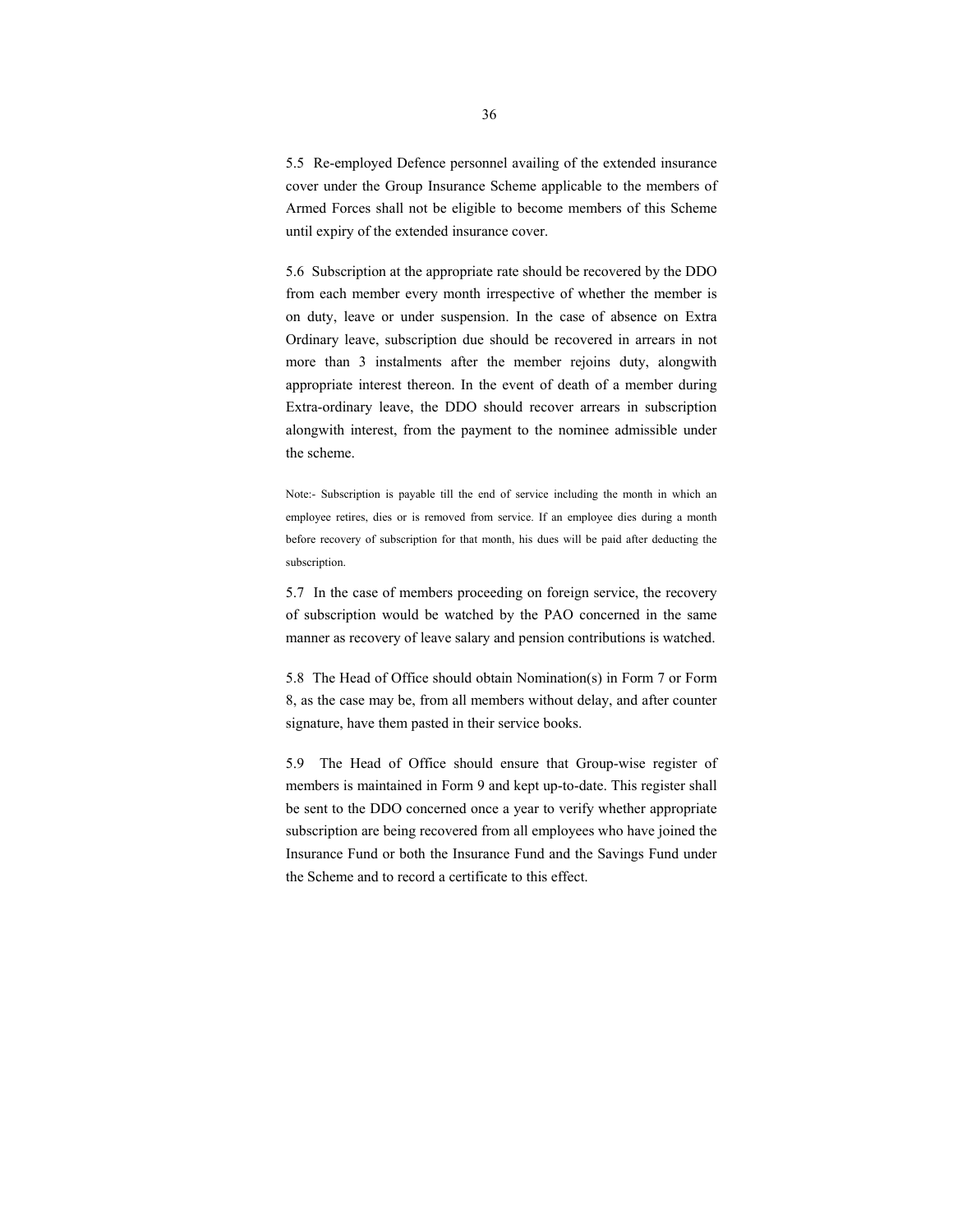### **CHAPTER 6**

#### **PROCEDURE FOR FINALISATION OF PENSION/COMMUTATION CASES**

6.1 It is one of the important functions of Heads of Offices to see that pension cases of their retiring employees are finalised expeditiously and that there is no delay in the payment of pension and DCRG. The rules and procedure for finalisation of pension cases are laid down in Chapter VIII of the CCS (Pension) Rules, 1972 as amended from time to time. Some important provisions in this regard are mentioned in the ensuing paragraphs.

**Time Table for the Work** 6.2 The Head of Office, or other authority responsible for preparing the pension papers should initiate work of preparation of pension case two years before the retirement of the Government servant. At this stage the essential information necessary for working out the qualifying service should be collected, and the entire service book should be examined with a view to remove deficiencies and imperfections, if any, in the service book/records. This process should be completed not later than eight months in advance of the date of retirement of the Government servant.

6.3 Particulars as required in Form 5 of the Pension Rules should be obtained from the Government servant and the actual work of preparation of pension papers, viz., the reckoning of qualifying service and the calculation of average emoluments should also be taken up not later than 8 months before the retirement date. Any deficiency or imperfection, or omissions which still remain in the service records should be ignored, and the determination of qualifying service should be proceeded with on the basis of entries in the service records whatever the degree of perfection to which it might have been possible to bring them by that time.

**Calculation of Average emoluments**  6.4 The average emoluments should be determined with reference to emoluments drawn during the last 10 months of his service, after taking into account other provisions of Rule 34 of the CCS(Pension) Rules, 1972. This work involves not merely an arithmetical calculation of the average emoluments but also a check of the correctness of the emoluments which enter into that calculation. To ensure that emoluments drawn during the last ten months of service have been correctly shown in the service book, the Head of Office may verify the correctness of emoluments for the period of 24 months only preceding the date of retirement and not for any earlier period.

[Rule 59 of CCS(Pension) Rules]

[Rules 58 & 59 of CCS (Pension) Rules].

[Rule 59(i)(b)(iii) of CCS (Pension) Rules]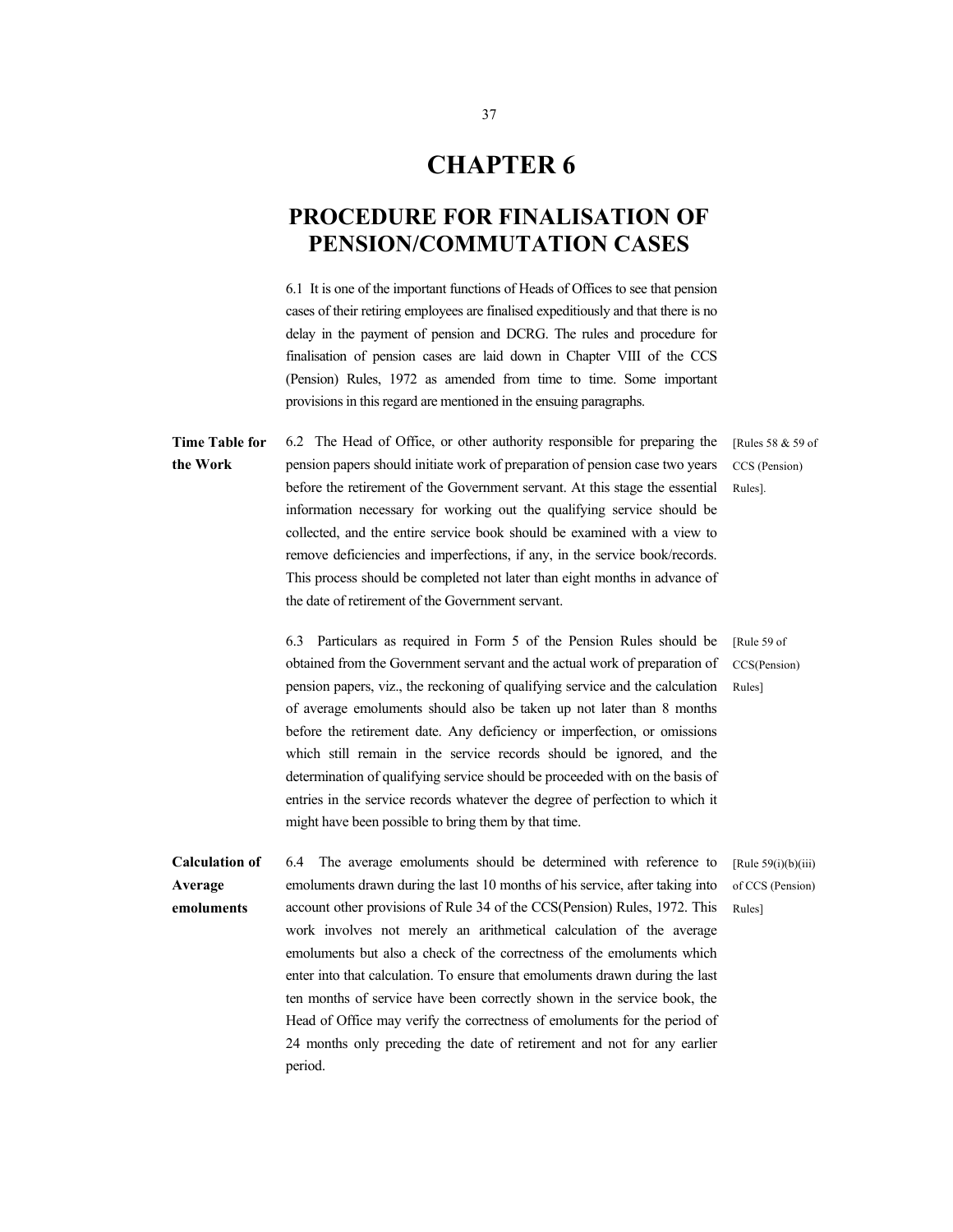**Completion & forwarding of Pension papers to PAO for arranging payments**  6.5 The process of determining the qualifying service and the average emoluments and the admissible pension and gratuity should be completed positively within a period of 2 months and the pension papers sent to the Pay & Accounts Office concerned not later than 6 months before the date of retirement. That Office will issue the pension payment order (including the order for the payment of the death-cum-retirement gratuity) not later than one month in advance of date of retirement. [Rule 61 to 65 of CCS(Pension) Rules].

> 6.6 It should be seen that the regular payment of superannuation pension commences from the first day of the following month.

6.7 Pension cases of Government servants retiring earlier than their

[Rule 83(2) of CCS(Pension) Rules].

[Rule 36 of CCS(Pension) Rules].

**Pre-mature retirement cases**  normal date of compulsory retirement [either in pursuance of the provisions of FR 56(J) or (K) and the corresponding provisions in the CCS (Pension) Rules, 1972 or because of the deemed retirement in terms of Rule 37 of the CCS (Pension) Rules, 1972 on the grounds of permanent absorption in a public sector undertaking/autonomous body] should also be processed and finalised expeditiously, even though because of the nature of retirement, advance action on the above lines cannot be taken.

**Qualifying**  6.8 The following important provisions should be kept in view :-

**Finalisation of** 

- **service Calculation**  (i) Under Rule 21 of the CCS (Pension) Rules, 1972, extra -ordinary leave granted on medical certificate qualifies for pension. The appointing authority may, at the time to granting extra-ordinary leave, also allow the period of such leave to count as qualifying for pension if the leave is granted due to inability of the Government servant to join or rejoin duty on account of civil commotion or for prosecuting higher scienctific and technical studies.
	- (ii) Rule 23 of the CCS (Pension) Rules, 1972 requires that in cases other than those in which suspension has been held to be wholly unjustified, the competent authority should at the appropriate time, declare whether, and so what extent, the period of suspension will count towards the qualifying service. Specific entries in this regard in the service book /records should be taken note of at the time of reckoning qualifying service. In the absence of any specific entry,the period of suspension shall be taken as counting as qualifying service.
	- (iii) In the absence of a specific indication to the contrary in the service records, as interruption between two spells of civil service rendered under the Central Government including service paid out of Defence Estimates or Railway Estimates will be

[Rule 21 of CCS (Pension) Rules]

[Rule 28 of CCS] (Pension) Rules].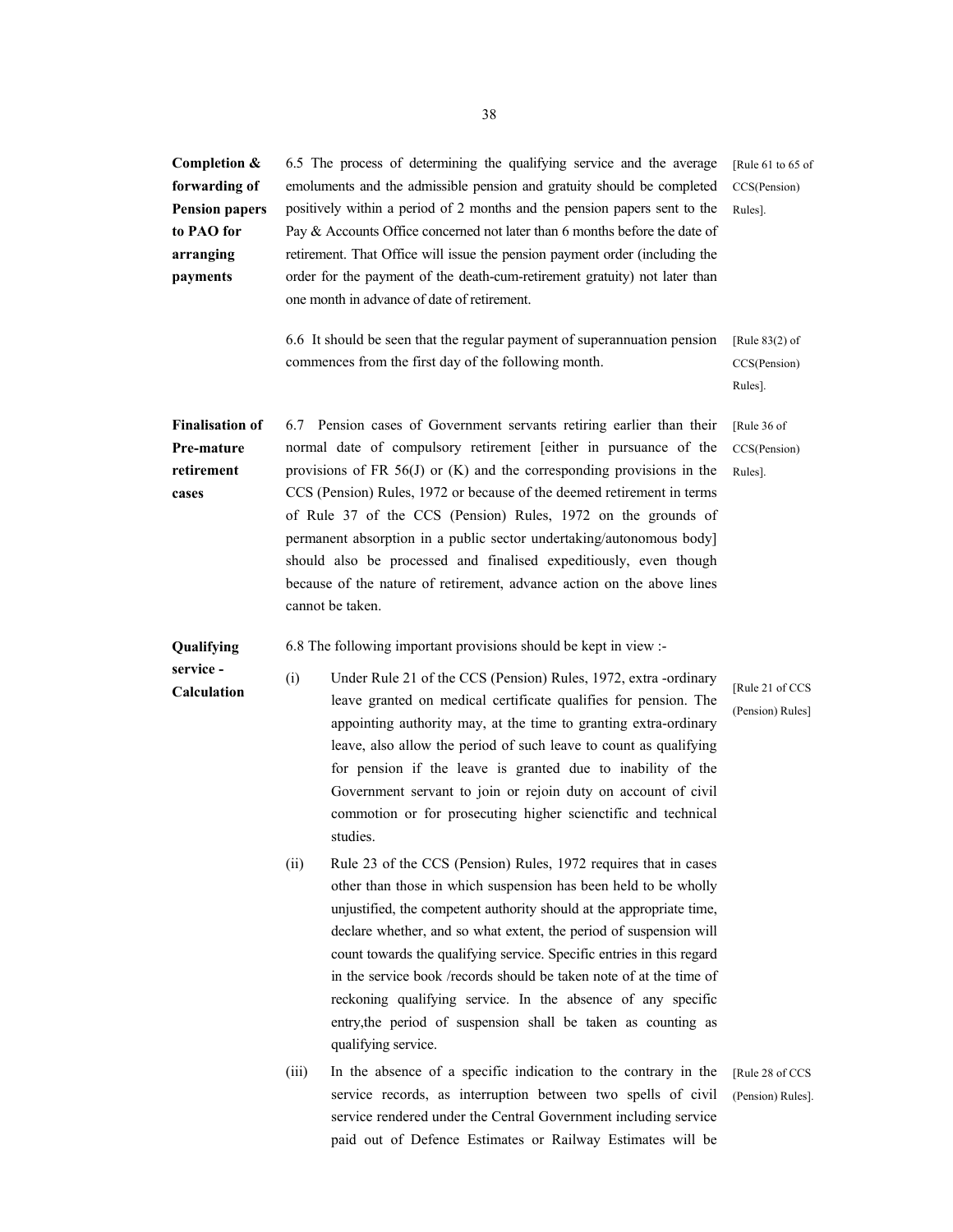treated as automatically condoned and the pre-interruption service treated as qualifying service for pension, except where it is otherwise known that the interruption was caused by resignation, dismissal or removal from service or due to participation in a strike. The period of interruption itself shall not count as qualifying service for pension.

(iv) In cases of deputation/foreign service, where the Government servant himself is to make payment of pension contributions, it is necessary to ascertain whether such recoveries have been made, before the period of foreign service is reckoned as qualifying service. However, the Government servant should not be put to considerable difficulty because of any defective or incomplete record maintenance by the Administrative/ Accounts Offices. In such cases, the Government servant could be asked to produce evidence to show that he had indeed made the contribution. In cases of deputation/foreign service where the responsibility for making pension contributions is that of the borrowing organisation and where either some of the contributions have not been recovered or the records in respect of the recoveries of contributions are incomplete, while the authorities concerned should pursue the matter with the borrowing organisation separately for appropriate action, this should have no bearing on the processing and finalization of pension papers.

**Administrative**  6.9 The requirement of an administrative sanction to pension has been dispensed with and as such the pension papers need not be submitted to the Head of the Department or the Appointing Authority for obtaining administrative sanctions.

**sanction to pension and the concept of approved Service – Dispensation thereof.**

**Payment of Provisional Pension & Gratuity** 

6.10 Where departmental or judical proceedings instituted during the service of the Government servant are not likely to be finalised by the date of retirement, action to grant provisional pension in terms of Rule 69 of the CCS(Pension) Rules, 1972 should be taken so that the retiring government servant may not be put to undue hardship.

[Rule 9 & 9(4) of CCS(Pension) Rules].

6.11 If, after the submission of pension papers to the Accounts Officer responsible for issuing the Pension Payment Order,any event occurs which has a bearing on the amount of pension admissible,the fact should be promptly reported to him by the Head of Office.

6.12 In exceptional cases where for any special reasons it has not been found possible to complete and forward the pension papers to the

[Government of India Decision under Rule 67 of CCS(Pension) Rules].

[Rule 62 of CCS(Pension) Rules].

[Rule 64 of CCS (Pension) Rules]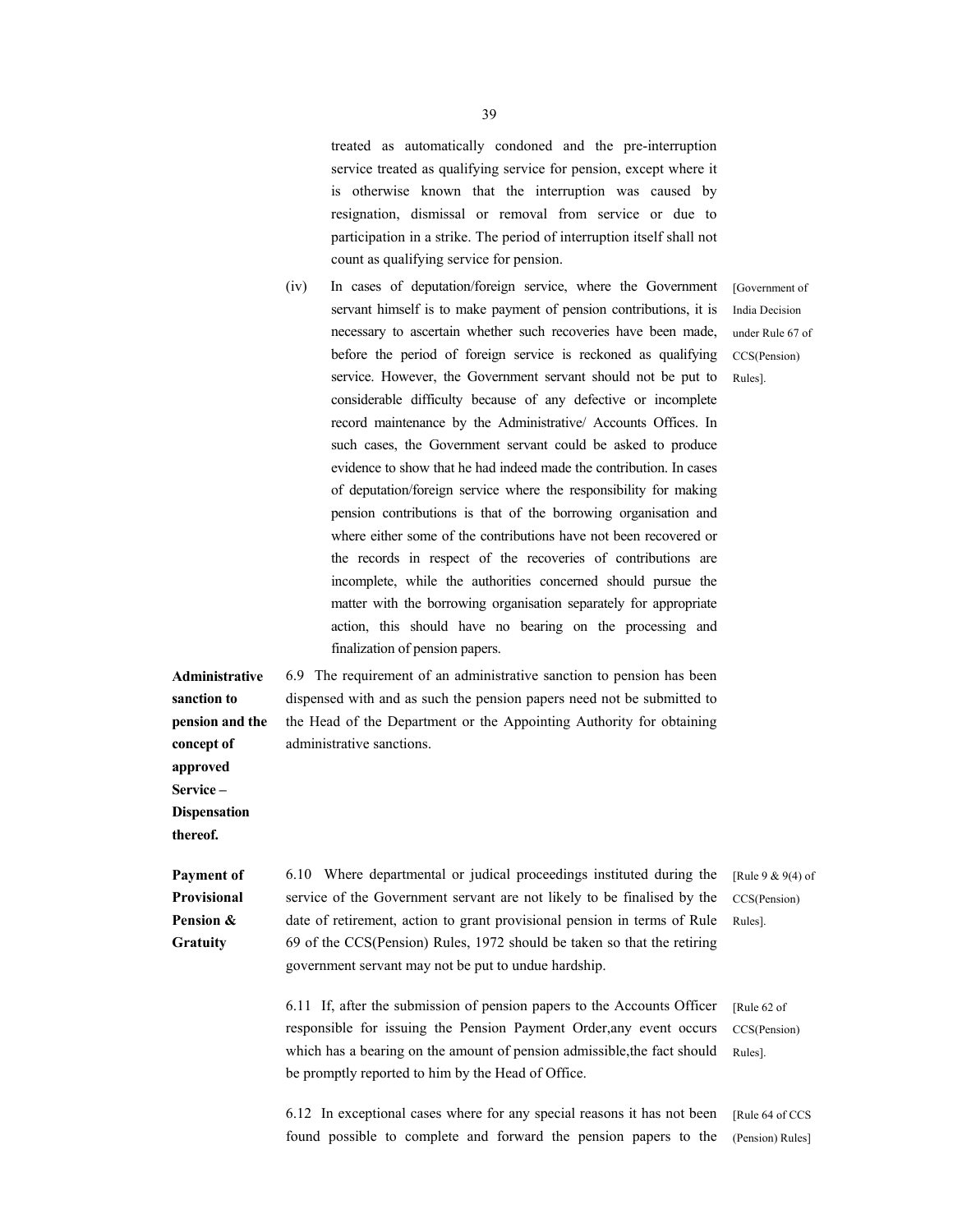(Pension) Rules]

Accounts Officer responsible for issuing the PPO within the prescribed time-schedule, or if the Accounts Officer has returned the papers to the Head of Office for eliciting further information before issue of PPO/GPO, and the Head of Office is of the opinion that the government servant is likely to retire before his pension and gratuity are finally assessed, he should, without delay take steps to determine the amount of pension and gratuity and sanction their payment as provisional pension and provisional gratuity, which shall be drawn in the same manner as pay and allowances and paid to the Government servant, on retirement.

6.13 The provisional pension is not intended to be continued on a provisional basis beyond a period of six months from the date of retirement.

6.14 The issue of a Last Pay Certificate should not be insisted upon before the payment of provisional pension. During the period of six months after retirement which has been provided for various purposes, it should be possible for the Head of Office or other office concerned to issue the Last Pay Certificate. In cases in which the last Pay Certificate has not been issued by the time the formal pension/gratuity payment orders are received (whether this happens prior to the retirement of the Government servant or after his retirement and after the grant of a provisional pension), the gratuity payment order will in any case include a provision for the withholding of 10 per cent of the gratuity or Rs. 1000/- whichever is less pending the production of the Last Pay Certificate.

**Adjustment of Government dues**  6.15 In order to ensure timely finalisation of pension cases, suitable action should be taken to ascertain the Government dues well in time and to adjust them in accordance with the prescribed procedures. In this connection, the following instructions should be observed :-

**A. Dues pertaining to Government accommodation under the Directorate of Estates.** 

(i) The Head of Office should write to the Directorate of Estates at least two years before the retirement of the Government servant in occupation of a Govt. accommodation for issue of `No Demand Certificate'. The Directorate of Estates should scrutinize its records and inform the Head of Office 8 months before the date of retirement, if any, outstanding dues are recoverable from the Government servant on that date. If no intimation regarding such dues is received by the Head of Office, he should presume that nothing is recoverable from the Government servant in respect of any past period. If the Directorate of Estates intimates the amount of Government dues recoverable in respect of any past period, the Head of Office should ensure that these dues are recovered from the current pay and allowances/gratuity as the

[Rules 64(6) & 72 of CCS(Pension) Rules].

O.M.F.11(3)EV (A)76 dt.29-2-76].

[M/F

[Rule 71 of CCS] (Pension) Rules]

[Rules 57  $\&$ 72(1)(3) of CCS(Pension) Rules].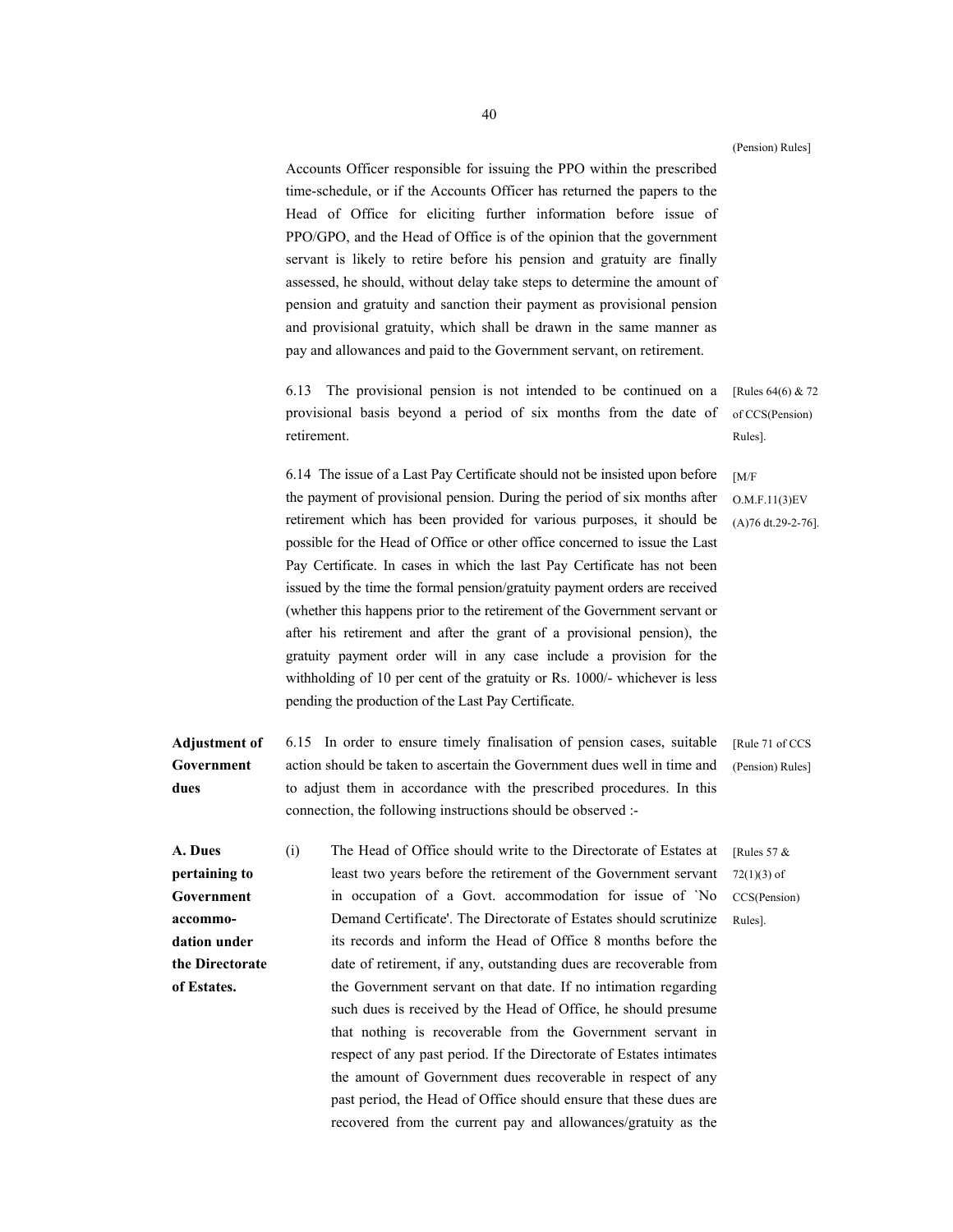case may be.

(ii) The Head of Office should ensure that licence fee for the next 8 months i.e. upto the date of retirement is recovered every month from the pay and allowances of the Government servant. [Rule 72(2) of CCS(Pension) Rules]. (iii) The Directorate of Estates will also intimate to the Head of Office the amount of licence fee for the period of two months beyond the date of retirement and the same should also be recovered from the gratuity, where the Government servant is to retain Government accommodation beyond his date of retirement. [Rule 72(4) of CCS(Pension) Rules]. **B. Dues other than those pertaining to Government accommodation.**  (i) For ascertaining other Government dues, action should be initiated simultaneously with the processing of the pension papers i.e. two years prior to the retirement on superannuation or on the date of proceeding on leave preparatory to retirement, whichever is earlier and by the time the next stage of the actual preparation of pension papers is reached, it should be possible to know all Government dues outstanding against the Government servant. This information should be updated with reference to the records of the subsequent period till the Government servant retires. (ii) The Head of Office should mention clearly in the pension papers, the outstanding Government dues which should be recovered from the death-cum-retirement gratuity,and if after submission of the pension papers, additional recoveries to be made from the gratuity come to notice, these should be promptly reported to the Accounts Office. [Rule 73 of CCS(Pension) Rules]. NOTE (a) :- The arrears of water and electricity charges recoverable by local bodies and cooperative societies dues cannot be treated as dues to Government. No recovery of such dues should be made from the DCRG. [Government of India Decision 1 below Rule 73 of CCS (Pension) Rules,1972]. (b) :- Family pension is like any other pension and recoveries of dues whether Government or Non-Government are not permissible from it without obtaining the consent of the pensioner. [Government of India Decision 1 below Rule 73 of CCS (Pension) Rules,1972]. (c) :- The term `Government dues' covers only the dues payable to the Government and does not include dues while on deputation to an autonomous Organisation. The latter can, however, be recovered from the gratuity if the Government servant has given his consent in writing. [Government of India Decision 2 below Rule 73 of CCS (Pension) Rules,1972]. **Commutation**  6.16 Commutation of Pension is governed by the Central Civil Services(Commutation of Pension) Rules,1981 which came into force

**of Pension**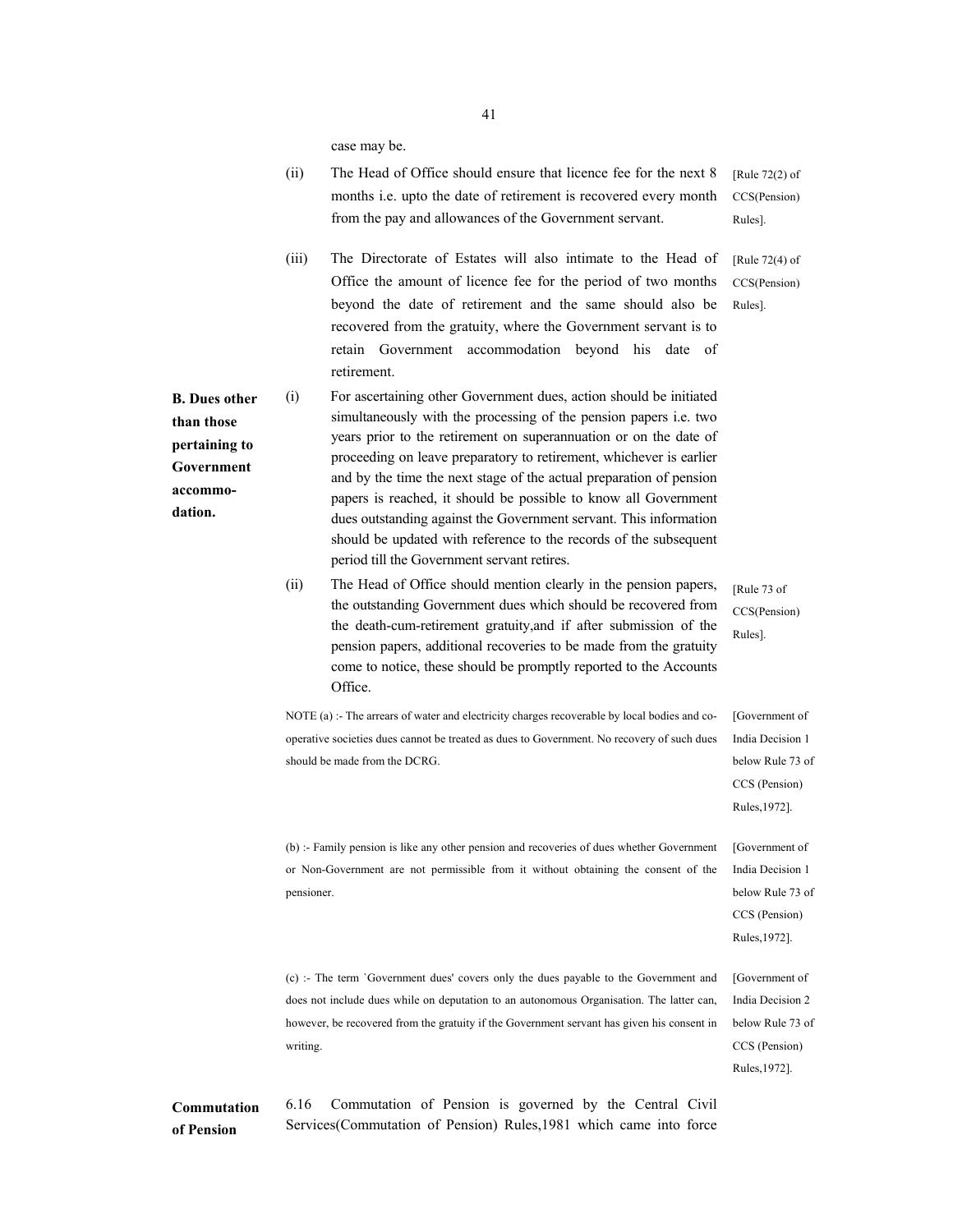**of Pension**  from 1-7-81. These apply to all government servants entitled to pension under C.C.S. (Pension) Rules,1972. **Restriction, limits etc on commutation of Pension**  6.17 Commutation of Pension is allowed either on medical examination and also without medical examination in certain cases as specified in the rules. However, government servant against whom departmental or judicial proceedings have been instituted, cannot avail of commutation benefits during pendency of such proceedings. [Rule 4,5&8] of commutation of Pension Rules 1981 6.18 A fraction not exceeding one third of the pension is allowed to be commuted by a government servant. If the fraction of pension to be commuted results in a fraction of rupees, such fraction should be ignored. The commuted value of pension shall be worked out with reference to the Table of the values, prescribed from time to time and applicable to the applicant on the date on which the commutation becomes absolute. The commuted value shall be expressed and paid in whole rupees. **Commutation of Pension to become absolute** 6.19 (i) The Commutation of pension becomes absolute when the application in the prescribed form is received by the Head of Office where commutation is without medical examination and on the date on which the medical authority signs the medical report when commutation of pension is sanctioned on the basis of medical examination. Rule 6 of commutatuion of Pension Rules 1981 (ii) In the case of a government servant retiring on superannuation who desires payment of commuted value of pension being authorised at the time of issue of pension payment order and applies for commutation of a fraction of pension along with pension papers prior to the date of retirement in accordance with sub rule (3) of Rule 13, the commutation of pension becomes absolute on the date following the date of his retirement. [Authority - DPAR : Notification No. 34/1/81-Pension unit dt. 8-7- 83]Rule 6(i)(a)]. **Commutation of Pension without medical examination**  6.20 A government servant who has been authorised superannuation, retiring, compensation pension or pension after finalisation of departmental or judical proceedings, or pension on absorption in public sector undertaking(with option to receive monthly pension) is entitled to commutation benefits without medical examination. Rule 12 of CCS (Cmmutation of Pension) Rules 1981 **Authorisation & Payment of Commuted value of Pension**  6.21 In the type of cases referred to in sub-para (ii) of para 6.19, the Head of Office, after obtaining authorisation from the Accounts Officer, would draw the amount of commuted value of pension and disburse it i.e. hand over the cheque not payable before the first day after the date following the date of retirement of the government servant. In other cases, the Head of Office should initial the form in token of timely receipt and should acknowledge immediatley its receipt to the applicant.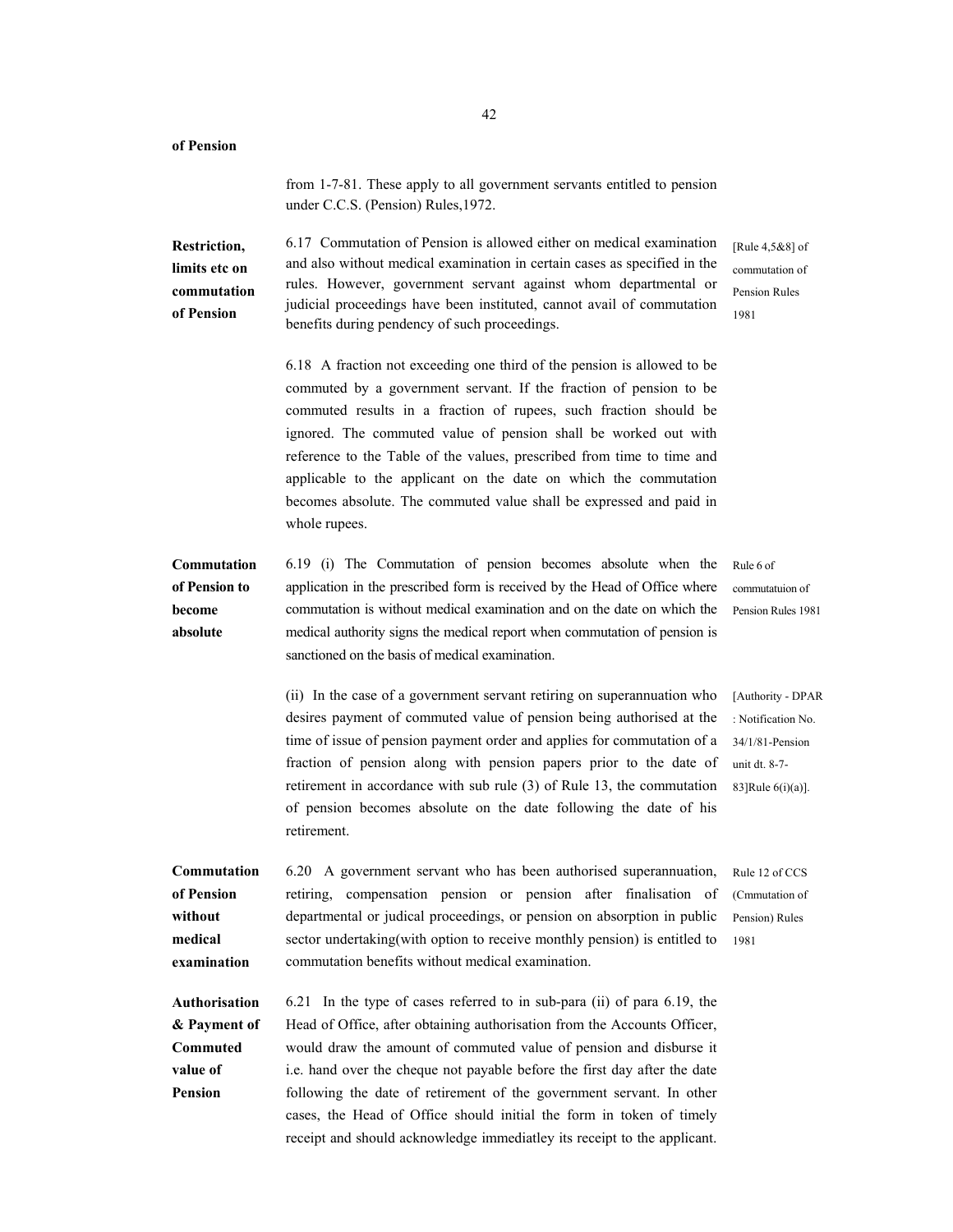After verifying the particulars in the application including the commuted value worked out, the Head of Office should forward it to the Accounts Officer for issue of authority to the pension disbursing authority with a copy to the applicant.

6.22 The benefit of commutation is also admissible to a government servant who is sanctioned provisional pension, and the procedure for making such payment by Head of Office applies. The provisional commuted value is subject to final assessment.

#### **Commutation of Pension after medical Examination**

Commutation of pension after medical examination is admissible to government servant retired on invalid pension, on absorption in public sector undertaking with an option for the alternative of receiving a lump sum in lieu of pension, on compulsory retirement, on applying for it after the expiry of one year of retirement etc. On receipt of the prescribed application form, the Head of Office would acknowledge it and forward the same immediately to the Accounts Office. The Accounts Office shall then fill in the relevant particulars and return to Head of Office for onward transmission, alongwith other particulars, to the designated medical authority for medical examination under advice to the applicant himself.

On receipt of report from the designated Medical authority, the Accounts Office will issue the authorisation to the pension disbursing authority under advice to the applicant/Head of Office.

**Nomination etc for Payment of arrears of deceased Pensions.** 6.23 The Payment of arrears of Pension (Nomination) Rules,1983 which came into force with effect from 10-9-83, extend the facility of "nomination'' for payment of arrears of pension to "nominees'' of the deceased Central Government pensioners. Nomination includes fresh nomination, modifications of the existing one, etc. [DPAR's

> The Head of Office should obtain, in triplicate, nominations in prescribed forms, within 3 months before or after the date of retirement from the retiring/retired government servant. After verification of particulars, the Head of Office should return(within a maximum period of 30 days), the duplicate copy, duly attested by Head of Office or by another authorised officer, to the retiring/retired government servant for his record. The triplicate copy would be sent by Head of Office to the Accounts Officer alongwith the pension papers (if still lying with his office), or would be sent separately to the Accounts Officer by giving reference to PPO No. etc. for onward transmission of the same to the Pension Disbursing Authority for their record and custody. The Original copy of such ``nomination'' would be retained by the Head of Office for his own record.

Notification No. 26(3)/Pension-Units/82,dated 26- 8-83].

Rule 5 of Payment of Arrears of Pensions (Nomination) Rules 1983

# Rule 18 bid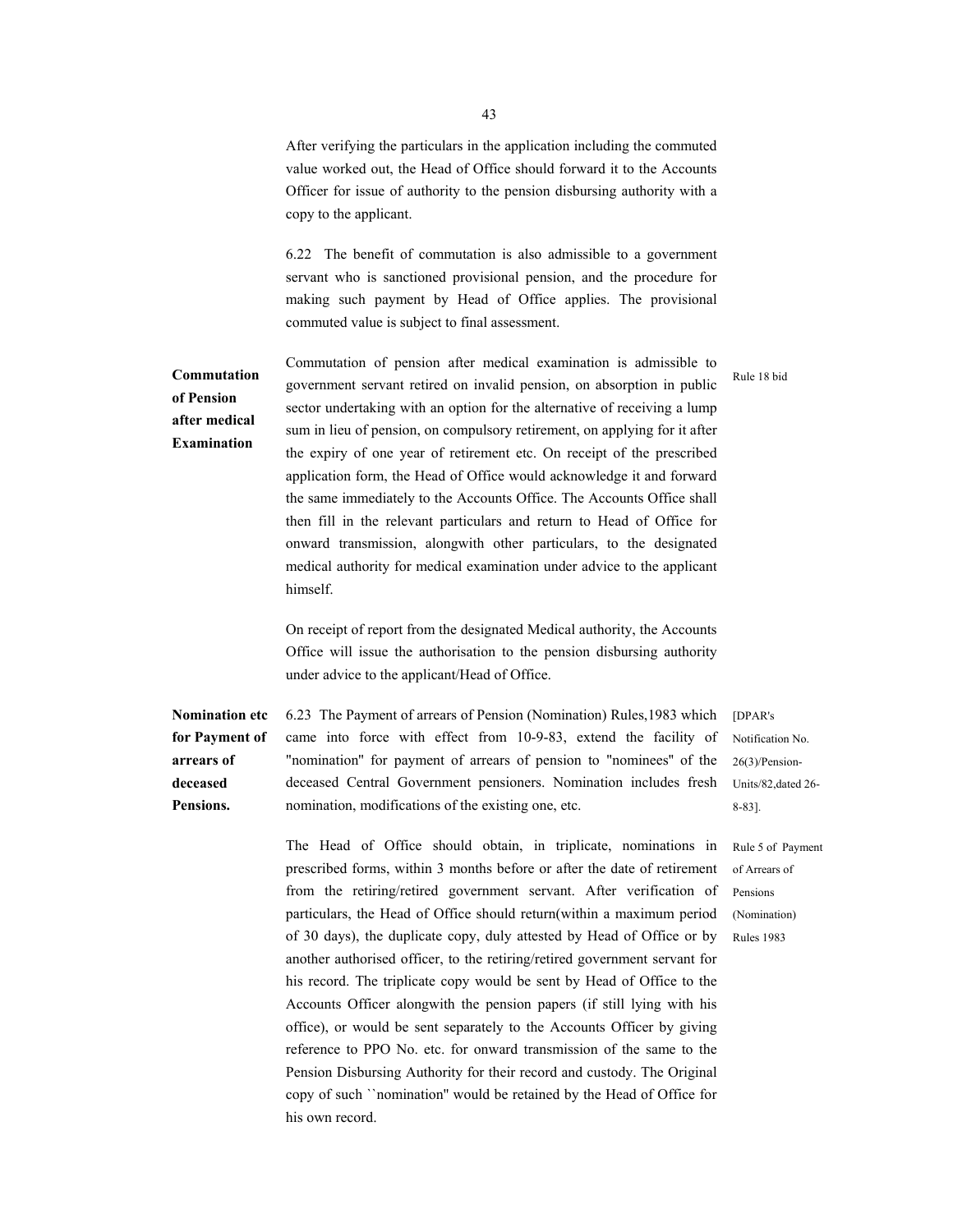### **CHAPTER - 7**

#### **PROCEDURE FOR THE MAINTENANCE OF GPF ACCOUNTS OF GROUP `D' EMPLOYEES OF THE CENTRAL GOVERNMENT**

**Maintenance of GPF Accounts**  7.1 The detailed procedure to be followed by the Heads of Office for the maintenance of the GPF Accounts of Group `D' employees of the Central Government has been prescribed in the Ministry of Finance(Department of Expenditure) O.M.No. 52(2)-EV/60 dated the 27th June,1960 reproduced in Appendix 49 of Chowdhary's Compilation of the CSR Vol.II(Part II), 12th Edition. Some important provisions of the said procedure are briefly stated in the ensuing paragraphs.

- **Allotment of GPF Account Number**  7.2 All permanent employees and temporary employees in continuous service for more than one year should be admitted to the fund and assigned account numbers, which should be duly intimated to the subscribers.
- **GPF Ledger** 7.3 A ledger account for each subscriber should be maintained in the prescribed form. These forms should be in bound volumes, which should be machine numbered.
- **Schedule of GPF recoveries**  7.4 Each month the Drawing Officer should prepare a schedule of GPF deductions for posting in the ledger accounts. The schedule of GPF deductions should not be enclosed to the pay bill but, instead, a certificate in the prescribed form should be attached to the pay bills, indicating the total amount deducted as GPF subscriptions and as refund of advances.
- **Entries in GPF accounts of subscriber**  7.5 The Head of Office should initial the entries in the P.F. Accounts monthly, as a token of check of the correct postings of the amount of subscriptions deducted, refund of advances and drawal of advances, part final and final payments.
- **Broadsheet of GPF**  7.6 A broadsheet in the prescribed form should be maintained by each Head of Office. All deposits and withdrawals posted in the ledgers should also be posted in the broadsheet. The broadsheet should be posted direct from the ledgers and not from the schedules or vouchers. The broadsheet should be closed on or before the 5th of the following month and submitted to the Head of Office for review.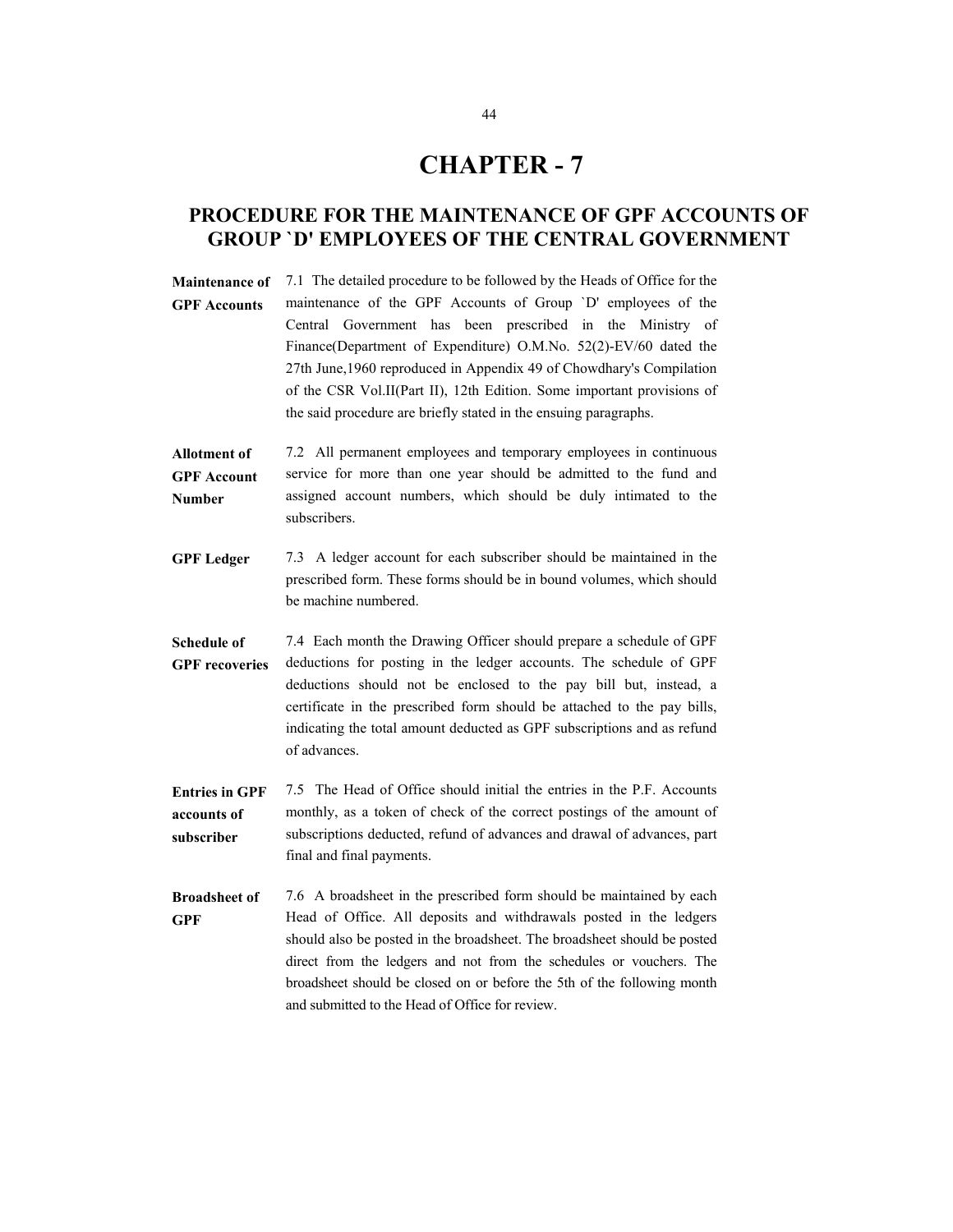7.7 The Head of Office should ensure that the amount as booked in broadsheet agrees with the total of the certificate of deductions attached to the pay bills and the payments made during the month.

- **GPF nominations**  7.8 Nominations in the prescribed form should be obtained/scrutinised in accordance with the GPF Rules and kept in the personal custody of the Head of Office. A note to this effect should also be kept in the ledger as well as in the General Index Ledger to be maintained in the prescribed form.
- **Transfer of Accounts** 7.9 In the case of transfer of any employee from one office to another, his account should be transferred to the new Head of Office with a statement, showing the closing balance as on 31st March of the preceding financial year, which should include interest uptodate plus bonus if due, subscriptions and recovery of temporary advances monthwise drawal of advances/withdrawal if any, on or after 1st April, details of drawal of temporary advances/withdrawal and closing balance as on 31st March during the preceding three years. Two copies of the statement should also be furnished to the Head of the Department for noting and transmitting one copy to the concerned Pay and Accounts Officer.
- **Reconciliation of Accounts**  7.10 Each Drawing Officer should send every month to his Head of Department the totals of debits and credits in the prescribed form to enable the latter to arrive at the total credits and debits in respect of all the drawing officers in a month and to communicate the same to the concerned PAO for reconciliation.
- **Annual Calculation of interest on GPF deposits**  7.11 Interest for each year should be calculated and entered in the ledger accounts as well as in the broadsheet. The statement of interest thus credited should be forwarded to the Head of the Department to enable him to work out the consolidated figure in respect of all the DDOs under him and send a consolidated statement to the Accounts Officer for incorporation in the accounts.
- **Incentive Bonus**  7.12 Incentive bonus, wherever admissible, should be credited to the subscriber's account. The balance on which bonus shall be calculated would be the balance inclusive of the interest credited for the year.
- **Pass Books** 7.13 Instead of preparing and issuing annual statements of GPF balances to the subscribers, the Head of the Office should prepare and issue a Pass Book to each subscriber in the prescribed format. At the end of each year the Head of Office should collect the Pass Books of all the Group `D' employees for completion and return. In the case of transfer of any employee during the course of the year, his Pass Book should be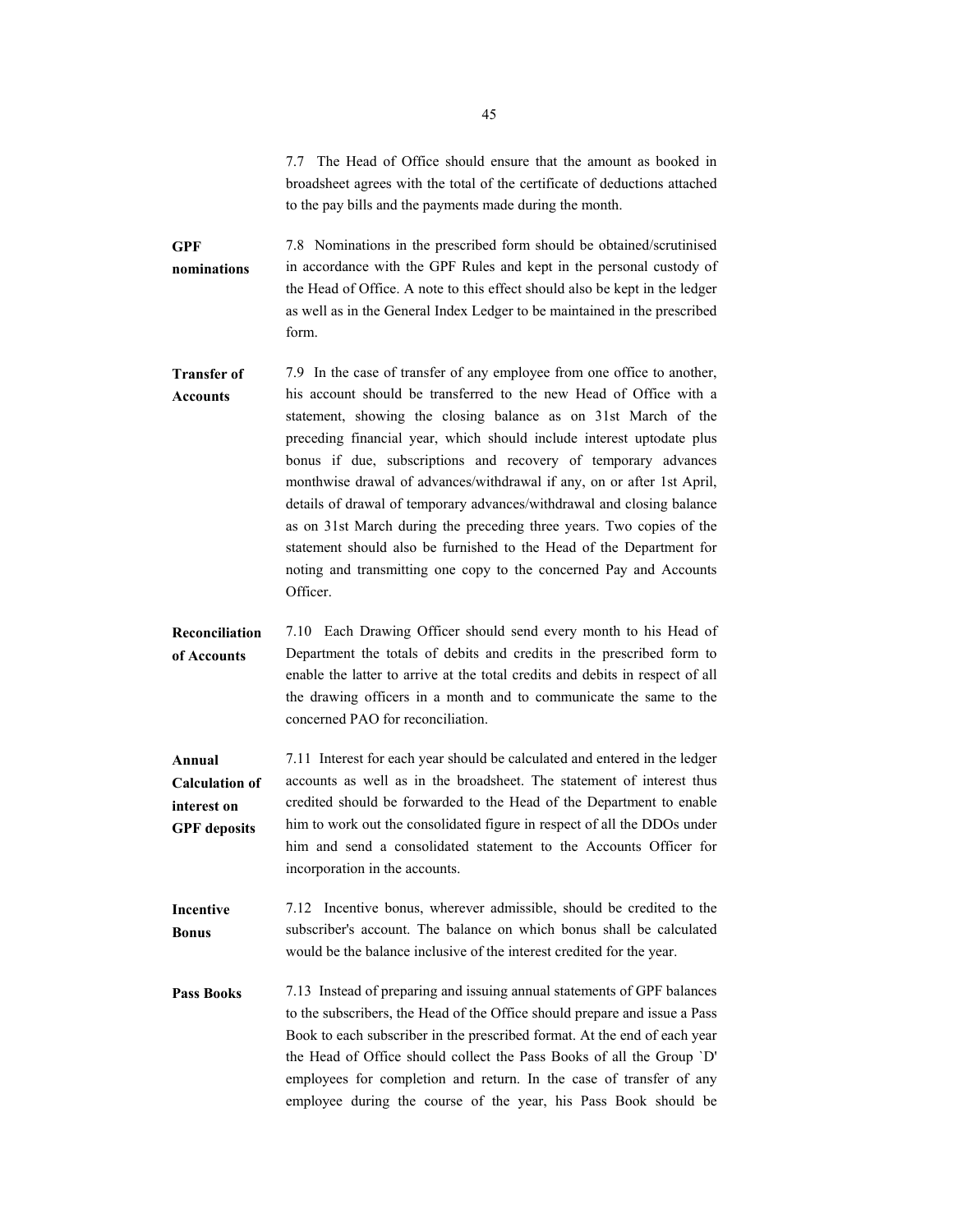completed and returned indicating the No. and date of the letter under which his GPF account has been transferred to the new office.

**GPF final Payment**  7.14 In case of retirement, or death, or quitting of service, when the final payment of GPF money becomes payable, the Head of Office should obtain application in the prescribed form. The final payment of GPF money should be made after the account has been thoroughly checked. The Heads of Offices are authorised to make final payment of GPF money without reference to the Accounts Officer concerned.

**Payment under DLI Scheme**  7.15 In the case of death in harness, the Head of Office should ensure that final payment made includes the amount admissible under Deposit Linked Insurance Scheme under Rule 33A of GPF (C.S.)Rules.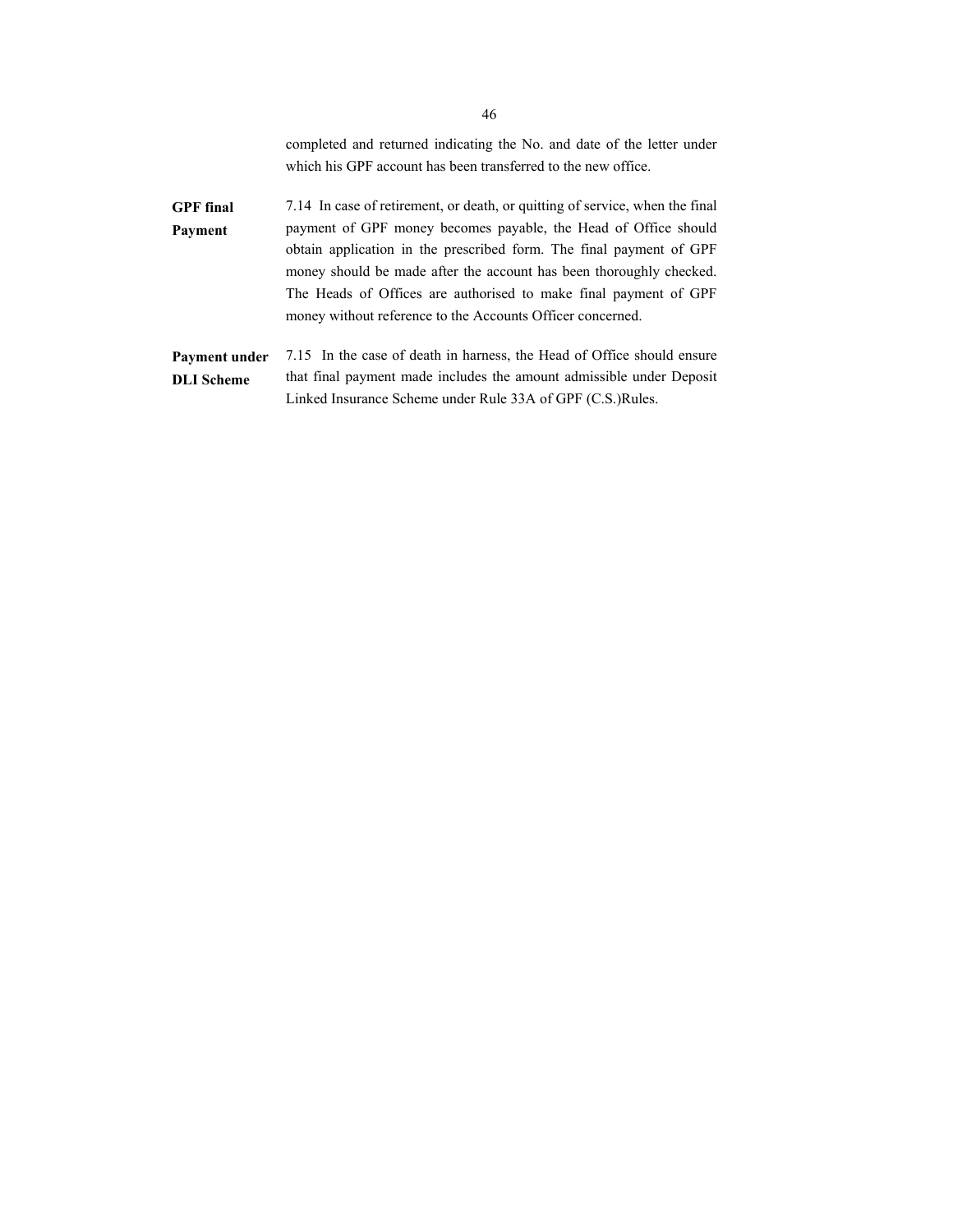### **CHAPTER - 8**

#### **ADVANCES TO GOVERNMENT SERVANTS**

General 8.1 The general rules relating to grant of advances to Government servants by Heads of Offices are contained in Chapter 14 of GFRs. Some important provisions in this regard are mentioned in the ensuing paragraphs.

**Sanction of advances by Head of Office**  8.2 The Head of office should sanction only such advances, for which necessary powers have been delegated to him. A few examples, where Head of Office is competent to sanction advances are given below :-

|                       | <b>Advances</b>                                                          |                                                                           | <b>Rules in GFRs</b>                |                  |  |  |  |  |  |  |
|-----------------------|--------------------------------------------------------------------------|---------------------------------------------------------------------------|-------------------------------------|------------------|--|--|--|--|--|--|
|                       |                                                                          | (i) Interest bearing advances                                             |                                     |                  |  |  |  |  |  |  |
|                       | Cycle                                                                    |                                                                           | [191(2), 212 & 213]                 |                  |  |  |  |  |  |  |
|                       |                                                                          | Warm Clothing                                                             | $(216 \text{ to } 221)$             |                  |  |  |  |  |  |  |
|                       | Table Fan                                                                |                                                                           | $(221 \text{ A to } 221 \text{ F})$ |                  |  |  |  |  |  |  |
|                       |                                                                          | (ii) Interest Free Advances                                               |                                     |                  |  |  |  |  |  |  |
|                       |                                                                          | Pay & TA Advance on transfer                                              | (222 to 226)                        |                  |  |  |  |  |  |  |
|                       |                                                                          | Tour Advance                                                              | $(231 - 234)$                       |                  |  |  |  |  |  |  |
|                       |                                                                          | L.T.C. Advance                                                            | (235)                               |                  |  |  |  |  |  |  |
|                       | Festival                                                                 |                                                                           | $(236 - 245)$                       |                  |  |  |  |  |  |  |
|                       |                                                                          | <b>Natural Calamities</b>                                                 | $(247 - 252)$                       |                  |  |  |  |  |  |  |
|                       |                                                                          | Advance in lieu of Leave Salary                                           | $(259 - 261)$                       |                  |  |  |  |  |  |  |
|                       |                                                                          | Advance to the families of                                                | $(262 - 267)$                       |                  |  |  |  |  |  |  |
|                       |                                                                          | Government Servants who die in                                            |                                     |                  |  |  |  |  |  |  |
|                       | service                                                                  |                                                                           |                                     |                  |  |  |  |  |  |  |
| <b>Other Duties</b>   |                                                                          | 8.3 The Head of Office should ensure that the conditions attached to the  |                                     | [GFR $187(a)$ ]  |  |  |  |  |  |  |
| of Head office        | grant of advances according to the relevant rules are fulfilled and that |                                                                           |                                     |                  |  |  |  |  |  |  |
|                       |                                                                          | proper accounts are maintained and the recoveries of the advances and of  |                                     |                  |  |  |  |  |  |  |
|                       | interest wherever recoverable are effected in time.                      |                                                                           |                                     |                  |  |  |  |  |  |  |
| <b>Maintenance of</b> | 8.4                                                                      | Detailed accounts of all interest free advances and of interest           |                                     |                  |  |  |  |  |  |  |
| detailed              |                                                                          | bearing advances recoverable in less than sixty instalments generally     |                                     |                  |  |  |  |  |  |  |
| accounts of           |                                                                          | referred to as short-term advances, should be maintained by the Head of   |                                     |                  |  |  |  |  |  |  |
| advances etc.         |                                                                          | Offices in accordance with the provisions of relevant rules viz. GFR 187, |                                     |                  |  |  |  |  |  |  |
|                       |                                                                          | 190, 215 etc. The following important provisions in this regard should be |                                     |                  |  |  |  |  |  |  |
|                       |                                                                          | kept in view :                                                            |                                     |                  |  |  |  |  |  |  |
|                       | (i)                                                                      | (Annexure A-                                                              |                                     |                  |  |  |  |  |  |  |
|                       |                                                                          | be entered invariably and distinctly by each Drawing $\&$                 |                                     | Chapter 14-GFRs) |  |  |  |  |  |  |
|                       |                                                                          | Disbursing Officer (Departmental Officer) in the relevant column          |                                     |                  |  |  |  |  |  |  |
|                       |                                                                          | of the Pay Bill register maintained in Form GAR 17 (TR 22-A).             |                                     |                  |  |  |  |  |  |  |
|                       |                                                                          | Monthly recoveries effected from the individuals concerned and            |                                     |                  |  |  |  |  |  |  |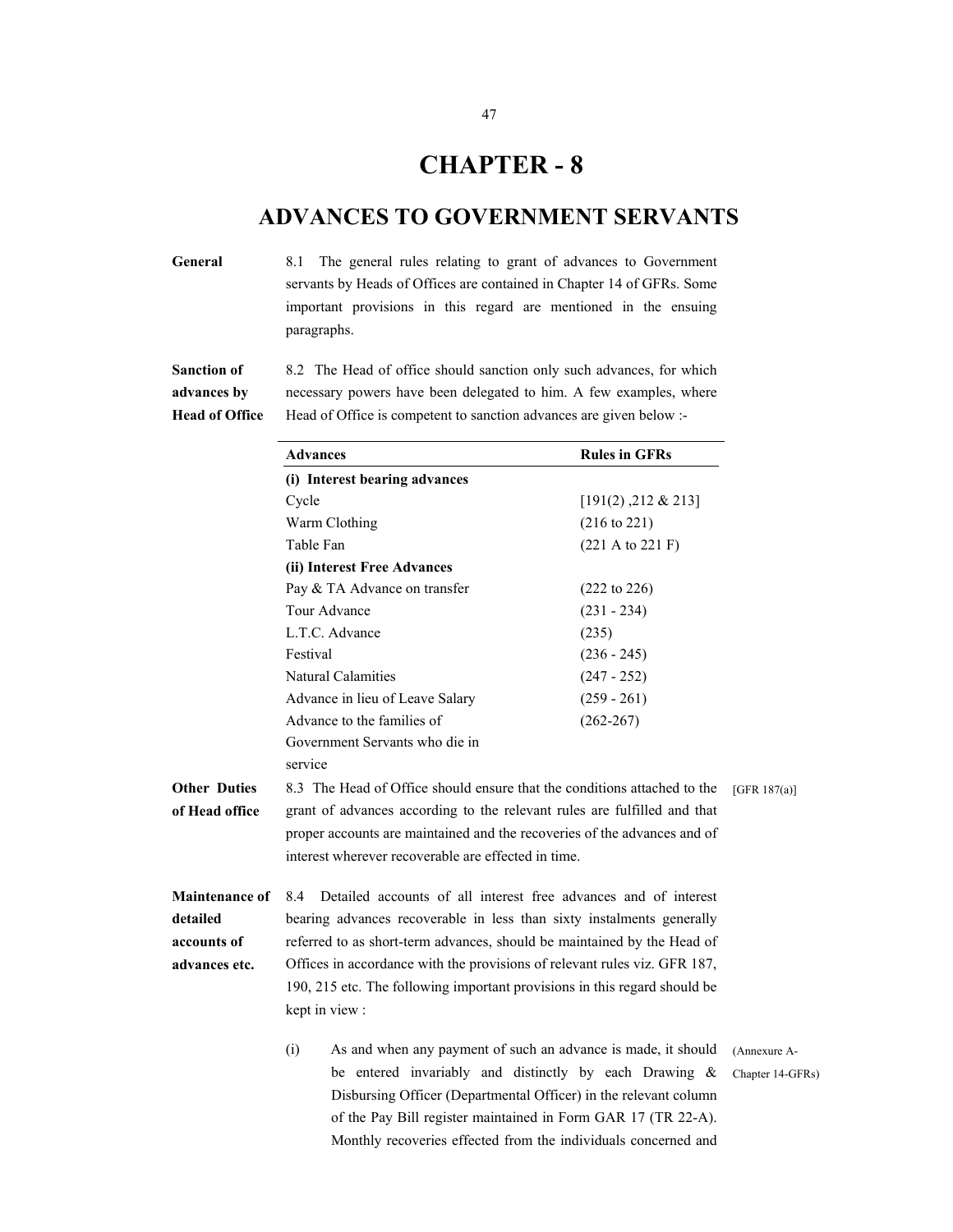also of interest wherever recoverable should also be noted in the recoveries column (advance-wise) in that register. No separate register merely for watching the recoveries of advances individual-wise is required to be maintained by the departmental officers. A monthly abstract of recoveries (but not of interest) in Form GAR 39 (TR 62 B) should be prepared [separately for each advance accountable under a separate unit of appropriation (heads) is the Demand for Grants] and attached to the last establishment Pay Bill for a month by each Drawing Officer. Office copies of such monthly abstract should be maintained by them systematically and these should be bound separately for each year.

- (ii) Each departmental officer shall be wholly and solely responsible for effecting the recoveries of such advances. He should promptly attend to the discrepancies, etc. pointed out in the monthly abstracts. The departmental officer should also make available all the relevant records concerning such advances to Internal check parties who are to verify that payment entries are properly made in the pay bill registers and that recoveries are regularly effected and shown in the monthly abstract schedules.
- **Transfer of balances under advance heads**  (iii) When a Government servant is transferred from one office to another, the amount of each such advances paid and the balance (instalment and amount) outstanding as on the date of transfer shall be mentioned in the "Last Pay Certificate'' to be issued by the departmental officer to enable the new office to effect the recoveries where the transfers 'in' or 'out' is on foreign service or on deputation to Railways/Posts/ Telecommunications/Defence/State Governments, recoveries of principal and interest, if any, are to be remitted by means of cheque by the Drawing & Disbursing Officer of the Department which effects the recoveries to the Drawing & Disbursing Officer of the Department which had paid the advance. No cash settlement to pass on either credit or debit is to be effected between Drawing and Disbursing Officers in cases of transfers between Civil Ministries/Departments of Central Government. In the latter case the departmental officer will enter the particulars of such transfers `in' and transfers `out' cases in the monthly abstract of drawals and recoveries.
- **Reconciliation of balances**  (iv) For facilitating prompt reconciliation of balances outstanding as on 31st March every year, each Drawing Officer will record a certificate on the monthly abstract for the month of April each year to the effect that:- "The total (namely Rs .......................................) of the amounts outstanding on 31st [GFR 187(c) and Govt. of India's decision (2) thereunder].

[Form GAR 39 (TR 62 B) Annexure A-Chapter 14-GFRs].

(Annexure A-Chapter 14 - GFRs).

48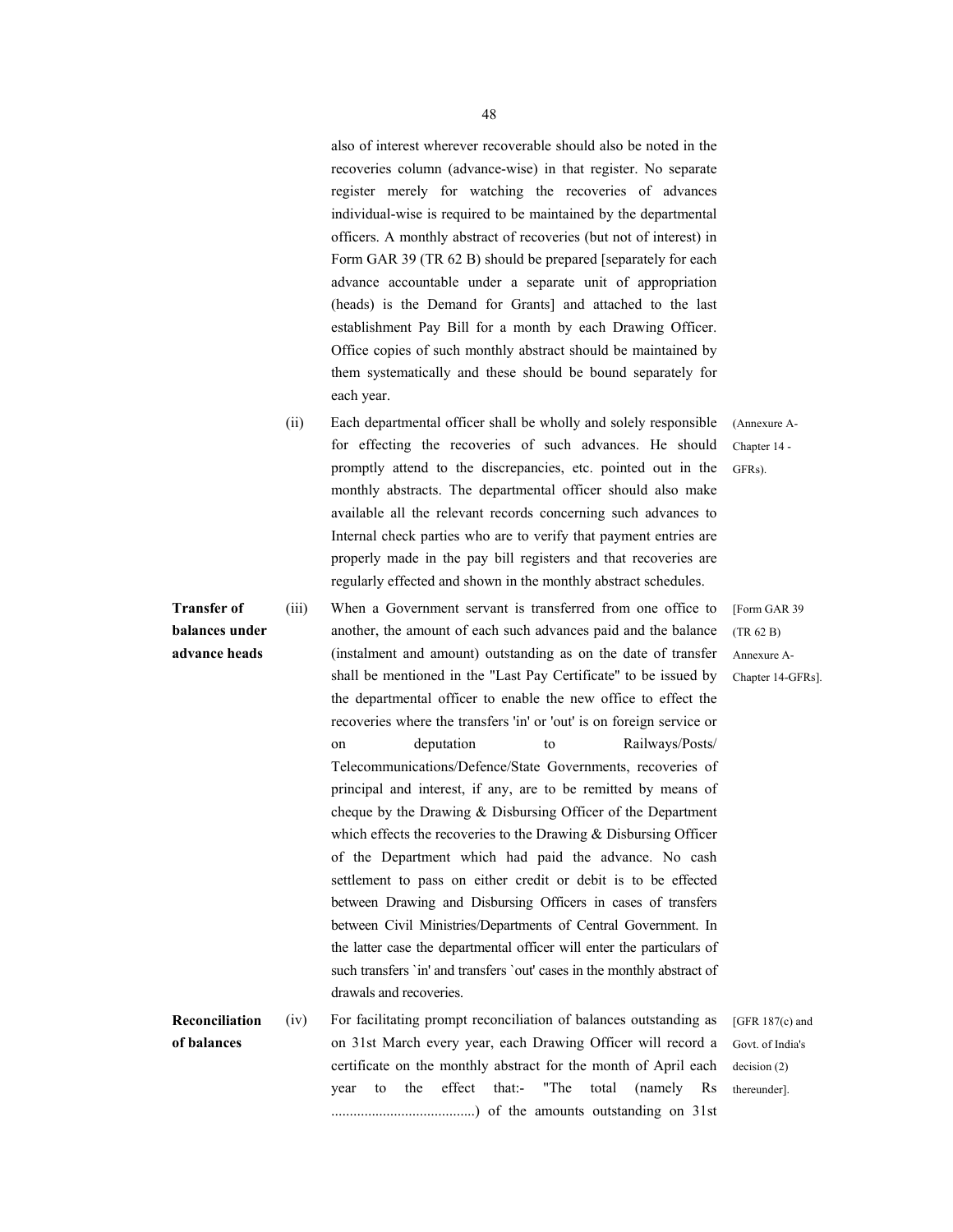|                    |     | March, 19 (excluding recoveries from pay bills for March)<br>against employees on the rolls of the office on that date and<br>accepted by them individually as correct, is equal to the closing<br>balance indicated in the abstract for February, plus payments<br>made minus repayment received in cash during March of that<br>year". |
|--------------------|-----|------------------------------------------------------------------------------------------------------------------------------------------------------------------------------------------------------------------------------------------------------------------------------------------------------------------------------------------|
| Important<br>Hints | 8.5 | In nut shell, the following points should be noted while<br>sanctioning, drawal, etc. for advances :-                                                                                                                                                                                                                                    |
|                    | 1.  | The Head of Office should ensure that the conditions attached to<br>the grant of advances are fulfilled and that proper accounts are<br>maintained.                                                                                                                                                                                      |
|                    | 2.  | Recoveries of advances and of interest wherever recoverable<br>should be effected in time and delayed on no account.                                                                                                                                                                                                                     |
|                    | 3.  | The detailed accounts of all short terms advances <i>i.e.</i> advances<br>recoverable in less than 60 instalments should be maintained by<br>the Head of Office.                                                                                                                                                                         |
|                    | 4.  | Every payment of advance should be entered in the pay bill<br>register, and the recoveries effected alongwith the interest, if any,<br>should be noted in that register.                                                                                                                                                                 |
|                    | 5.  | A monthly abstract of recoveries in the prescribed form (but not<br>of interest) should be prepared<br>and attached to the last<br>establishment Pay Bill for a month.                                                                                                                                                                   |
|                    | 6.  | Discrepancies pointed out by the PAO in the monthly abstracts<br>should be attended to promptly.                                                                                                                                                                                                                                         |

7. In the case of transfer of a government servant from one office to another the amount of each such advance paid and the balance outstanding should be mentioned in the L.P.C.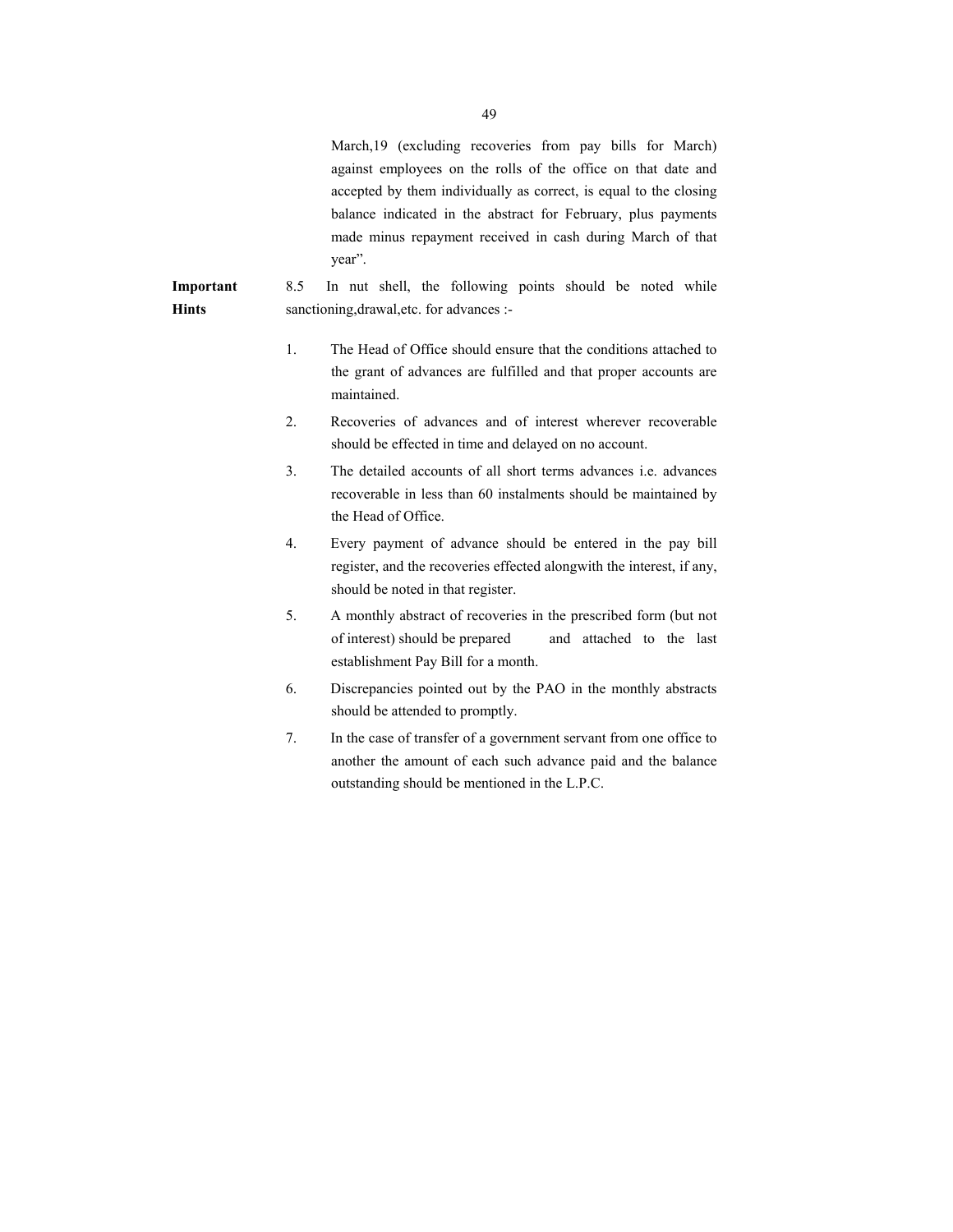### **CHAPTER - 9**

#### **STORES**

**General Rules & Instructions for Purchase & Consum-ption of Stores**  9.1 The general rules applicable to all departments regarding stores required for use in the public service are contained in Chapter 8 of GFRs. Detailed rules and instructions relating to various departments responsible for or concerned in large purchases or manufactures or consumption of stores are contained in the departmental regulations relating to the departments concerned. Some important provisions of these rules are enumerated in the ensuing paragraphs. 9.2 All purchases of stores for use in the public service should be regulated in strict conformity with the stores purchase rules and the subsidiary instructions reproduced in Appendix 8 and Annexure to Chapter 8 of GFRs. Special rules relating to the purchase of stationery stores are contained in Appendix 9 to GFRs. 9.3 Purchases should be made in the most economical manner in accordance with the definite requirements of the public service. Stores should not be purchased in small quantities. Periodical indents should be prepared and as many articles as possible obtained by means of such indents. At the same time, care should be taken not to purchase stores much in advance of actual requirements, if such purchase is likely to prove unprofitable to Government. [GFR 103] 9.4 Where scales of consumption or limits of stores have been laid down by competent authority, the officer ordering a supply should certify on the purchase order that the prescribed scales or limits are not exceeded. [GFR 103] 9.5 Purchase orders should not be split up to avoid the necessity for obtaining the sanction of higher authorities required with reference to the total amount of the orders. [GFR 104] 9.6 The indents should be prepared in such form and in accordance with such general or special instructions as may be issued by Government in this behalf. [GFR 105(1)] 9.7 Where stores are required to be supplied and paid for in a particular financial year, indents should not be sent out so late in the financial year that they cannot possibly be complied with and paid for within that year. [GFR 105(2)] **Receipt of Stores**  9.8 All materials received should be examined, counted, measured or weighed, as the case may be, when delivery is taken, and they should be taken in charge by a responsible Government officer who should see that the quantities are correct, their quality good, and they are according to approved specification where prescribed and record a certificate to that [GFR 106]

effect. The officer receiving the stores should also be required to give a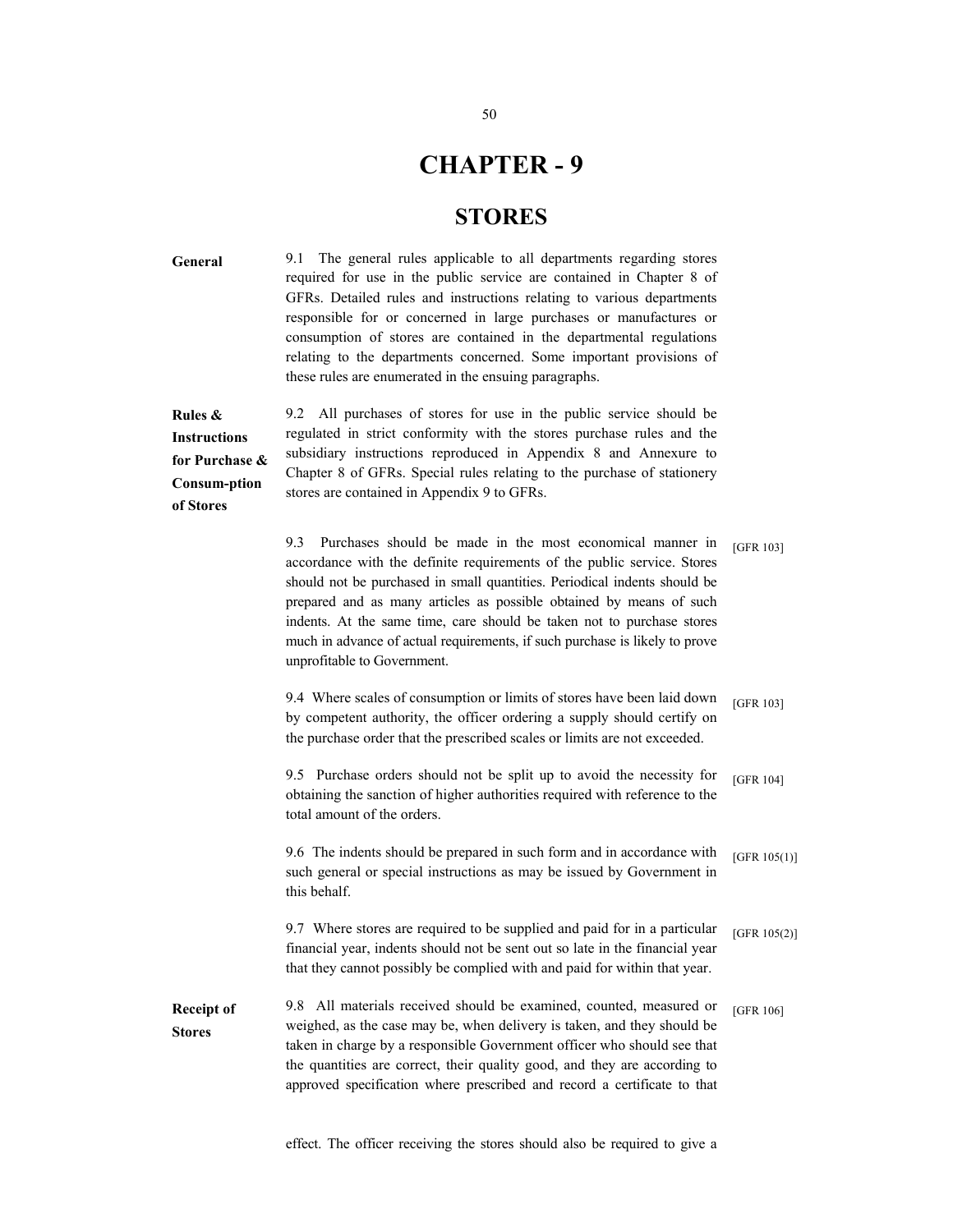|                                                  | certificate that he has actually received the material and recorded them in<br>the appropriate stock register.                                                                                                                                                                                                                                                                            |                  |
|--------------------------------------------------|-------------------------------------------------------------------------------------------------------------------------------------------------------------------------------------------------------------------------------------------------------------------------------------------------------------------------------------------------------------------------------------------|------------------|
| <b>Issue of Stores</b>                           | 9.9<br>When materials are issued from stock for departmental use,<br>manufacture, sale, etc., the officer-in-charge of the stores should see that<br>an indent in the prescribed form has been made by a duly authorised<br>(indenting) officer, examine it carefully with reference to the orders or<br>instructions for the issue of stores and order the issue of stores.              | [GFR 107]        |
| <b>Transfer of</b><br>Charge of<br><b>Stores</b> | 9.10 In cases of transfers, the officer-in-charge of the stores should see<br>that the stores in his custody are made over correctly to his successor and<br>a proper receipt taken from him.                                                                                                                                                                                             | <b>[GFR 108]</b> |
| Custody &<br><b>Accounts of</b><br><b>Stores</b> | 9.11 A subordinate authority entrusted with stores of any kind should<br>take special care for arranging for their safe custody, for providing<br>suitable accommodation more particularly for valuable and combustible<br>stores, for keeping them in good and efficient condition and for<br>protecting them from loss, damage or deterioration.                                        | [GFR $109(1)$ ]  |
|                                                  | A subordinate authority should maintain suitable accounts and<br>9.12<br>inventories and prepare correct returns in respect of the stores in his<br>charge with a view to preventing losses through theft, accident, fraud or<br>otherwise and to making it possible at any time to check the actual<br>balances with the book balances and the payment to suppliers, etc.                | [GFR $109(2)$ ]  |
|                                                  | 9.13 Separate accounts should be kept of -                                                                                                                                                                                                                                                                                                                                                |                  |
|                                                  |                                                                                                                                                                                                                                                                                                                                                                                           |                  |
|                                                  | (i)<br>"Dead stock" such as plant, machinery, furniture, equipment,<br>fixture, and                                                                                                                                                                                                                                                                                                       |                  |
|                                                  | Other stores<br>(ii)                                                                                                                                                                                                                                                                                                                                                                      | [GFR 111]        |
| Annual<br>Physical<br>Verification of<br>Stores  | 9.14 A physical verification of all stores should be made at least once in<br>every year under rules prescribed by the Head of Department, subject to<br>such general directions as may be issued by the concerned Departments<br>of the Central Government or the Administrator as the case may be and<br>subject to the condition that the verification is not entrusted to a person :- | [GFR 116(1)]     |
|                                                  | (i)<br>who is the custodian, the ledger-keeper or the accountant of the<br>stores to be verified, or who is nominee of, or is employed under<br>the custodian, the ledger-keeper or the accountant; or                                                                                                                                                                                    |                  |
|                                                  | who is not conversant with the classification, nomenclature and<br>(ii)<br>technique of the particular classes of stores to be verified.                                                                                                                                                                                                                                                  |                  |

(i) the fixation of prices with reasonable accuracy :

51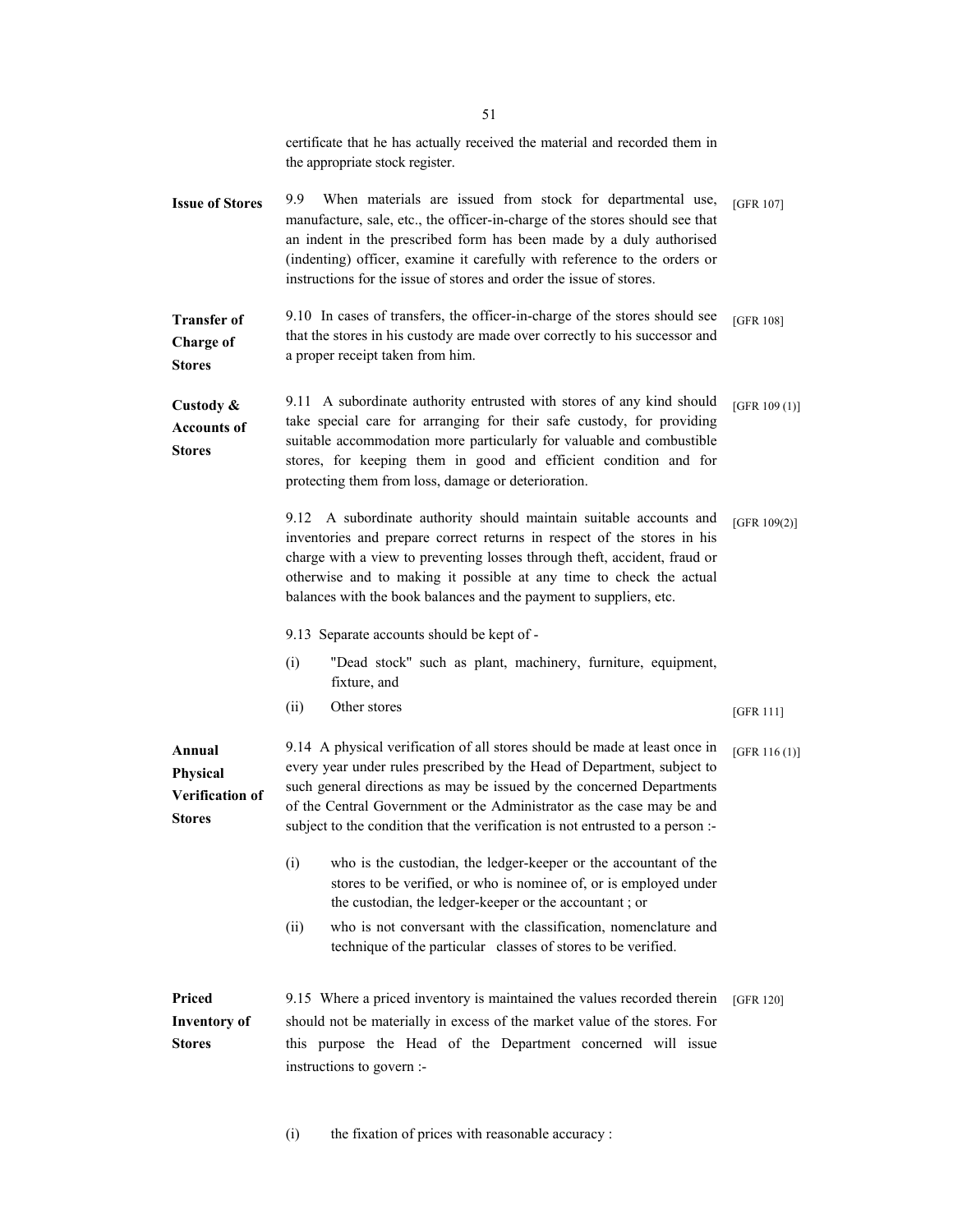52

- (ii) the periodical review and revision of rates; and
- (iii) the agency to be employed in periodical revaluation.

**Sales & Disposal of Stores & write off of Stores**  9.16 All profits and losses due to revaluation, stock-taking or other causes should be duly recorded and adjusted where necessary. Formal sanction of the competent authority should be obtained in respect of losses even though no formal correction or adjustment in the accounts is involved.

> 9.17 The previous sanction of the competent authority should be obtained to the writing off of all losses, deficiencies or depreciation in the value of stores. [GFR 123]

[GFR 121]

9.18 All stores reported to be obsolete, surplus or unserviceable should be declared as such and disposed of promptly by the competent authority or declared to the Directorate General of Supplies and Disposals where so required. [GFR 124(1) &  $(3)]$ 

9.19 Sales to private persons of stores other than those which have become obsolete or unserviceable shall be regulated by special departmental rules/orders. [GFR 125]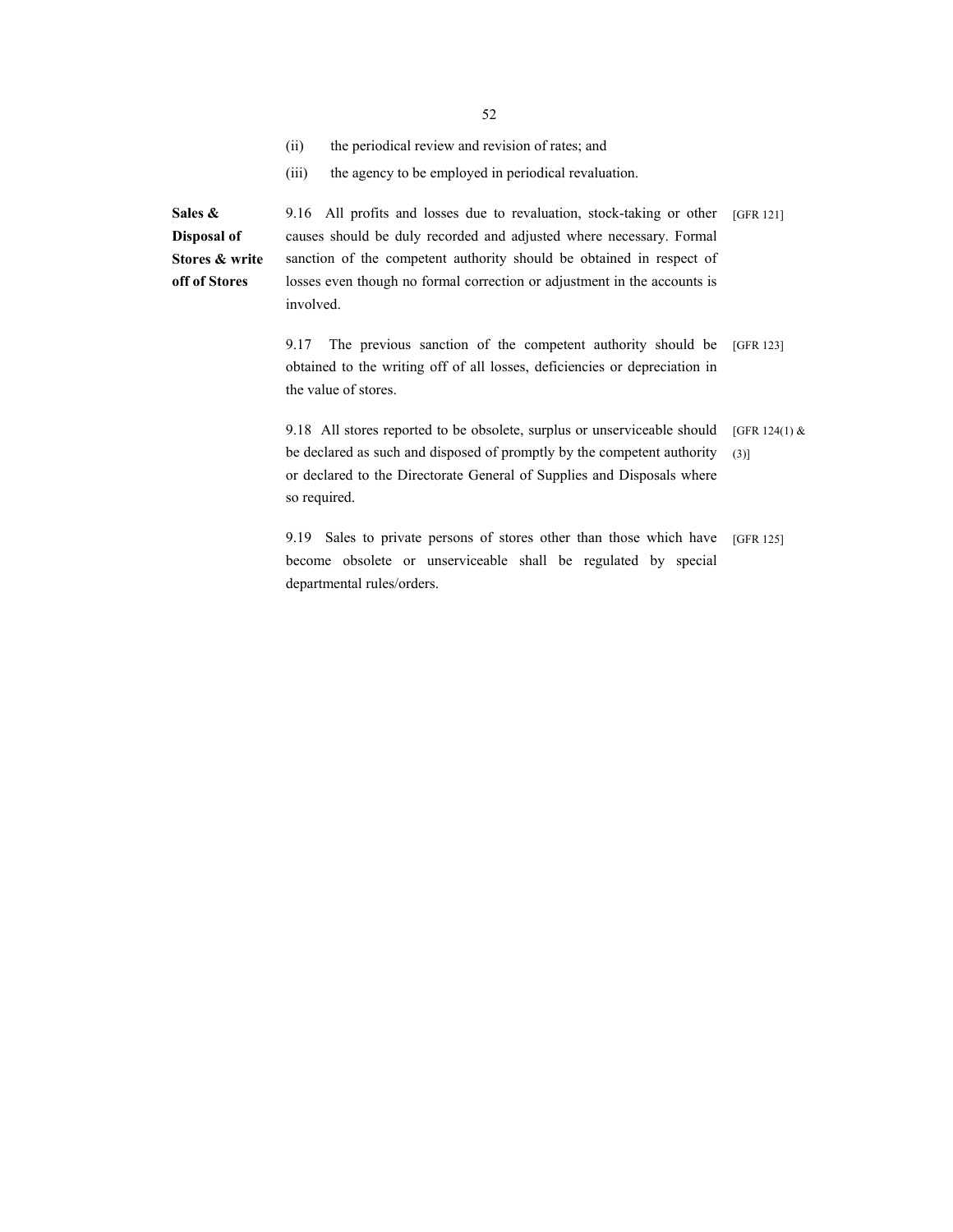## **CHECK LIST FOR DDOs FOR READY REFERENCE**

#### **The DDOs are advised to bear in mind the following essential checks :-**

#### **Chapter 1 - Cash & Accounts**

- 1. All monetary transactions should be entered in the cash book in the prescribed form as soon as they occur and duly attested.
- 2. The cash book should be closed regularly and completely checked, and at the end of each month the cash balance verified physically.
- 3. In respect of Government moneys paid into the bank, the relevant entry in the cash book should not be attested unless the bank's receipt on the challans is verified.
- 4. No money should be disbursed unless a legal aquittance from the person(s) entitled to receive the amount drawn on a bill is obtained.
- 5. An account of undisbursed Pay & Allowances should be kept in a register in form GAR 25 and the amounts remaining undisbursed for 3 months should be refunded.
- 6. For all moneys received, receipts in the prescribed form GAR 6 should be issued and it should be ensured that such receipts have duly been entered in the cash book.
- 7. All moneys received in cash or by cheques/Demand Drafts should be promptly paid into the bank/sent to the PAO, as the case may be.
- 8. A proper account of expenditure and revenue receipts should be rendered to the PAO by the prescribed dates and in the prescribed forms.
- 9. Except where otherwise specifically povided, any loss or shortage of public money, stamps, stores or other properties caused by defalcation or otherwise should be immediately reported to the next higher authority as well as to the Principal Accounts Officer and the concerned Audit Officer.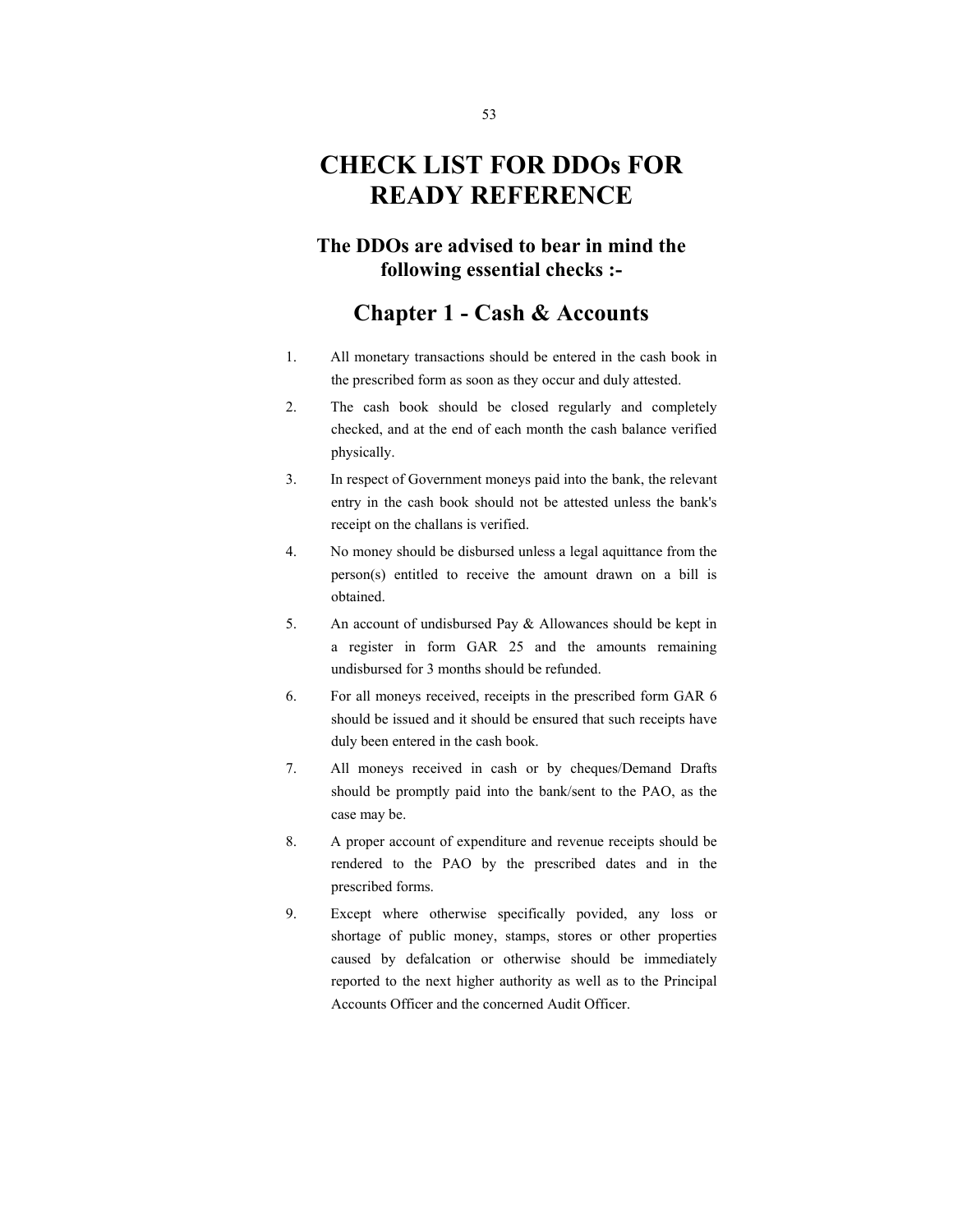### **Chapter 2- Withdrawal from Government Account**

- 1. No expenditure should be incurred without the sanction of the competent authority.
- 2. All charges actually incurred must be drawn and paid at once and under no circumstances be allowed to stand over to be paid from the next years' grant.
- 3. No money should be drawn in anticipation of demand or to prevent lapse of budget grant.
- 4. Expenditure relating to two or more major heads should not be included in one bill and full account classification must be recorded on each bill.
- 5. Expenditure control register should be maintained to exercise an effective check over expenditure against the budget allotment .
- 6. Bills for pay, leave salary and allowances should be prepared separately for :-

 (i) Establishments whose charges are debitable to different heads of Accounts,

 (ii) Personnel to whom salary is payable individually by cheque, and

(iii) Group `D' Employees.

- 7. T.A. claim not preferred within one year from the date on which it became due should be dealt with in accordance with the provisions of SR 194-A and the GI Orders thereunder.
- 8. Contingent charges should not be drawn in advance in abstract bills except in the case of contingent charges requiring contersignature by the Controlling authority after payment. In such cases the amount of each sub voucher in support of the charges should be given in the Abstract bill.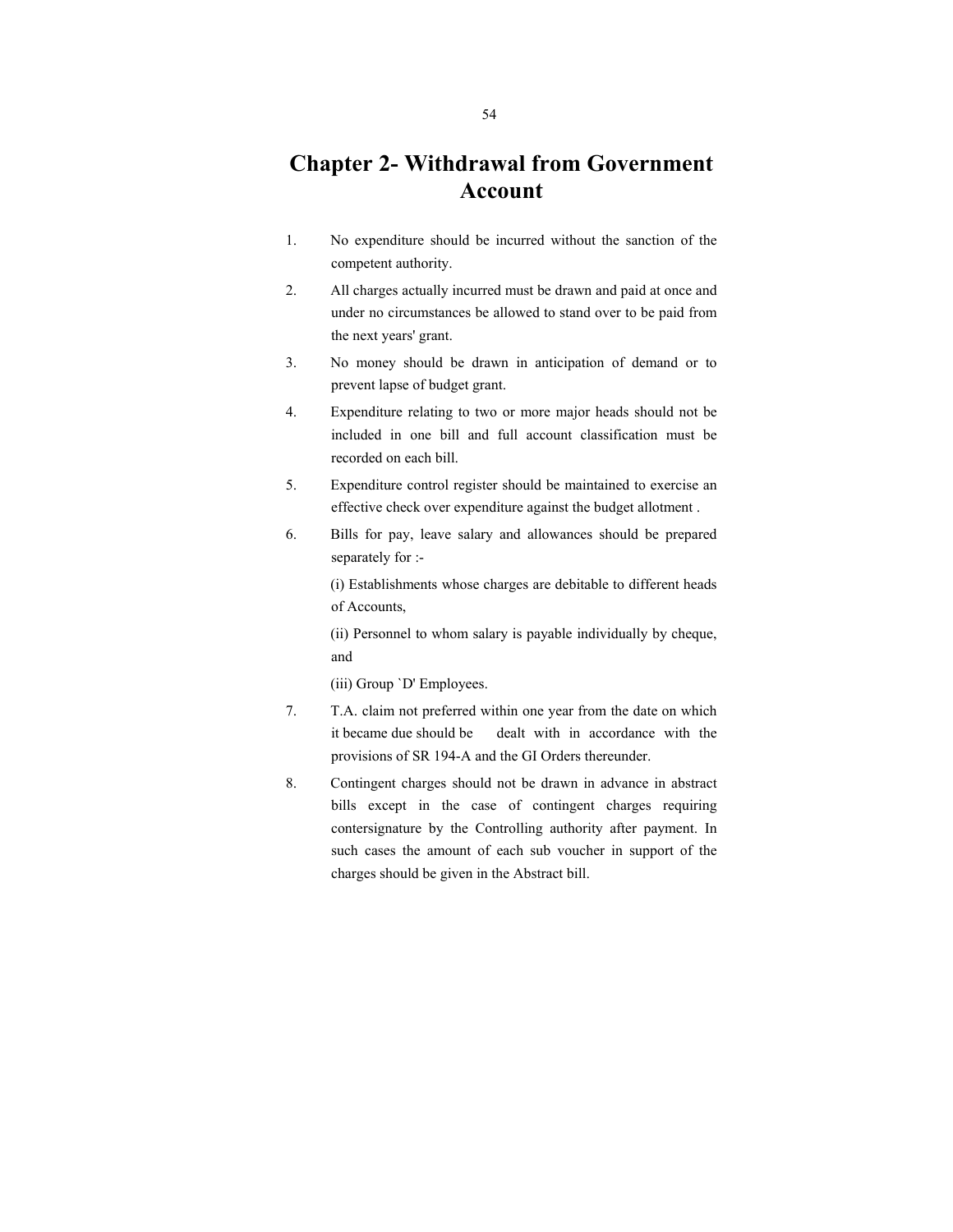#### **Chapter 3 - Cheque Drawing DDOs**

- 1. Cheque Drawing DDOs should pay by cheques only such claims (e.g. pay and allowances, office contingencies etc.) as they have been authorised to entertain. Bills for other kinds of payments should be presented to the PAO concerned, and such bills should in no case be paid directly by the Cheque Drawing DDO.
- 2. It should be ensured that cheques are not drawn in excess of the limits prescribed in the letters of credit.
- 3. The bills should be subjected to the prescribed checks enumerated in CGA (R&P) Rules/CAM before they are passed for payment.
- 4. All cheques should be drawn on forms in cheque books supplied by the PAO, and the instructions contained in the Central Government Account (Receipts & Payments) Rules with regard to cheques and cheque books should be followed.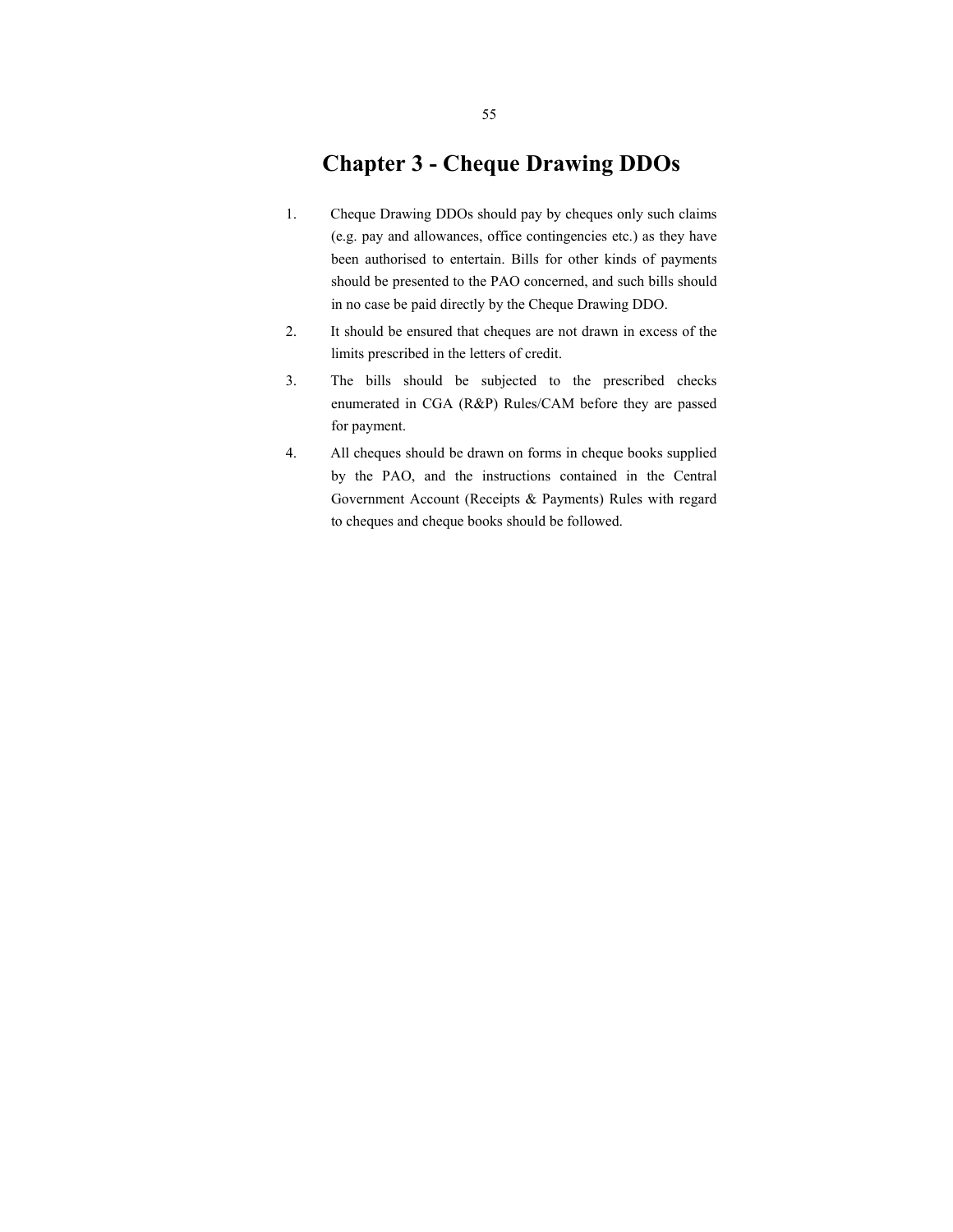#### **Chapter 4 -Service Books**

- 1. A service book should be maintained by the Head of Office for every Government servant (Gazetted and Non-Gazetted) holding a substantive post or a temporary post likely to last for more than one year and every step in a Government servant's official life should be recorded in the service book and attested by Head of Office.
- 2. The Head of Office should show the service book to each Government servant every year and obtain his signature therein in token of his having inspected the service book.
- 3. The Head of Office should scrutinise at least ten per cent of service books every year.
- 4. In the beginning of each year, all the service books should be taken up for verification of service and a certificate of verification of service recorded therein.
- 5. A note should be kept in the service book regarding the receipt of nominations for DCRG and family pension and related notices from the Government servants and also indicating as to where they have been lodged for safe custody.
- 6. A note regarding the membership of the CGEGIS should also be made in the service book of the Government servant concerned and the relevant nomination(s), in prescribed form as obtained from him and duly countersigned by Head of Office also pasted in his Service book.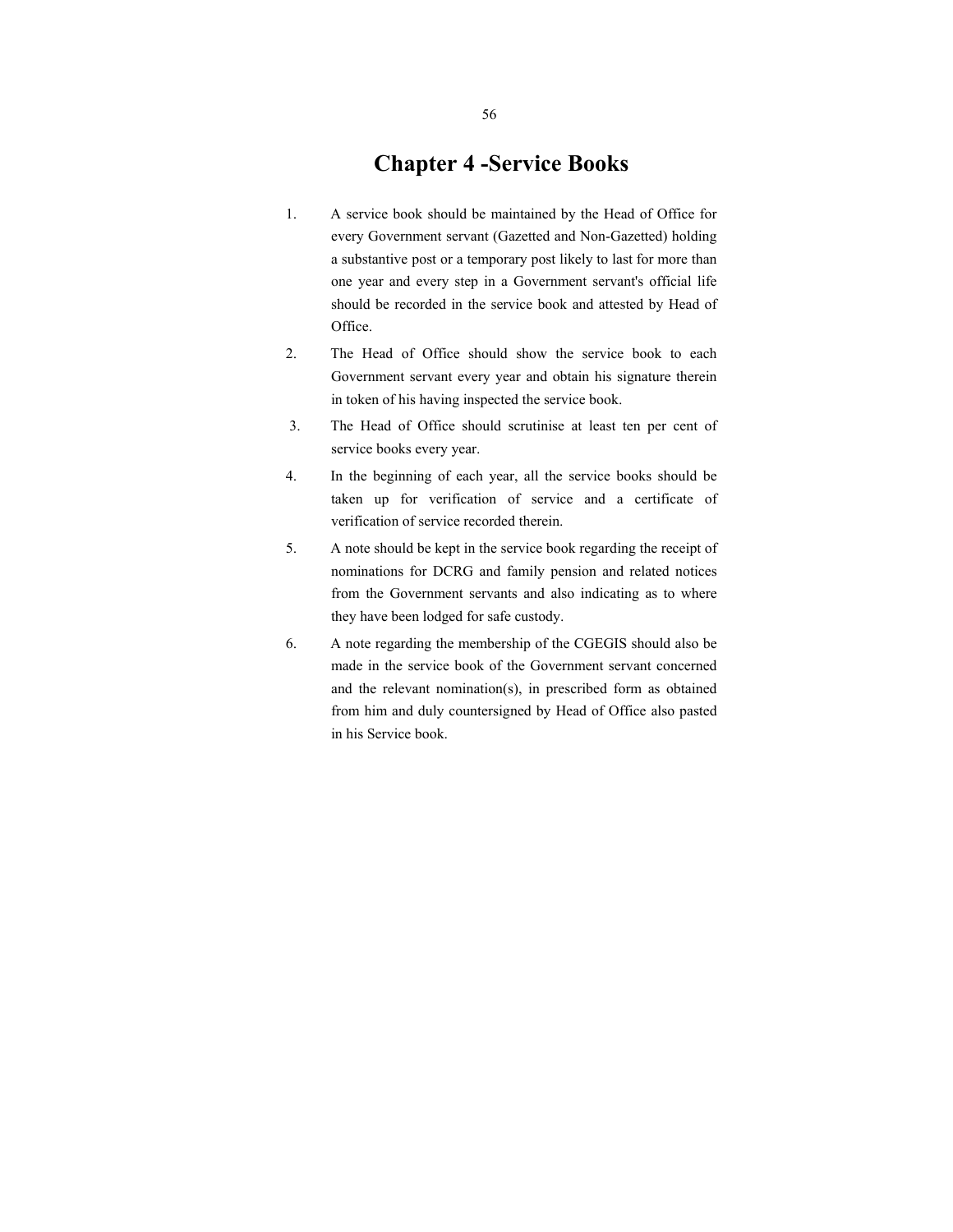### **Chapter 5 - Central Government Employees Group Insurance Scheme**

- 1. The Head of Office should ensure that a suitable note has been made in Service Book of the Government servant concerned regarding membership of the scheme and the employee has been informed accordingly.
- 2. Nomination (s) in prescribed form should be obtained from the Government servant without delay countersigned by the Head of Office and pasted in the Service book.
- 3. The Head of Office should ensure that the Group-wise register of members is maintained in the prescribed form and kept up-todate. He should also ensure that the necessary verification/certification of the correctness of the deductions of subscriptions from the salaries as noted in the register is done annually by the DDO concerned.
- 4. The rate of subscription for the scheme is fixed accordingly to the Group to which an employee belongs, and the salary for January, determines the rate of subscription. In the case of promotion of an employee from one Group to another, the subscription should be revised from next anniversary i.e. January of the following year. The DDO should ensure that once an official has been admitted to a higher Group, the rate of subscription at enhanced rate continues and is not reduced even if the official is reverted to a lower post, from a later date.
- 5. In the case of death of a Government servant who is a member of the Scheme, the Head of Office should ensure that payment on account of insurance as well as saving fund is drawn without delay from the PAO and disbursed to the nominee(s), as per nomination.
- 6. In the case of resignation or retirement Savings fund balance should be drawn promptly from the PAO and disbursed to the official.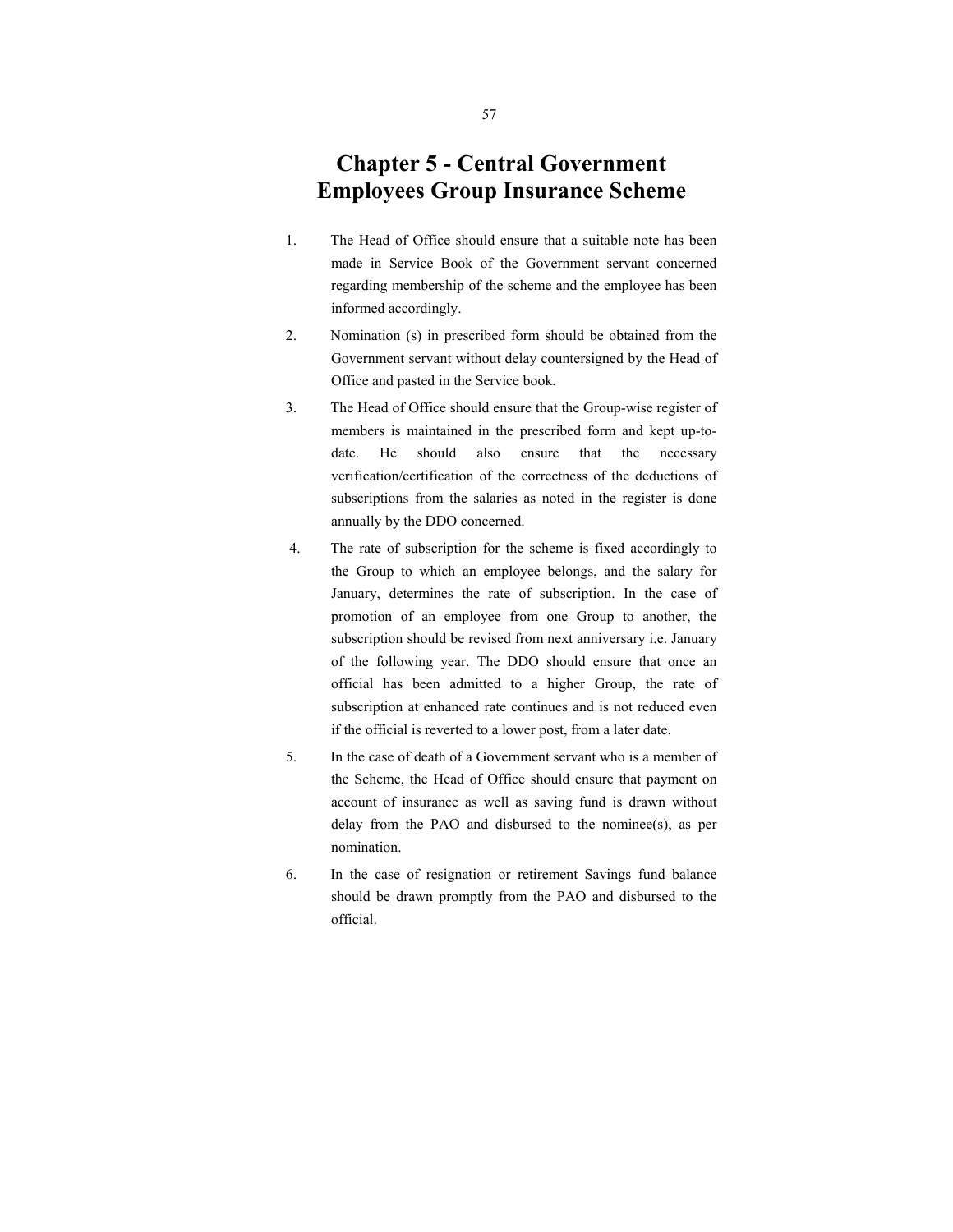#### **Chapter 6- Finalisation of Pension Cases**

- 1. The Heads of Offices should see that pension cases are finalised expeditiously and there should be no delay in the payment of pensions DCRG and commuted value of pension.
- 2. The preparation of pension papers should be initiated two years before the retirement of the Government servant and verification of the qualifying service including completion of service books completed 8 months in advance of the date of retirement of the Government servant.
- 3. The pension papers duly completed after determining the qualifying service, the average emoluments and the admissible pension and gratuity should be sent to the PAO not later than six months before the date of retirement of Government servant.
- 4. In exceptional cases, where it is not found possible to complete the pension papers within the prescribed time schedule, the Head of Office should authorise the payment of provisional pension, gratuity and commuted value of pension by the first of the month in which it is due.
- 5. In order to ensure timely finalisation of pension case, suitable action should be taken to ascertain Government dues including licence fee in respect of Government accommodation well in time and to adjust them in accordance with the prescribed procedures.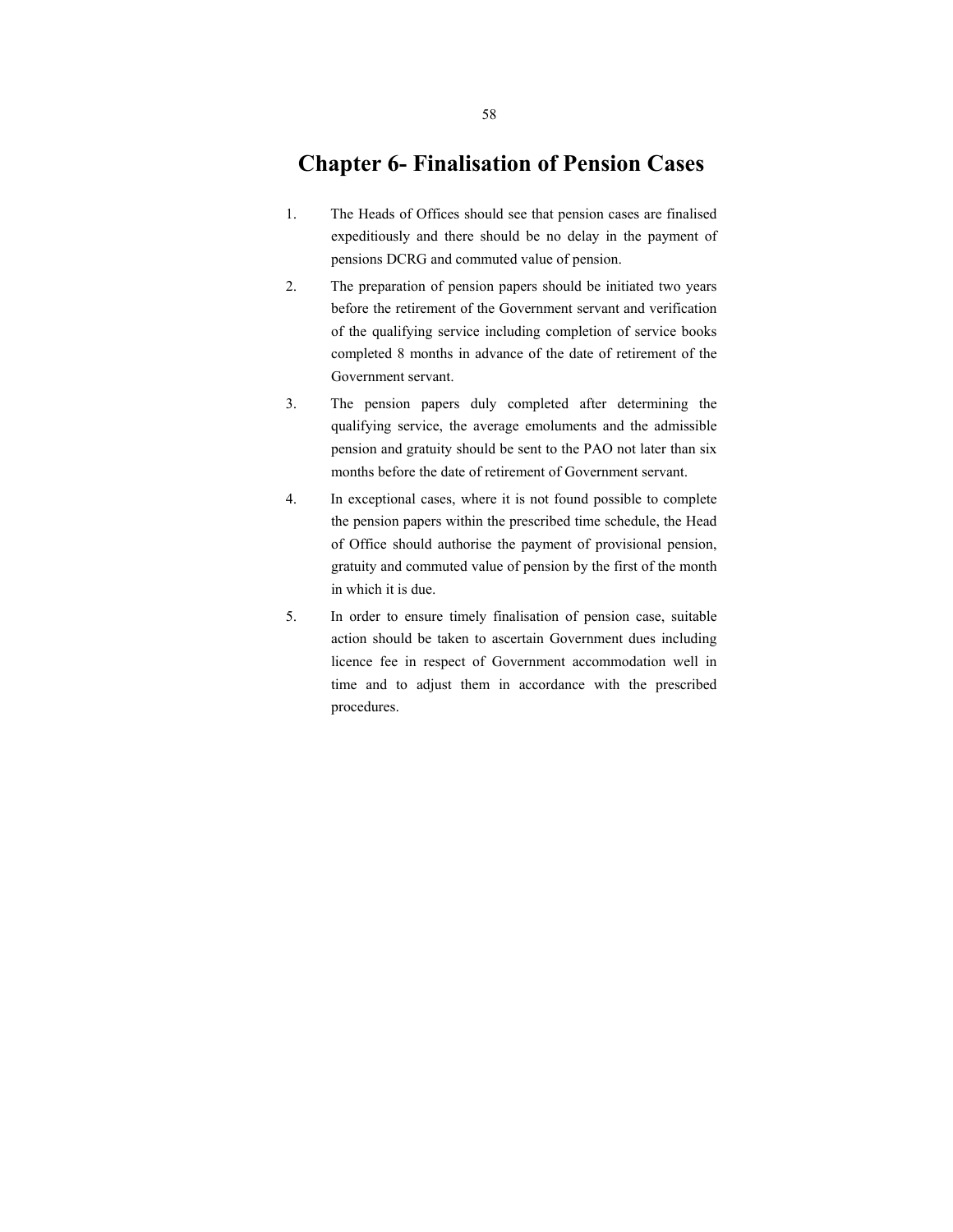### **Chapter 7 - Maintenance of GPF Accounts of Group `D' Employees**

- 1. All permanent employees and the temporary employees in continuous service of more than one year should be assigned GPF Account Nos.
- 2. A ledger account for each subscriber should be maintained in the prescribed form and posted every month from the schedule of GPF deductions.
- 3. A broadsheet in the prescribed form should be maintained and posted every month direct from the ledgers and not from the schedules or vouchers.
- 4. The total of monthly debits and credits on account of GPF (Group `D') should be reported every month to the Head of Department in the prescribed form and on the prescribed date.
- 5. Interest for each year should be calculated and entered in the ledger accounts as well as in the broadsheet. The amount of bonus admissible under the New Incentive Bonus Scheme should also be posted in the ledger accounts and in the broadsheet. A statement of interest/bonus thus credited should be sent to the Head of Department by the prescribed date.
- 6. A pass book should be issued to each subscriber in the prescribed format.
- 7. At the end of each year the pass books should be collected for completion and returned to the subscribers.
- 8. Final payment of GPF moneys should be made, after the accounts have been thoroughly checked. In the case of a Government servant dying in harness, payment on account of Deposit-linked Insurance Scheme should also be made alongwith GPF balance to the nominee(s) of the deceased Government servant.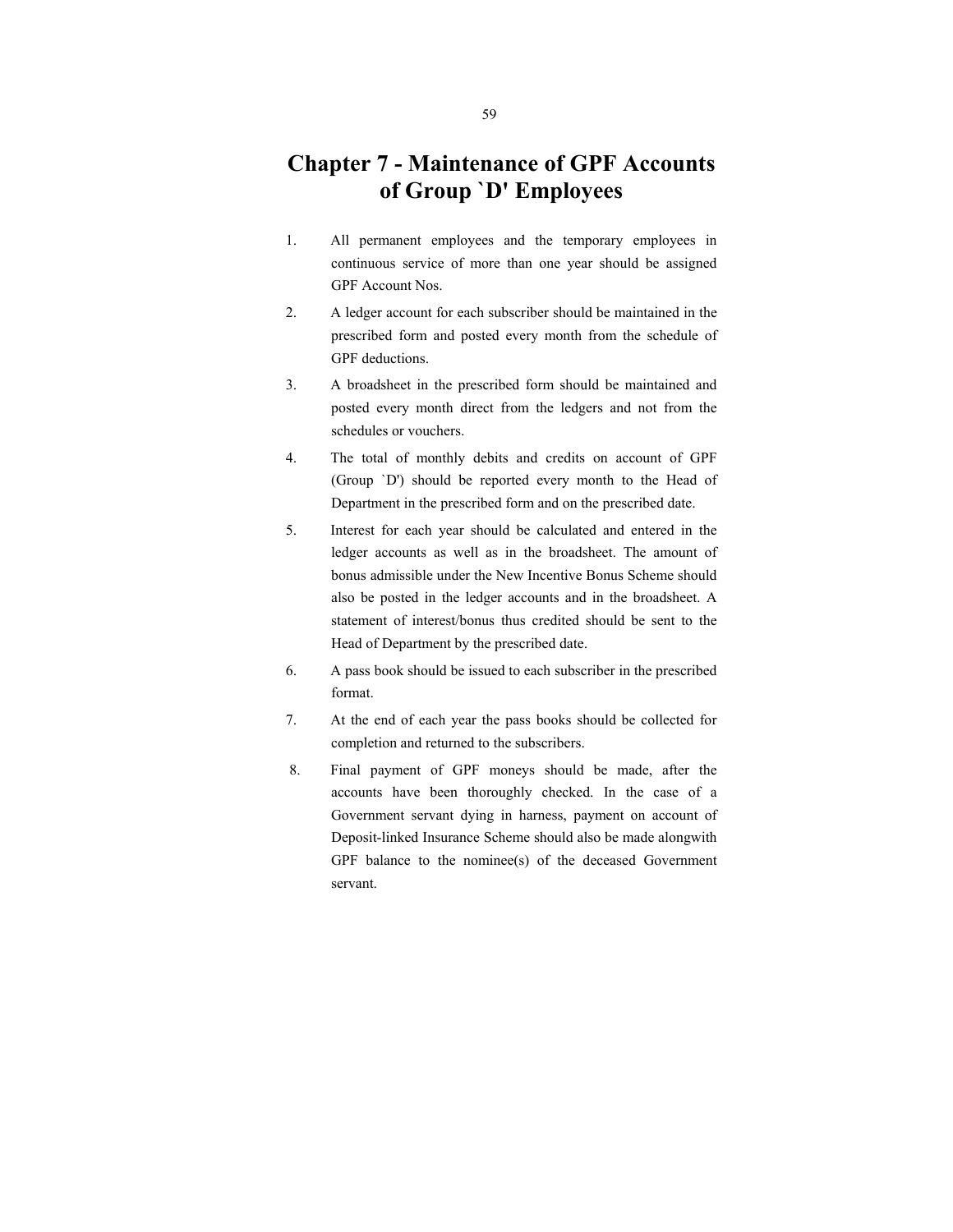### **Chapter 8 – Advances to Government Servants**

- 1. The Head of Office should ensure that the conditions attached to the grant of advances are fulfilled and that proper accounts are maintained.
- 2. Recoveries of advances and of interest wherever recoverable should be effected in time and delayed on no account.
- 3. The detailed accounts of all short terms advances i.e. advances recoverable in less than 60 instalments should be maintained by the Head of Office.
- 4. Every payment of advance should be entered in the pay bill register, and the recoveries effected alongwith the interest, if any, should be noted in that register.
- 5. A monthly abstract of recoveries in the prescribed form (but not of interest) should be prepared and attached to the last establishment, Pay Bill for a month.
- 6. Discrepancies pointed out by the PAO in the monthly abstracts should be attended to promptly.
- 7. In the case of transfer of a Government servant from one office to another the amount of each such advance paid and the balance outstanding should be mentioned in the L.P.C.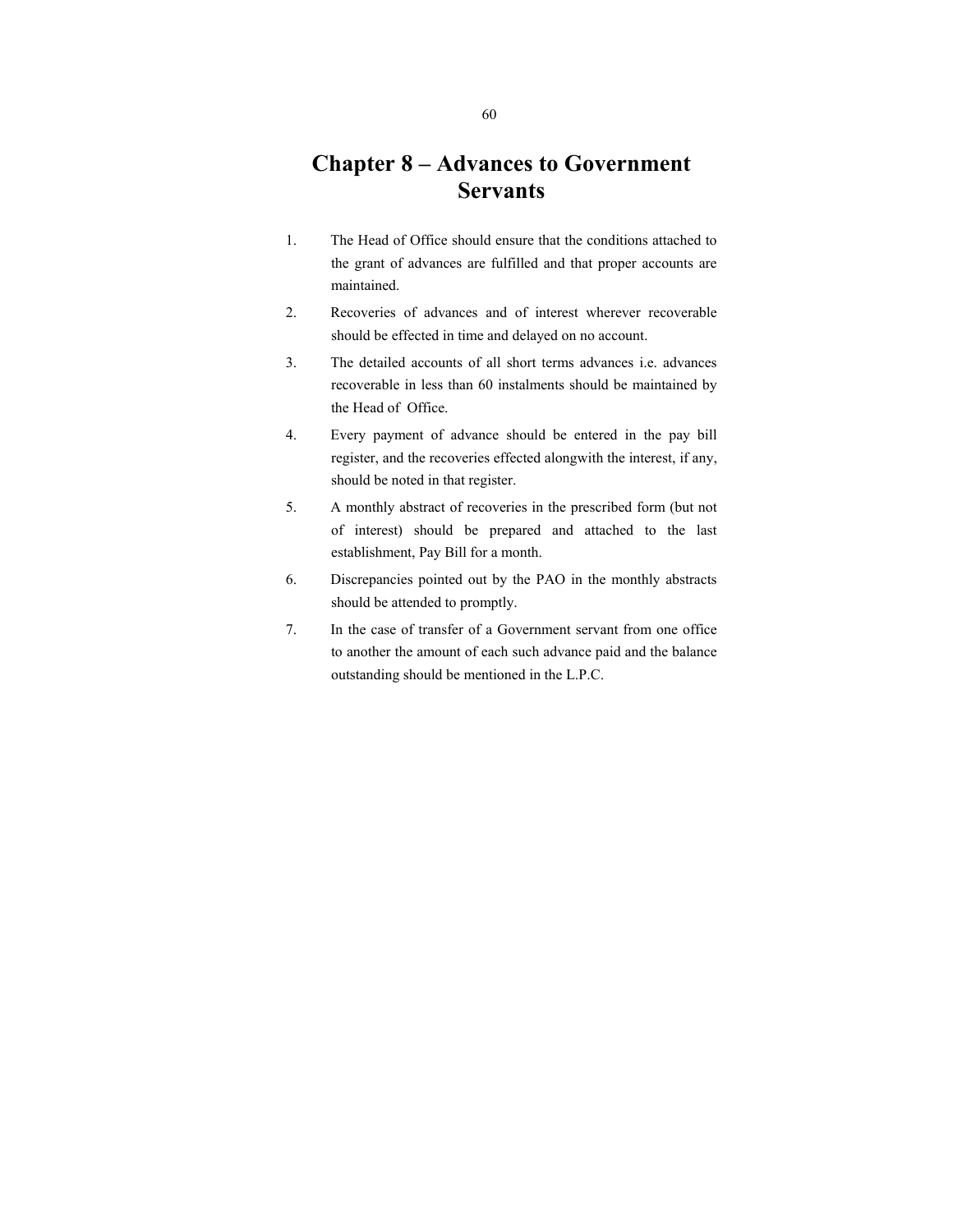### **Chapter 9 - Stores**

- 1. Purchase orders should not be split up to avoid the necessity of obtaining the sanction of higher authority.
- 2. All materials received shall be examined, counted measured or weighed as the case may be, when delivery is taken and they should be taken in charge by responsible Government Officer.
- 3. A physical verification of all stores should be made at least once in every year.
- 4. Previous sanction of the Controlling authority should be obtained to the write off of all losses, deficiencies or depreciation in the value of stores.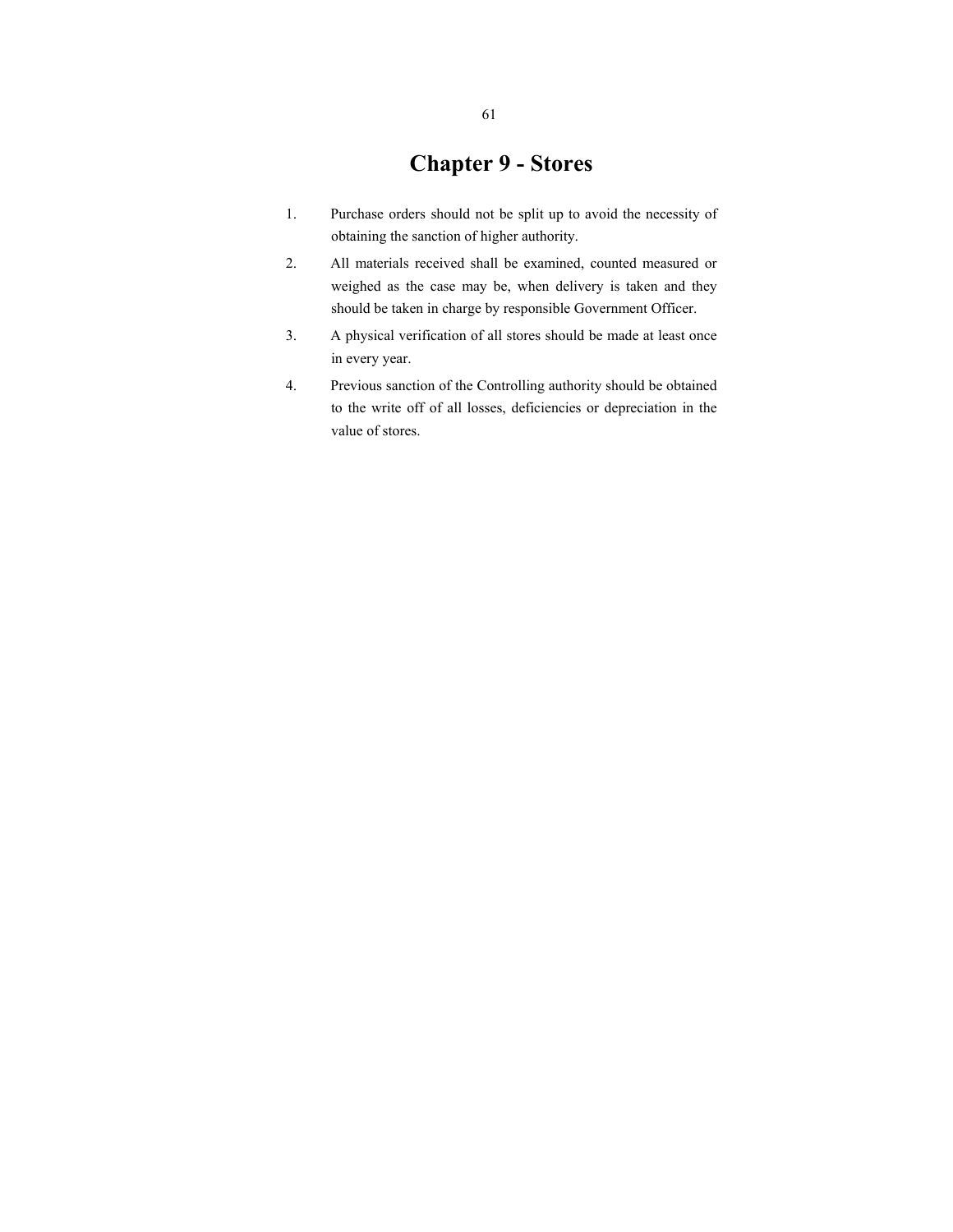# **APPENDICES**

# **List of Appendix**

| <b>Serial No.</b> | <b>Description</b>             | Pages |
|-------------------|--------------------------------|-------|
| 1.                | Register of bills received     | 63    |
| 2.                | Register of cheques issued     | 64    |
| 3.                | List of payments               | 65    |
| 4.                | <b>Indemnity Bond</b>          | 66    |
| 5.                | Stock Register of Cheque Books | 67    |
| 6.                | Account of cheque forms        | 68    |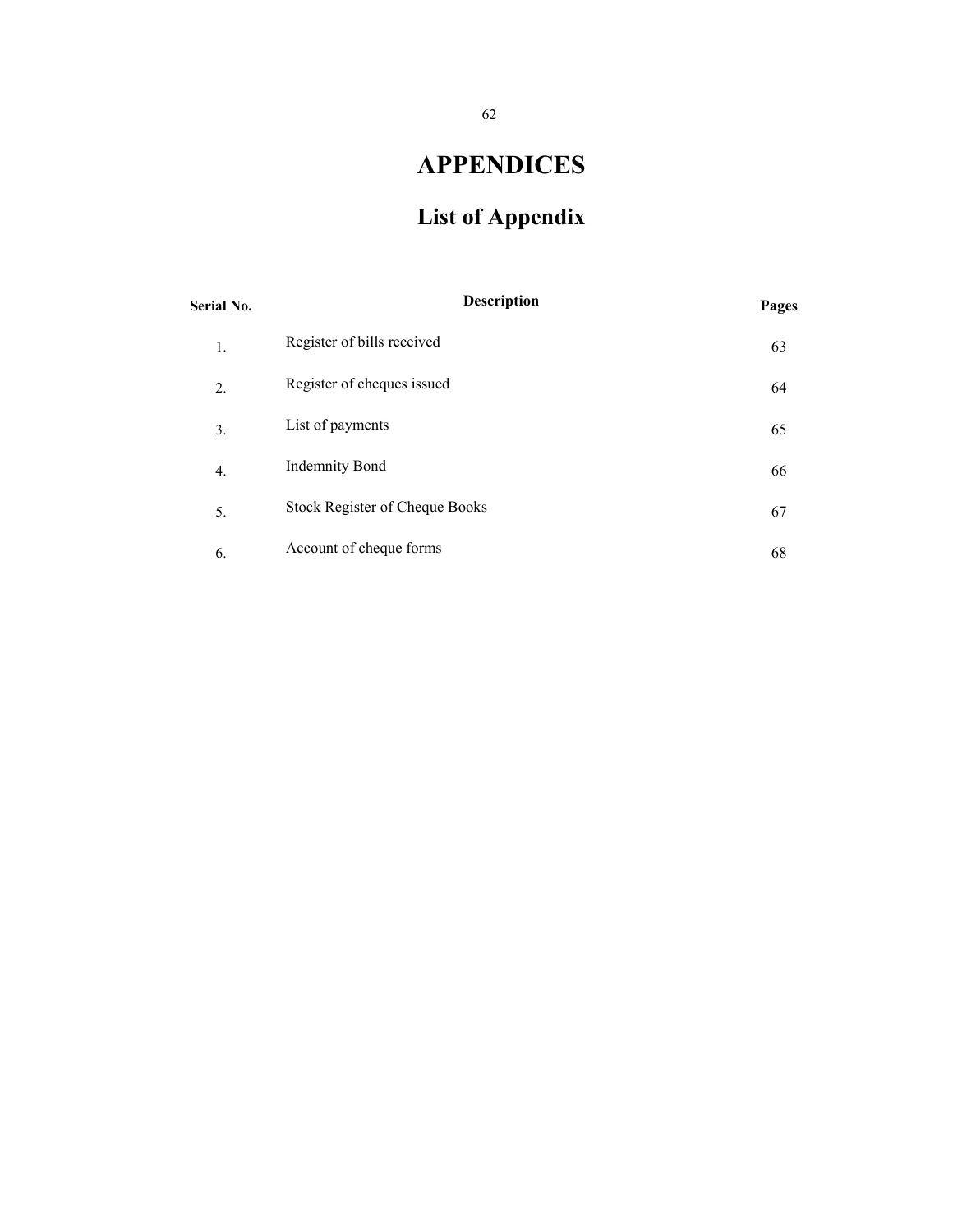# **APPENDIX 1**

# **REGISTER OF BILLS RECEIVED**

# **(Referred to in para 3.7)**

| Sl.<br>No. | Date | Designation<br>of D.D.O. | Particulars<br>of the bill | Net<br>Amount | Date of<br>passing<br>bill $\&$<br>Issue of<br>Cheques | Cheque<br>No. | Amount | Remarks |
|------------|------|--------------------------|----------------------------|---------------|--------------------------------------------------------|---------------|--------|---------|
|            | 2    | 3                        | 4                          | 5.            | 6                                                      |               | 8      | 9       |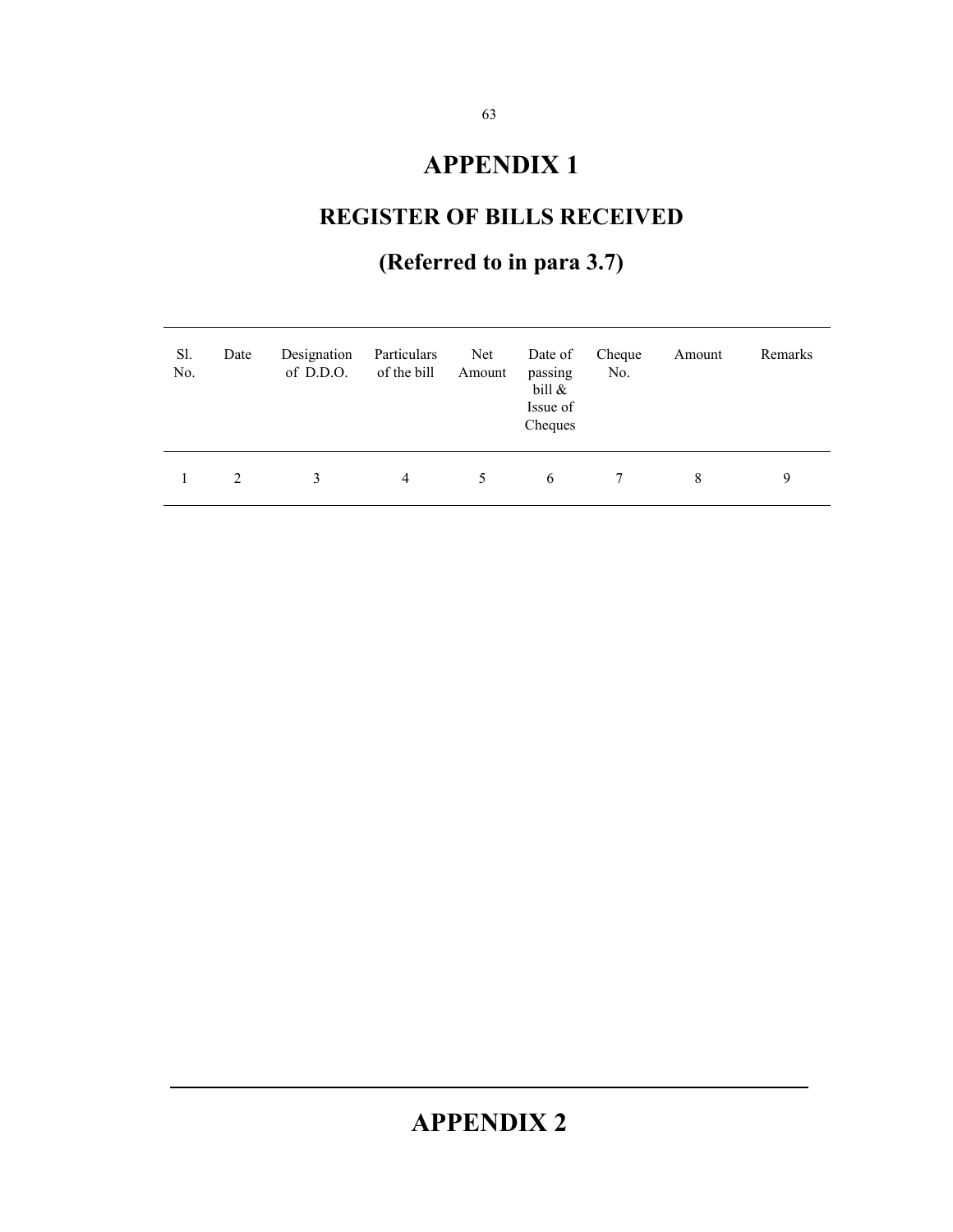# **REGISTER OF CHEQUES ISSUED**

# **(Referred to in para 3.9)**

| Sl.<br>No. | Date | Ref. Sl.<br>No. of<br>Bill | Partic<br>ulars<br>of the<br>Bill | To<br>whom<br>issued | Cheque<br>No. | Amount | Initials<br>of<br><b>DDO</b> | Remarks | Date of<br>encash<br>ment | Initials<br>of<br><b>DDO</b> | Amou<br>nt of<br>Assig<br>nment | Balance<br>in<br>assignme<br>nt<br>Account |
|------------|------|----------------------------|-----------------------------------|----------------------|---------------|--------|------------------------------|---------|---------------------------|------------------------------|---------------------------------|--------------------------------------------|
|            | 2    | 3                          | $\overline{4}$                    | 5                    | 6             | 7      | 8                            | 9       | 10                        | 11                           | 12                              | 13                                         |

# **APPENDIX 3**

**LIST OF PAYMENTS**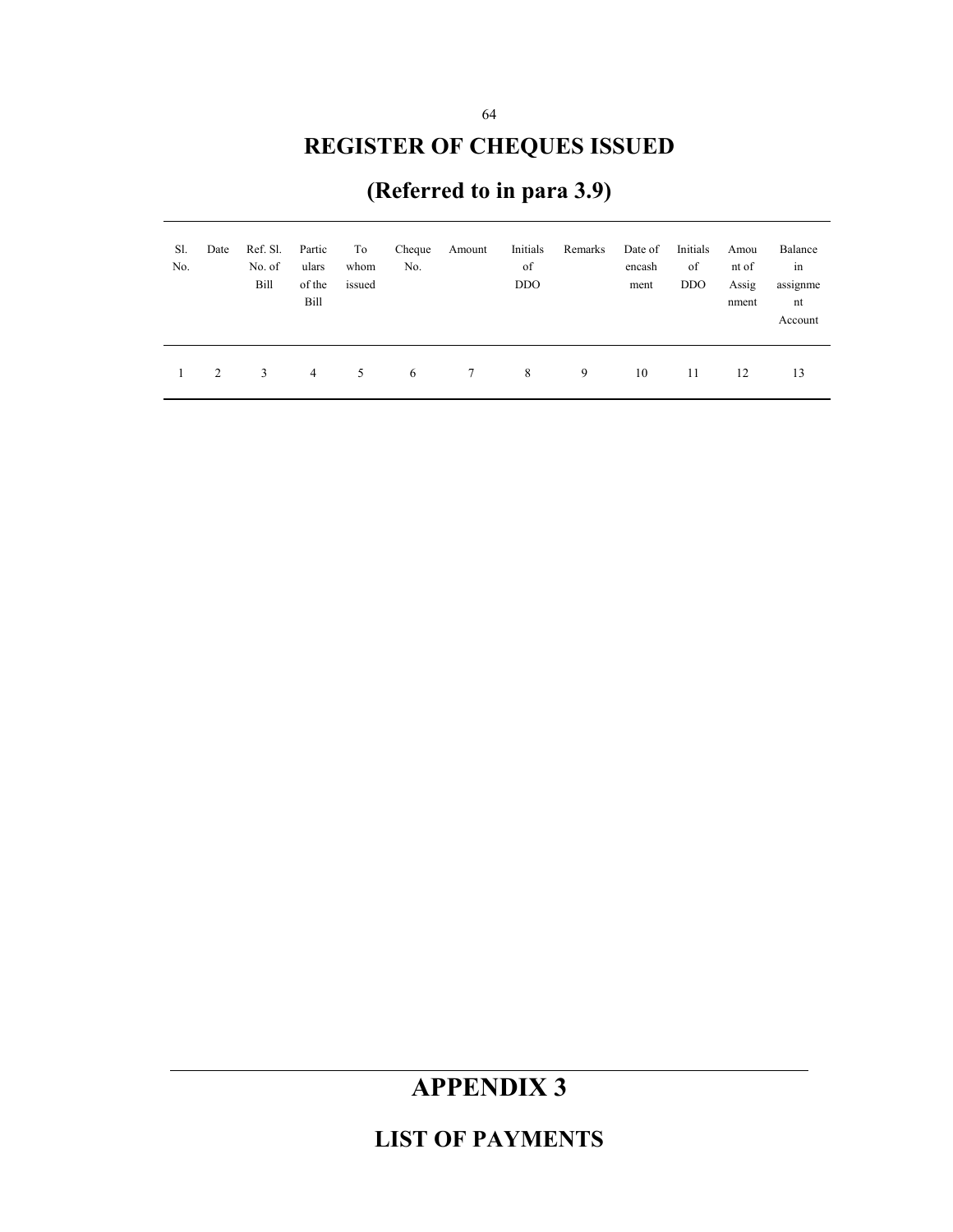# **(Referred to in para 3.10)**

|                   | Abstract   |                                                           |              | Authority  | Amount |  |  |
|-------------------|------------|-----------------------------------------------------------|--------------|------------|--------|--|--|
|                   |            | Balance in the quarterly credit at the close of last week |              |            |        |  |  |
| Total<br>payments | during the | Balance in the quarterly credit of the end of the current |              |            |        |  |  |
| Sl.No.            | Date       | Particulars of<br>the bill                                | To whom paid | Cheque No. | Amount |  |  |
|                   |            |                                                           |              | Total      |        |  |  |
| Rupees            |            |                                                           |              |            | only.  |  |  |

 Certified that the total payments and the balance in the quarterly credit as per Bank Scrolls and the Cash Book have been reconciled for the last week i.e. week ending .............................. and the reconciliation statement is enclosed.

Signature

Designation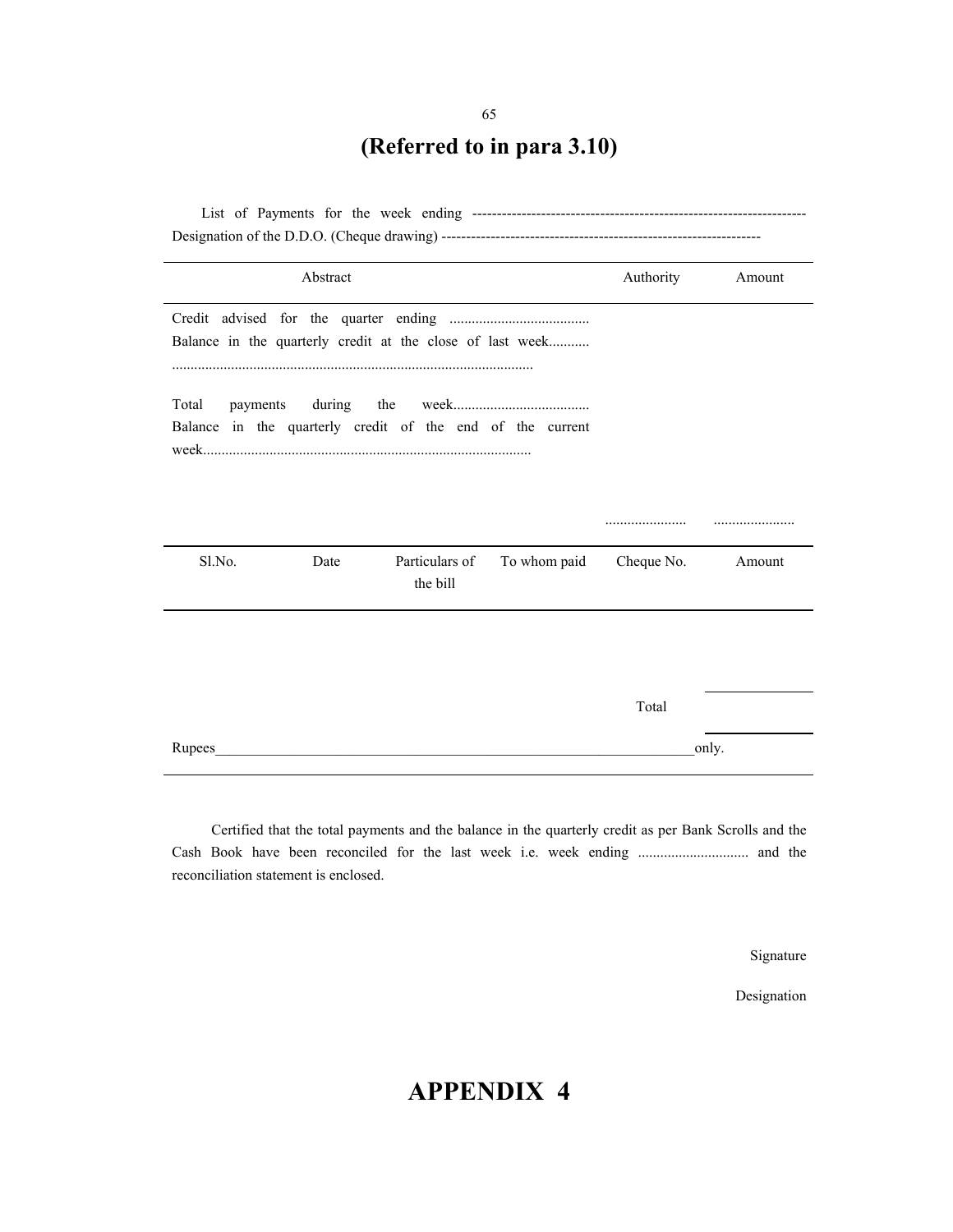#### **INDEMNITY BOND**

#### **(Referred to in para 3.24)**

| $\cdots$ Son of $\cdots$ and $\cdots$ resident of $\cdots$ (2)                                                         |
|------------------------------------------------------------------------------------------------------------------------|
|                                                                                                                        |
|                                                                                                                        |
|                                                                                                                        |
|                                                                                                                        |
| unless excluded by or repugnant to the context be deemed to include his heirs, executors, administrators, legal        |
| representatives, successors and permitted assigns) of the ONE PART and the President of India (hereinafter called 'the |
| Government' which expression shall unless excluded by or repugnant to the context be deemed to include his successors  |
| or assigns) of the OTHER PART.                                                                                         |

AND WHEREAS the Indemnifier has represented to the Government that the said cheque has been lost by him/during transmission by post to him.

AND WHEREAS at the request of the Indemnifier the Government has agreed to issue a second cheque for Rs. ......................................being the amount of the said previous cheque No.......................... dated....................... upon the Indemnifier giving such indemnity as hereinafter contained.

NOW IT IS HEREBY AGREED By and between the parties here to as follows:

(1) In consideration of the said premises and of the agreement on the part of the Government in issuing in favour of the Indemnifier a second cheque for Rs..............................being the amount of the previous cheque No...................................... dated ...............................the Indemnifier both hereby agree and undertake to refund to the Government on demand and without demour the said sum of Rs.....................................in the event of the said previous cheque No............................dated..............being presented to and paid by the bankers and to indemnify the Government and keep the Government harmless and indemnified from and against all expenses which may be incurred by the Government in relation thereto or in connection therewith.

(2) The Government agree to bear the stamp duty, if any, chargeable on these presents.

IN WITNESS WHEREOF the parties here to have set and subscribed their respective hands hereunto on the ....................................................day and year first above written.

Signed by the said Indemnifier in the presence of :

(1)

(2)

Signed for and on behalf of the President of India by Shri .......................................................................................... (Name and Designation) in the presence of :

- (1) Name Address
- (2) Name Address

#### 66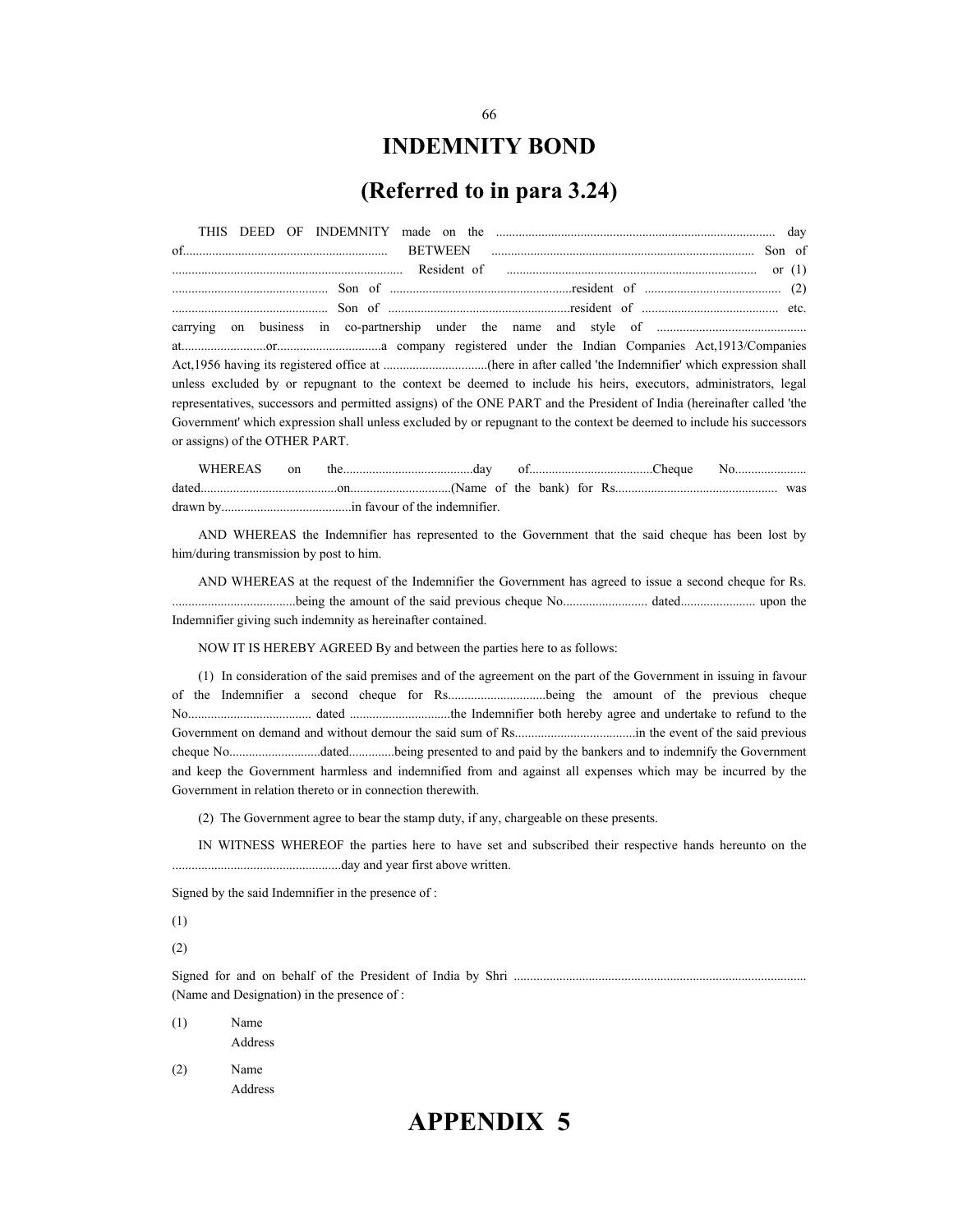# **STOCK REGISTER OF CHEQUE BOOKS**

# **(Referred to in para 3.31)**

|      |      | Receipt into Stock |        |       | Issues |      |              |        |       |          |          |            |         |
|------|------|--------------------|--------|-------|--------|------|--------------|--------|-------|----------|----------|------------|---------|
| Date | From |                    | Number | Sl.   | Date   | To   |              | Number | Sl.   | Balance  | Initials | Number and | Remarks |
|      | whom | Books              | Forms  | Nos.  |        | whom | <b>Books</b> | Forms  | Nos.  | of Books | of G.O.  | Date of    |         |
|      |      |                    |        | of    |        |      |              |        | of    | on       |          | acknowledg |         |
|      |      |                    |        | books |        |      |              |        | books | receipt  |          | ement of   |         |
|      |      |                    |        |       |        |      |              |        |       | or issue |          | books      |         |
|      |      |                    |        |       |        |      |              |        |       |          |          | issued     |         |
|      | 2    | 3                  | 4      | 5     | 6      |      | 8            | 9      | 10    | 11       | 12       | 13         | 14      |

Name of the Ministry/Department ----------------------------------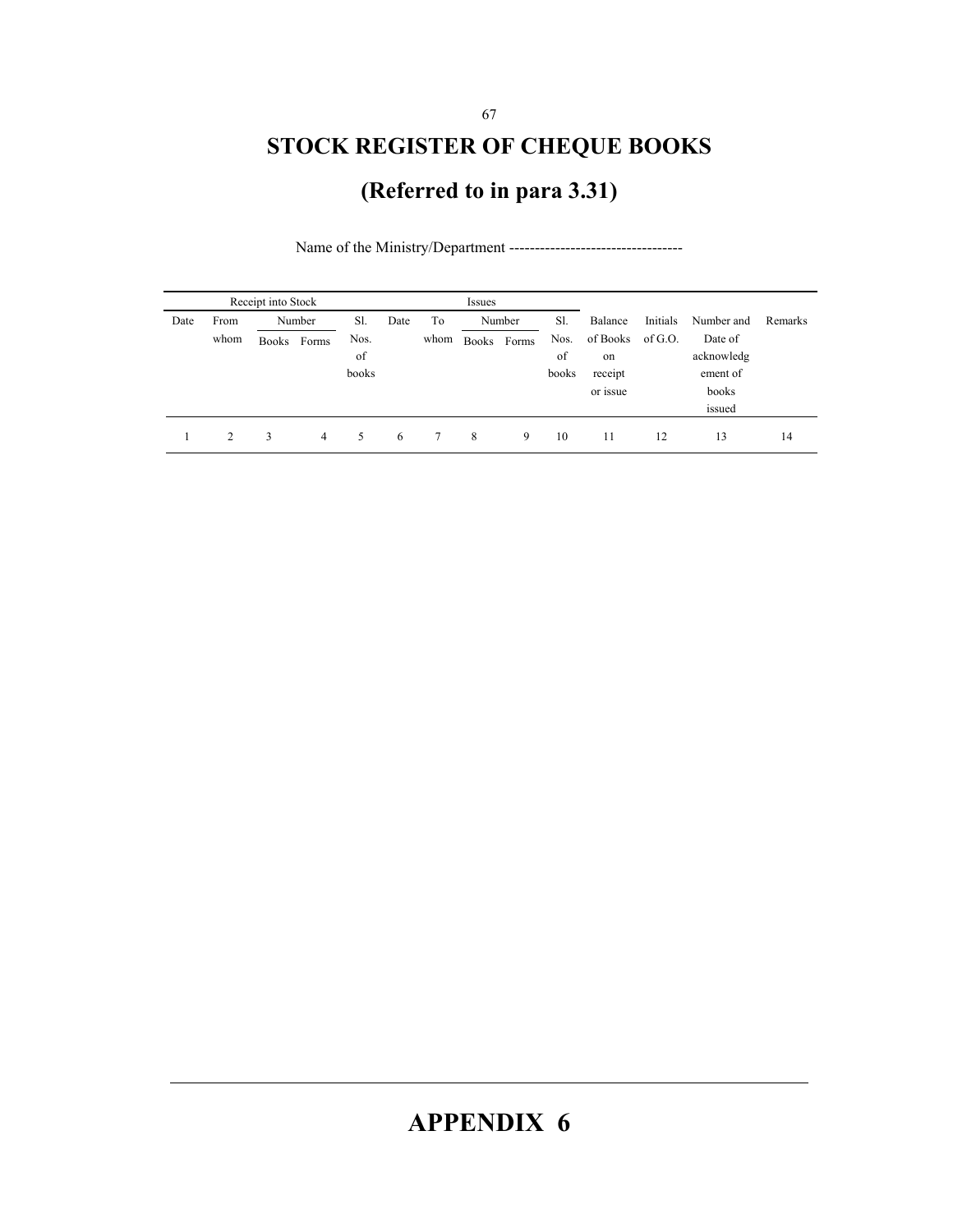# **ACCOUNT OF CHEQUE FORMS**

| Date | Opening        | No. of   | Total No. of | No. of  | No. of      | Total No. | No. of  | Closing   | Initials | Initials       |
|------|----------------|----------|--------------|---------|-------------|-----------|---------|-----------|----------|----------------|
|      | Balance        | Cheque   | Cheque       | Cheques | Cheque      | of        | Cheque  | balance   | of       | of<br>Officer- |
|      | of             | Forms    | Forms to be  | issued  | Forms       | Cheque    | written | of che    | Cashier  | in-            |
|      | Cheque         | received | accounted    |         | cancelled   | Forms     | but not | que Fo-   |          | charge         |
|      | Forms          | from     | for (cols.   |         | and         | accoun-   | issued  | rms       |          |                |
|      |                | Stock    | $2+3)$       |         | destroved   | ted for   |         | $(Col.4-$ |          |                |
|      |                |          |              |         | with Sl.    | (Cols     |         | 7)        |          |                |
|      |                |          |              |         | No. thereof | $.5+6)$   |         |           |          |                |
|      | $\overline{c}$ | 3        | 4            | 5       | 6           |           | 8       | 9         | 10       | 11             |

# **(Referred to in para 3.31)**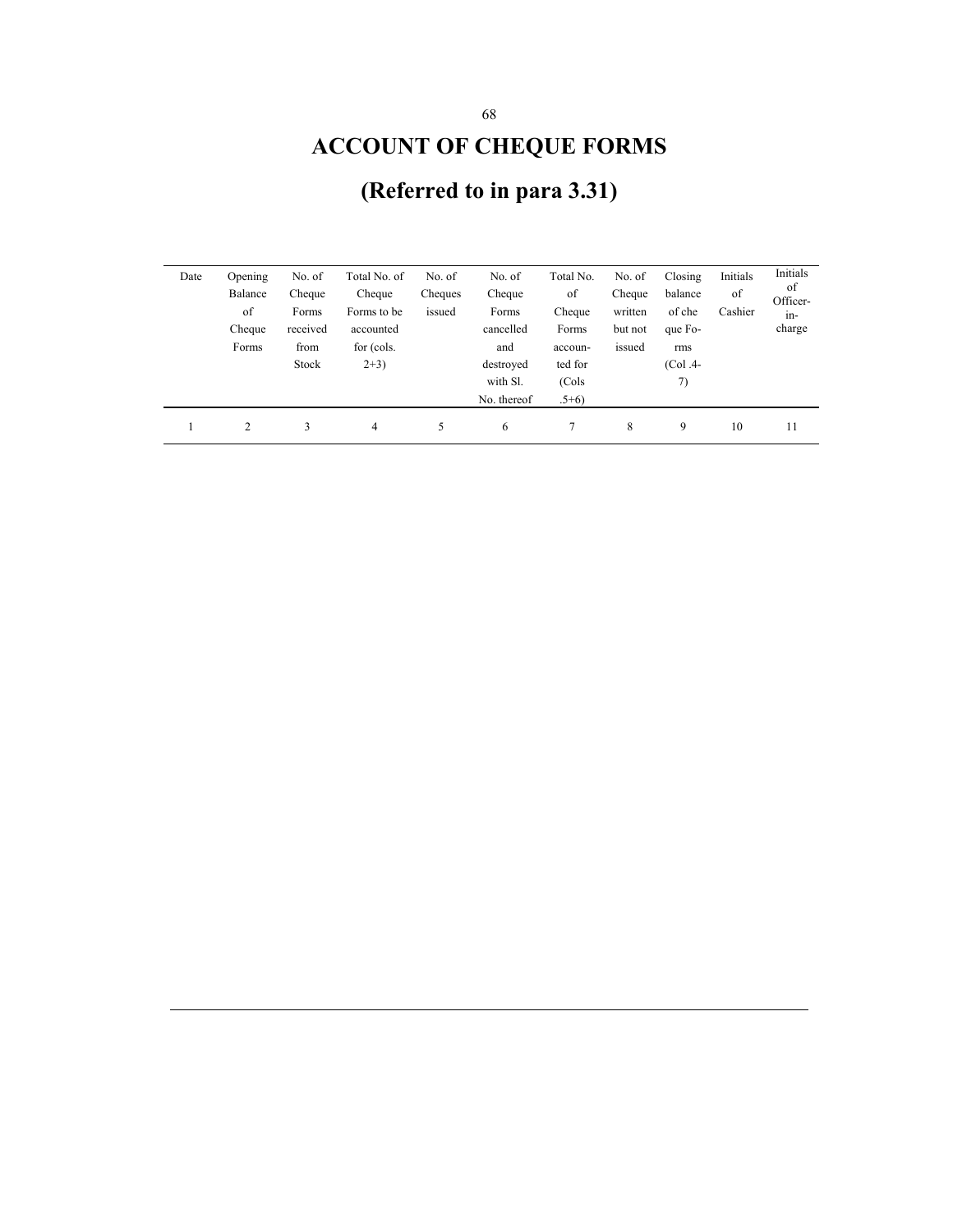#### **The abbreriations used in the Manual may be read as follows :**

| A.G.              | Accountant General.                                          |
|-------------------|--------------------------------------------------------------|
| C.A.M.            | Civil Accounts Manual.                                       |
| C.B.D.T.          | Central Board of Direct Taxes.                               |
| C.B.E.C.          | Central Board of Excise & Customs.                           |
| C.C.S.            | Central Civil Services.                                      |
| C.G.A.(R&P) Rules | Central Government Account (Receipts & Payments) Rules 1983. |
| C.G.E.G.I.S.      | Central Government Employees Group Insurance Scheme.         |
| C.S. Rs.          | Civil Service Regulations.                                   |
| C.T. Rs.          | Central Treasury Rules.                                      |
| D.C.R.G.          | Death-cum-Retirement Gratuity.                               |
| D.D.O.            | Drawing and Disbursing Officer.                              |
| E.B.              | Efficiency Bar.                                              |
| F.Rs.             | Fundamental Rules.                                           |
| G.F. Rs.          | General Financial Rules.                                     |
| G.O.              | Gazetted Officer.                                            |
| G.P.F.            | General Provident Fund.                                      |
| H.B.A.            | House Building Advance.                                      |
| L.P.C.            | Last Pay Certificate.                                        |
| L.T.C.            | Leave Travel Concession.                                     |
| No.               | Number.                                                      |
| O.M.              | Office Memorandum.                                           |
| P.A.O.            | Pay and Accounts Office/Officer.                             |
| P.P.O.            | Pension Payment Order.                                       |
| R.B.I.            | Reserve Bank of India.                                       |
| S.B.I.            | State Bank of India.                                         |
| S.Rs.             | Supplementary Rules.                                         |
| T.A.              | Travelling Allowance.                                        |
| T.O.              | Treasury Officer.                                            |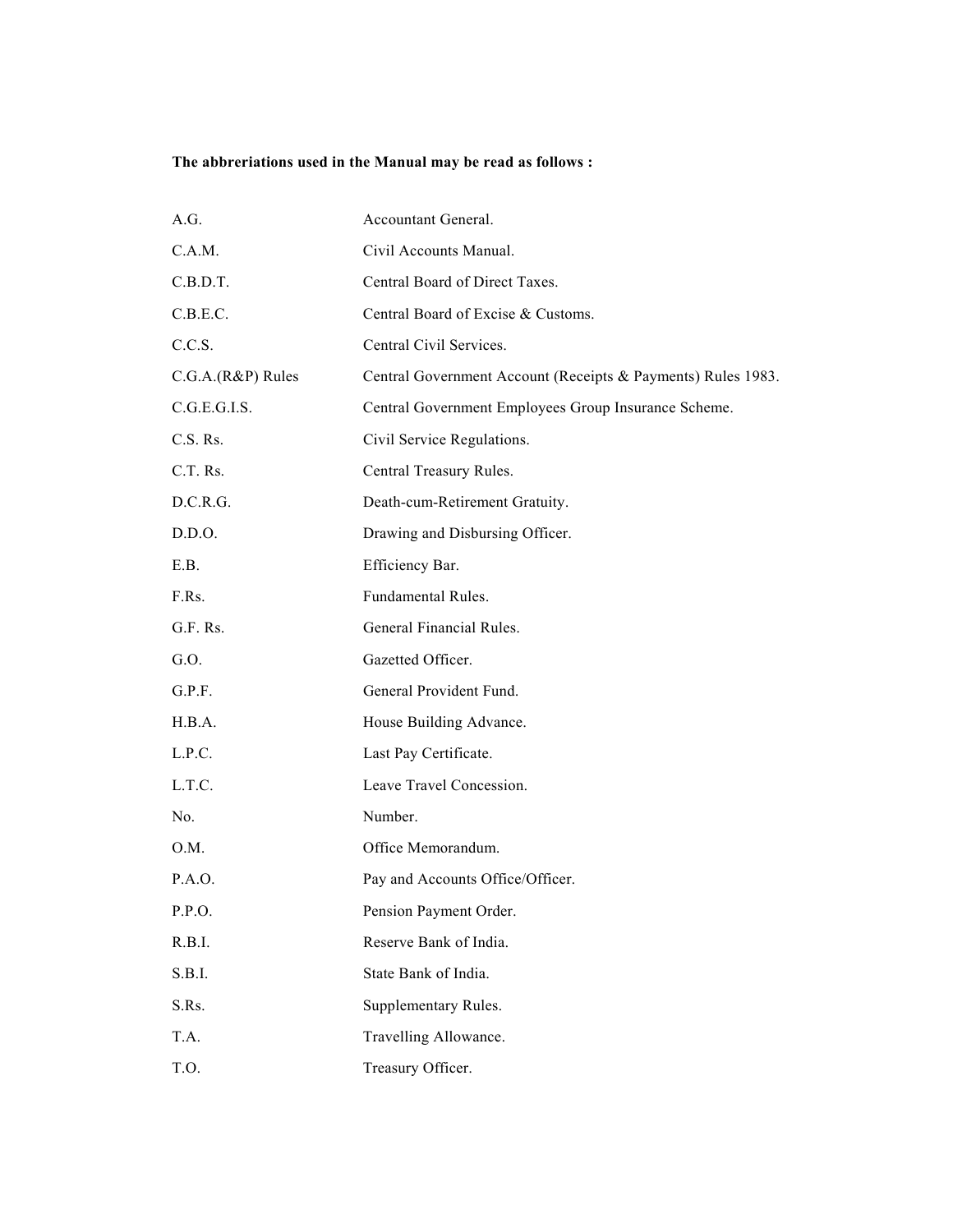**A.** 

| <b>Subject Matter</b>              |                                        | Para        |
|------------------------------------|----------------------------------------|-------------|
| Attachment of Salary               |                                        | 1.22        |
| <b>Average Emoluments Advances</b> |                                        | 6.4         |
|                                    | General                                | 8.1         |
|                                    | Sanction of advances by Head of Office | 8.2         |
|                                    | Other duties of Head of Office         | 8.3         |
|                                    | Transfer of balances                   | $8.4$ (iii) |
|                                    | Reconciliation of balances             | $8.4$ (iv)  |
| Arrears of deceased                |                                        | 6.23        |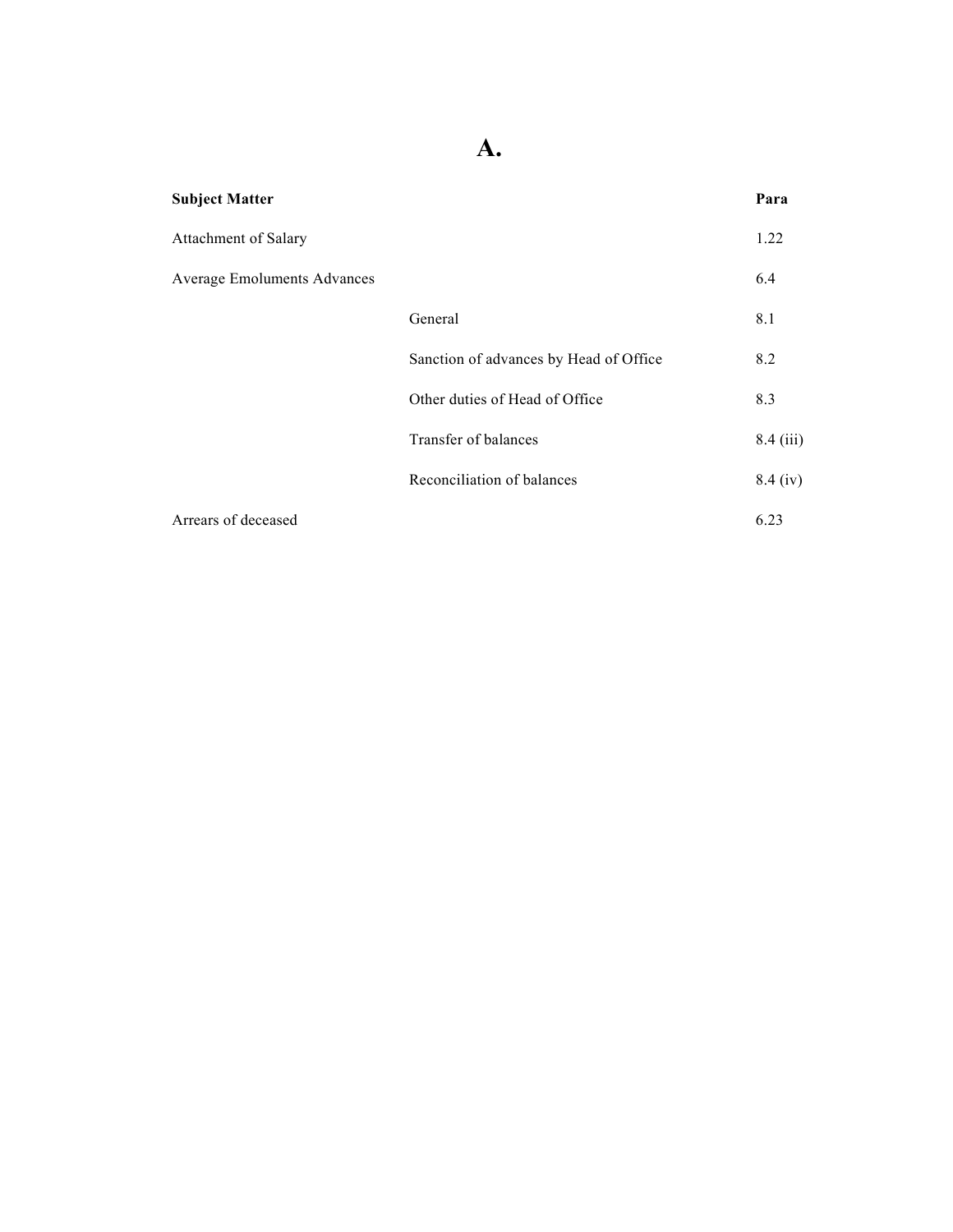**B.** 

#### **Subject Matter Para**

Bills

|                               | Bill register               | 1.25 |
|-------------------------------|-----------------------------|------|
|                               | <b>Bill Preparation</b>     | 2.6  |
|                               | Bills & Pay order on Bill   | 2.37 |
|                               | Bills of Medical attendence | 2.52 |
| <b>Budgetary controls</b>     |                             | 2.16 |
| Bank reconciliation statement |                             | 3.11 |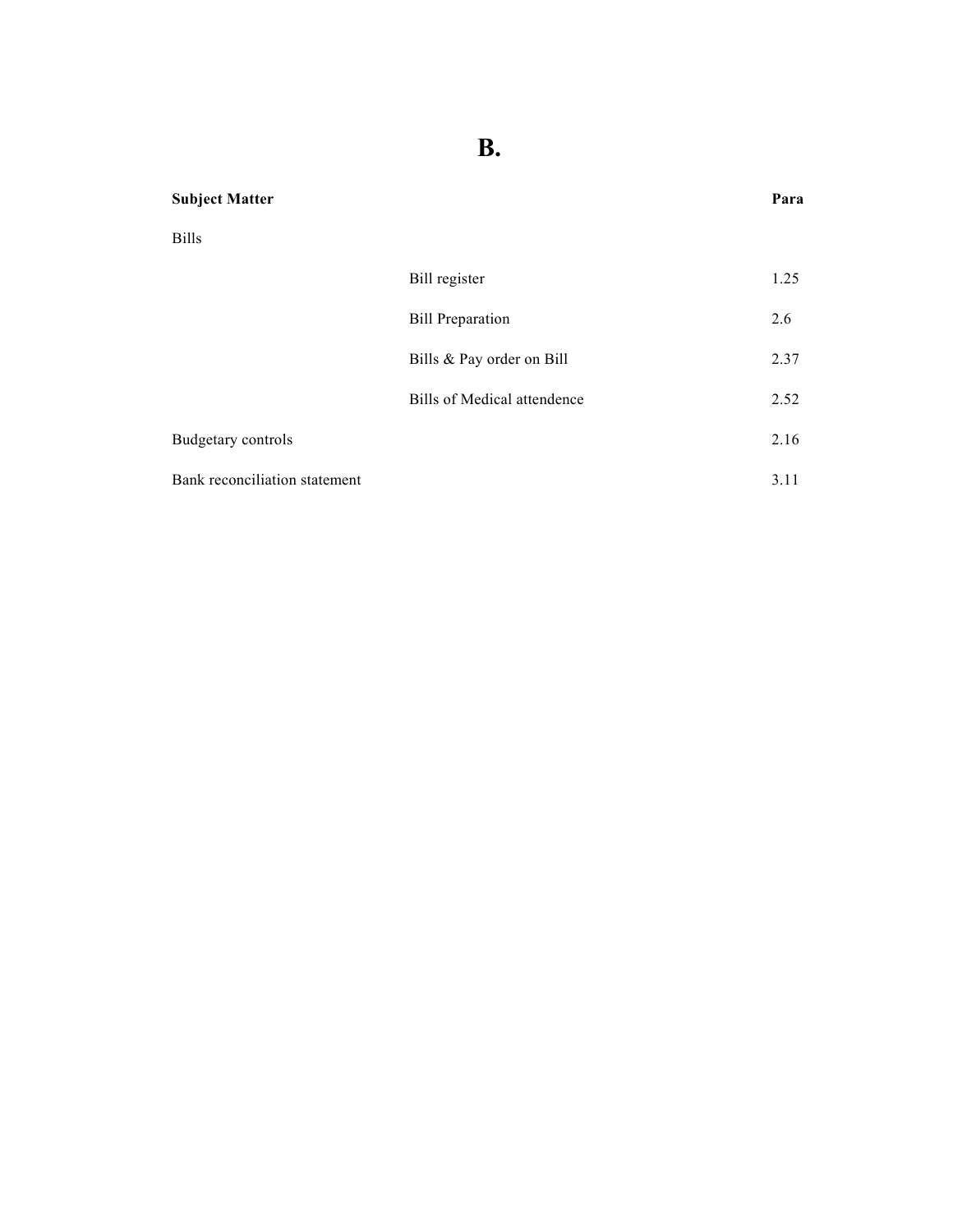# **C.**

| 2.53 |                                                                                                                                                                                                                                                                                                                                                                                                                                                                                            |
|------|--------------------------------------------------------------------------------------------------------------------------------------------------------------------------------------------------------------------------------------------------------------------------------------------------------------------------------------------------------------------------------------------------------------------------------------------------------------------------------------------|
| 3.15 |                                                                                                                                                                                                                                                                                                                                                                                                                                                                                            |
| 3.17 |                                                                                                                                                                                                                                                                                                                                                                                                                                                                                            |
| 3.18 |                                                                                                                                                                                                                                                                                                                                                                                                                                                                                            |
| 3.19 |                                                                                                                                                                                                                                                                                                                                                                                                                                                                                            |
| 3.20 |                                                                                                                                                                                                                                                                                                                                                                                                                                                                                            |
| 3.21 |                                                                                                                                                                                                                                                                                                                                                                                                                                                                                            |
| 3.22 |                                                                                                                                                                                                                                                                                                                                                                                                                                                                                            |
| 3.30 |                                                                                                                                                                                                                                                                                                                                                                                                                                                                                            |
| 3.31 |                                                                                                                                                                                                                                                                                                                                                                                                                                                                                            |
| 3.32 |                                                                                                                                                                                                                                                                                                                                                                                                                                                                                            |
| 3.33 |                                                                                                                                                                                                                                                                                                                                                                                                                                                                                            |
| 3.3  |                                                                                                                                                                                                                                                                                                                                                                                                                                                                                            |
| 3.4  |                                                                                                                                                                                                                                                                                                                                                                                                                                                                                            |
| 3.6  |                                                                                                                                                                                                                                                                                                                                                                                                                                                                                            |
| 6.16 |                                                                                                                                                                                                                                                                                                                                                                                                                                                                                            |
| 6.17 |                                                                                                                                                                                                                                                                                                                                                                                                                                                                                            |
| 6.19 |                                                                                                                                                                                                                                                                                                                                                                                                                                                                                            |
| 6.20 |                                                                                                                                                                                                                                                                                                                                                                                                                                                                                            |
| 6.21 |                                                                                                                                                                                                                                                                                                                                                                                                                                                                                            |
|      | Cheque Books-Forms of Cheques<br>Issue of Account payee & open Cheques<br>Lowest limit of amount of cheque<br>Cancellcation of cheque<br>Indenting & custody of cheque books<br>Stock Register of cheques<br>Stock taking of cheques<br>Payment of other offices<br>Payment other than Pay & contigencies<br>Procedure for payments by DDO's<br>Restrictions limitations etc.<br>When becomes absolute<br>without medical examination<br>Authorisation & Payment after medical examination |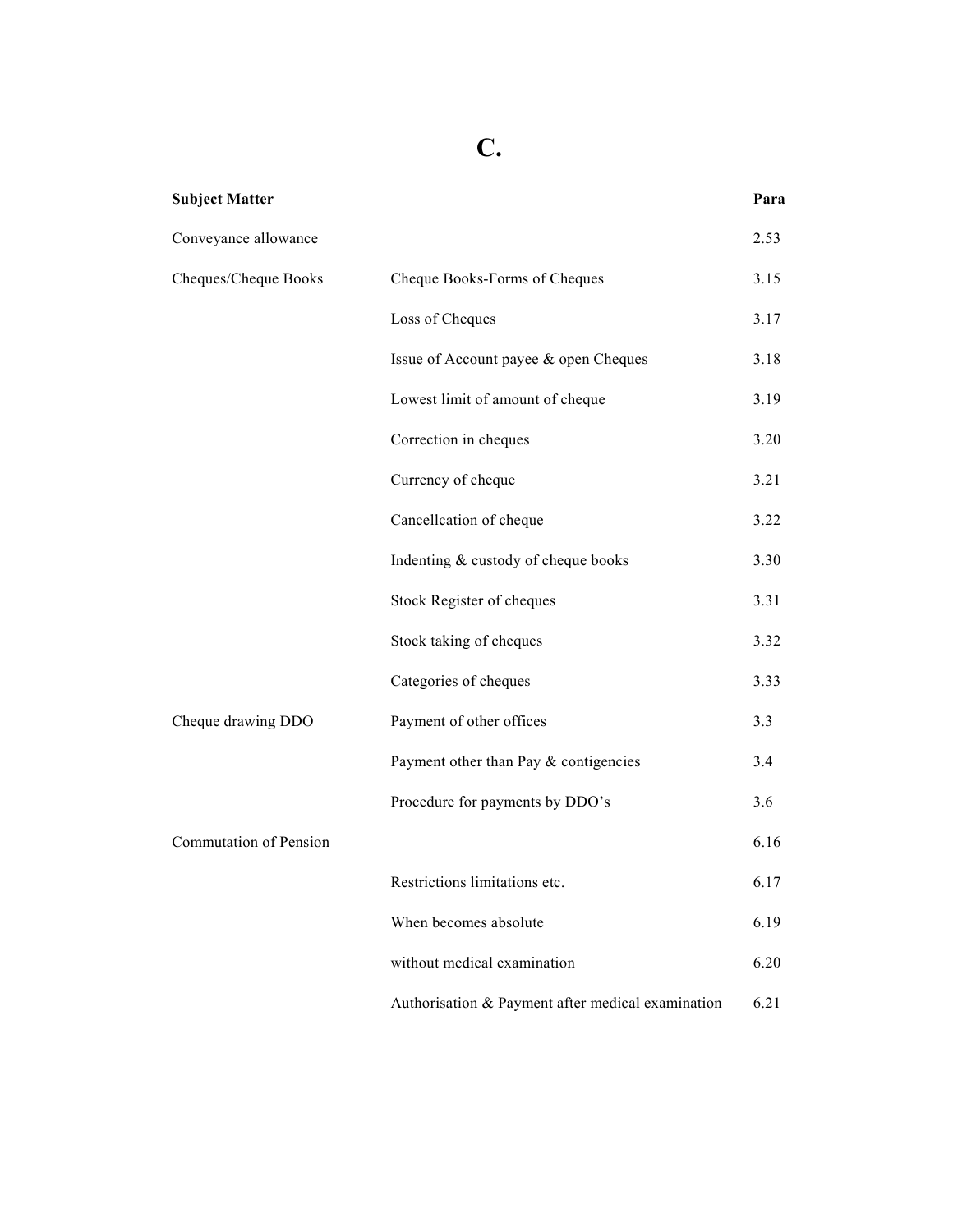| Cheques drawing departmental officers                                             | 1.31         |
|-----------------------------------------------------------------------------------|--------------|
| Classification on the bills                                                       | 2.5          |
| Countersignature of the TA bills                                                  | 2.26         |
| Contingent Expenditure/ Meaning Charges                                           | 2.31         |
| Bills of contingent expenditure                                                   | 2.46         |
| Fully vouched charges                                                             | 2.47         |
| Responsibility of DDOs                                                            | 2.33         |
| Types of Contingent charges                                                       | 2.32         |
| Concellation of vouchers etc.                                                     | 2.37         |
| General Limitations for payments out of<br>contingency & Certificate s with bills | 2.41         |
| Record of Expenditure                                                             | 2.44         |
| Scale related charges                                                             | 2.49(i)      |
| <b>Special Contigencies</b>                                                       | $2.49$ (iii) |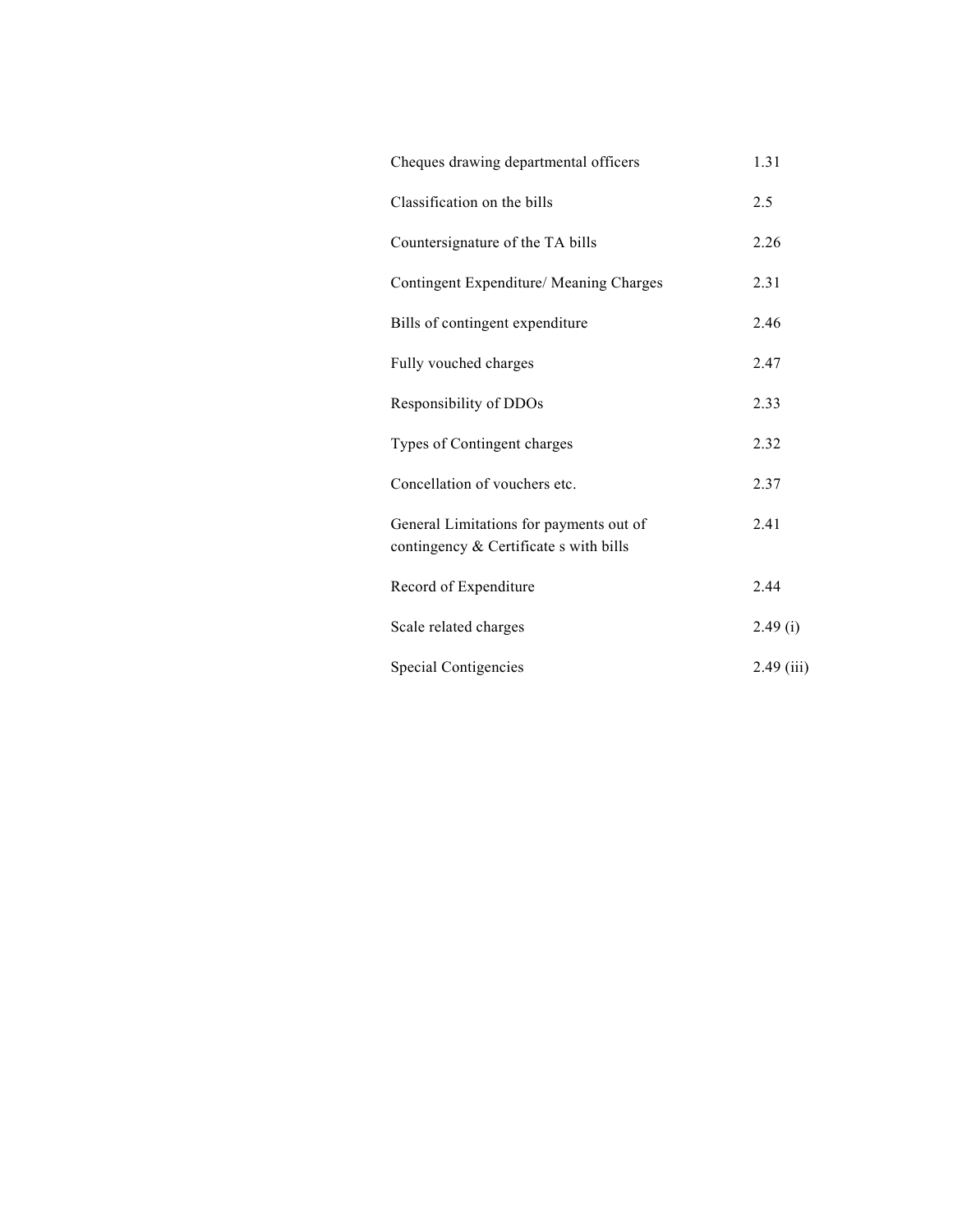### **D.**

| <b>Subject Matter</b> |                                                                         | Para    |
|-----------------------|-------------------------------------------------------------------------|---------|
| <b>DDO</b>            | General                                                                 | 1.2     |
|                       | Types of DDO                                                            | 1.3     |
| Drawal of Funds       | Drawal & disbursement of Pay & Allowances<br>and Other fixed allowances | 2.17    |
|                       | Payments other than Pay $&$ Contingencies                               | 3.4     |
|                       | Defalcation & Losses                                                    | 1.35    |
|                       | Drawal of TA                                                            | 2.24    |
| Dues                  | Govt. dues (General)                                                    | 6.15    |
|                       | Dues of Directorate of Estate                                           | 6.15(A) |
|                       | Dues other than relating to Govt. accommodation                         | 6.15(B) |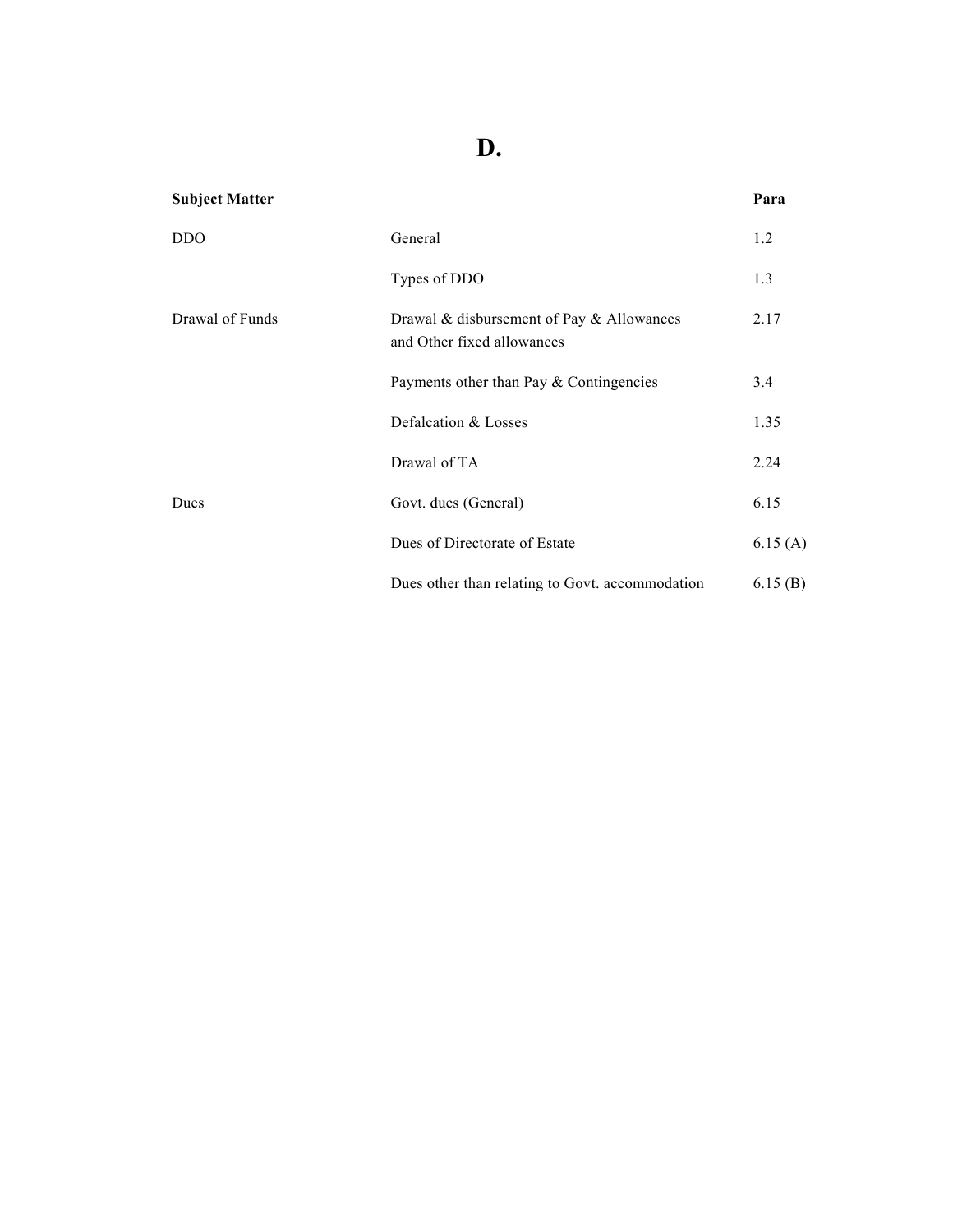### **G.**

| <b>Subject Matter</b> |                                | Para |
|-----------------------|--------------------------------|------|
| G.P.F. Accounts       | Maintenance of Account         | 7.1  |
|                       | Allotment of Account Nos.      | 7.2  |
|                       | Ledger                         | 7.3  |
|                       | Recovery Schedules             | 7.4  |
|                       | <b>Entries in GPF Accounts</b> | 7.5  |
|                       | Broad sheet                    | 7.6  |
|                       | Nomination                     | 7.8  |
|                       | Transfer of GPF Account        | 7.9  |
|                       | Calculation of Interest on GPF | 7.11 |
|                       | Incentive Bonus on GPF         | 7.12 |
|                       | Pass-Book                      | 7.13 |
|                       | <b>Final Payments</b>          | 7.14 |
|                       | Payments under D.L.I.          | 7.15 |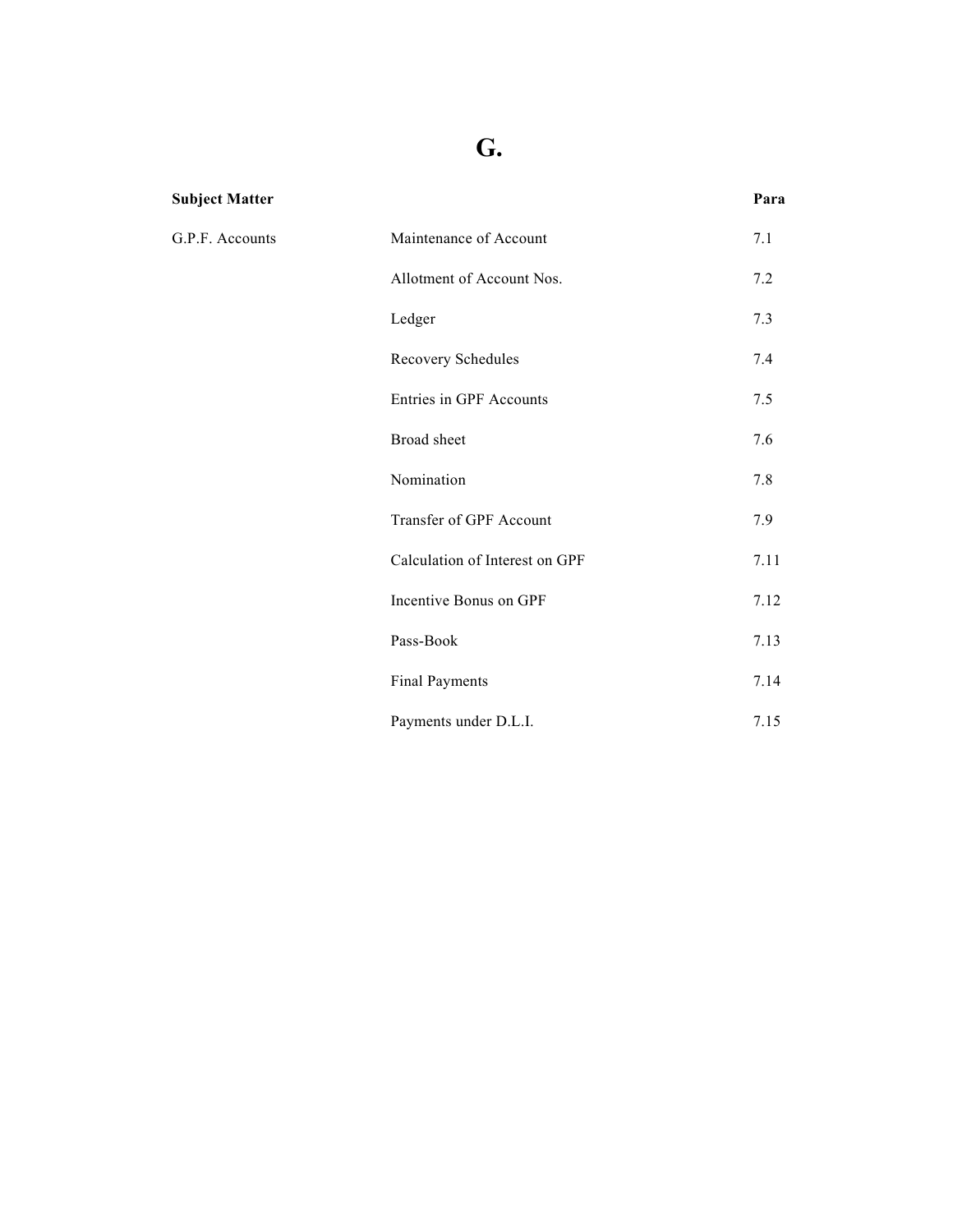## **L.**

| <b>Subject Matter</b> |                         | Para |
|-----------------------|-------------------------|------|
| L.T.C. Claim          | <b>Important Checks</b> | 2.30 |
| Letter of credit      | Its submission          | 3.2  |
| List of Payments      | Non payment certificate | 3.10 |
| Loss of cheque        |                         | 3.23 |
| Leave Account         |                         | 4.6  |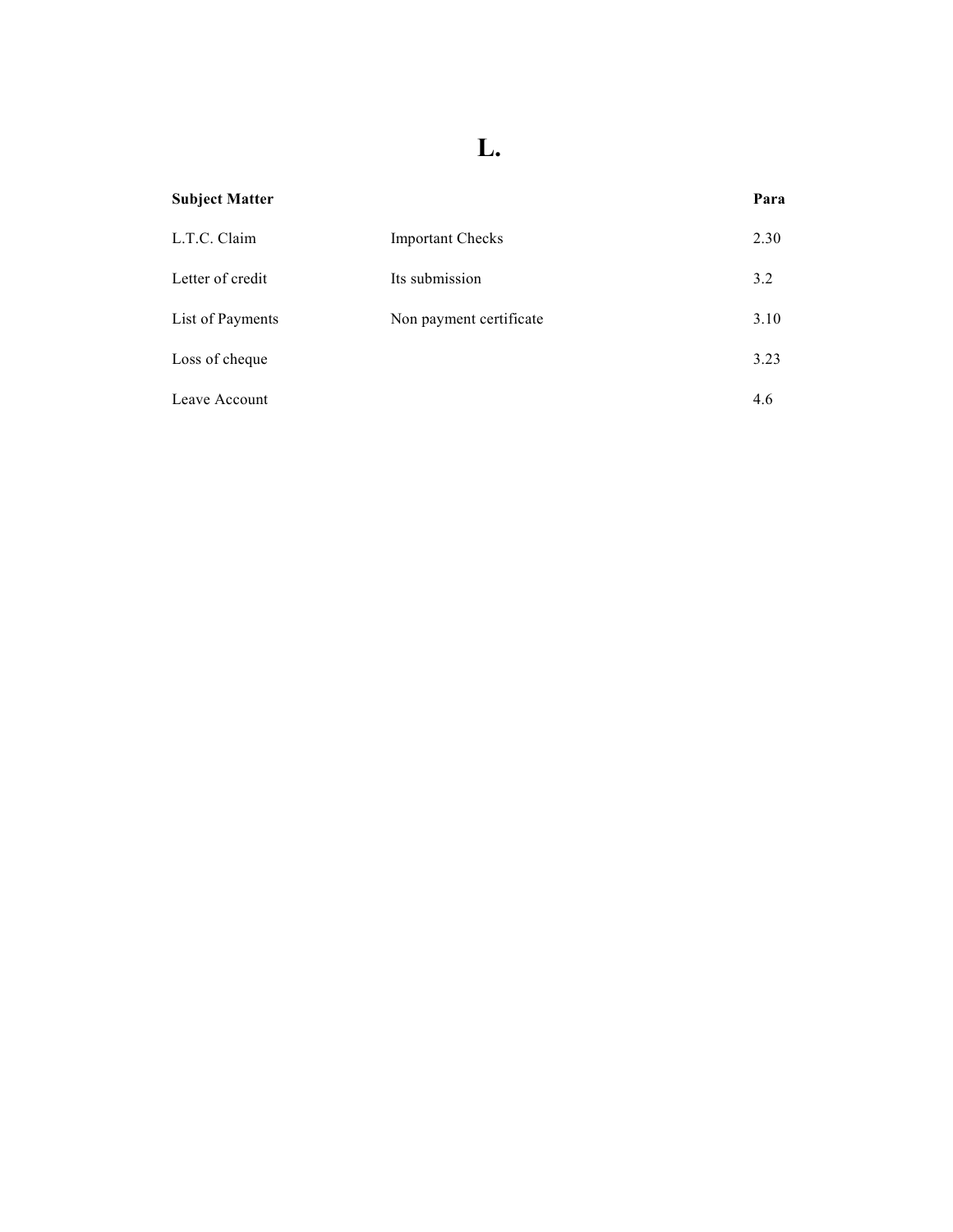**P.** 

| <b>Subject Matter</b>                  |                            | Para |
|----------------------------------------|----------------------------|------|
| Pension                                | <b>Qualifying Services</b> | 6.8  |
| Pension papers                         |                            | 6.5  |
| Pre- mature retirement                 |                            | 6.7  |
| Provisional Pension & Gratuity         |                            | 6.10 |
| Public Fund & Expenditure<br>therefrom |                            | 2.12 |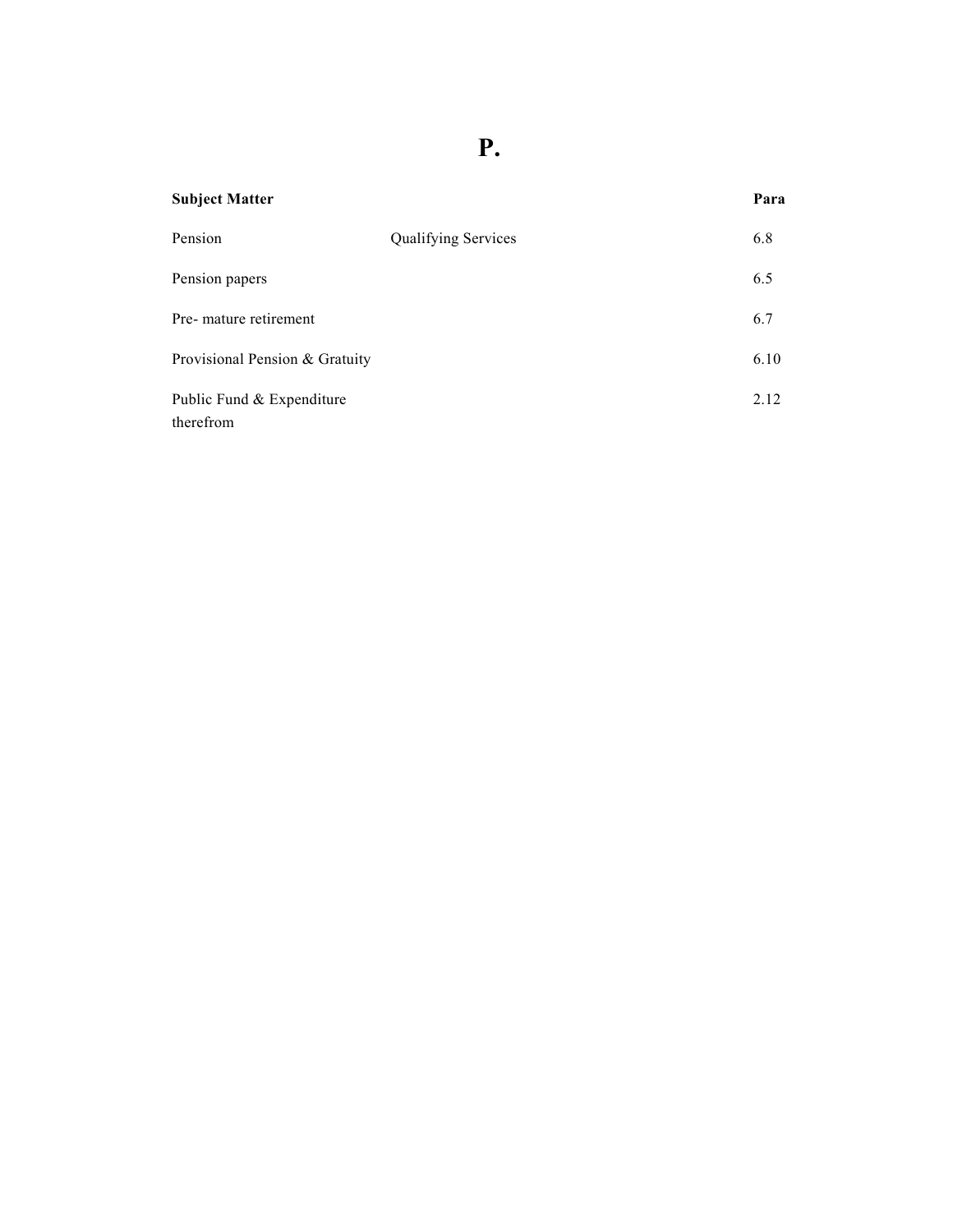**R.** 

| <b>Subject Matter</b>                   | Para |
|-----------------------------------------|------|
| <b>Rendition of Accounts</b>            | 1.26 |
| Recoveries on account of                | 1.23 |
| Professional Tax etc.                   | 1.26 |
| Receipt against the amounts<br>received | 1.33 |
| Refunds of Revenue                      | 2.4  |
| Rounding off of Transactions            |      |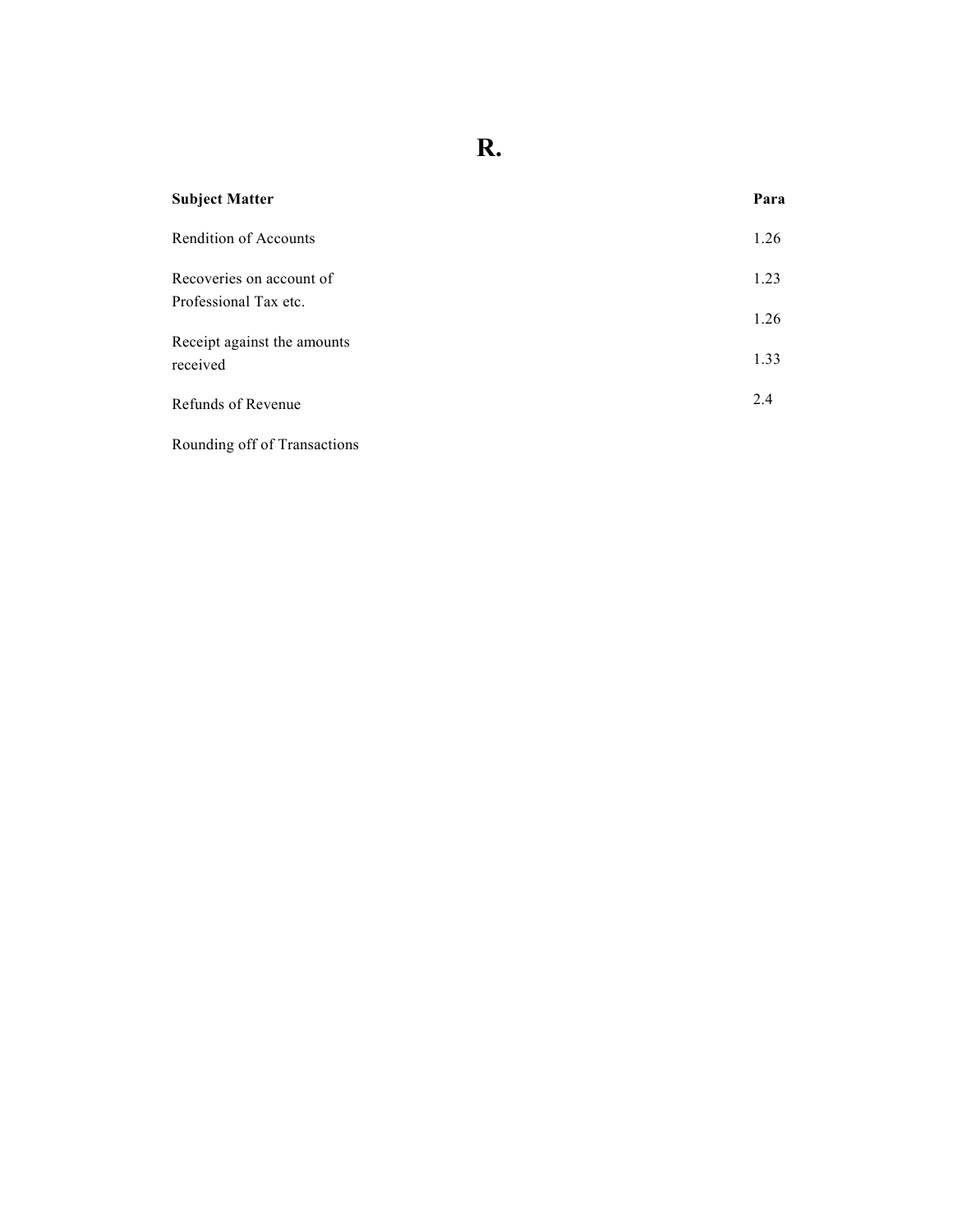**T.** 

| <b>Subject Matter</b>          | Para |
|--------------------------------|------|
| TA Claim of Actual Expenses    | 2.25 |
| Certificate of drawing officer | 2.26 |
| Time limit for claim           | 2.28 |
| Time table for Pension work    | 6.2  |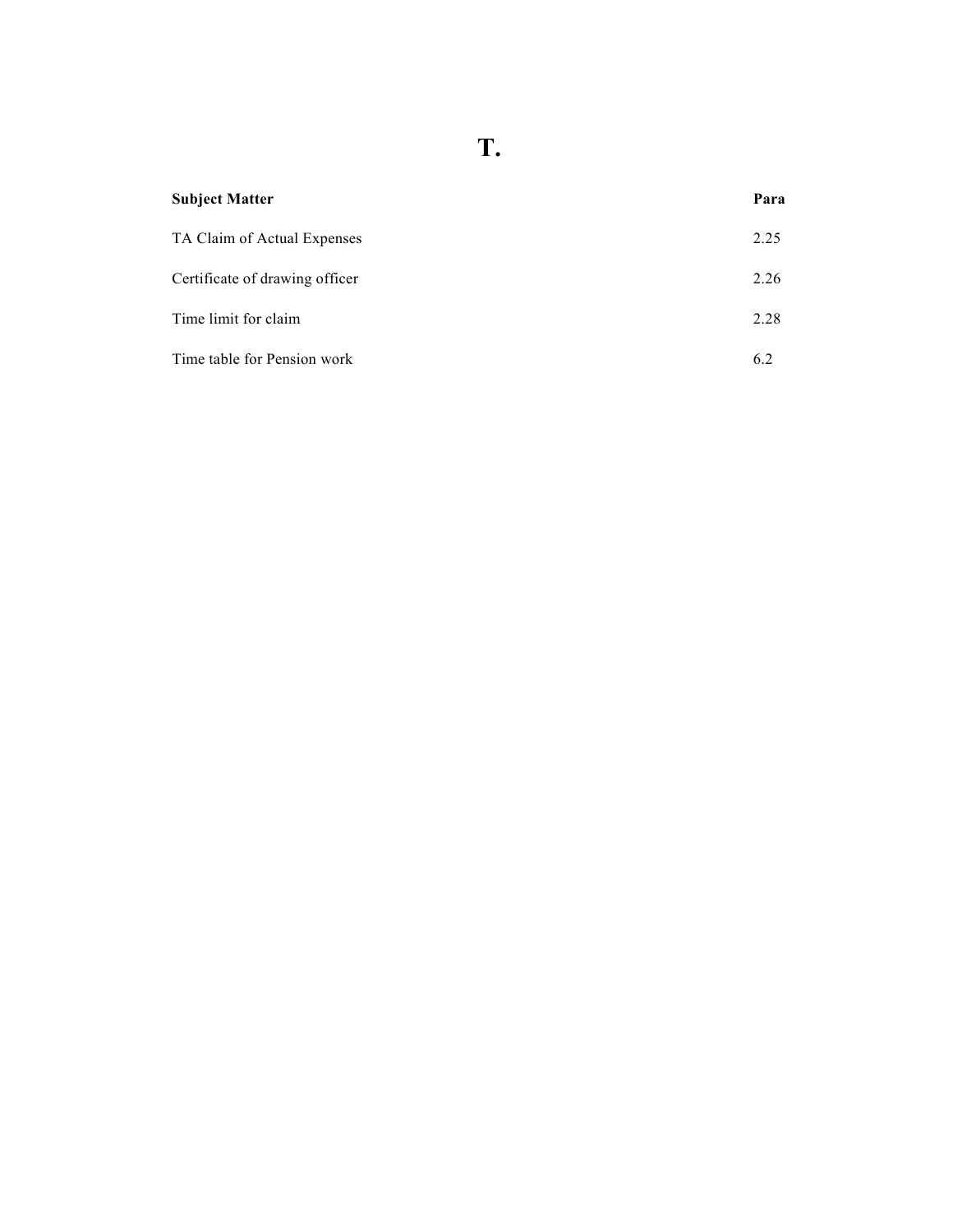**S.** 

| <b>Subject Matter</b>                                      |                                    | Para |
|------------------------------------------------------------|------------------------------------|------|
| Security Deposits for Holding<br>cash etc.                 |                                    | 1.6  |
| Specimen signatures of DDOs                                |                                    | 2.11 |
| Sub Vouchers-Cancellation &<br>destruction                 |                                    | 2.43 |
| Submission of Accounts/Lists<br>of Payment-Due date for    |                                    |      |
| (i) Cheque drawing DDO's                                   |                                    | 3.10 |
| (ii) For DDO's funtioning on<br>PWD/Forest Account pattern |                                    | 3.12 |
| Submission of Scrolls by Bank                              |                                    | 3.13 |
| <b>Service Books</b>                                       | Its maintenance                    | 4.1  |
|                                                            | Its Custody                        | 4.3  |
|                                                            | <b>Attestation of Entries</b>      | 4.4  |
|                                                            | <b>Entries of Foreign Services</b> | 4.5  |
|                                                            | Nature of Entries in Service Books | 4.7  |
| Service Book                                               | Inspection by Govt. Servants       | 4.11 |
|                                                            | Entries regarding date of birth    | 4.12 |
|                                                            | Verification of Service            | 4.14 |
|                                                            | Copy of Service Book               | 4.16 |
|                                                            | Note regarding nominations         | 4.17 |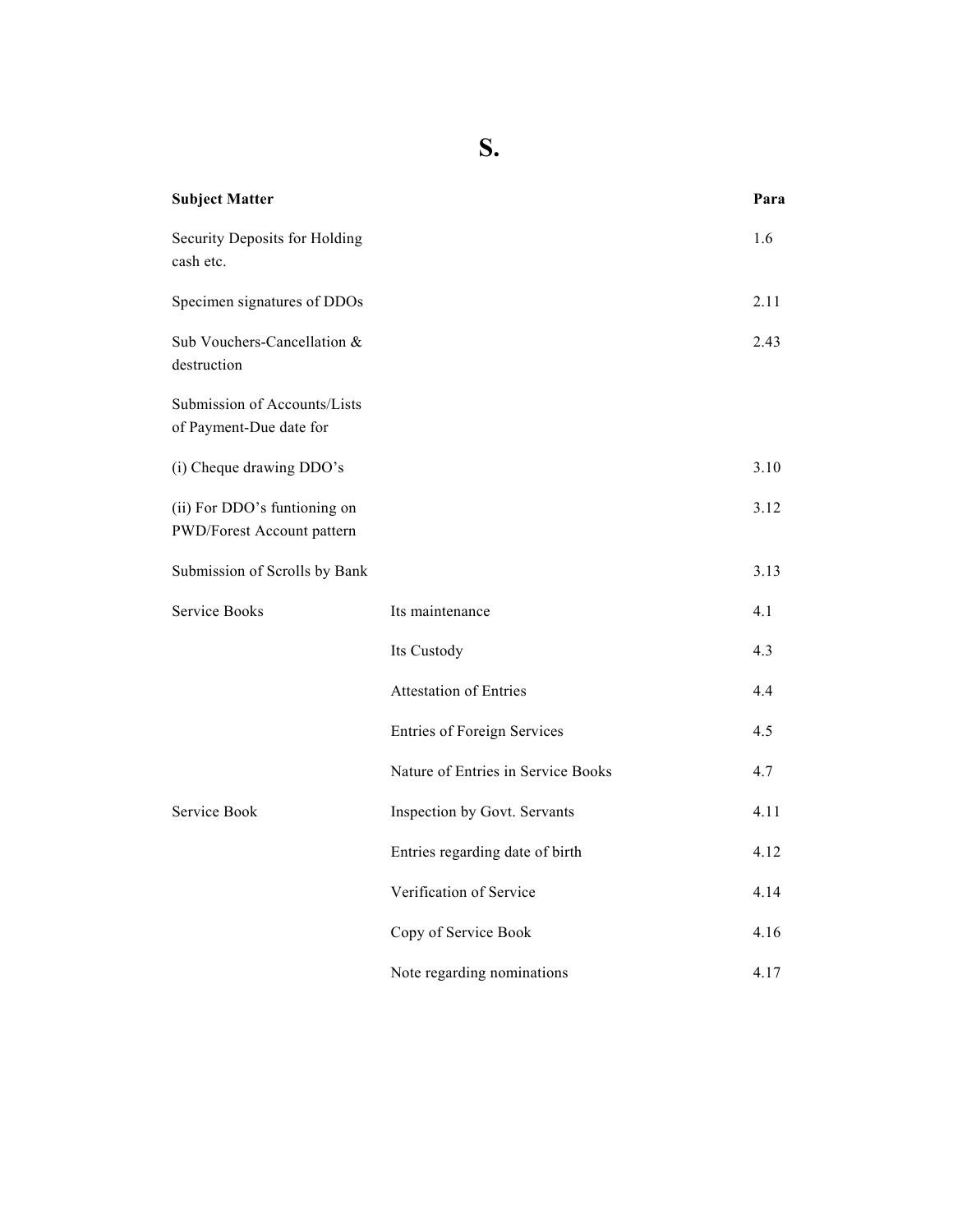| General                                | 9.1  |
|----------------------------------------|------|
| Purchase and Consumption               | 9.2  |
| Receipt of Stores                      | 9.3  |
| Issue of Stores                        | 9.9  |
| Transfer of charge                     | 9.10 |
| Custody & Accounts                     | 9.11 |
| Physical verification                  | 9.14 |
| <b>Inventory of Stores</b>             | 9.15 |
| Write-off Losses/differences in stores | 9.17 |

Stores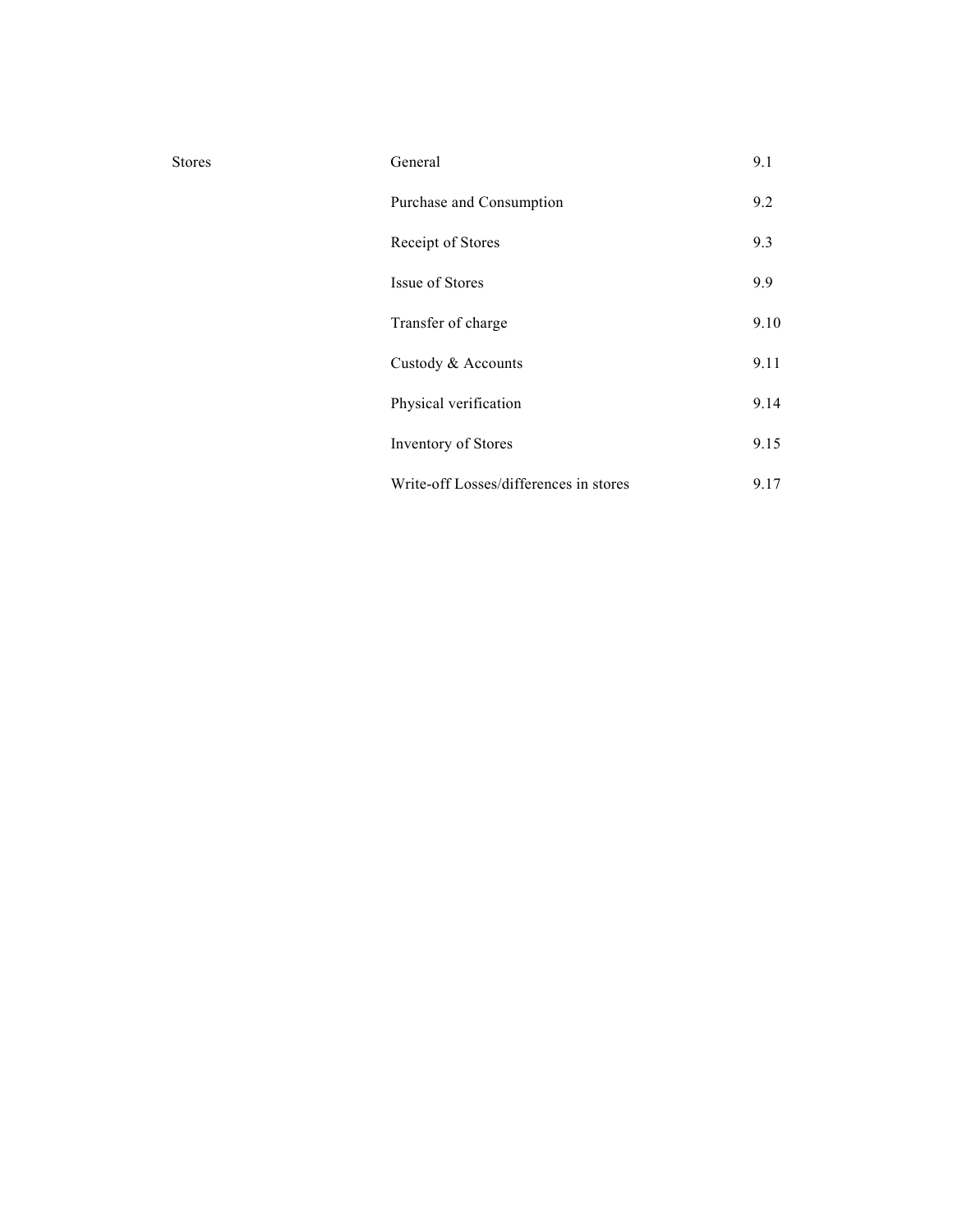**U.** 

#### **Subject Matter Para**

Undisbursed amounts 1.24